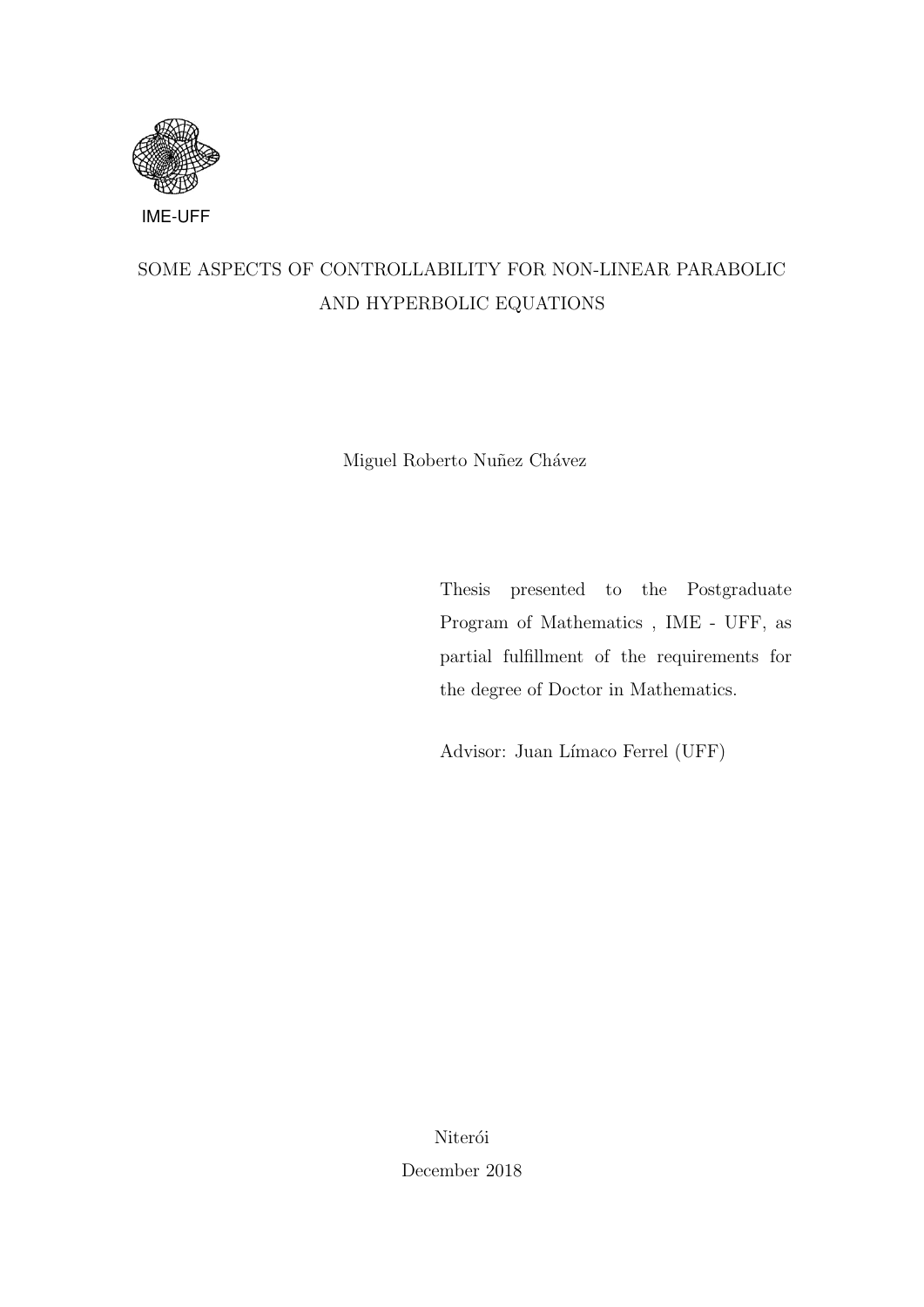#### Ata dos trabalhos finais da Comissão Examinadora da Tese de Doutorado em Matemática apresentada por Miguel Roberto Nuñez Chávez

Aos treze dias do mês de dezembro de dois mil e dezoito, reuniram-se no auditorio da Pós-Graduação em Matemática da Universidade Federal Fluminense, os membros da Comissão Examinadora constituída pelos Professores Juan Bautista Límaco Ferrel, da Universidade Federal Fluminense; Enrique Zuazua Iriondo, da Universidad Autónoma de Madrid; Max Oliveira de Souza, da Universidade Federal Fluminense; José Felipe Linares Ramirez, do Instituto Nacional de Matemática Pura e Aplicada: Fágner Dias Araruna, da Universidade Federal da Paraíba e Reginaldo Demarque da Rocha, da Universidade Federal Fluminense, sob a presidência do prímeiro, para prova pública de defesa da tese intitulada "Some aspects of controllability for non-linear parabolic and hyperbolic equations", apresentada pelo doutorando Miguel Roberto Nuñez Chávez. A defesa da tese atende às exigências contidas no Regulamento Específico do Curso de Doutorado em Matemática da Universidade Federal Fluminense. A tese foi elaborada sob a orientação do Professor Juan Bautista Limaco Ferrel. O doutorando Miguel Roberto Nuñez Chávez fez a exposição de seu trabalho durante 50 minutos, iniciando às 11h e concluindo às 11h50min. A seguir, respondeu as questões formuladas pelos integrantes da Comissão Examinadora. Terminada a arguição, realizou-se a reunião da Concissão Examinadora, que apresentou parecer no sentido da aprovação do doutorando Miguel Roberto Nuñez Chávez, considerando-se o trabalho apresentado e a forma com que se houve na apresentação da defesa do mesmo. Para constar, foi lavrada a presente ata, que vai assinada pela Secretária Administrativa da Coordenação de Pós-Graduação em Matemática, pelos membros da Banca Examinadora e pelo doutorando.

ían Bàutista Limaco Ferrel (Orienigeor)

ax Ф⊔́∝éи́a de Souza Prof.

Thomas Prof. Fágner Dias Araruna

Niterói, 13 de dezembro de 2018.

Prof. Enrique Zuazua Iriondo

Internfularison

Prof. José Felipe Linares Ramirez

Prof. Réginaldo Demarque da Rocha

Miguel Roberto Nuñez Chávez (Doutorando)

∄Jacqûeline Garce≇ Ta∨olaro (Secretária)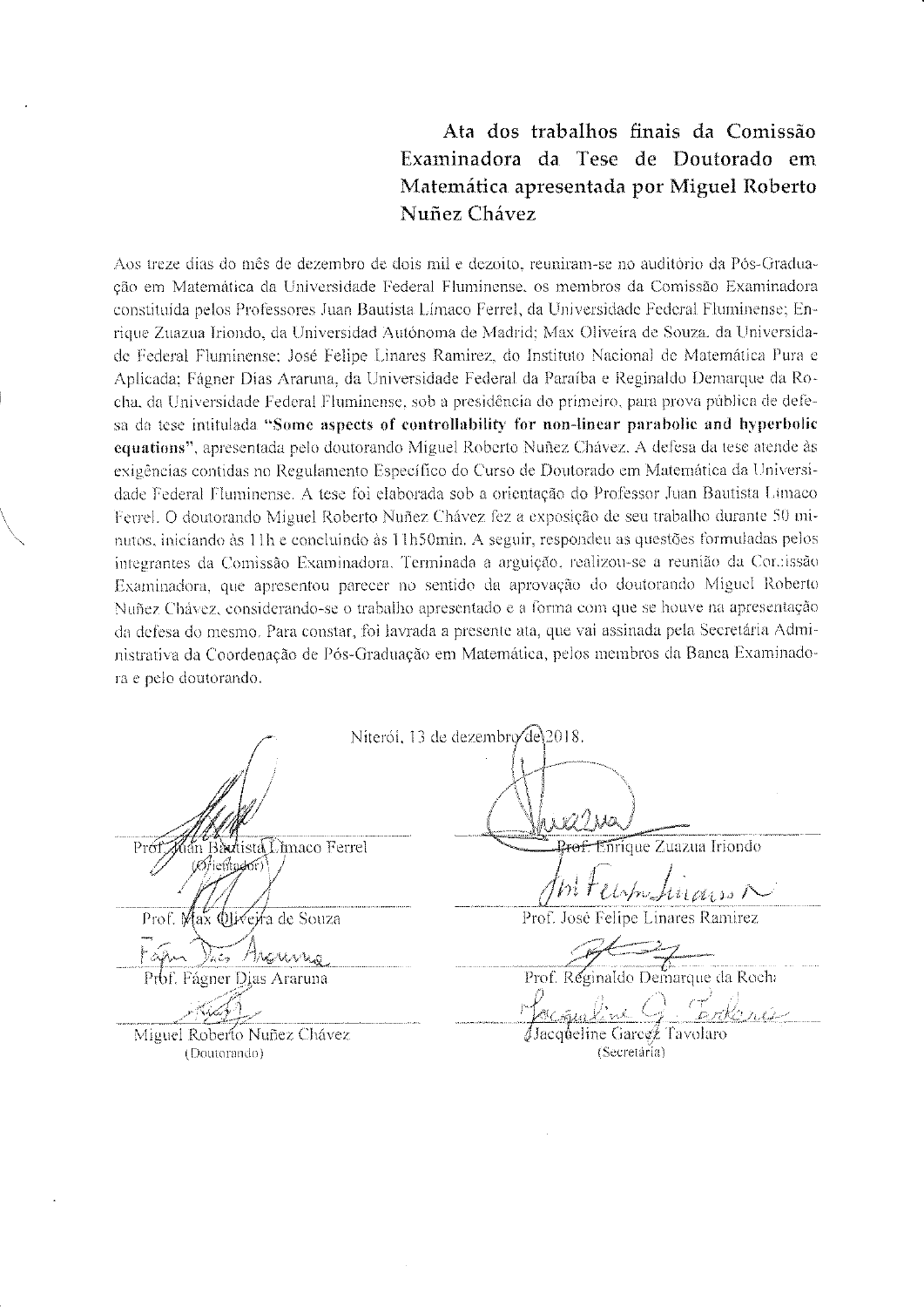Ficha catalográfica automática - SDC/BIME Gerada com informações fornecidas pelo autor

C512s Chávez, Miguel Roberto Nuñez Some aspects of controllability for non-linear parabolic and hyperbolic equations / Miguel Roberto Nuñez Chávez ; Juan Bautista Límaco Ferrel, orientador. Niterói, 2018. 92 f. Tese (doutorado)-Universidade Federal Fluminense, Niterói, 2018. DOI: http://dx.doi.org/10.22409/PPGMAT.2018.d.06224534756 1. Controlabilidade Nula. 2. Controlabilidade Hierárquica. 3. Controlabilidade Exata. 4. Desigualdade de Observabilidade. 5. Produção intelectual. I. Límaco Ferrel, Juan Bautista, orientador. II. Universidade Federal Fluminense. Instituto de Matemática e Estatística. III. Título. CDD -

Bibliotecário responsável: Ana Nogueira Braga - CRB7/4776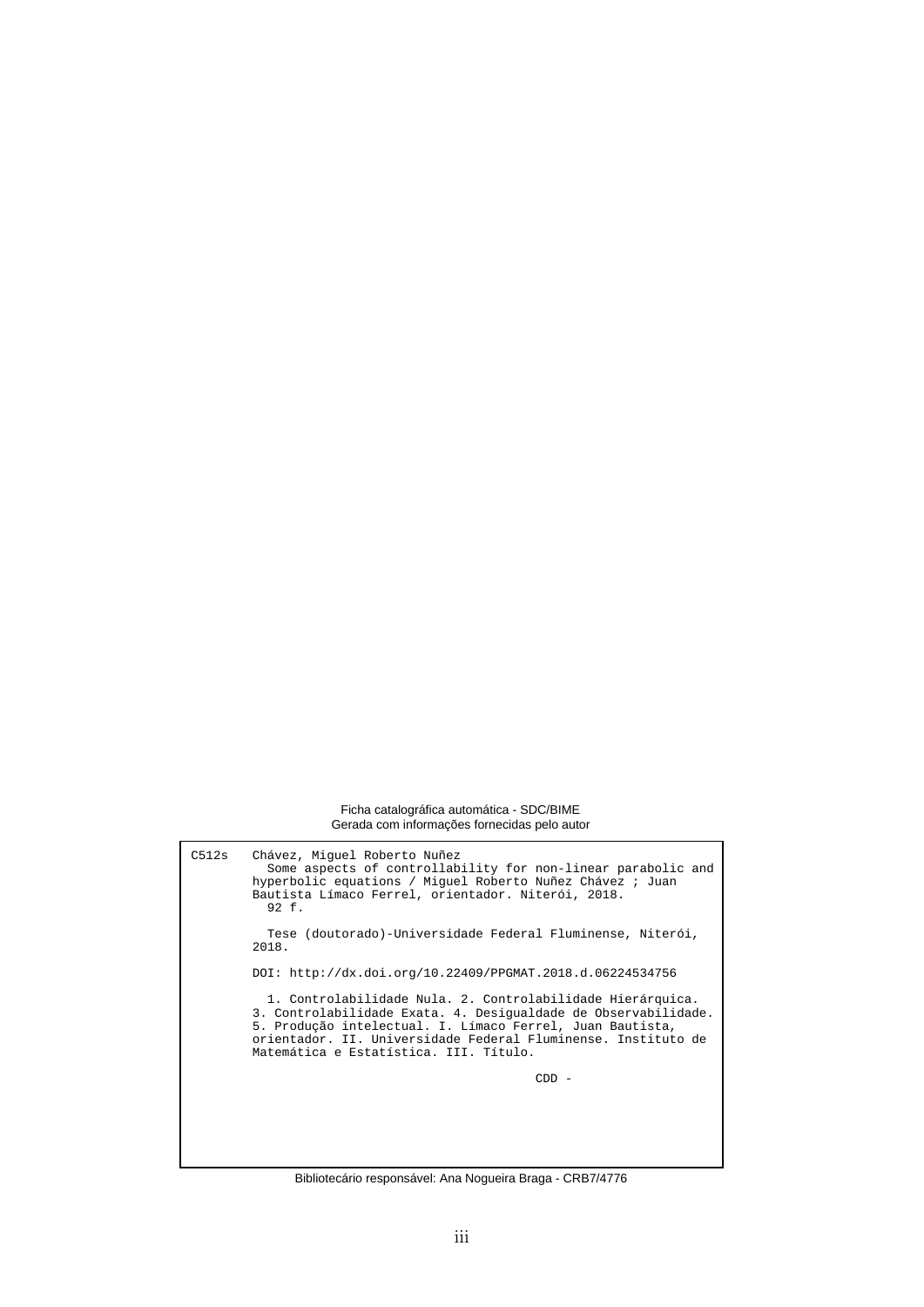## Acknowledgements

First thanks God for the gift of life and for giving me the strength to complete my doctorate.

To my parents and brothers.

To professor Juan for the orientation and dedication since I started the doctorate, for solving my doubts, for making me study more and to be able to improve every day.

To professor Enrique Férnandez Cara for his great collaboration and dedication during the last 3 years that served to develop me as a researcher and to be able to conclude some scientific articles that I have reflected in the thesis.

To Professor Enrique Zuazua for his great support and advice to resolve the doubts regarding the last chapter of the thesis.

To all my professors of the PhD course of the "Instituto de Matemática e Estatística" (IME) of UFF, who forged the bases to develop as a PhD student and researcher.

To CAPES for financial support.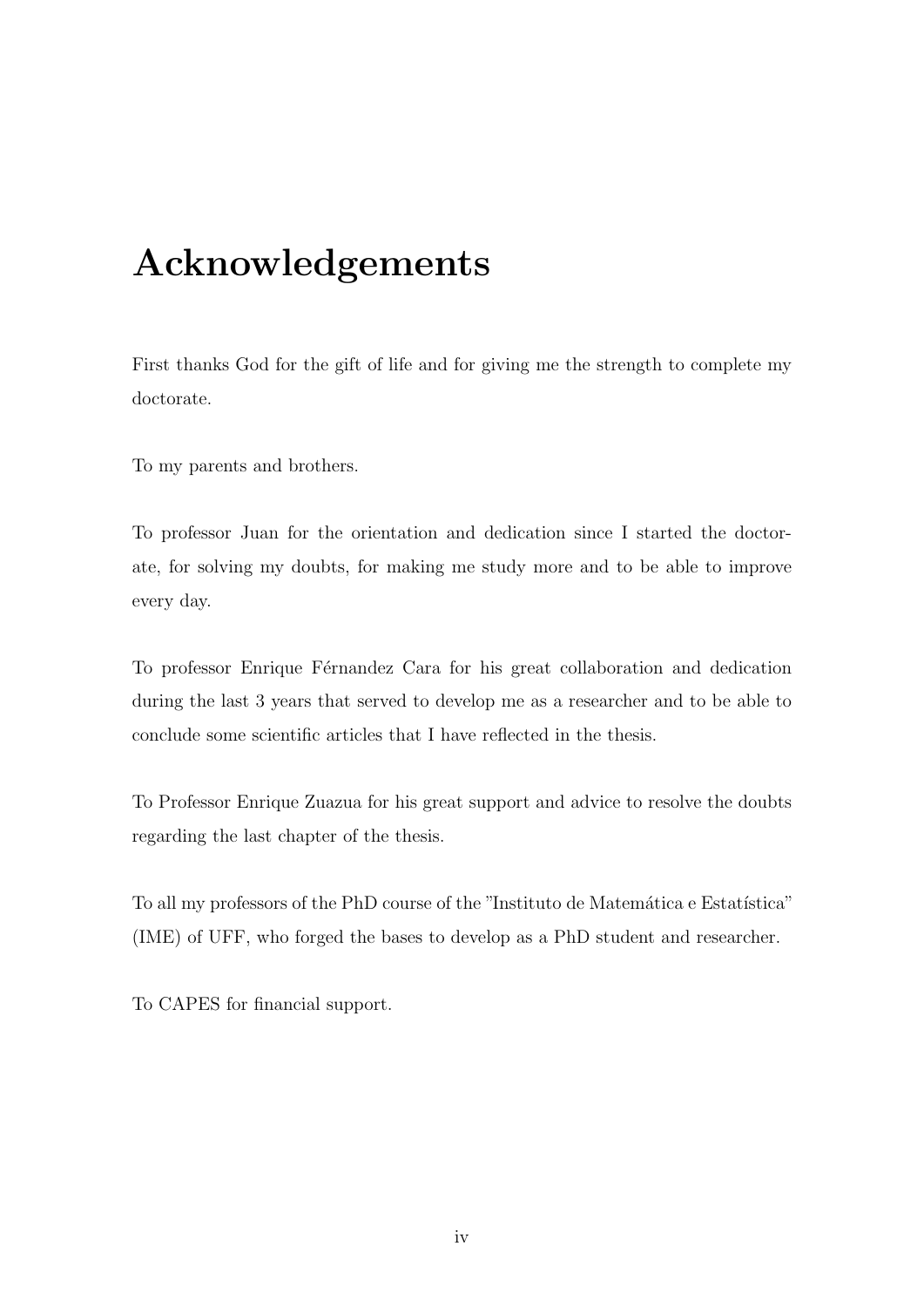## Resumo

#### SOME ASPECTS OF CONTROLLABILITY FOR NON-LINEAR PARABOLIC AND HYPERBOLIC EQUATIONS

Miguel Roberto Nuñez Chávez

Dezembro/2018

Orientador: Juan Límaco Ferrel (UFF)

O objetivo principal desta tese é o estudo teórico do controle nas equações do tipo parabólico e hiperbólico não lineares, temos por exemplo o estudo do controle nulo de um sistema com turbulência e acoplamento do tipo boussinesq. Neste caso vamos diminuir a quantidade de controles escalares e trabalhar sobre um domínio arbitrário. Também vamos a estudar a controlabilidade local nula de um sistema parab´olico no linear unidimensional. Temos por outro lado, o estudo do controle hieráquico de uma equação do tipo calor com não linearidades no termo de difução. Aquí vamos aplicar as estratégias do tipo Stackelberg-Nash para resolver o problema. Por último estudaremos a controlabilidade exata de uma equação hiperbólica com n˜ao linearidades n˜ao locais.

Palavras-chave: Controlabilidade nula, Boussinesq, Controlabilidade Hierárquica, Parabólico, Controlabilidade Exata, Hiperbólico, Desigualdade de Carleman, Desigualdade de Observabilidade.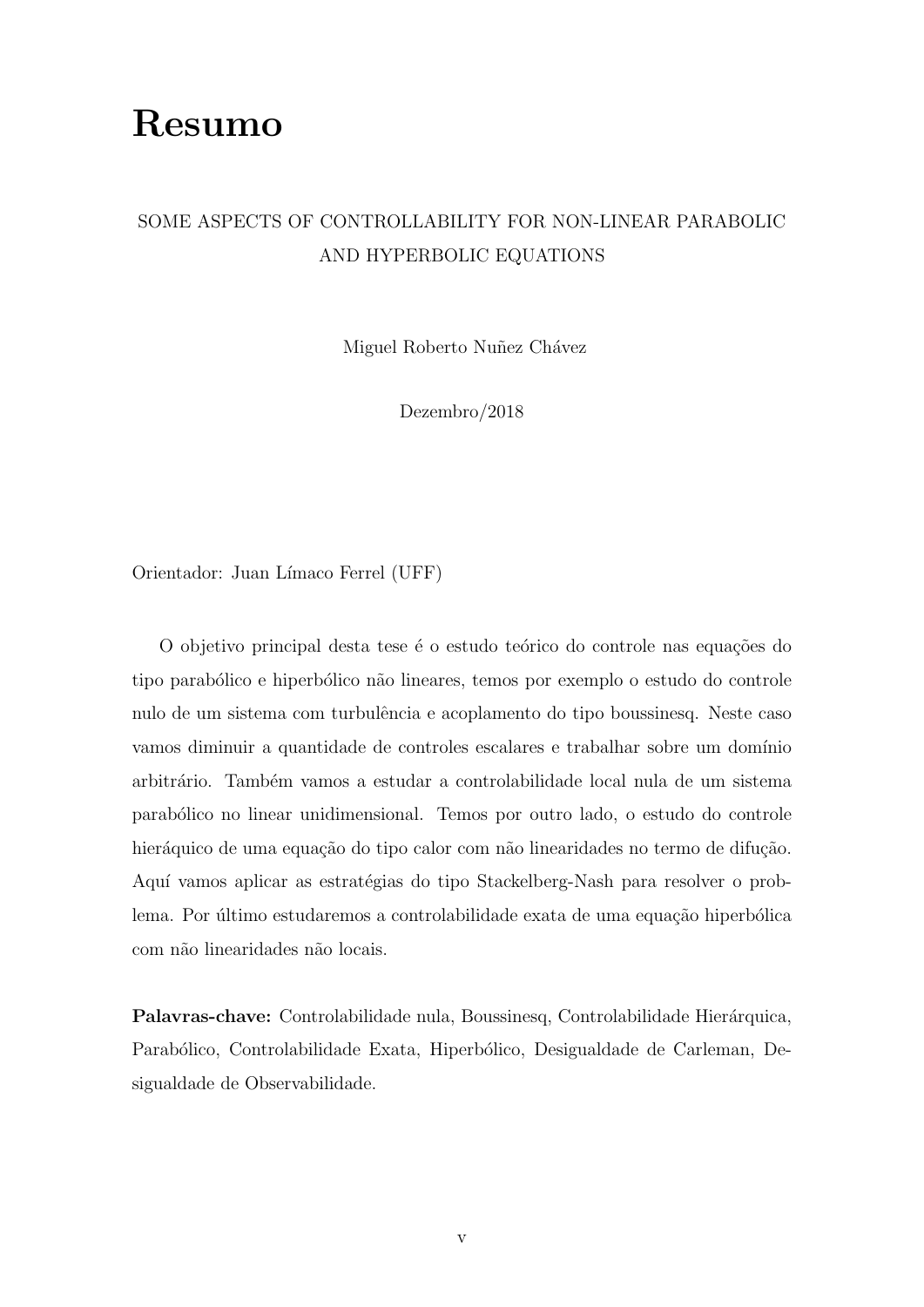## Abstract

#### SOME ASPECTS OF CONTROLLABILITY FOR NON-LINEAR PARABOLIC AND HYPERBOLIC EQUATIONS

Miguel Roberto Nuñez Chávez

December/2018

Advisor: Juan Límaco Ferrel (UFF)

The main goals of this thesis is the theoretical study of control in parabolic nonlinear equations, for example, we have the study of the null control of a system with turbulence and coupling of type Boussinesq. In this case we will eliminate the number of scalar controls and work on an arbitrary domain. We will also study the null local controllability of an one-dimensional nonlinear parabolic system. On the other hand, we have the study of the hierarchical control of an equation of heat type with non-linearities in the term of diffusion. Here we will apply Stackelberg-Nash strategies to solve the problem. Finally we will study the exact controllability of a hyperbolic equation with non-local non-linearities.

Key-words: Null Controllability, Boussinesq, Hierarchical Controllability, Parabolic, Exact Controllability, Hyperbolic, Carleman Inequality, Observability Inequality.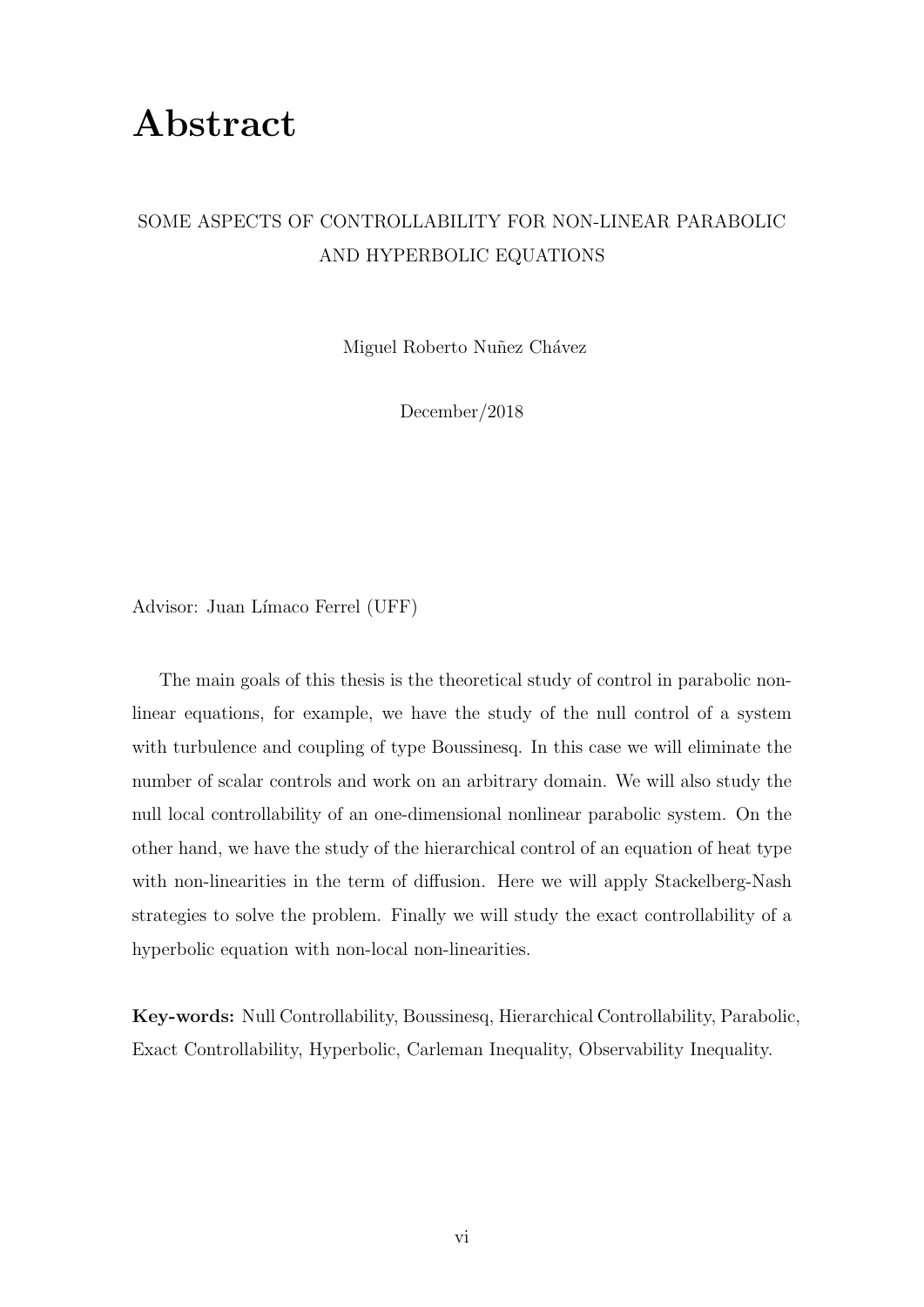# **Contents**

|          |     | Introduction                                                                   | $\mathbf{1}$             |
|----------|-----|--------------------------------------------------------------------------------|--------------------------|
| 1        |     | <b>Preliminary Results and Notations</b>                                       | $\overline{\mathcal{A}}$ |
|          | 1.1 |                                                                                | $\overline{4}$           |
|          | 1.2 |                                                                                | 5                        |
|          | 1.3 | <b>Notations</b>                                                               | 5                        |
| $\bf{2}$ |     | Local Null Controllabilty for Ladyzhenskaya-Smagorinsky-Boussinesq             |                          |
|          |     | system with N-1 scalar controls                                                | $\overline{7}$           |
|          | 2.1 |                                                                                | $\overline{7}$           |
|          | 2.2 |                                                                                | 9                        |
|          | 2.3 | Null controllability of the Linear System $\ldots \ldots \ldots \ldots \ldots$ | 11                       |
|          |     | 2.3.1                                                                          | 13                       |
|          | 2.4 | The proof of Theorem $2.1.1 \ldots \ldots \ldots \ldots \ldots \ldots \ldots$  | 17                       |
|          | 2.5 |                                                                                | 29                       |
| 3        |     | On the Theoretical Control of a 1D Nonlinear Parabolic PDE                     | 30                       |
|          | 3.1 |                                                                                | 30                       |
|          | 3.2 |                                                                                | 32                       |
|          |     | 3.2.1                                                                          | 32                       |
|          |     | 3.2.2                                                                          | 33                       |
|          |     | 3.2.3                                                                          | 33                       |
|          | 3.3 |                                                                                | 36                       |
|          |     | 3.3.1                                                                          | 37                       |
|          |     | 3.3.2                                                                          | 42                       |
|          | 3.4 |                                                                                | 42                       |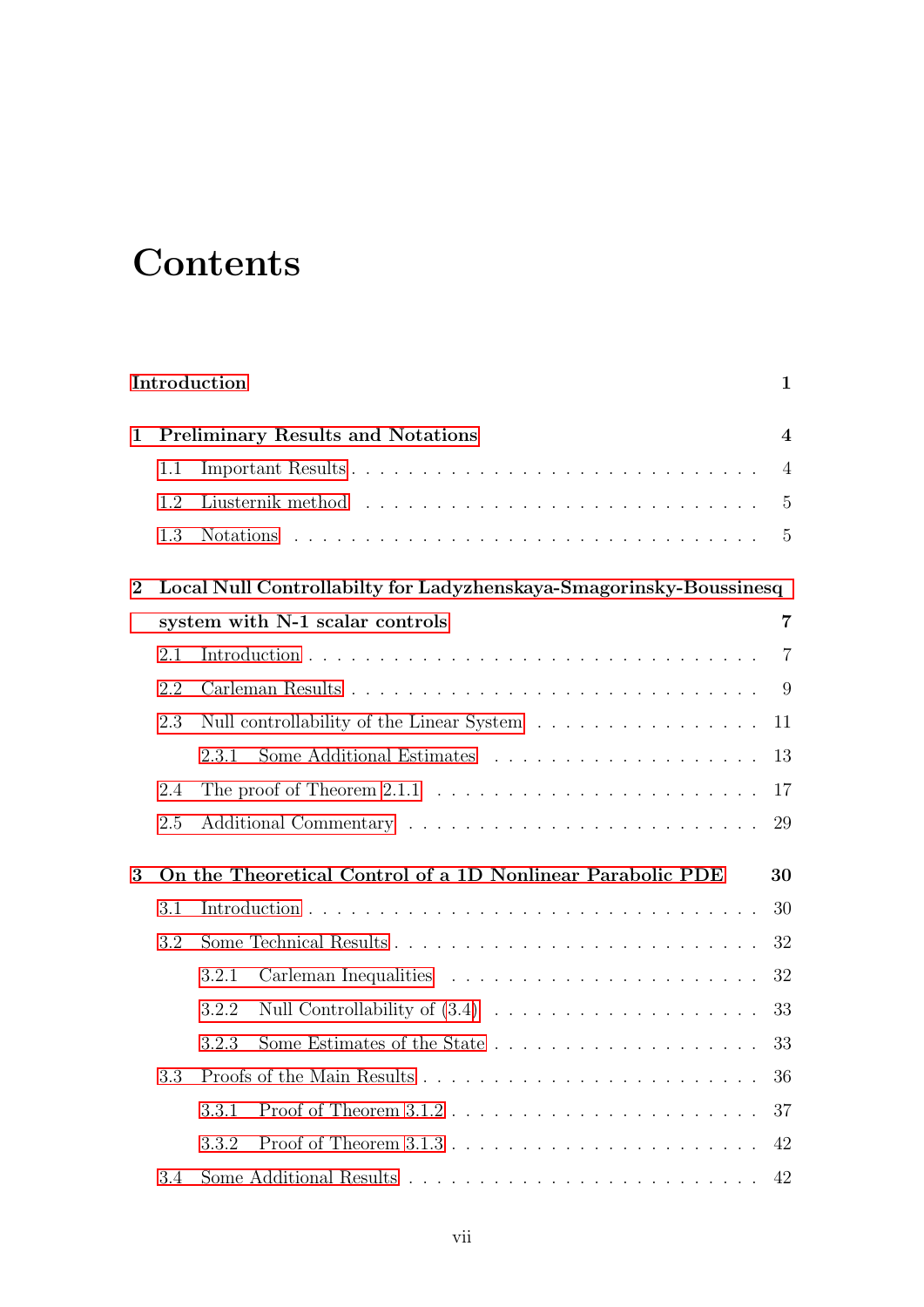| 3.4.1 Controllability to Trajectories 42 |  |
|------------------------------------------|--|
| 3.4.2 Other Nonlinear Control Problem 43 |  |

### [4 Stackelberg-Nash Controllability of a Nonlinear Parabolic Equa-](#page-51-0)

|    | tion         |                                                                                               | 44 |
|----|--------------|-----------------------------------------------------------------------------------------------|----|
|    | 4.1          |                                                                                               |    |
|    |              | 4.1.1                                                                                         |    |
|    | 4.2          | Nash Quasi-Equilibrium for $(4.1) \ldots \ldots \ldots \ldots \ldots \ldots \ldots \ldots 46$ |    |
|    |              | Characterization of Nash Quasi-Equilibrium $\ldots \ldots \ldots$ 47<br>4.2.1                 |    |
|    |              | 4.2.2                                                                                         |    |
|    |              | 4.2.3                                                                                         |    |
|    | 4.3          |                                                                                               |    |
|    | 4.4          |                                                                                               |    |
| 5. |              | Exact Controllability for a Hyperbolic Equation with Non-Local                                |    |
|    | <b>Terms</b> |                                                                                               | 78 |
|    | 5.1          |                                                                                               |    |
|    | 5.2          |                                                                                               |    |

### [Bibliography](#page-96-0) 89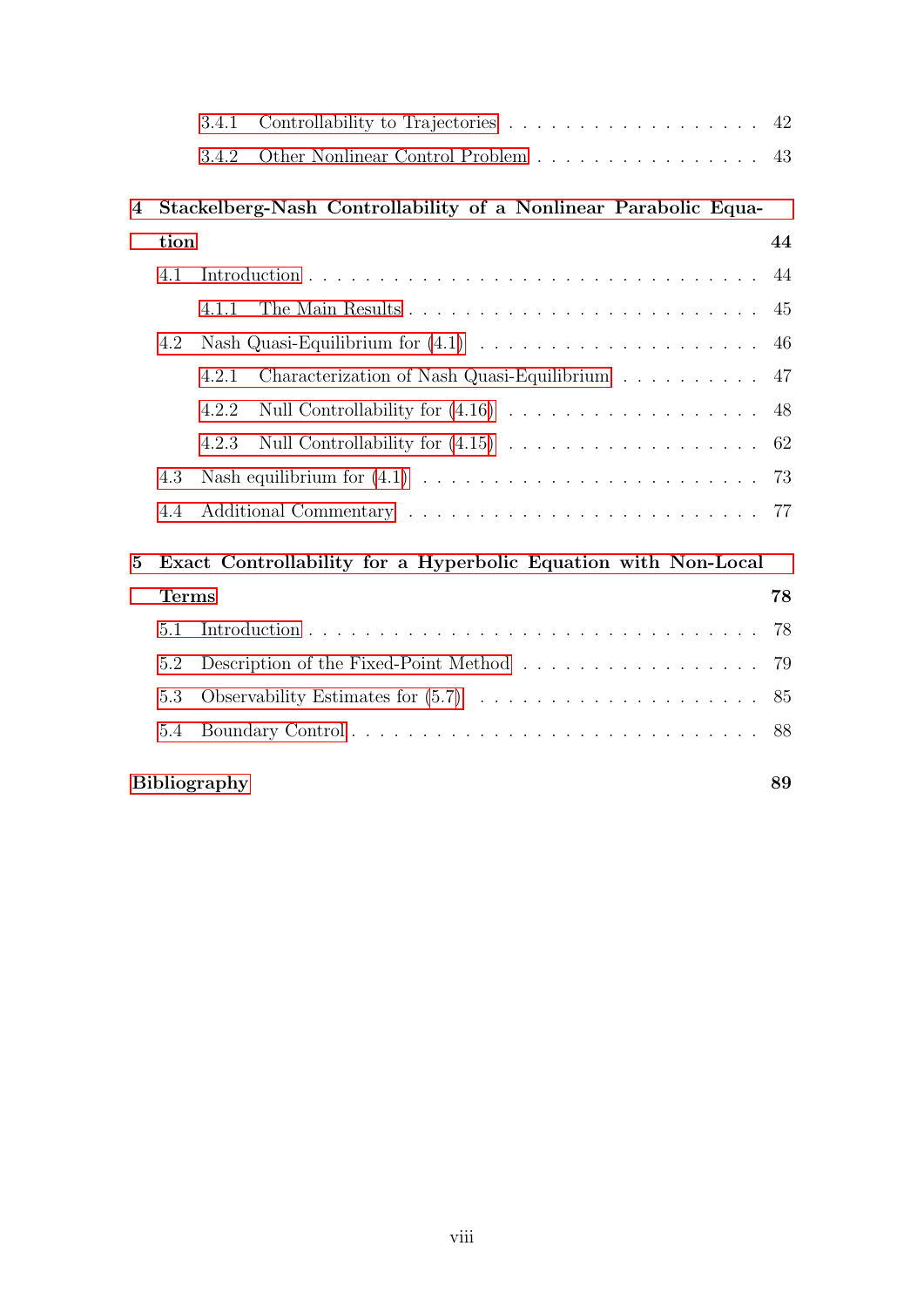## <span id="page-8-0"></span>Introduction

The study of control in PDEs has been developed during the last 30 years, on the one hand contributing with great results and on the other leaving many doubts and mysteries. Among the first to work on this theme are Jacques-Louis Lions, V. M. Alekseev and others. These works were initially focused on the optimal control using calculus of variations, then they work with the exact controllability in the equation of the wave, and later the heat equation, the first concepts of controllability were defined, the HUM method , the inequality of Carleman and the inequality of observability were studied, were great contributions for the time and this gave rise to a very large field in the area of mathematics (see [\[1\]](#page-96-1), [\[25\]](#page-98-0), [\[26\]](#page-98-1)). Great characters continued to contribute to the field of control among them Andrei V. Fursikov, Oleg Yu. Imanuvilov, Enrique Zuazua, Jean-Michel Coron, Enrique Fernandez Cara, Jean Pierre Puel, Sergio Guerrero, etc. The numerical aspect begins to be worked on in this field, solving more problems of parabolic type than hyperbolic, by the simple fact of using the regularizing effect in the equations of the first type (see [\[7\]](#page-96-2), [\[11\]](#page-97-0),  $[16]$ ,  $[17]$ ,  $[18]$ ,  $[20]$ ,  $[33]$ ).

This thesis will be divided into 5 chapters:

In Chapter [1,](#page-11-0) I will show the preliminary results and notations that I will use in the rest of Chapters.

In Chapter [2,](#page-14-0) I will deal a system that models the transfer of heat in an incompressible fluid with turbulence in dimension  $N$ . The behaivor of the similar systems have been studied by authors such as O. A. Ladyzhenskaya, T. Chacón, M. Lesieur, B. E. Launder (see [\[6\]](#page-96-3), [\[21\]](#page-98-5), [\[22\]](#page-98-6), [\[23\]](#page-98-7)). These models are the generalization of the Navier-Stokes and Boussinesq systems, which results about Controllability was worked in the next papers:  $[12]$ ,  $[13]$ ,  $[19]$ . Here Fernández-Cara, Guerrero S., Imanuvilov and Puel J. P. have worked the Local Exact Controllability with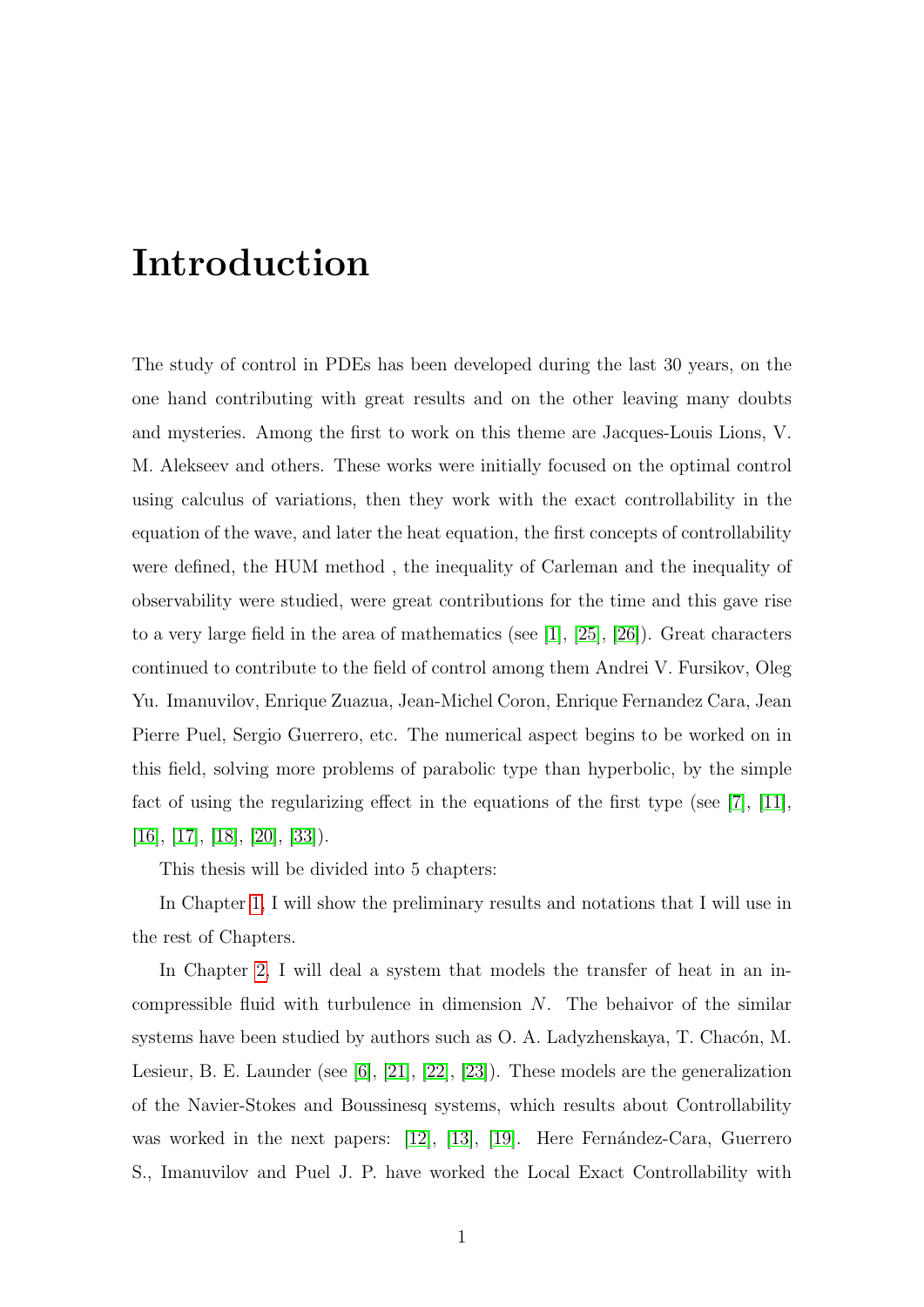$N$  scalar controls. In [\[4\]](#page-96-4), [\[5\]](#page-96-5), Guerrero S. and Carreño N. worked the Local Null Controllability with  $N-1$  scalar controls. About the principal model, there is an important result in [\[14\]](#page-97-4), here Fernández-Cara, Límaco and Menezes have proved the theoretical and numerical results about Local Null Controllability in Smagorinsky-Ladyzhenskaya systems with  $N$  scalar controls. Last, in [\[28\]](#page-98-9) Límaco, Nina Huaman and Nuñez-Chávez have worked in Smagorinsky-Ladyzhenskaya and Boussinesq systems with  $N-1$  scalar controls. Now, in this Chapter we will work a generalization of [\[28\]](#page-98-9), where the dependence of the main non-linearity have the spatial and temporal variables. This result is proved using the Inverse Function Theorem for Banach spaces.

In Chapter [3,](#page-37-0) I will deal a parabolic equation of heat type with non-linearity in the term of diffusion in dimension 1, results about the existence and uniqueness was worked with local initial condition by Rincón, Límaco and Liu (see [\[29\]](#page-99-1)). This Chapter is a part of the paper [\[15\]](#page-97-5) worked by Fernández-Cara, Nina Huaman, Nuñez-Chávez and Brito Vieira, which deal of the theoretical and numerical results of the Local Null Controllability, this paper was started in 2016 and was published in 2017. In 2017, Fernández-Cara and Límaco have worked the same results in dimensions 2 and 3, but this paper is not published yet. Actually, for dimension higher than 3, this is an open problem. Previous results are proved using Inverse Function Theorem for Banach spaces in Sobolev spaces, but there is a general result using Kakutani Fixed-Point Theorem in Holder continuous spaces for any dimension. This paper was worked by Xu Liu and Xu Zhang ([\[27\]](#page-98-10)) in 2012. The motivation in the Chapter (or [\[15\]](#page-97-5)) is to apply numerical methods using the Newton or Quasi-Newton algorithms obtained by Inverse Function Theorem. In the case of [\[27\]](#page-98-10) is not clear the algorithms to employ.

In Chapter [4,](#page-51-0) I will deal Stackelberg-Nash results in a similar equation of Chapter 2, where the unique difference is the non-linear term in the diffusion. The first papers about this kind of control were made by J. L. Lions and J. Díaz in  $[9]$  where they study as restriction the approximated control. Actually, there are works of Hierarchical control with restriction of type exact controllability to trajectories, for example we have papers of Fernández-Cara, Araruna F., Santos M. and Guerrero S. (see [\[3\]](#page-96-6) and [\[2\]](#page-96-7)) where they have worked Stackelberg-Nash strategies with restriction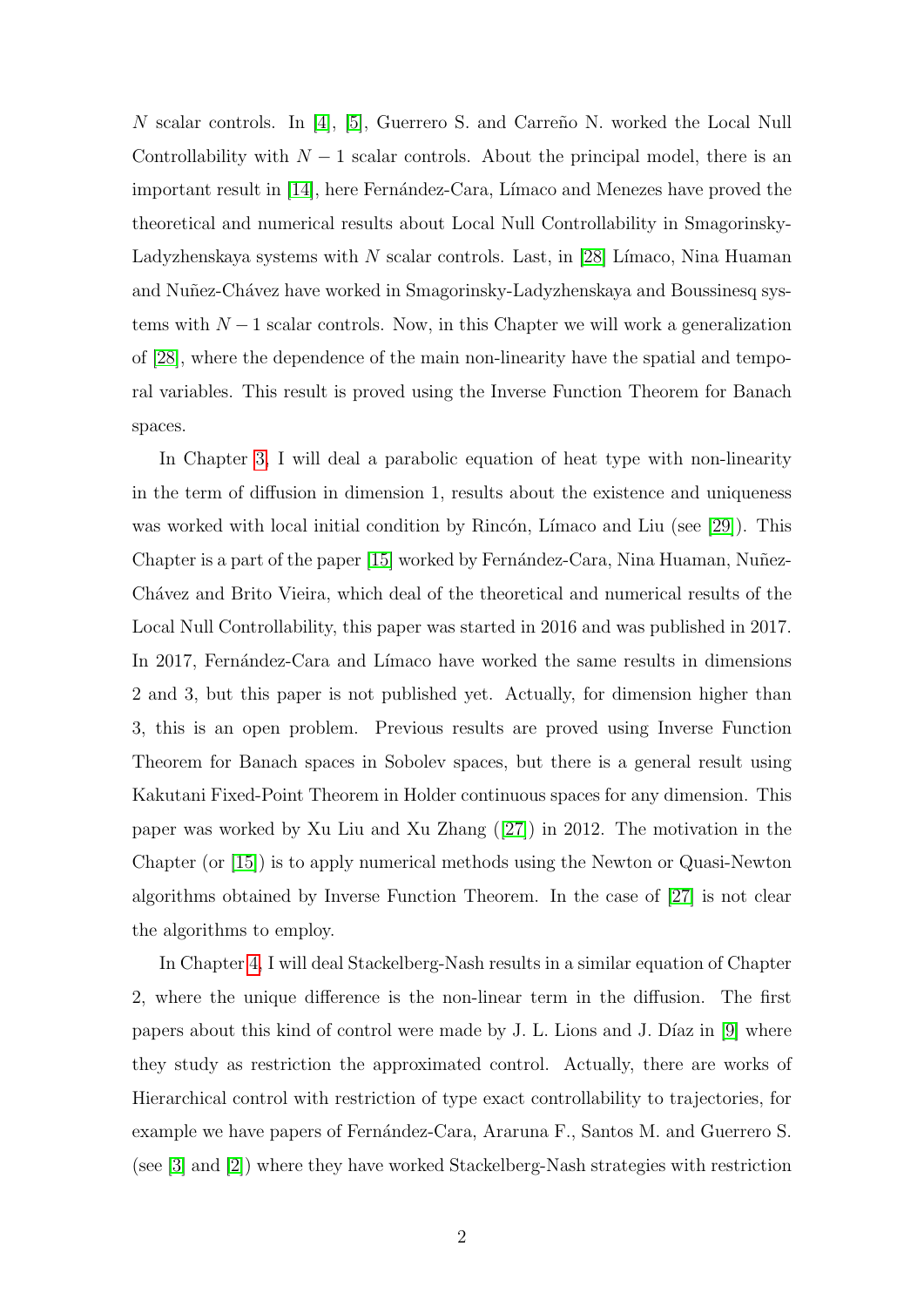of type exact controllability to trajectories for a semilinear parabolic equation for dimension less than 12. In my case, I worked in dimension 1 because I use results of the Chapter [3](#page-37-0) and the idea of the proof is based in techniques of [\[3\]](#page-96-6) and [\[2\]](#page-96-7). Working in higher dimension is a complicated problem, because I will need more regularity for the initial data and the control, and this last result maybe can not be possible to reach. For a posterior paper I have thought about working same results in dimension 2.

In Chapter [5,](#page-85-0) we will deal a hyperbolic equation with nonlocal nonlinearities in dimension 1. The work in this chapter is to obtain the Exact Controllability. The principal reference is the paper of Zuazua E. (see [\[33\]](#page-99-0)) where he proves the Observability Inequality of an interesting way, he changes the roles of the spacial and temporal variables. I will use the classical HUM (see [\[24\]](#page-98-11)) to prove the Exact Controllability for the linearized system and I will conclude the main result with the Schauder Fixed-Point Theorem.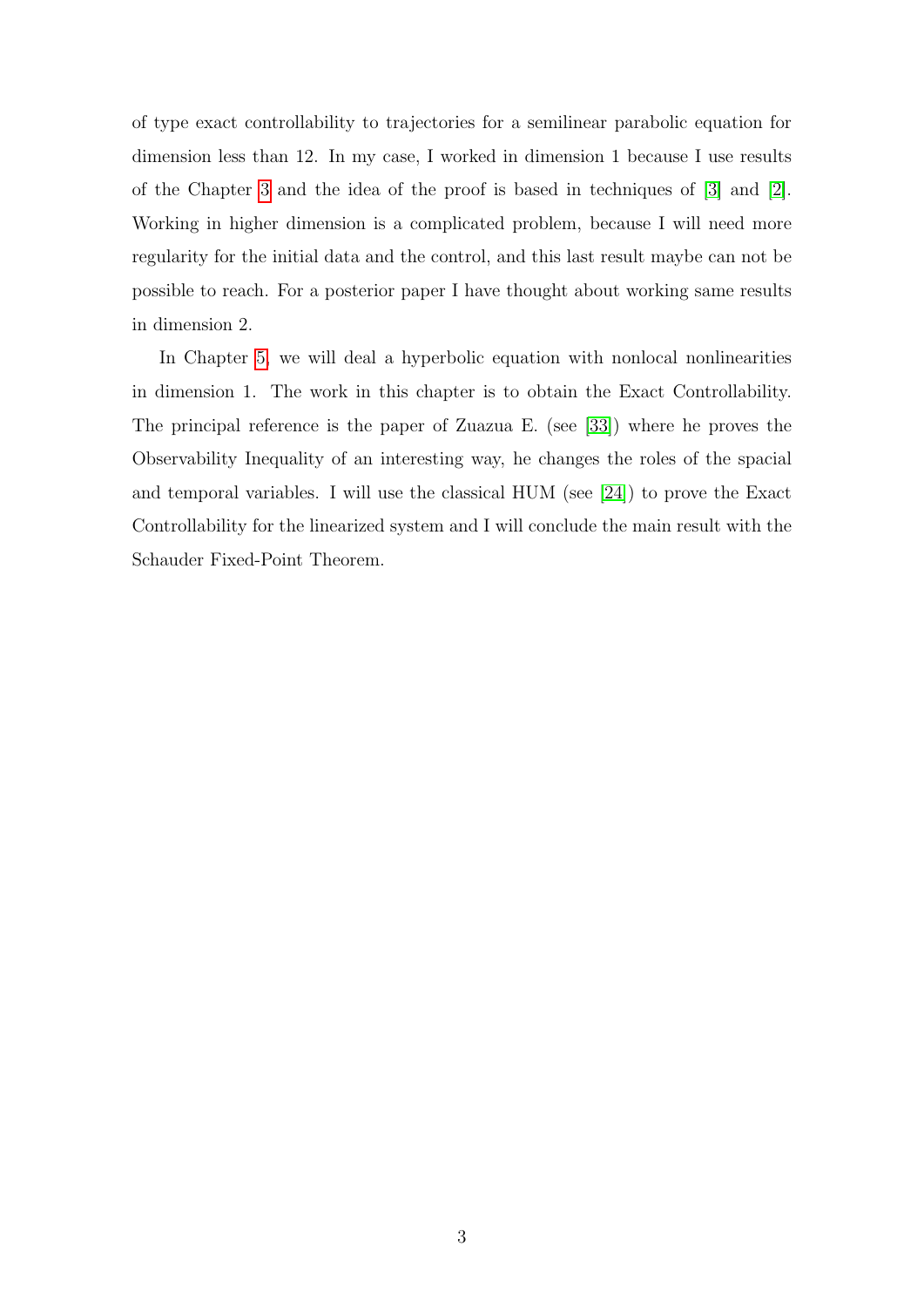## <span id="page-11-0"></span>Chapter 1

## Preliminary Results and Notations

Let  $\Omega \subset \mathbb{R}^N$  be a non-empty open bounded, connected set, with boundary  $\partial \Omega$ sufficiently regular and  $T > 0$ .

#### <span id="page-11-1"></span>1.1 Important Results

<span id="page-11-3"></span>**Lemma 1.1.1** (Fursikov's Lemma). Let  $\omega_0 \subset\subset \Omega$  be a non-empty open set, there exists a function  $\eta^0 \in C^2(\overline{\Omega})$  satisfying  $\eta^0(x) > 0, \forall x \in \Omega$ ,  $\eta^0(x) = 0, \forall x \in \partial\Omega$  and  $|\nabla \eta^{0}(x)| > 0, \,\forall x \in \Omega \backslash \overline{\omega}.$ 

Proof. See [\[18\]](#page-98-3).

<span id="page-11-2"></span>Theorem 1.1.2 (Inverse Function Theorem). Let Y and Z be Banach spaces and let  $A : B_r(0) \subset Y \to Z$  be a  $C^1$  mapping. Let us assume that the derivative  $\mathcal{A}'(0): Y \to Z$  is onto and let us set  $\xi_0 = \mathcal{A}(0)$ . Then there exist  $\epsilon > 0$ , a mapping  $W: B_{\epsilon}(\xi_0) \subset Z \to Y$  and a constant  $K > 0$  satisfying

$$
W(z) \in B_r(0) \text{ and } \mathcal{A}(W(z)) = z, \quad \forall z \in B_{\epsilon}(\xi_0),
$$
  

$$
||W(z)||_Y \leq K||z - \xi_0||_Z, \quad \forall z \in B_{\epsilon}(\xi_0).
$$

Proof. See [\[1\]](#page-96-1).

Theorem 1.1.3 (Schauder Fixed-Point Theorem). Let Z be a Banach space and  $K: Z \rightarrow Z$  a function. If exists B a compact and convex subset of Z such that  $K : B \to B$  is continuous, then K admits a fixed-point in B, this is,  $K(b) = b$  with  $b \in B$ .

Proof. See [\[32\]](#page-99-2).

 $\Box$ 

 $\Box$ 

 $\Box$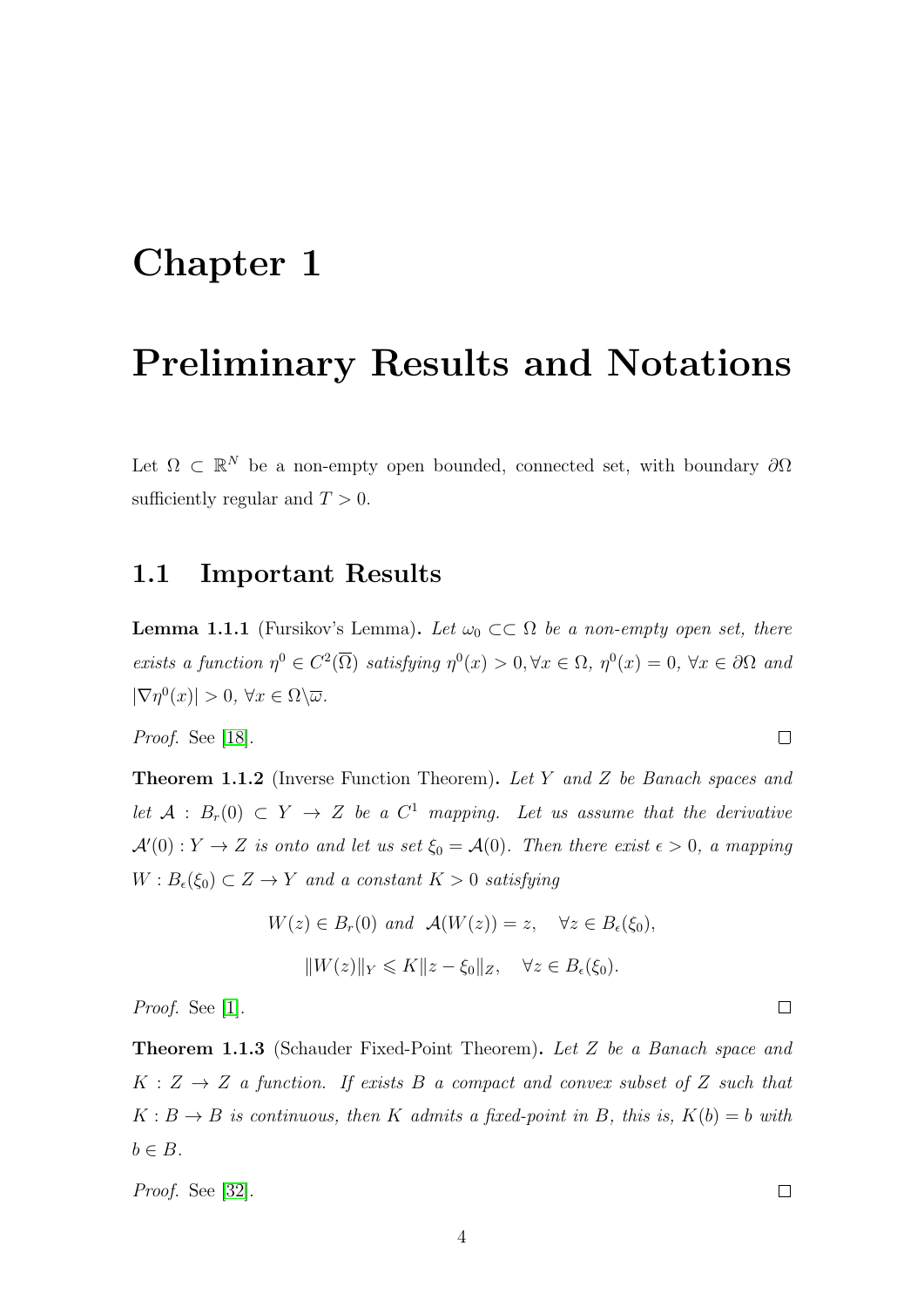#### <span id="page-12-0"></span>1.2 Liusternik method

In Chapters [2,](#page-14-0) [3](#page-37-0) and [4,](#page-51-0) I will follow some ideas from Fursikov and Imanuvilov [\[18\]](#page-98-3) (see also [\[8\]](#page-96-8)). This is:

Let be the following system

<span id="page-12-2"></span>
$$
\begin{cases}\n\text{Parabolic PDE}(State) = \text{Local Control in } \Omega \times (0, T), \\
\text{State} = 0 \text{ on } \partial\Omega \times (0, T), \\
\text{State}(0) = \text{Initial Condition in } \Omega.\n\end{cases}
$$
\n(1.1)

I define the mapping  $\mathcal{A}: Y \to Z$  as

 $\mathcal{A}(\text{State}, \text{Control}) := (\text{Parabolic PDE}(\text{State}) - \text{Local Control}, \text{State}(0)).$ 

where Y and Z are convenient Banach spaces such that  $(0,$ Initial Condition)  $\in Z$ and (State, Local Control)  $\in Y$  implies that  $State(T) = 0$ . I will prove that  $\mathcal A$  is  $C^1$  and

$$
\mathcal{A}'(0,0) = (Linearized System of (1.1)(State) - Local Control, State(0)).
$$

The following result is known:  $\mathcal{A}'(0,0)$  is onto is equivalent to the Null Controllability of the Linearized System of [\(1.1\)](#page-12-2).

The steps to complete the proof are:

First, I will prove the Null Controllability of the Linearized System of [\(1.1\)](#page-12-2) and I will prove the additional estimates to the State and Local Control.

Second, I will define the Banach spaces Y and Z and I will prove that  $\mathcal A$  is  $C^1$  using information of the first step.

Finally using the Theorem [1.1.2,](#page-11-2) I will conclude the Local Null Controllability to the System [\(1.1\)](#page-12-2).

#### <span id="page-12-1"></span>1.3 Notations

In Chapter [2,](#page-14-0) I will use the following notations:

- $Q := \Omega \times (0, T)$ .
- $\partial\Omega$  is the boundary of  $\Omega$  sufficiently regular.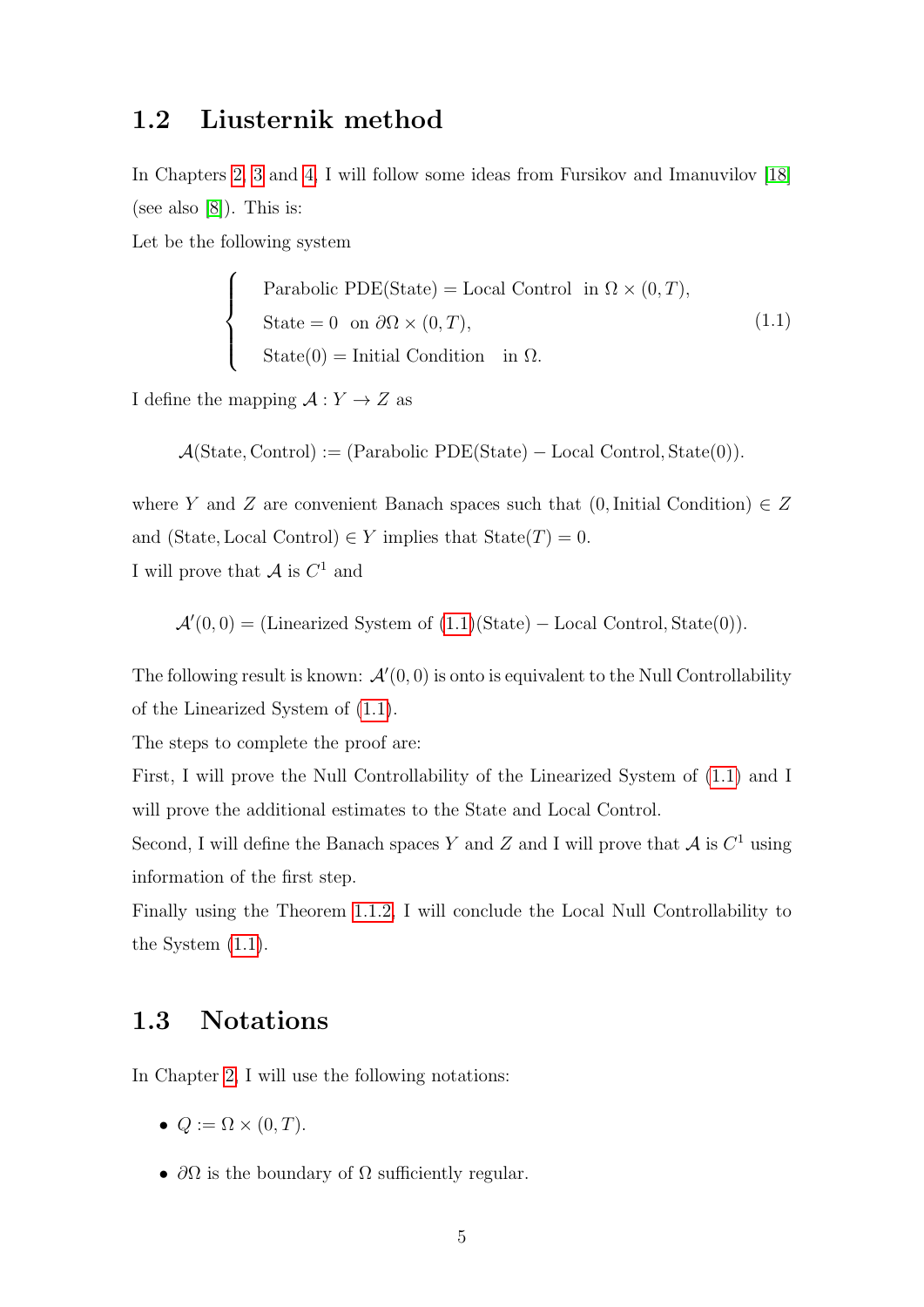- $\Sigma := \partial \Omega \times (0,T)$  is the lateral boundary of Q.
- $\omega \subset \Omega$  is an open non-empty.
- $1_{\omega}$  denotes the characteristic function of  $\omega$ .
- $Dy := \nabla y + \nabla^T y$  is the symmetric gradient of y.
- $\|\cdot\|$  and  $(\cdot, \cdot)$  are the usual norm and scalar product in  $L^2(\Omega)$  respectively.
- $H = \{w \in L^2(\Omega)^N : \nabla \cdot w = 0 \text{ in } \Omega, w \cdot \eta = 0 \text{ on } \partial \Omega\}.$
- $V = \{w \in H_0^1(\Omega)^N : \nabla \cdot w = 0 \text{ in } \Omega\}.$
- $A: D(A) \mapsto H$  is the Stokes operator with  $D(A) = H^2(\Omega)^N \cap V$ , defined by  $Aw = P(-\Delta w) \quad \forall w \in D(A),$  where  $P: L^2(\Omega)^N \mapsto H$  is the usual orthogonal projector.

In Chapters [3,](#page-37-0) [4](#page-51-0) and [5,](#page-85-0) I will use the following notations:

- $I := (0, L) \subset \mathbb{R}$  is a bounded open interval.
- $\omega := (l_1, l_2) \subset I$  is an open non-empty.
- $1_{\omega}$  denotes the characteristic function of  $\omega$ .
- $Q := I \times (0, T)$ .
- $\|\cdot\|$  and  $(\cdot, \cdot)$  are the usual norm and scalar product in  $L^2(I)$  respectively.
- $D_i F(s_1, s_2) := \frac{\partial F}{\partial s_1}$  $\partial s_i$  $(s_1, s_2)$  and  $D_{ij}^2 F(s_1, s_2) := \frac{\partial^2 F}{\partial s_1 \partial s_2}$  $\partial s_i\partial s_j$  $(s_1, s_2)$ , for any function  $F(\cdot, \cdot)$  and for any  $(s_1, s_2) \in \mathbb{R}^2$ .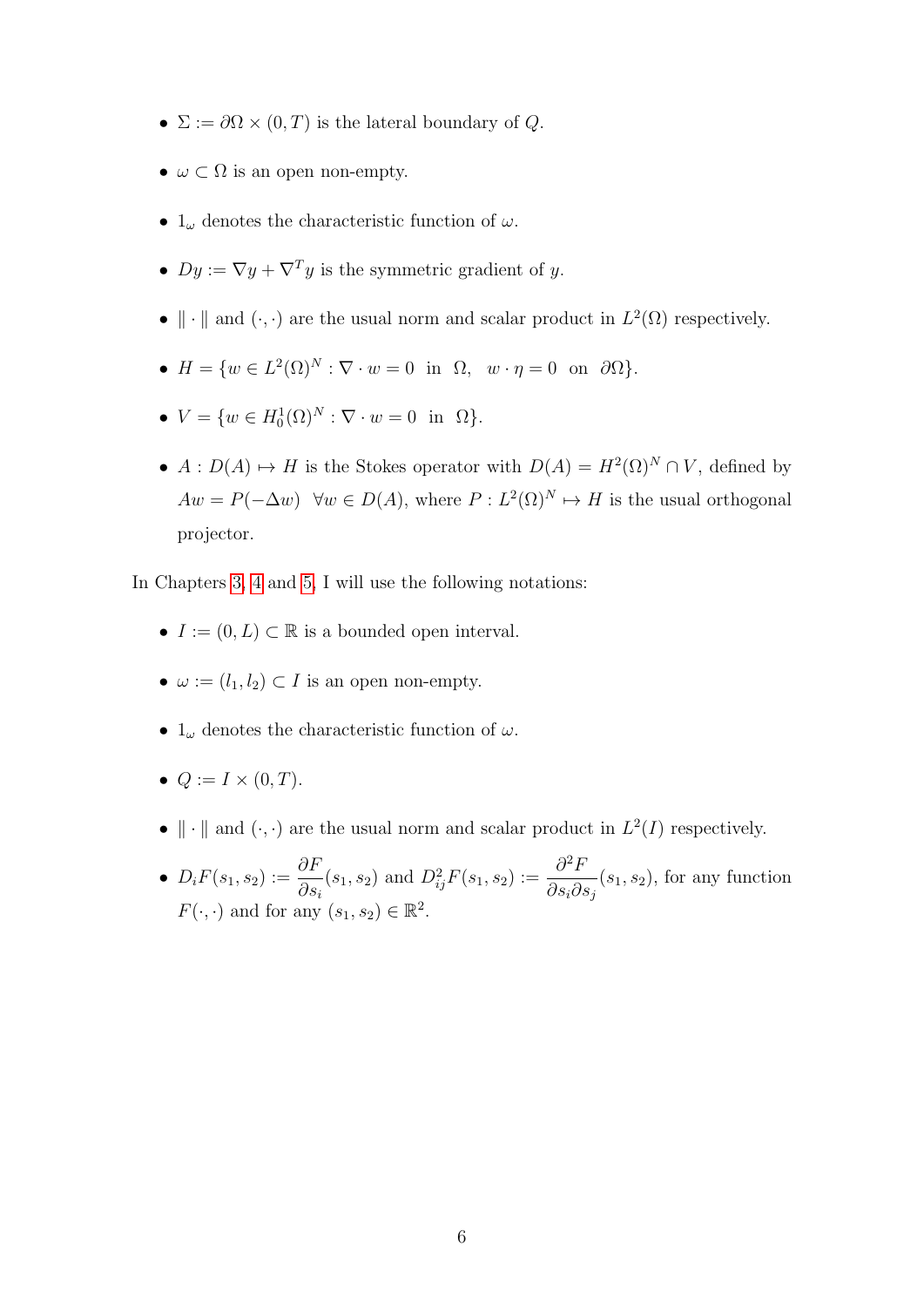## <span id="page-14-0"></span>Chapter 2

# Local Null Controllabilty for Ladyzhenskaya-Smagorinsky-Boussinesq system with N-1 scalar controls

#### <span id="page-14-1"></span>2.1 Introduction

Let  $N = 2, 3$ , we deal with the null controllability of the nonlinear system

<span id="page-14-2"></span>
$$
\begin{cases}\n y_t - \nabla \cdot ((\nu_0 + \nu_1(\|Dy\|^2, x, t))Dy) + (y \cdot \nabla)y + \nabla p = v1_\omega + \theta e_N \text{ in } Q, \\
 \nabla \cdot y = 0 \text{ in } Q, \\
 \theta_t - \nabla \cdot ((\nu_0 + \nu_1(\|Dy\|^2, x, t))\nabla \theta) + y \cdot \nabla \theta = v_01_\omega \text{ in } Q, \\
 y = 0, \quad \theta = 0 \text{ on } \Sigma, \\
 y(0) = y_0, \quad \theta(0) = \theta_0 \text{ in } \Omega.\n\end{cases}
$$
\n(2.1)

Here,  $y = y(x, t)$ ,  $p = p(x, t)$  and  $\theta = \theta(x, t)$  represent the averaged velocity field, the pressure and the averaged temperature of a turbulent fluid respectively whose particles are in  $\Omega$  during the time interval  $(0, T)$ ;  $y_0$  is the averaged velocity at time  $t = 0$ ;  $\theta_0$  is the averaged temperature at time  $t = 0$ .

 $\nu_0 \in \mathbb{R}^+$  (the kinematic viscosity of the fluid);  $\nu_1 : \mathbb{R} \times \Omega \times [0, T] \to \mathbb{R}$  (the turbulent viscosity of the fluid) with  $\nu_1(\cdot, x, t)$ ,  $\nabla \nu_1(\cdot, x, t) \in C^1(\mathbb{R})$ , such that  $0 \le \nu_1 \le C$  and  $|\nabla \nu_1| + |\partial_1 \nu_1| + |\nabla \partial_1 \nu_1| \leq C$ , where  $\partial_1 \nu_1(s, x, t) := \frac{\partial}{\partial s} \nu_1(s, x, t)$  and  $\nabla \nu_1(0, x, t) = 0$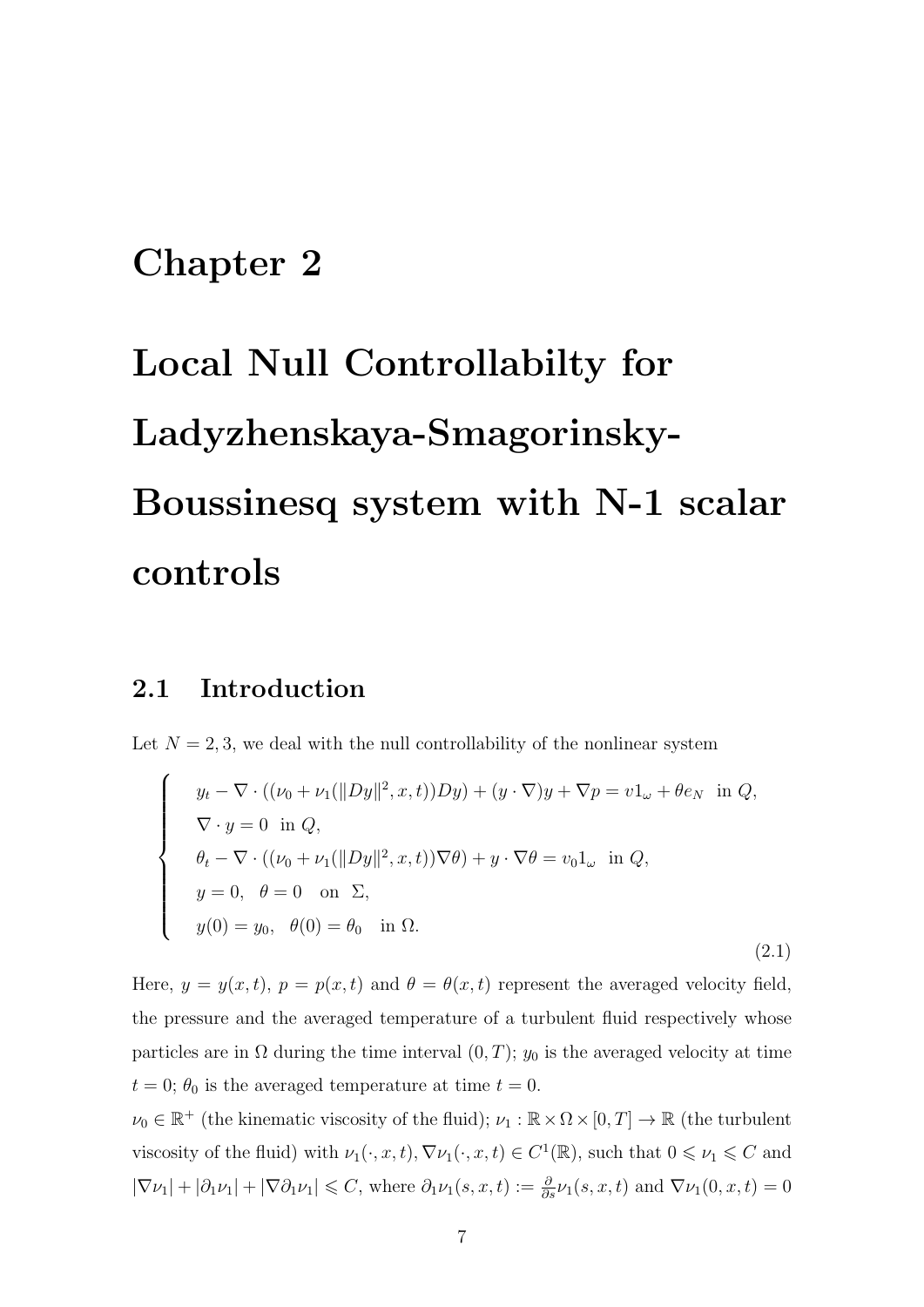satisfying  $\nu_1(0, x, \cdot) := \nu_1(0, \cdot) \in C^2([0, T])$  with  $|\nu_1(0, \cdot)| + |\nu'_1(0, \cdot)| \leq C$ .

On the other hand,  $v$  and  $v_0$  must be viewed as controls (averaged forces) acting on the system.

For any  $y_0 \in V$ ,  $\theta_0 \in H_0^1(\Omega)$  and any  $v \in L^2(\omega \times (0,T))^N$ ,  $v_0 \in L^2(\omega \times (0,T))$  sufficiently small in their respective spaces, [\(2](#page-14-2).1) possesses exactly one strong solution  $(y, p, \theta)$ , with

<span id="page-15-1"></span>
$$
y \in L^{2}(0, T; D(A)) \cap C^{0}([0, T]; V), \quad y_{t} \in L^{2}(0, T; H)
$$
\n
$$
(2.2)
$$

<span id="page-15-2"></span>and

$$
\theta \in L^2(0, T; H^2(\Omega) \cap H_0^1(\Omega)) \cap C^0([0, T]; H_0^1(\Omega)), \ \ \theta_t \in L^2(Q). \tag{2.3}
$$

The main result of this chapter is given in the following theorem.

<span id="page-15-0"></span>**Theorem 2.1.1.** Let  $i < N$  be a positive integer. Then, for every  $T > 0$  and  $\omega \subset \Omega$ , there exist  $\delta > 0$  such that for every  $(y_0, \theta_0) \in V \times H_0^1(\Omega)$  satisfying  $||(y_0, \theta_0)||_{V \times H_0^1(\Omega)} < \delta$  we can find controls  $v = (v_1, \ldots, v_N) \in L^2(\omega \times (0, T))^N$  and  $v_0 \in L^2(\omega \times (0,T))$ , with  $v_i \equiv 0$  and  $v_N \equiv 0$ , such that the corresponding solution  $(y, \theta)$  to  $(2.1)$  $(2.1)$  satisfies  $(2.2) - (2.3)$  $(2.2) - (2.3)$  and

<span id="page-15-3"></span>
$$
y(T) = 0 \quad and \quad \theta(T) = 0 \quad in \quad \Omega.
$$
 (2.4)

**Observation 2.1.2.** Notice that when  $N = 2$ , we only need to control the temperature equation.

To prove Theorem [2](#page-15-0).1.1 we follow a standard approach (see [\[4\]](#page-96-4), [\[5\]](#page-96-5), [\[14\]](#page-97-4) and [\[28\]](#page-98-9)). We first deduce a null controllability result for the following linear system:

$$
\begin{cases}\n y_t - \nabla \cdot (\nu(t)Dy) + \nabla p = f + v1_\omega + \theta e_N \text{ in } Q, \\
 \nabla \cdot y = 0 \text{ in } Q, \\
 \theta_t - \nabla \cdot (\nu(t)\nabla \theta) = f_0 + v_0 1_\omega \text{ in } Q, \\
 y = 0, \quad \theta = 0 \text{ on } \Sigma, \\
 y(0) = y_0, \quad \theta(0) = \theta_0 \text{ in } \Omega,\n\end{cases}
$$
\n(2.5)

where  $\nu(t) := \nu_0 + \nu_1(0, t)$ , f and f<sub>0</sub> will be taken to decrease exponentially to zero in T.

The main tool to prove this null controllability result for system (2.[5\)](#page-15-3) is a suitable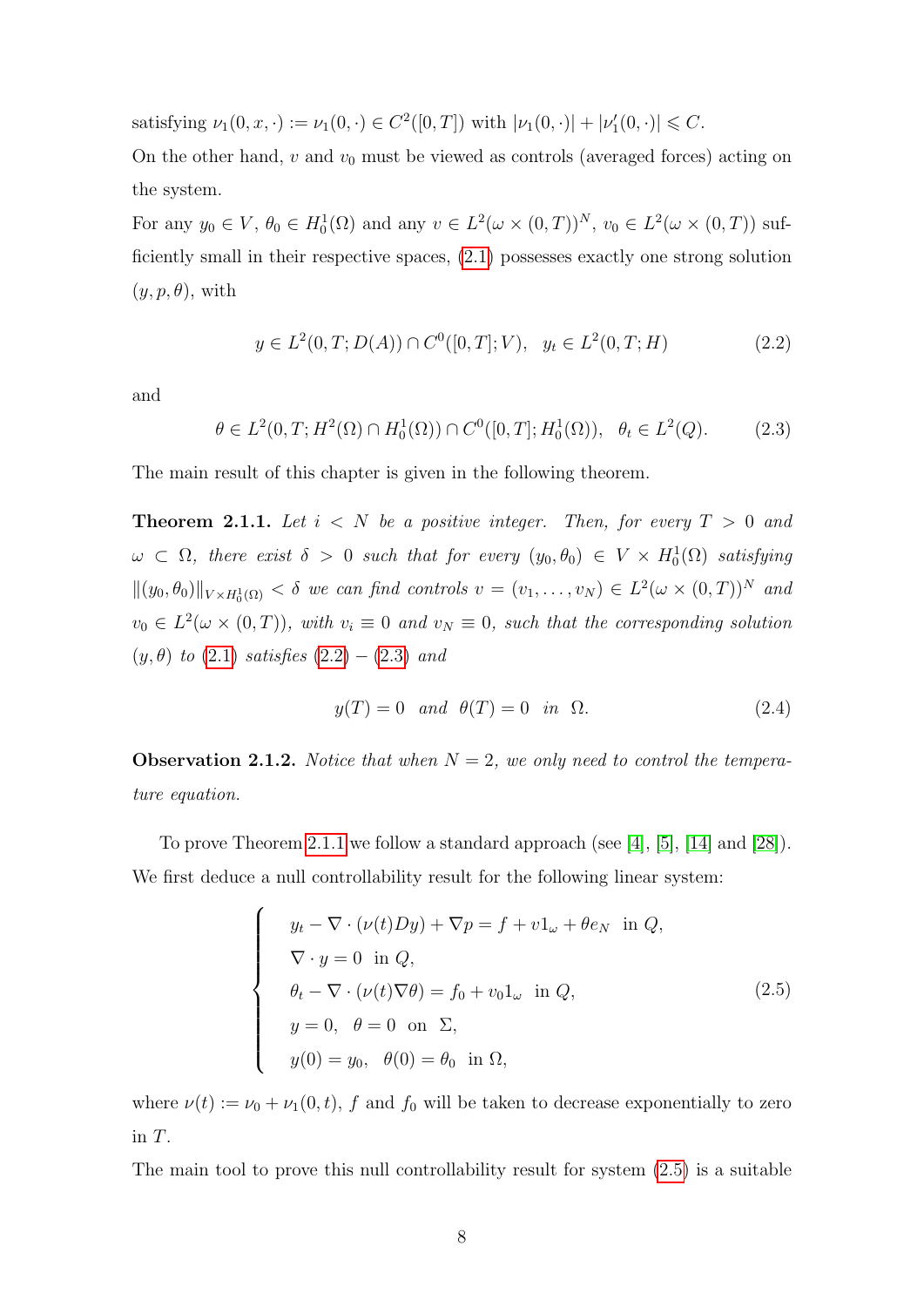Carleman estimate for the solutions of its adjoint system, namely,

<span id="page-16-1"></span>
$$
-\varphi_t - \nu(t)\Delta\varphi + \nabla\pi = g \text{ in } Q,
$$
  
\n
$$
\nabla \cdot \varphi = 0 \text{ in } Q,
$$
  
\n
$$
-\psi_t - \nu(t)\Delta\psi = g_0 + \varphi e_N \text{ in } Q,
$$
  
\n
$$
\varphi = 0, \quad \psi = 0 \text{ on } \Sigma,
$$
  
\n
$$
\varphi(T) = \varphi^T, \quad \psi(T) = \psi^T \text{ in } \Omega,
$$
\n(2.6)

where  $g \in L^2(Q)^N$ ,  $g_0 \in L^2(Q)$ ,  $\varphi^T \in H$  and  $\psi^T \in L^2(\Omega)$ .

 $\sqrt{ }$ 

 $\begin{array}{c} \hline \end{array}$ 

 $\begin{array}{c} \hline \end{array}$ 

This Chapter is organized as follows. In Section 2, we define preliminary results to prove the null controllability of (2.[5\)](#page-15-3). In Section 3, we deal with the null controllability of the linear system (2.[5\)](#page-15-3). Finally, in Section 4 we give the proof of Theorem 2.1.[1.](#page-15-0)

### <span id="page-16-0"></span>2.2 Carleman Results

In this section we will introduce a Carleman estimate for the adjoint system [\(2](#page-16-1).6). We are going to define some weight functions.

Let  $\tau = \tau(t)$  be a positive function satisfying

$$
\tau \in C^{\infty}([0, T]), \quad \tau(t) > 0, \ \forall t \in (0, T), \quad \tau(t) \leq \tau(T/2), \ \forall t \in [0, T],
$$

$$
\tau(t) = \begin{cases} t, & \text{if } t \leq T/4, \\ T - t, & \text{if } t \geq 3T/4. \end{cases}
$$

Then for all  $\lambda \geqslant 1$  we consider the following weight functions

$$
\begin{cases}\n\alpha(x,t) = \frac{\alpha_0(x)}{\tau(t)^8} = \frac{e^{2\lambda \|\eta^0\|_{\infty}} - e^{\lambda \eta^0(x)}}{\tau(t)^8}, & \xi(x,t) = \frac{e^{\lambda \eta^0(x)}}{\tau(t)^8} \\
\alpha^*(t) = \max_{x \in \overline{\Omega}} \alpha(x,t), & \xi^*(t) = \min_{x \in \overline{\Omega}} \xi(x,t) \\
\hat{\alpha}(t) = \min_{x \in \overline{\Omega}} \alpha(x,t), & \hat{\xi}(t) = \max_{x \in \overline{\Omega}} \xi(x,t).\n\end{cases} (2.7)
$$

where  $\eta^0$  is the function obtained in Lemma [1.1.1.](#page-11-3)

There exist  $\lambda_{00} > 0$  such that for every  $\lambda \geq \lambda_{00}$ , we have

<span id="page-16-2"></span>
$$
5 \max_{x \in \overline{\Omega}} \alpha_0(x) < 6 \min_{x \in \overline{\Omega}} \alpha_0(x). \tag{2.8}
$$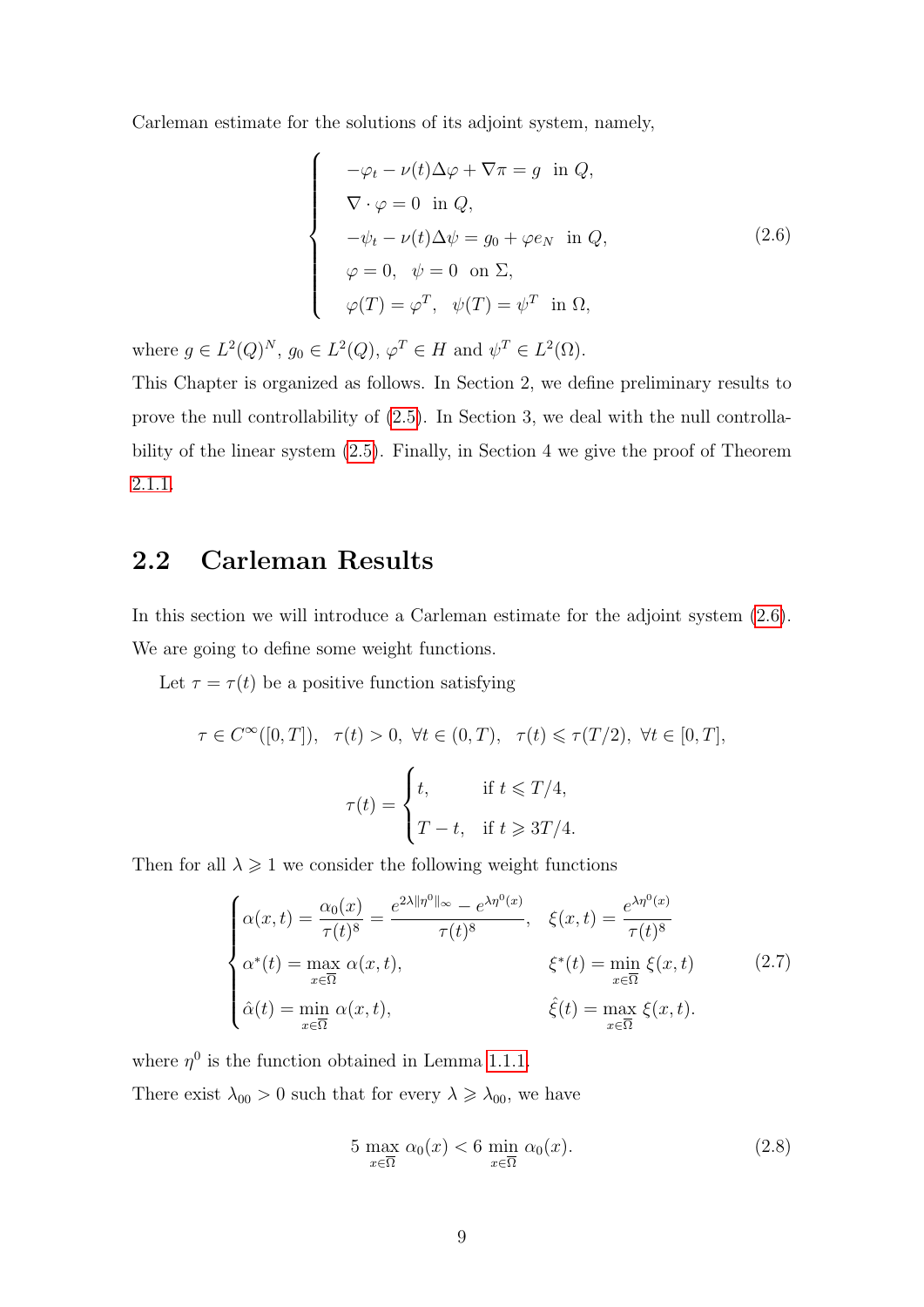<span id="page-17-1"></span>**Proposition 2.2.1.** Assume  $N = 3$  and  $\omega \subset\subset \Omega$ . There exists a constant  $\lambda_0$  such that for any  $\lambda > \lambda_0$  there exist two constants  $C(\lambda) > 0$  and  $s_0(\lambda) > 0$  such that for any  $j \in \{1,2\}$ ,  $g \in L^2(Q)^3$ ,  $g_0 \in L^2(Q)$ ,  $\varphi^T \in H$  and  $\psi^T \in L^2(\Omega)$ , the solution  $(\varphi, \psi)$  of (2.[6\)](#page-16-1) satisfies

$$
s^{4} \iint_{Q} e^{-5s\alpha^{*}} (\xi^{*})^{4} |\varphi|^{2} dxdt + s^{5} \iint_{Q} e^{-5s\alpha^{*}} (\xi^{*})^{5} |\psi|^{2} dxdt
$$
\n
$$
\leq C \left( \iint_{Q} e^{-3s\alpha^{*}} (|g|^{2} + |g_{0}|^{2}) dxdt + s^{7} \int_{0}^{T} \int_{\omega} e^{-2s\hat{\alpha} - 3s\alpha^{*}} (\hat{\xi})^{7} |\varphi_{j}|^{2} dxdt \right)
$$
\n
$$
s^{12} \int_{0}^{T} \int_{\omega} e^{-4s\hat{\alpha} - s\alpha^{*}} (\hat{\xi})^{\frac{49}{4}} |\psi|^{2} dxdt
$$
\n(2.9)

for every  $s \geq s_0$ .

Proof. Making the following change of variables

$$
\tilde{\varphi}(x,s(t)) := \varphi(x,t), \quad \tilde{\psi}(x,s(t)) := \psi(x,t)
$$

with

<span id="page-17-0"></span>
$$
s(t) := \int_0^t \nu(r) dr, \quad t(s) = \int_0^s \frac{dr}{\nu(t(r))}
$$

we have the new system

$$
\begin{cases}\n-\tilde{\varphi}_s - \Delta \tilde{\varphi} + \nabla \tilde{\pi} = \tilde{g} \quad (x, s) \in \Omega \times (0, \int_0^T \nu(r) dr), \\
\nabla \cdot \tilde{\varphi} = 0 \quad (x, s) \in \Omega \times (0, \int_0^T \nu(r) dr), \\
-\tilde{\psi}_t - \Delta \tilde{\psi} = \tilde{g}_0 + \tilde{\varphi} \tilde{e}_N \quad (x, s) \in \Omega \times (0, \int_0^T \nu(r) dr), \\
\tilde{\varphi} = 0, \quad \tilde{\psi} = 0 \quad (x, s) \in \partial \Omega \times (0, \int_0^T \nu(r) dr), \\
\tilde{\varphi}(\int_0^T \nu(r) dr) = \varphi^T, \quad \tilde{\psi}(\int_0^T \nu(r) dr) = \psi^T \quad \text{in } \Omega,\n\end{cases}
$$
\n(2.10)

where

$$
\tilde{\pi}(x,s) := \frac{1}{\nu(t)} \pi(x,t), \ \ \tilde{g}(x,s) := \frac{1}{\nu(t)} g(x,t), \ \ \tilde{g}_0(x,s) := \frac{1}{\nu(t)} g_0(x,t), \ \ \tilde{e}_N(s) := \frac{1}{\nu(t)} e_N.
$$

Then we apply Proposition 2.1 (see [\[4\]](#page-96-4)) to the system [\(2.10\)](#page-17-0) and returning for the original system, we have completed the proof.  $\Box$ 

For the sake of completeness, let us also state this result for the 2-dimensional case.

<span id="page-17-2"></span>**Proposition 2.2.2.** Assume  $N = 2$  and  $\omega \subset\subset \Omega$ . There exists a constant  $\lambda_0$ , such that for any  $\lambda > \lambda_0$  there exist two constants  $C(\lambda) > 0$  and  $s_0(\lambda) > 0$  such that for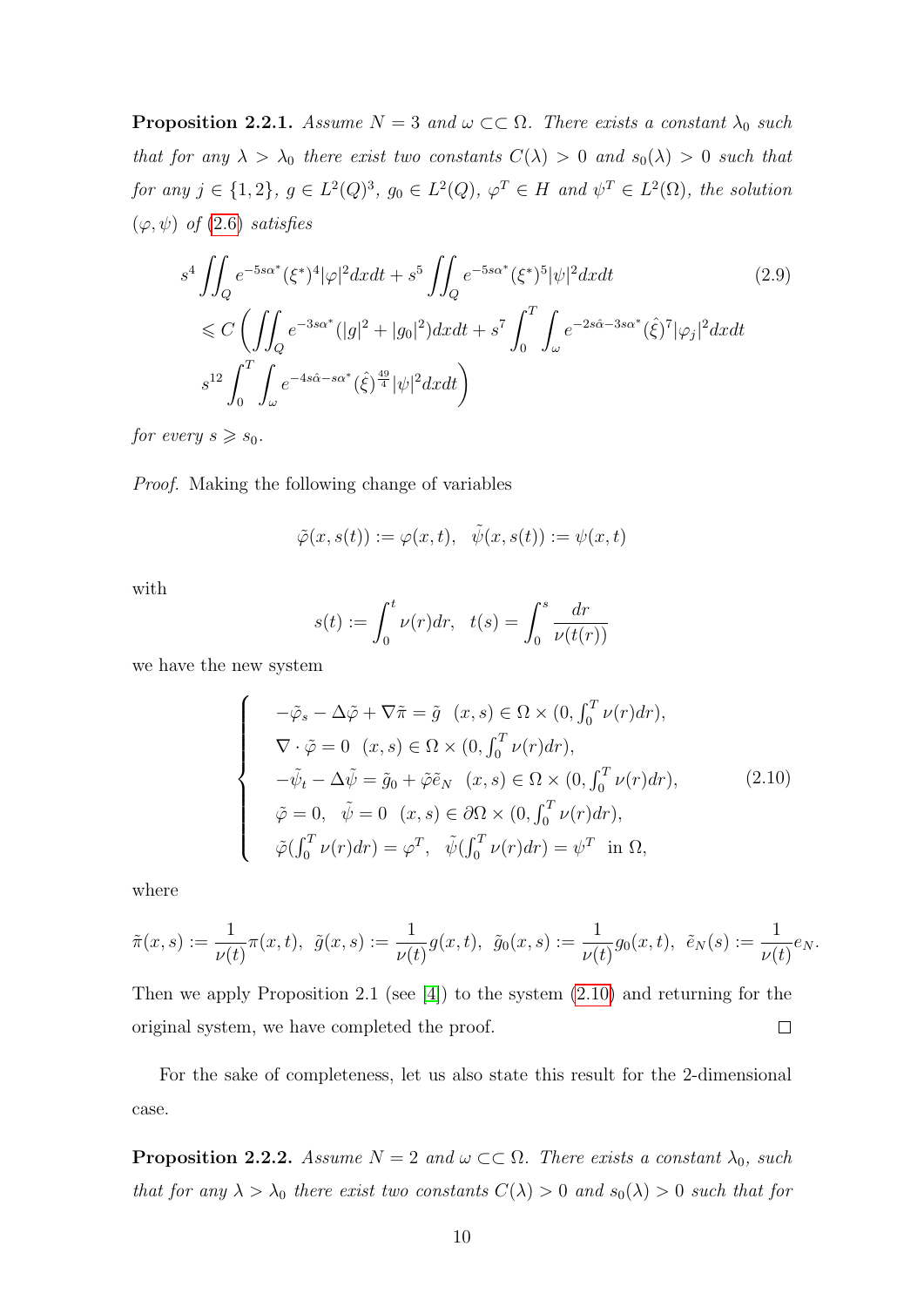any  $g \in L^2(Q)^2$ ,  $g_0 \in L^2(Q)$ ,  $\varphi^T \in H$  and  $\psi^T \in L^2(\Omega)$ , the solution  $(\varphi, \psi)$  of  $(2.6)$  $(2.6)$ satisfies

$$
s^{4} \iint_{Q} e^{-5s\alpha^{*}} (\xi^{*})^{4} |\varphi|^{2} dxdt + s^{5} \iint_{Q} e^{-5s\alpha^{*}} (\xi^{*})^{5} |\psi|^{2} dxdt
$$
\n
$$
\leq C \left( \iint_{Q} e^{-3s\alpha^{*}} (|g|^{2} + |g_{0}|^{2}) dxdt + s^{12} \int_{0}^{T} \int_{\omega} e^{-4s\hat{\alpha} - s\alpha^{*}} (\hat{\xi})^{\frac{49}{4}} |\psi|^{2} dxdt \right)
$$
\n(2.11)

for every  $s \geqslant s_0$ .

Proof. Analogously to the proof of Proposition [2](#page-17-1).2.1.

### <span id="page-18-0"></span>2.3 Null controllability of the Linear System

Here we are concerned with the null controllability of the system

$$
\begin{cases}\n y_t - \nabla \cdot (\nu(t)Dy) + \nabla p = f + v1_\omega + \theta e_N \text{ in } Q, \\
 \nabla \cdot y = 0 \text{ in } Q, \\
 \theta_t - \nabla \cdot (\nu(t)\nabla \theta) = f_0 + v_0 1_\omega \text{ in } Q, \\
 y = 0, \quad \theta = 0 \text{ on } \Sigma, \\
 y(0) = y_0, \quad \theta(0) = \theta_0 \text{ in } \Omega,\n\end{cases}
$$
\n(2.12)

<span id="page-18-1"></span> $\Box$ 

where  $y_0 \in V$ ,  $\theta_0 \in H_0^1(\Omega)$ ,  $v \in L^2(\omega \times (0,T))^N$ ,  $v_0 \in L^2(\omega \times (0,T))$ , f and  $f_0$  are in appropriate weighted spaces.

Before dealing with the null controllability of (2.[12\)](#page-18-1), we will deduce a Carleman inequality with weights not vanishing at  $t = 0$ . To this end, let us introduce the following weight functions

$$
\begin{cases}\n\beta(x,t) = \frac{\alpha_0(x)}{l(t)^8} = \frac{e^{2\lambda \|\eta^0\|_{\infty}} - e^{\lambda \eta^0(x)}}{l(t)^8}, & \gamma(x,t) = \frac{e^{\lambda \eta^0(x)}}{l(t)^8}, \\
\beta^*(t) = \max_{x \in \overline{\Omega}} \beta(x,t), & \gamma^*(t) = \min_{x \in \overline{\Omega}} \gamma(x,t), \\
\hat{\beta}(t) = \min_{x \in \overline{\Omega}} \beta(x,t), & \hat{\gamma}(t) = \max_{x \in \overline{\Omega}} \gamma(x,t).\n\end{cases}
$$

where

$$
l(t) = \begin{cases} \|\tau\|_{\infty}, & 0 \leqslant t \leqslant \frac{T}{2}, \\ \tau(t), & \frac{T}{2} \leqslant t \leqslant T. \end{cases}
$$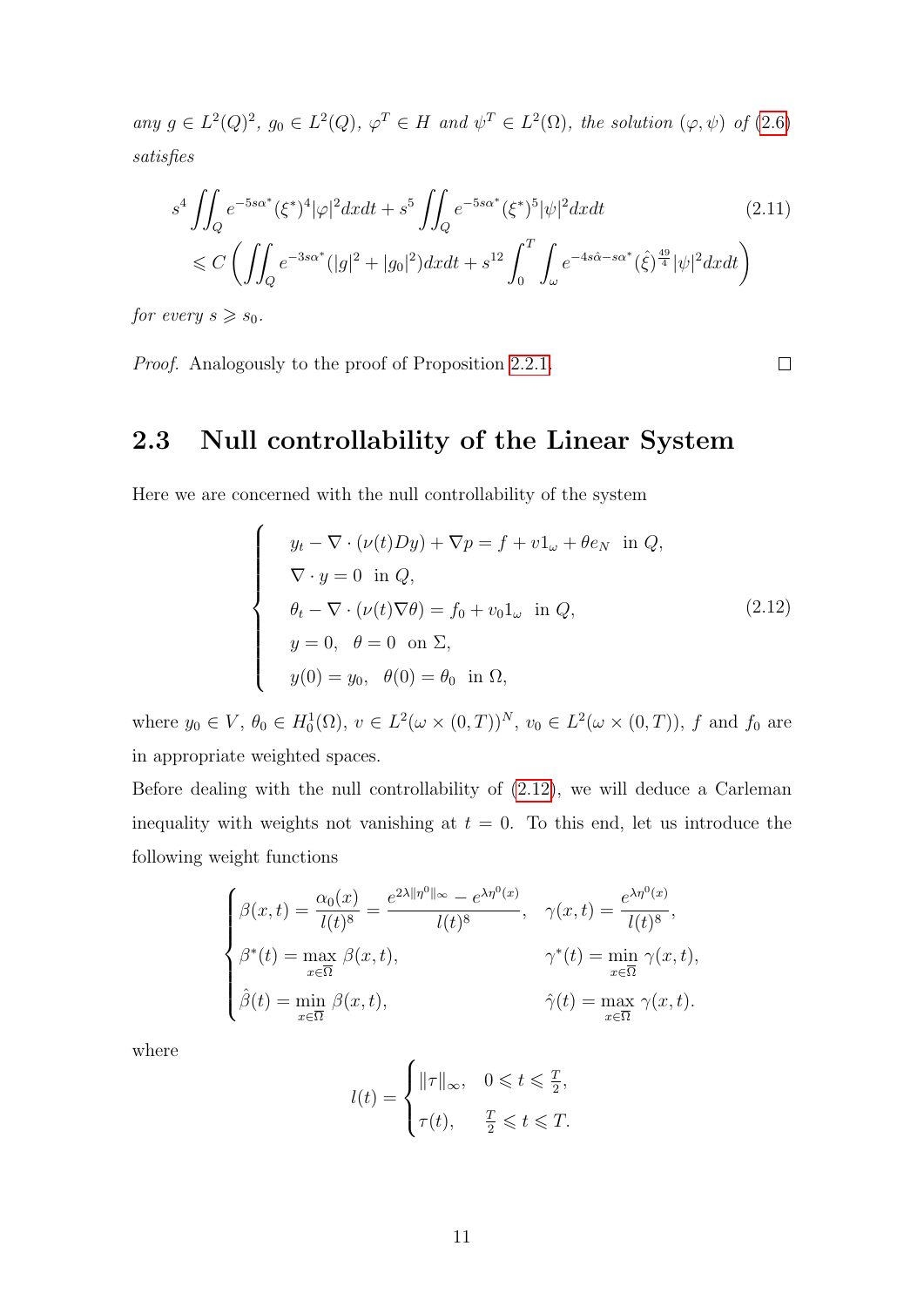**Lemma 2.3.1.** Assume  $N = 3$  and  $\omega \subset\subset \Omega$ . Let s and  $\lambda$  be like in Proposition [2](#page-17-1).2.1. Then, there exists a constant  $C > 0$  (depending on s and  $\lambda$ ) such that every solution  $(\varphi, \psi)$  of  $(2.6)$  $(2.6)$  satisfies

$$
\iint_{Q} e^{-5s\beta^*} (\gamma^*)^4 |\varphi|^2 dxdt + \iint_{Q} e^{-5s\beta^*} (\gamma^*)^5 |\psi|^2 dxdt + ||\varphi(0)||^2_{L^2(\Omega)^3} + ||\psi(0)||^2_{L^2(\Omega)}(2.13)
$$
\n
$$
\iint_{C} \left( \iint e^{-3s\beta^*} (|q|^2 + |q_0|^2) dxdt + \int^T \int e^{-2s\hat{\beta} - 3s\beta^*} (\hat{\gamma})^7 |\varphi|^2 dxdt \right)
$$

$$
\leq C \left( \iint_Q e^{-3s\beta^*} (|g|^2 + |g_0|^2) dx dt + \int_0 \int_\omega e^{-2s\beta - 3s\beta^*} (\hat{\gamma})^7 |\varphi_j|^2 dx dt \right)
$$
  

$$
\int_0^T \int_\omega e^{-4s\hat{\beta} - s\beta^*} (\hat{\gamma})^{\frac{49}{4}} |\psi|^2 dx dt \right)
$$

for every  $s \geqslant s_0$ .

Proof. It is a consequence of Proposition [2](#page-17-1).2.1.

Let us also state this result for  $N = 2$ .

**Lemma 2.3.2.** Assume  $N = 2$  and  $\omega \subset\subset \Omega$ . Let s and  $\lambda$  be like in Proposition [2](#page-17-2).2.2. Then, there exists a constant  $C > 0$  (depending on s and  $\lambda$ ) such that every solution  $(\varphi, \psi)$  of  $(2.6)$  $(2.6)$  satisfies

$$
\iint_{Q} e^{-5s\beta^*} (\gamma^*)^4 |\varphi|^2 dxdt + \iint_{Q} e^{-5s\beta^*} (\gamma^*)^5 |\psi|^2 dxdt + ||\varphi(0)||^2_{L^2(\Omega)^2} + ||\psi(0)||^2_{L^2(\Omega)}
$$
\n
$$
\leq C \left( \iint_{Q} e^{-3s\beta^*} (|g|^2 + |g_0|^2) dxdt + \int_0^T \int_{\omega} e^{-4s\hat{\beta} - s\beta^*} (\hat{\gamma})^{\frac{49}{4}} |\psi|^2 dxdt \right)
$$
\n(2.14)

for every  $s \geqslant s_0$ .

Proof. It is a consequence of Proposition [2](#page-17-2).2.2.

Let us denote

<span id="page-19-1"></span>
$$
\begin{cases}\n\tilde{\rho}(t) = e^{\frac{3}{2}s\beta^*(t)} & , \quad \hat{\rho}(t) = e^{\frac{3}{2}s\hat{\beta}(t)}, \\
\tilde{\eta}(t) = e^{s\hat{\beta}(t) + \frac{3}{2}s\beta^*(t)}\hat{\gamma}^{-\frac{7}{2}}(t) & , \quad \hat{\eta}(t) = e^{2s\hat{\beta}(t) + \frac{1}{2}s\beta^*(t)}\hat{\gamma}^{-\frac{49}{8}}(t), \\
\tilde{\sigma}(t) = e^{\frac{5}{2}s\beta^*(t)}(\gamma^*)^{-2}(t) & , \quad \hat{\sigma}(t) = e^{\frac{5}{2}s\beta^*(t)}(\gamma^*)^{-\frac{5}{2}}(t), \\
\zeta(t) = \hat{\rho}(t) l^{12}(t) & , \quad \kappa(t) = \hat{\rho}(t) l^{\frac{33}{2}}(t).\n\end{cases}
$$
\n(2.15)

<span id="page-19-0"></span>**Proposition 2.3.3.** Assume  $N \in \{2,3\}$  with  $j \neq N$ , let  $y_0 \in V$ ,  $\theta_0 \in H_0^1(\Omega)$ ,  $\tilde{\sigma} f \in$  $L^2(Q)^N$ ,  $\hat{\sigma} f_0 \in L^2(Q)$ . Then we can find controls  $v = (v_1, \ldots, v_N) \in L^2(\omega \times (0,T))^N$ 

 $\Box$ 

 $\Box$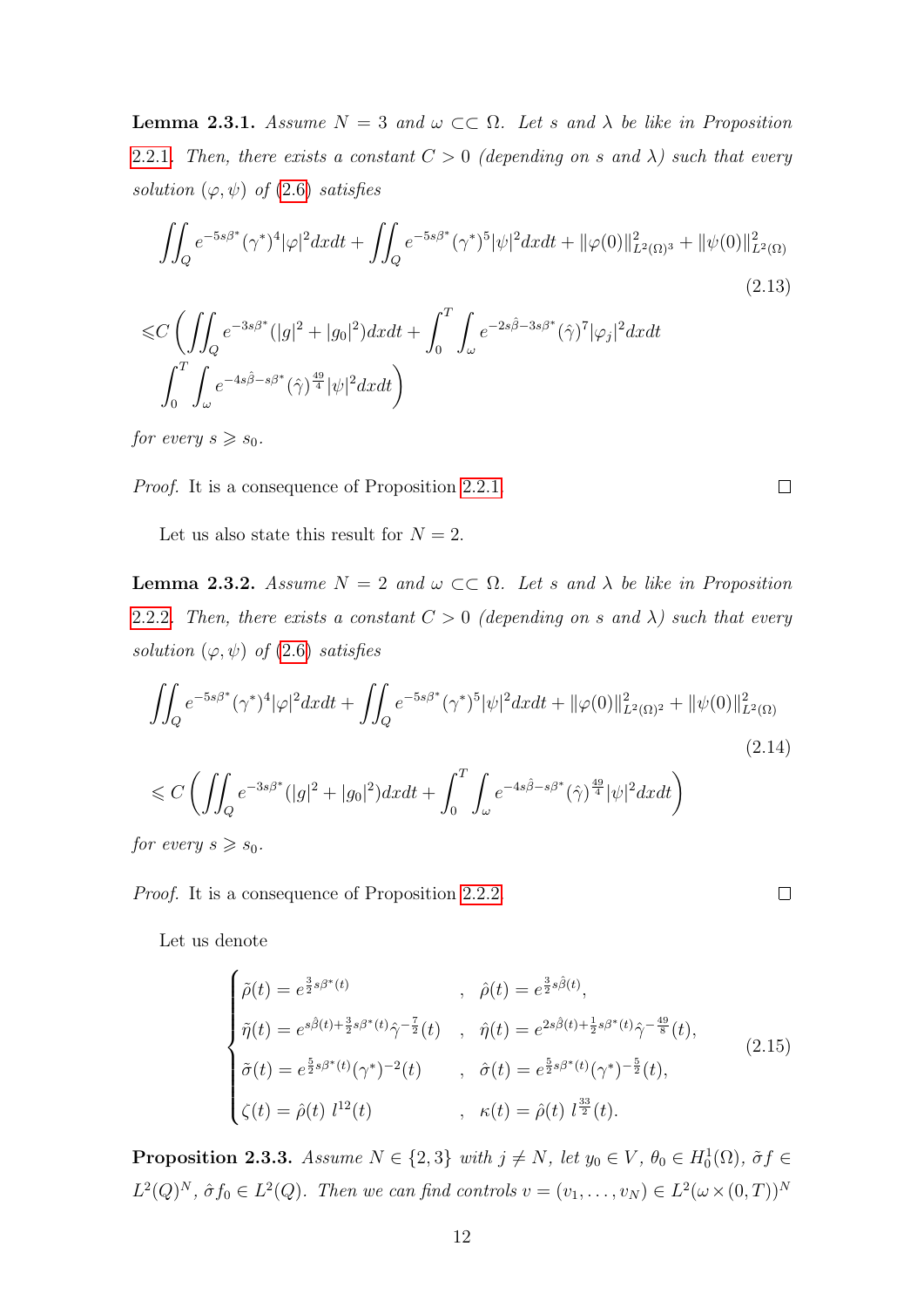and  $v_0 \in L^2(\omega \times (0,T))$  such that the associated solution  $(y, p, \theta)$  to  $(2.12)$  $(2.12)$  satisfies  $v_j \equiv v_N \equiv 0$ , with

$$
\tilde{\rho}y, \ \tilde{\eta}v1_{\omega} \in L^{2}(Q)^{N}, \tilde{\rho}\theta, \ \tilde{\eta}v_{0}1_{\omega} \in L^{2}(Q). \tag{2.16}
$$

<span id="page-20-1"></span> $\Box$ 

In particular,  $y(T) = 0$  and  $\theta(T) = 0$ .

Proof. See [\[4\]](#page-96-4).

#### <span id="page-20-0"></span>2.3.1 Some Additional Estimates

<span id="page-20-2"></span>Proposition [2](#page-19-0).3.4. Let the assumptions in Proposition 2.3.3 be satisfied and let  $(y, p, \theta, v)$  satisfy  $(2.12)$  $(2.12)$  and  $(2.16)$  $(2.16)$ . Then

$$
\sup_{[0,T]} \int_{\Omega} \zeta^2 |y|^2 dx + \iint_Q \zeta^2 |\nabla y|^2 dx dt \le C \left( \|y_0\|^2 + \iint_Q \tilde{\sigma}^2 |f|^2 dx dt + \iint_Q \tilde{\rho}^2 |y|^2 dx dt \right) + \iint_Q \tilde{\rho}^2 |\theta|^2 dx dt \iint_{\omega \times (0,T)} \tilde{\eta}^2 |v|^2 dx dt
$$

and

$$
\sup_{[0,T]} \int_{\Omega} \zeta^2 |\theta|^2 dx + \iint_Q \zeta^2 |\nabla \theta|^2 dx dt \leq C \left( \|\theta_0\|^2 + \iint_Q \hat{\sigma}^2 |f_0|^2 dx dt + \iint_Q \tilde{\rho}^2 |y|^2 dx dt \right. \\ \left. + \iint_Q \tilde{\rho}^2 |\theta|^2 dx dt \iint_{\omega \times (0,T)} \hat{\eta}^2 |v_0|^2 dx dt \right).
$$

Proof. We have that

$$
\zeta \leq C\tilde{\sigma}, \ \zeta \leq C\hat{\sigma}, \ \zeta \leq C\tilde{\eta}, \ \zeta \leq C\hat{\eta}, \ \zeta \leq C\tilde{\rho}, \ |\zeta \zeta_t| \leq C\hat{\rho}.
$$

Now, let us multiply  $(2.12)_1$  $(2.12)_1$  $(2.12)_1$  by  $\zeta^2 y$  and let us integrate in  $\Omega$ , we obtain

$$
\int_{\Omega} \zeta^2 (y_t - \nabla \cdot (\nu(t)Dy) + \nabla p) y dx = \int_{\Omega} \zeta^2 (f + v1_\omega + \theta e_N) y dx.
$$

Consequently,

$$
\frac{1}{2}\frac{d}{dt}\int_{\Omega}\zeta^{2}|y|^{2}dx + \nu_{0}\int_{\Omega}\zeta^{2}|\nabla y|^{2}dx \leq \int_{\Omega}\zeta^{2}|f|^{2}dx + \int_{\omega}\zeta^{2}|v|^{2}dx + \int_{\Omega}\zeta^{2}|\theta|^{2}dx
$$
  
+ 
$$
+ 3\int_{\Omega}\zeta^{2}|y|^{2}dx
$$
  

$$
\leq C\left(\int_{\Omega}\tilde{\sigma}^{2}|f|^{2}dx + \int_{\Omega}\tilde{\eta}^{2}|v|^{2}dx + \int_{\Omega}\tilde{\rho}^{2}|\theta|^{2}dx\right)
$$
  
+ 
$$
\int_{\Omega}\tilde{\rho}^{2}|y|^{2}dx\right).
$$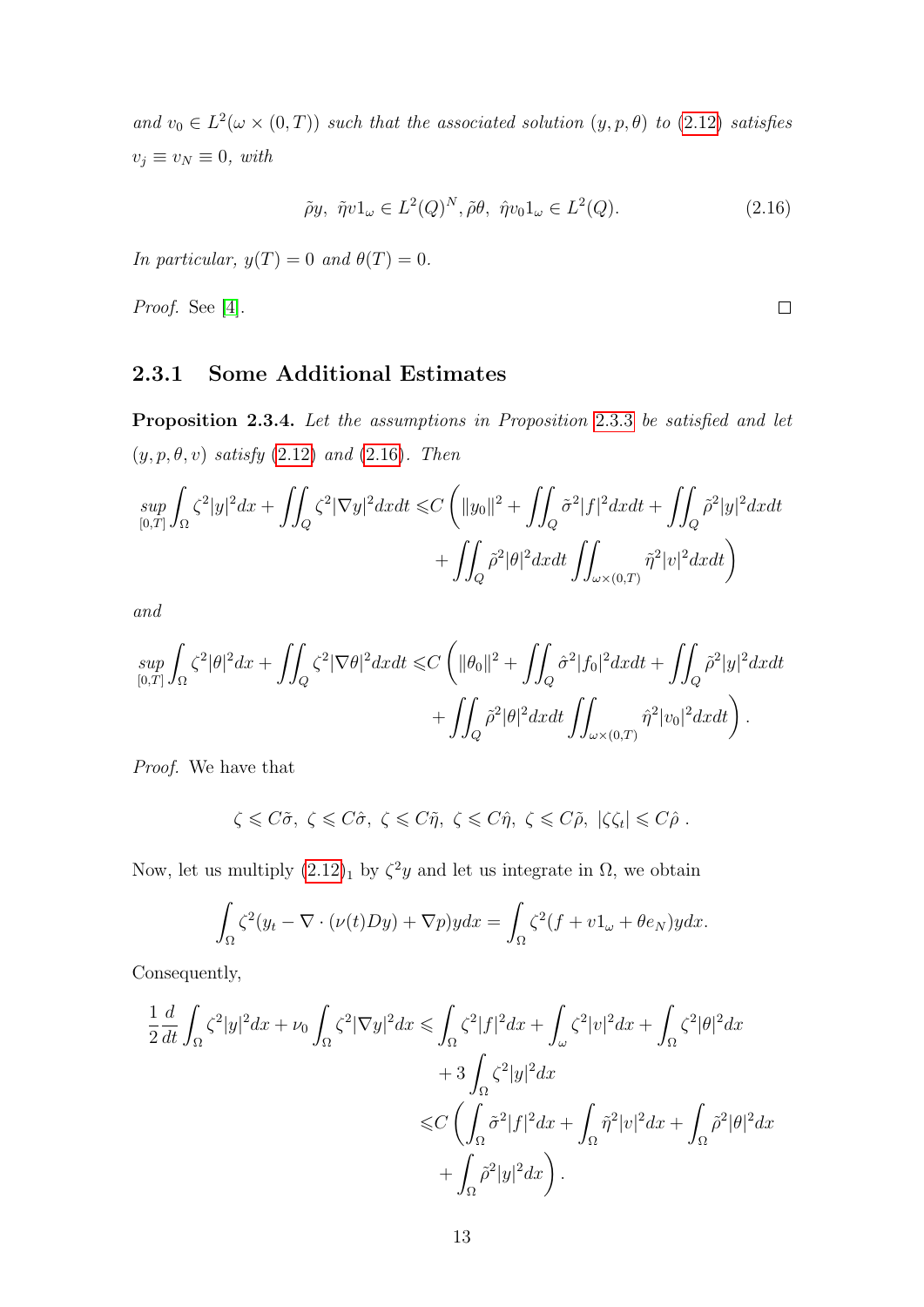Integrating in time from 0 to t, with  $t \leq T$ , we get

$$
\sup_{[0,T]} \int_{\Omega} \zeta^2 |y|^2 dx + \iint_Q \zeta^2 |\nabla y|^2 dx dt \le C \left( \|y_0\|^2 + \iint_Q \tilde{\sigma}^2 |f|^2 dx dt + \iint_{\omega \times (0,T)} \tilde{\eta}^2 |v|^2 dx dt + \iint_Q \tilde{\rho}^2 |\theta|^2 dx dt + \iint_Q \tilde{\rho}^2 |y|^2 dx dt \right).
$$

Now, let us multiply  $(2.12)_3$  $(2.12)_3$  $(2.12)_3$  by  $\zeta^2\theta$  and let us integrate in  $\Omega$ , we obtain

$$
\int_{\Omega} \zeta^2 (\theta_t - \nabla \cdot (\nu(t) \nabla \theta)) \theta dx = \int_{\Omega} \zeta^2 (f_0 + v_0 1_{\omega}) \theta dx.
$$

Consequently,

$$
\frac{1}{2}\frac{d}{dt}\int_{\Omega}\zeta^2|\theta|^2dx+\nu_0\int_{\Omega}\zeta^2|\nabla\theta|^2dx\leqslant\int_{\Omega}\zeta^2|f_0|^2dx+\int_{\omega}\zeta^2|\nu_0|^2dx+\int_{\Omega}\zeta^2|\theta|^2dx\\ \leqslant C\left(\int_{\Omega}\hat{\sigma}^2|f_0|^2dx+\int_{\omega}\hat{\eta}^2|\nu_0|^2dx+\int_{\Omega}\hat{\rho}^2|\theta|^2dx\right).
$$

Integrating in time from 0 to t, with  $t \leq T$ , we get

$$
\sup_{[0,T]} \int_{\Omega} \zeta^2 |\theta|^2 dx + \iint_Q \zeta^2 |\nabla \theta|^2 dx dt \le C \left( \|\theta_0\|^2 + \iint_Q \hat{\sigma}^2 |f_0|^2 dx dt + \iint_{\omega \times (0,T)} \hat{\eta}^2 |v_0|^2 dx dt + \iint_Q \tilde{\rho}^2 |\theta|^2 dx dt \right).
$$

<span id="page-21-0"></span>Proposition [2](#page-19-0).3.5. Let the assumptions in Proposition 2.3.3 be satisfied and let  $(y, p, \theta, v)$  satisfy  $(2.12)$  $(2.12)$  and  $(2.16)$  $(2.16)$ . Then

$$
\sup_{[0,T]} \int_{\Omega} \kappa^2 |\nabla y|^2 dx + \iint_Q \kappa^2 (|y_t|^2 + |\Delta y|^2) dx dt \leq C \left( ||y_0||_{H_0^1}^2 + \iint_Q \tilde{\sigma}^2 |f|^2 dx dt + \iint_Q \tilde{\rho}^2 |y|^2 dx dt + \iint_Q \tilde{\rho}^2 |\theta|^2 dx dt \iint_{\omega \times (0,T)} \tilde{\eta}^2 |v|^2 dx dt \right)
$$

and

$$
\sup_{[0,T]} \int_{\Omega} \kappa^2 |\nabla \theta|^2 dx + \iint_Q \kappa^2 (|\theta_t|^2 + |\Delta \theta|^2) dx dt \leq C \left( ||\theta_0||_{H_0^1}^2 + \iint_Q \hat{\sigma}^2 |f_0|^2 dx dt + \iint_Q \tilde{\rho}^2 |y|^2 dx dt + \iint_Q \tilde{\rho}^2 |\theta|^2 dx dt \iint_{\omega \times (0,T)} \hat{\eta}^2 |v_0|^2 dx dt \right).
$$

Proof. We have that

$$
\kappa \leqslant C\zeta, \ |\kappa \kappa_t| \leqslant C\zeta^2.
$$

Now, let us multiply  $(2.12)_1$  $(2.12)_1$  $(2.12)_1$  by  $\kappa^2 y_t$  and let us integrate in  $\Omega$ , we obtain

$$
\int_{\Omega} \kappa^2 (y_t - \nabla \cdot (\nu(t)Dy) + \nabla p) y_t dx = \int_{\Omega} \kappa^2 (f + v1_\omega + \theta e_N) y_t dx.
$$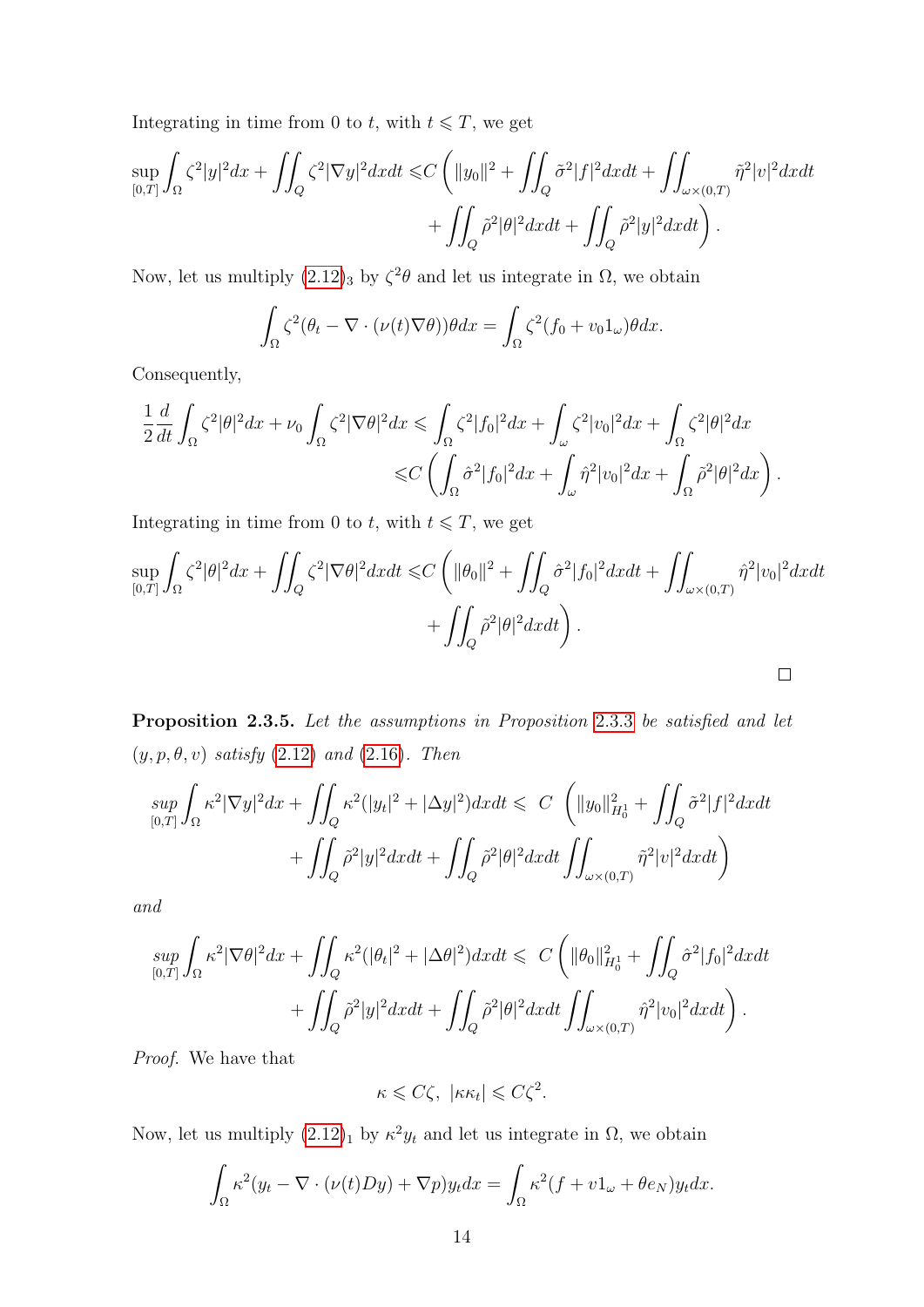Consequently,

$$
\int_{\Omega} \kappa^2 |y_t|^2 dx + \frac{1}{2} \frac{d}{dt} \int_{\Omega} \kappa^2 \nu(t) |\nabla y|^2 dx \leq \epsilon \int_{\Omega} \kappa^2 |y_t|^2 dx + C \int_{\Omega} \zeta^2 |\nabla y|^2 dx \n+ C_{\epsilon} \left( \int_{\Omega} \kappa^2 |f|^2 dx + \int_{\omega} \kappa^2 |v|^2 dx + \int_{\Omega} \kappa^2 |\theta|^2 dx \right)
$$

then

$$
\int_{\Omega} \kappa^2 |y_t|^2 dx + \frac{d}{dt} \int_{\Omega} \kappa^2 \nu(t) |\nabla y|^2 dx \leq C \left( \int_{\Omega} \tilde{\sigma}^2 |f|^2 dx + \int_{\Omega} \tilde{\rho}^2 |\theta|^2 dx \right. \\ \left. + \int_{\omega} \tilde{\eta}^2 |v|^2 dx + \int_{\Omega} \zeta^2 |\nabla y|^2 dx \right).
$$

Integrating in time from 0 to t with  $t \leq T$  and using the Proposition [2](#page-20-2).3.4, we get

$$
\sup_{[0,T]} \int_{\Omega} \kappa^2 |\nabla y|^2 dx + \iint_Q \kappa^2 |y_t|^2 dx dt \leq C \left( \|y_0\|_{H_0^1}^2 + \iint_Q \tilde{\sigma}^2 |f|^2 dx dt + \iint_Q \tilde{\rho}^2 |y|^2 dx dt + \iint_Q \tilde{\rho}^2 |\theta|^2 dx dt \iint_{\omega \times (0,T)} \tilde{\eta}^2 |v|^2 dx dt \right).
$$

Now, let us multiply  $(2.12)_1$  $(2.12)_1$  $(2.12)_1$  by  $\kappa^2 Ay$  and let us integrate in  $\Omega$ , we obtain

$$
\int_{\Omega} \kappa^2 (y_t - \nabla \cdot (\nu(t) Dy) + \nabla p) Ay dx = \int_{\Omega} \kappa^2 (f + v1_\omega + \theta e_N) Ay dx.
$$

Consequently,

$$
\int_{\Omega} \kappa^2 \nu(t) |\Delta y|^2 dx \leq \epsilon \int_{\Omega} \kappa^2 \nu(t) |\Delta y|^2 dx - \int_{\Omega} \kappa^2 y_t A y dx
$$
  
+  $C_{\epsilon} \left( \int_{\Omega} \kappa^2 |f|^2 dx + \int_{\omega} \kappa^2 |v|^2 dx + \int_{\Omega} \kappa^2 |\theta|^2 dx \right)$   
 $\leq \epsilon \int_{\Omega} \kappa^2 \nu(t) |\Delta y|^2 dx + C_{\epsilon} \left( \int_{\Omega} \tilde{\sigma}^2 |f|^2 dx + \int_{\Omega} \tilde{\rho}^2 |\theta|^2 dx \right)$   
+  $\int_{\omega} \tilde{\eta}^2 |v|^2 dx + \int_{\Omega} \kappa^2 |y_t|^2 dx \right)$ 

thus

$$
\int_{\Omega} \kappa^2 |\Delta y|^2 dx \leqslant C \left( \int_{\Omega} \tilde{\sigma}^2 |f|^2 dx + \int_{\Omega} \tilde{\rho}^2 |\theta|^2 dx + \int_{\omega} \tilde{\eta}^2 |v|^2 dx + \int_{\Omega} \kappa^2 |y_t|^2 dx \right).
$$

Integrating in time from 0 to  $t,$  with  $t \leqslant T,$  we get

$$
\iint_Q \kappa^2 |\Delta y|^2 dx \leqslant C \left( \iint_Q \tilde{\sigma}^2 |f|^2 dx + \iint_Q \tilde{\rho}^2 |\theta|^2 dx + \iint_{Q_\omega} \tilde{\eta}^2 |v|^2 dx + \iint_Q \kappa^2 |y_t|^2 dx \right).
$$

Now, let us multiply  $(2.12)_3$  $(2.12)_3$  $(2.12)_3$  by  $\kappa^2 \theta_t$  and let us integrate in  $\Omega$ , we obtain

$$
\int_{\Omega} \kappa^2 (\theta_t - \nabla \cdot (\nu(t) \nabla \theta)) \theta_t dx = \int_{\Omega} \kappa^2 (f_0 + v_0 1_{\omega}) \theta_t dx.
$$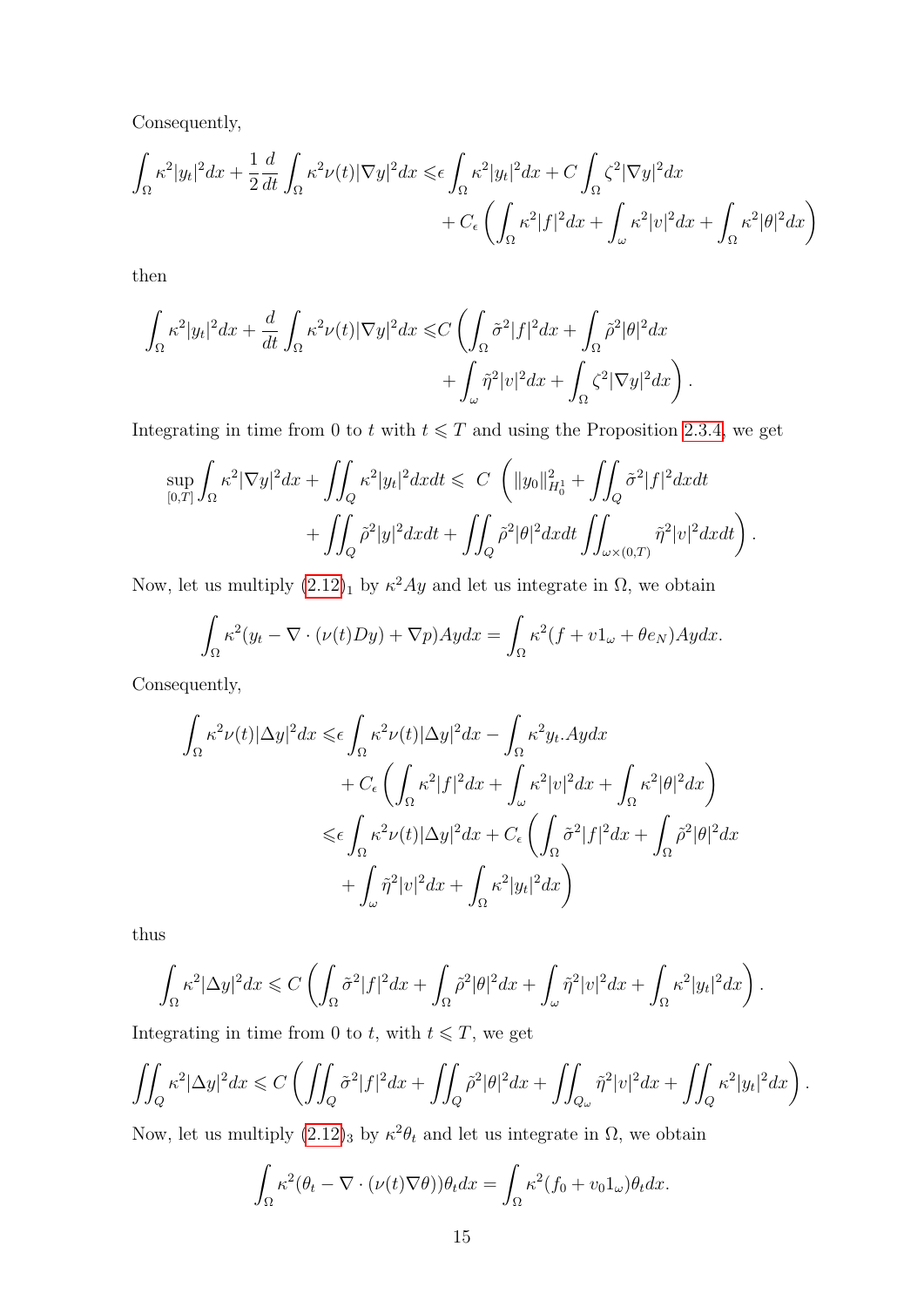Consequently,

$$
\int_{\Omega} \kappa^2 |\theta_t|^2 dx + \frac{1}{2} \frac{d}{dt} \int_{\Omega} \kappa^2 \nu(t) |\nabla \theta|^2 dx \leq \epsilon \int_{\Omega} \kappa^2 |\theta_t|^2 dx + C_{\epsilon} \left( \int_{\Omega} \kappa^2 |f_0|^2 dx + \int_{\omega} \kappa^2 |v_0|^2 dx \right) + C \int_{\Omega} \zeta^2 |\nabla \theta|^2 dx
$$

then

$$
\int_{\Omega} \kappa^2 |\theta_t|^2 dx + \frac{d}{dt} \int_{\Omega} \kappa^2 \nu(t) |\nabla \theta|^2 dx \leq C \left( \int_{\Omega} \hat{\sigma}^2 |f_0|^2 dx + \int_{\omega} \hat{\eta}^2 |v_0|^2 dx + \int_{\Omega} \zeta^2 |\nabla \theta|^2 dx \right).
$$

Integrating in time from 0 to t, with  $t \leq T$  and using the Proposition [2](#page-20-2).3.4, we get

$$
\sup_{[0,T]} \int_{\Omega} \kappa^2 |\nabla \theta|^2 dx + \iint_Q \kappa^2 |\theta_t|^2 dx dt \leq C \left( \|\theta_0\|_{H_0^1}^2 + \iint_Q \hat{\sigma}^2 |f_0|^2 dx dt \right. \\ \left. + \iint_Q \tilde{\rho}^2 |\theta|^2 dx dt \iint_{\omega \times (0,T)} \hat{\eta}^2 |v_0|^2 dx dt \right).
$$

Now, let us multiply  $(2.12)_3$  $(2.12)_3$  $(2.12)_3$  by  $\kappa^2(-\Delta\theta)$  and let us integrate in  $\Omega$ , we obtain

$$
\int_{\Omega} \kappa^2 (-\nabla \cdot (\nu(t)\nabla \theta))(-\Delta \theta) dx = \int_{\Omega} \kappa^2 (f_0 + v_0 1_{\omega} - \theta_t)(-\Delta \theta) dx.
$$

Consequently,

$$
\int_{\Omega} \kappa^2 \nu(t) |\Delta \theta|^2 dx \leq \epsilon \int_{\Omega} \kappa^2 |\Delta \theta|^2 dx + C_{\epsilon} \left( \int_{\Omega} \kappa^2 |f_0|^2 dx + \int_{\omega} \kappa^2 |v_0|^2 dx \right) + \int_{\Omega} \kappa^2 |\theta_t|^2 dx \right)
$$

then

$$
\int_{\Omega} \kappa^2 |\Delta \theta|^2 dx \leq C \left( \int_{\Omega} \hat{\sigma}^2 |f_0|^2 dx + \int_{\omega} \hat{\eta}^2 |v_0|^2 dx + \int_{\Omega} \kappa^2 |\theta_t|^2 dx \right).
$$

Integrating in time from 0 to  $t$ , with  $t \leq T$ , we get

$$
\iint_{Q} \kappa^{2} |\Delta \theta|^{2} dxdt \leq C \left( \iint_{Q} \hat{\sigma}^{2} |f_{0}|^{2} dxdt + \iint_{Q_{\omega}} \hat{\eta}^{2} |v_{0}|^{2} dxdt + \iint_{Q} \kappa^{2} |\theta_{t}|^{2} dxdt + \int_{\Omega} \kappa^{2} |\nabla \theta|^{2} dxdt \right).
$$

Then, we deduce

$$
\iint_{Q} \kappa^{2} |\Delta \theta|^{2} dx \leq C \left( \|\theta_{0}\|_{H_{0}^{1}}^{2} + \iint_{Q} \hat{\sigma}^{2} |f_{0}|^{2} dxdt + \iint_{Q} \tilde{\rho}^{2} |y|^{2} dxdt + \iint_{Q} \tilde{\rho}^{2} |\theta|^{2} dxdt \iint_{\omega \times (0,T)} \hat{\eta}^{2} |v_{0}|^{2} dxdt \right).
$$

 $\Box$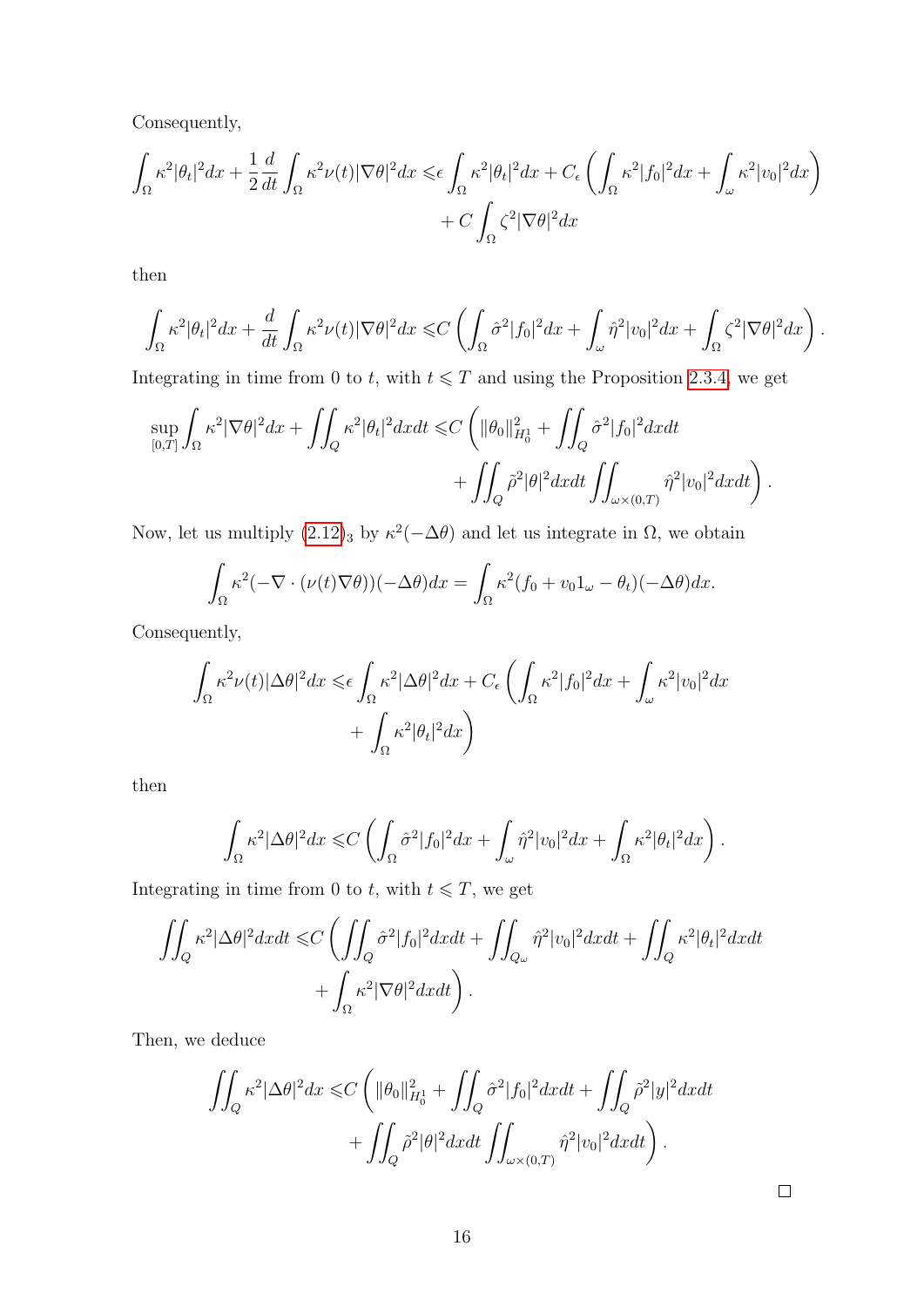### <span id="page-24-0"></span>2.4 The proof of Theorem [2](#page-15-0).1.1

In this section, we will prove the local null controllability of the system (2.[1\)](#page-14-2). Our aim is apply Liusternik's Inverse Function Theorem in infinite dimensional spaces.

Thus, let us introduce the space

$$
Y_N = \left\{ (y, p, v, \theta, v_0) : v_N \equiv 0, \ v_j \equiv 0, \text{ for one } j < N; \ \tilde{\rho}y, \tilde{\eta}v1_{\omega} \in L^2(Q)^N; \right\}
$$
\n
$$
\tilde{\rho}\theta, \hat{\eta}v_01_{\omega} \in L^2(Q); \ y \in L^2(0, T; D(A)), \theta \in L^2(0, T; H^2(\Omega) \cap H_0^1(\Omega)),
$$
\n
$$
p \in L^2(0, T; H^1(\Omega)); \ \tilde{\sigma}(y_t - \nabla \cdot (\nu(t)Dy) + \nabla p - \theta e_N - v1_{\omega}) \in L^2(Q)^N,
$$
\n
$$
\hat{\sigma}(\theta_t - \nabla \cdot (\nu(t)\nabla \theta) - v_01_{\omega}) \in L^2(Q) \}.
$$

It is clear that  $Y_N \neq \emptyset$  (using the linearized problem) is a Banach space for the norm  $\|\cdot\|_{Y_N}$ , where

$$
\begin{aligned} ||(y,p,v,\theta,v_0)||^2_{Y_N} &= ||\tilde{\rho}y||^2_{L^2(Q)^N} + ||\tilde{\eta}v||^2_{L^2(\omega \times (0,T))^N} + ||\tilde{\rho}\theta||^2_{L^2(Q)} + ||\hat{\eta}v_0||^2_{L^2(\omega \times (0,T))} \\ &+ ||y||^2_{L^2(0,T;D(A))} + ||\theta||^2_{L^2(0,T;H^2(\Omega) \cap H^1_0(\Omega)} + ||p||^2_{L^2(0,T;H^1(\Omega))} \\ &+ ||\tilde{\sigma}(y_t - \nabla.(v(t)Dy) + \nabla p - \theta e_N - v1_\omega)||^2_{L^2(Q)^N} \\ &+ ||\hat{\sigma}(\theta_t - \nabla.(v(t)\nabla \theta) - v_01_\omega)||^2_{L^2(Q)}. \end{aligned}
$$

Notice that, if  $(y, p, v, \theta, v_0) \in Y_N$ , then  $y_t \in L^2(Q)^N$ ,  $\theta_t \in L^2(Q)$ , whence y:  $[0, T] \mapsto V$  and  $\theta : [0, T] \mapsto H_0^1(\Omega)$  are continuous and, in particular, we have  $y(0) \in V$ ,  $\theta(0) \in H_0^1(\Omega)$ , and also

$$
||y(0)||_V^2 \leq C||(y, p, v, \theta, v_0)||_{Y_N}^2 \text{ and } ||\theta(0)||_{H_0^1(\Omega)}^2 \leq C||(y, p, v, \theta, v_0)||_{Y_N}^2.
$$

Furthermore, in view of Propositions [2](#page-20-2).3.4 and [2](#page-21-0).3.5, one also has

$$
\|\zeta y\|_{L^2(0,T;V)\cap L^\infty(0,T;H)}^2 + \|\zeta \theta\|_{L^2(0,T;H_0^1)\cap L^\infty(0,T;L^2)}^2 \leq C \|(y,p,v,\theta,v_0)\|_{Y_N}^2,
$$
\n(2.17)

and

$$
\|\kappa y\|_{L^2(0,T;D(A))\cap L^\infty(0,T;V)}^2 + \|\kappa \theta\|_{L^2(0,T;H_0^1\cap H^2)\cap L^\infty(0,T;H_0^1)}^2 \leq C \|(y,p,v,\theta,v_0)\|_{Y_N}^2.
$$
\n(2.18)

Let us introduce the Banach space

$$
Z_N = L^2(\tilde{\sigma}^2; Q)^N \times V \times L^2(\hat{\sigma}^2; Q) \times H_0^1(\Omega)
$$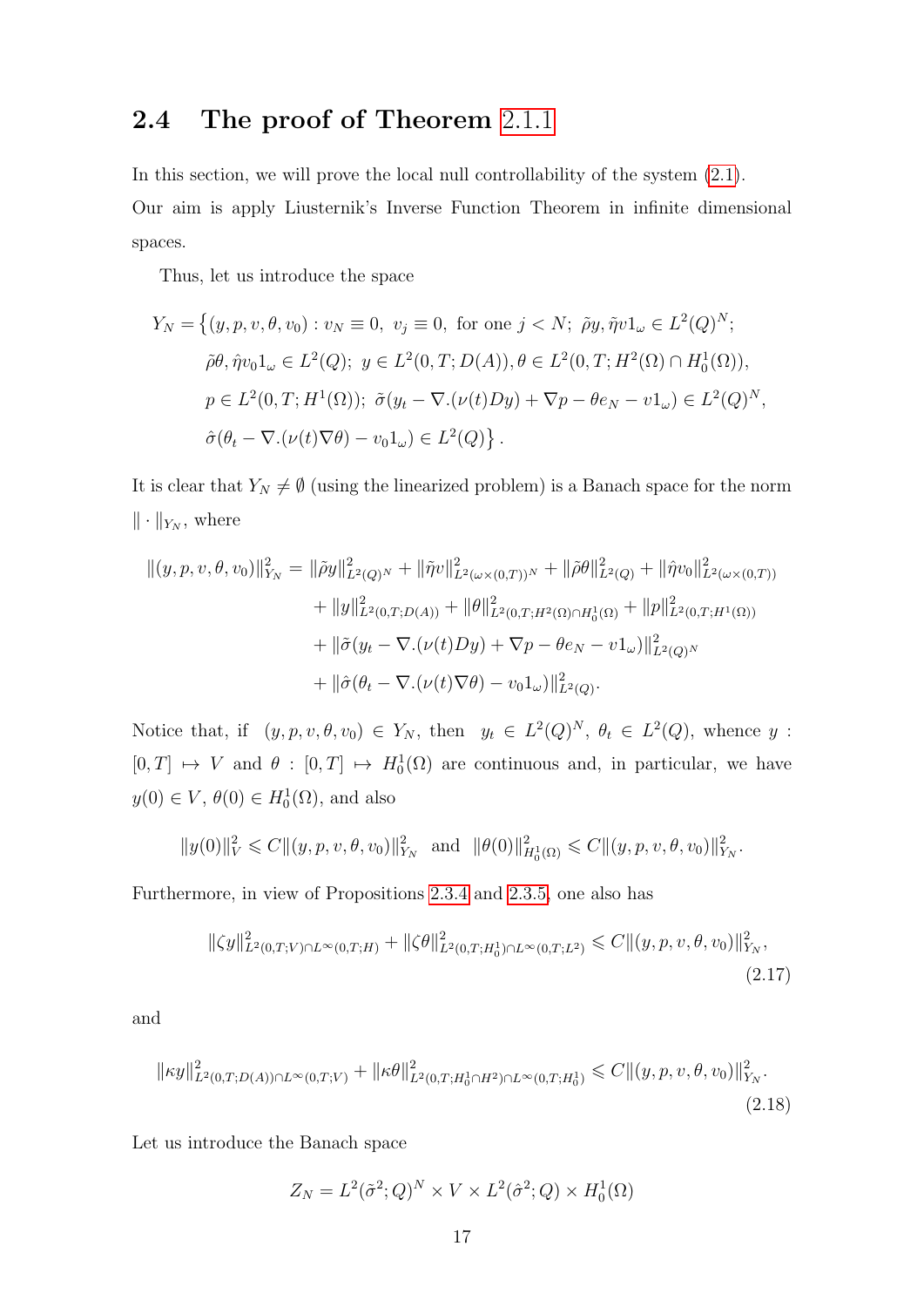and the mapping

$$
\mathcal{A}: Y_N \longrightarrow Z_N
$$
  

$$
\mathcal{A}(y, p, v, \theta, v_0) = (\mathcal{A}_1, \mathcal{A}_2, \mathcal{A}_3, \mathcal{A}_4)(y, p, v, \theta, v_0)
$$

where

$$
\mathcal{A}_1(y, p, v, \theta, v_0) = y_t - \nabla \cdot (\nu_0 + \nu_1(||Dy||^2, x, t)Dy) + (y \cdot \nabla)y + \nabla p - v1_\omega - \theta e_N,
$$
  
\n
$$
\mathcal{A}_2(y, p, v, \theta, v_0) = y(0),
$$
  
\n
$$
\mathcal{A}_3(y, p, v, \theta, v_0) = \theta_t - \nabla \cdot (\nu_0 + \nu_1(||Dy||^2, x, t) \nabla \theta) + y \cdot \nabla \theta - v_0 1_\omega,
$$
  
\n
$$
\mathcal{A}_4(y, p, v, \theta, v_0) = \theta(0).
$$

#### Lemma 2.4.1. A is well defined and continuous.

*Proof.* First, note that, in view of  $(2.8)$  and  $(2.15)$  $(2.15)$ , we have

$$
\tilde{\sigma}^2 \leqslant C \zeta \kappa^3 \leqslant C \kappa^6, \quad \hat{\sigma}^2 \leqslant C \zeta \kappa^3.
$$

Let us see that, if  $(y, p, v, \theta, v_0) \in Y_N$  then  $\mathcal{A}_1(y, p, v, \theta, v_0) \in L^2(\tilde{\sigma}^2; Q)^N$ . Indeed, one has

$$
\iint_{Q} \tilde{\sigma}^{2} |y_{t} - \nabla \cdot (\nu_{0} + \nu_{1}(\|Dy\|^{2}, x, t)Dy) + (y \cdot \nabla)y + \nabla p - v_{\omega} - \theta e_{N}|^{2} dxdt
$$
  
\n
$$
\leq 3 \iint_{Q} \tilde{\sigma}^{2} |y_{t} - \nabla \cdot (\nu(t)Dy) + \nabla p - v_{\omega} - \theta e_{N}|^{2} dxdt
$$
  
\n
$$
+ 3 \iint_{Q} \tilde{\sigma}^{2} |\nabla \cdot ((\nu_{1}(\|Dy\|^{2}, x, t) - \nu_{1}(0, x, t))Dy)|^{2} dxdt
$$
  
\n
$$
+ 3 \iint_{Q} \tilde{\sigma}^{2} |(y \cdot \nabla)y|^{2} dxdt
$$
  
\n
$$
:= 3M_{1} + 3M_{2} + 3M_{3}.
$$

From the definition of  $Y_N$ , we have

$$
M_1 \leqslant \|(y, p, v, \theta, v_0)\|_{Y_N}^2.
$$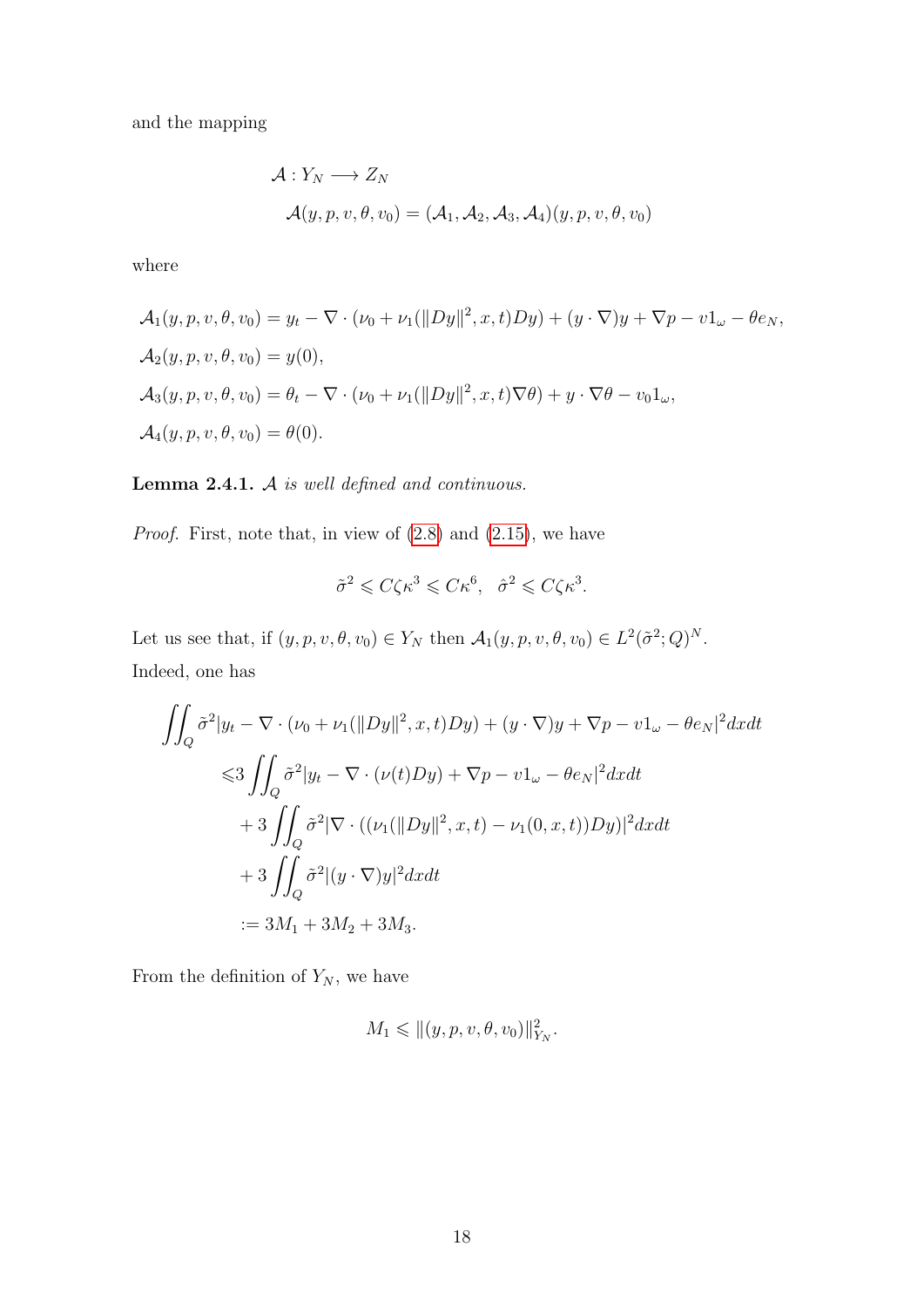On the other hand, from Proposition [2](#page-21-0).3.5 we deduce that

$$
M_2 \leq C \left( \iint_Q \tilde{\sigma}^2 |\nabla(\nu_1(||Dy||^2, x, t) - \nu_1(0, x, t))|^2 |\nabla y|^2 dx dt + \iint_Q \tilde{\sigma}^2 |\nu_1(||Dy||^2, x, t) - \nu_1(0, x, t)|^2 |\Delta y|^2 dx dt \right) \n\leq C \left( \iint_Q \kappa^6 ||\nabla y||^4 |\nabla y|^2 dx dt + \iint_Q \kappa^6 ||\nabla y||^4 |\Delta y|^2 dx dt \right) \n\leq C \left( \left\{ \sup_{[0,T]} \kappa^2 ||\nabla y||^2 \right\}^3 + \left\{ \sup_{[0,T]} \kappa^2 ||\nabla y||^2 \right\}^2 \iint_Q \kappa^2 |\Delta y|^2 dx dt \right) \n\leq C ||(y, p, v, \theta, v_0)||^6_{Y_N}.
$$

Finally, taking into account that  $\|\nabla w\|_{L^3} \leqslant C \|\nabla w\|^{1/2} \|\Delta w\|^{1/2}$  and

$$
\Vert (w\cdot\nabla)w\Vert^2\leqslant C \Vert w\Vert_{L^6}^2\Vert\nabla w\Vert_{L^3}^2\leqslant C \Vert\nabla w\Vert^3\Vert\Delta w\Vert
$$

for all  $w \in D(A)$ , we have

$$
M_3 \leq C \int_0^T \zeta \kappa^3 ||(y \cdot \nabla)y||^2 dt
$$
  
\n
$$
\leq C \int_0^T \zeta \kappa^3 ||\nabla y||^3 ||\Delta y|| dt
$$
  
\n
$$
\leq C \left( \sup_{[0,T]} \kappa ||\nabla y|| \right)^2 \int_0^T \zeta ||\nabla y|| \kappa ||\Delta y|| dt
$$
  
\n
$$
\leq C ||\kappa y||_{L^{\infty}(0,T;V)}^2 \left( \int_0^T \zeta^2 ||\nabla y||^2 dt \right)^{1/2} \left( \int_0^T \kappa^2 ||\Delta y||^2 dt \right)^{1/2}
$$
  
\n
$$
\leq C ||(y, p, v, \theta, v_0)||_{Y_N}^4.
$$

Now, let see that, if  $(y, p, v, \theta, v_0) \in Y_N$ , then  $\mathcal{A}_3(y, p, v, \theta, v_0) \in L^2(\hat{\sigma}^2; Q)$ . Indeed, one has

$$
\iint_{Q} \hat{\sigma}^{2} |\theta_{t} - \nabla \cdot (\nu_{0} + \nu_{1}(||Dy||^{2}, x, t) \nabla \theta) + y \cdot \nabla \theta - \nu_{0} 1_{\omega}|^{2} dx dt
$$
  
\n
$$
\leq 3 \iint_{Q} \hat{\sigma}^{2} |\theta_{t} - \nabla \cdot (\nu(t) \nabla \theta) - \nu_{0} 1_{\omega}|^{2} dx dt
$$
  
\n
$$
+ 3 \iint_{Q} \tilde{\sigma}^{2} |\nabla \cdot (\nu_{1} (||Dy||^{2}, x, t) - \nu_{1}(0, x, t)) \nabla \theta)|^{2} dx dt
$$
  
\n
$$
+ 3 \iint_{Q} \hat{\sigma}^{2} |y \cdot \nabla \theta|^{2} dx dt
$$
  
\n
$$
:= 3N_{1} + 3N_{2} + 3N_{3}.
$$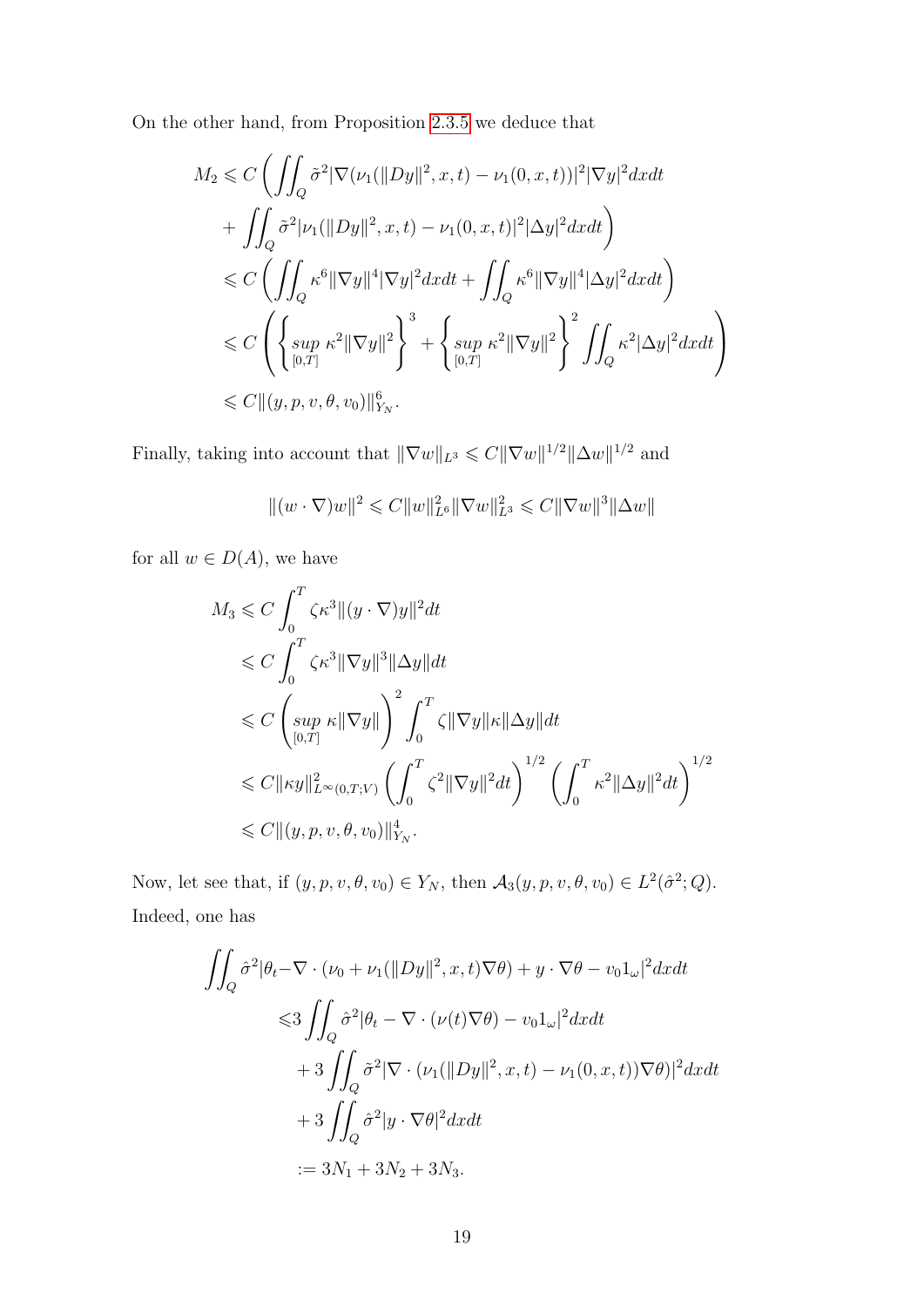From the definition of  $Y_N$ , we have

$$
N_1 \leqslant ||(y, p, v, \theta, v_0)||_{Y_N}^2.
$$

On the other hand, from Proposition [2](#page-21-0).3.5 we deduce that

$$
N_2 \leq C \left( \iint_Q \tilde{\sigma}^2 |\nabla (\nu_1 (||Dy||^2, x, t) - \nu_1(0, x, t))|^2 |\nabla \theta|^2 dx dt + \iint_Q \tilde{\sigma}^2 |\nu_1 (||Dy||^2, x, t) - \nu_1(0, x, t)|^2 |\Delta \theta|^2 dx dt \right) \n\leq C \left( \iint_Q \kappa^6 ||\nabla y||^4 |\nabla \theta|^2 dx dt + \iint_Q \kappa^6 ||\nabla y||^4 |\Delta \theta|^2 dx dt \right) \n\leq C \left( \left\{ \sup_{[0,T]} \kappa^2 ||\nabla y||^2 \right\}^2 \left\{ \sup_{[0,T]} \kappa^2 ||\nabla \theta||^2 \right\} + \left\{ \sup_{[0,T]} \kappa^2 ||\nabla y||^2 \right\}^2 \iint_Q \kappa^2 |\Delta \theta|^2 dx dt \right) \n\leq C ||(y, p, v, \theta, v_0)||_{Y_N}^6.
$$

Finally, taking into account that  $\|\nabla w\|_{L^3} \leqslant C \|\nabla w\|^{1/2} \|\Delta w\|^{1/2}$  and

$$
||z \cdot \nabla w||^{2} \leq C||z||_{L^{6}}^{2} ||\nabla w||_{L^{3}}^{2} \leq C||\nabla z||^{2} ||\nabla w|| ||\Delta w||
$$

for all  $z \in (H^2(\Omega) \cap H_0^1(\Omega))^3$  and  $w \in H^2(\Omega) \cap H_0^1(\Omega)$ , we have

$$
N_3 \leq C \int_0^T \zeta \kappa^3 \|y \cdot \nabla \theta\|^2 dt
$$
  
\n
$$
\leq C \int_0^T \zeta \kappa^3 \|\nabla y\|^2 \|\nabla \theta\| \|\Delta \theta\| dt
$$
  
\n
$$
\leq C \left( \sup_{[0,T]} \kappa \|\nabla y\| \right)^2 \int_0^T \zeta \|\nabla \theta\| \kappa \|\Delta \theta\| dt
$$
  
\n
$$
\leq C \|\kappa y\|_{L^\infty(0,T;V)}^2 \left( \int_0^T \zeta^2 \|\nabla \theta\|^2 dt \right)^{1/2} \left( \int_0^T \kappa^2 \|\Delta \theta\|^2 dt \right)^{1/2}
$$
  
\n
$$
\leq C \|(y, p, v, \theta, v_0)\|_{Y_N}^4.
$$

Consequently  $A$  takes values in  $Z_N$ .

Let us see that A is continuous, thus, let us assume that  $(y_n, p_n, v_n, \theta_n, v_{0n}) \stackrel{E_N}{\rightarrow}$  $(y, p, v, \theta, v_0)$  and let us see that  $\mathcal{A}(y_n, p_n, v_n, \theta_n, v_{0n}) \stackrel{Z_N}{\rightarrow} \mathcal{A}(y, p, v, \theta, v_0)$ .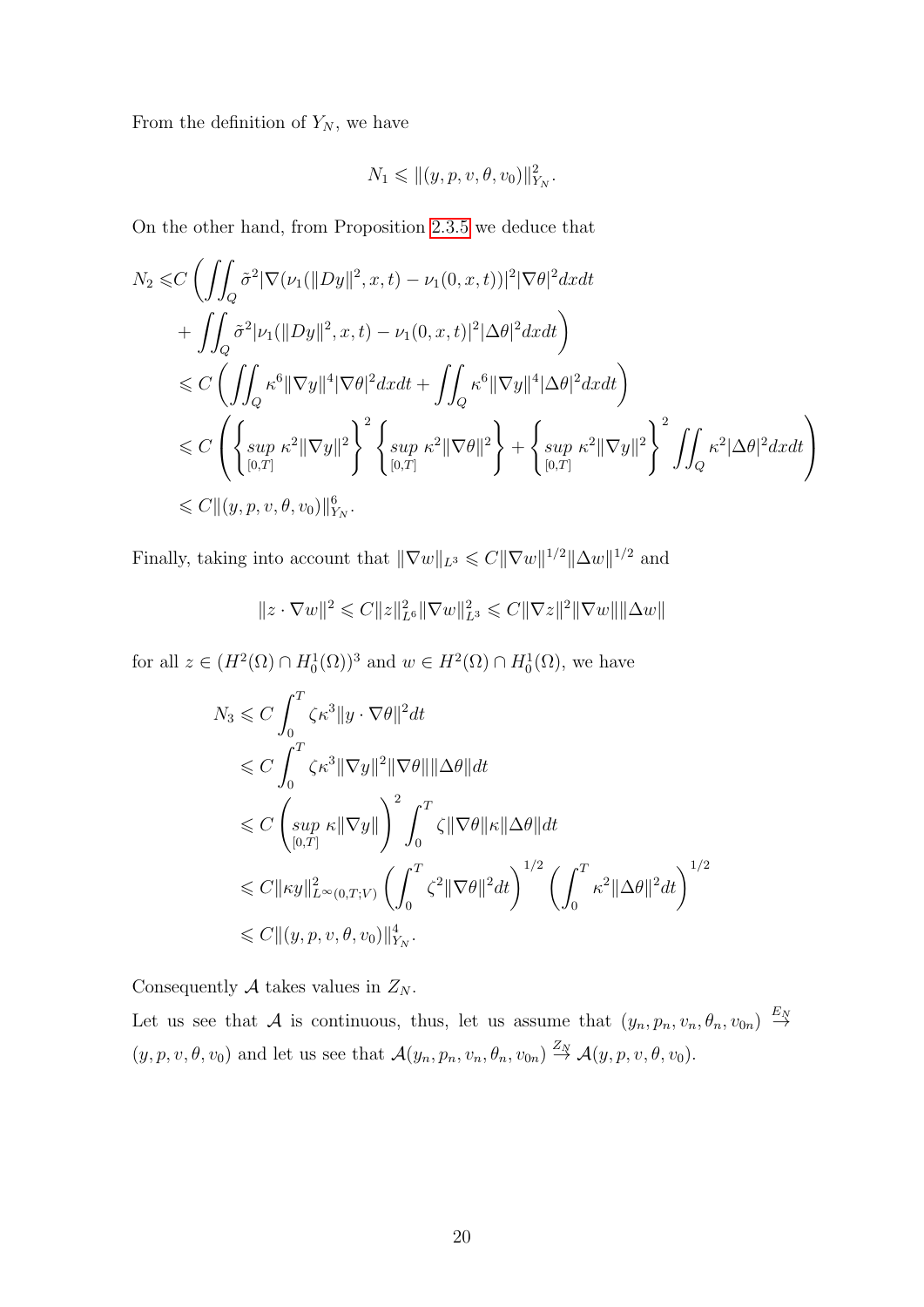Obviously,  $y_n(\cdot, 0) \stackrel{V}{\rightarrow} y(\cdot, 0)$  and  $\theta_n(\cdot, 0) \stackrel{H_0^1(\Omega)}{\rightarrow} \theta(\cdot, 0)$ . Moreover

$$
\iint_{Q} \tilde{\sigma}^{2} |\mathcal{A}_{1}((y_{n}, p_{n}, v_{n}, \theta_{n}, v_{0n}) - \mathcal{A}_{1}(y, p, v, \theta, v_{0})|^{2} dxdt
$$
  
\n
$$
\leq 3 \iint_{Q} \tilde{\sigma}^{2} |(y_{n} - y)_{t} - \nabla \cdot (\nu(t)D(y_{n} - y)) + \nabla(p_{n} - p) - (v_{n} - v)1_{\omega} - (\theta_{n} - \theta)e_{N}|^{2} dxdt
$$
  
\n
$$
+ 3 \iint_{Q} \tilde{\sigma}^{2} |\nabla \cdot ((\nu_{1}(\|Dy_{n}\|^{2}, x, t) - \nu_{1}(0, x, t))Dy_{n}) - \nabla \cdot ((\nu_{1}(\|Dy\|^{2}, x, t) - \nu_{1}(0, x, t))Dy)|^{2} dxdt
$$
  
\n
$$
+ 3 \iint_{Q} \tilde{\sigma}^{2} |(y_{n} \cdot \nabla) y_{n} - (y \cdot \nabla) y|^{2} dxdt
$$
  
\n:= 3Z<sub>1,n</sub> + 3Z<sub>2,n</sub> + 3Z<sub>3,n</sub>.

By definition of  $Y_N$ , we have

$$
Z_{1,n} \leq \left\| (y_n, p_n, v_n, \theta_n, v_{0n}) - (y, p, v, \theta, v_0) \right\|_{Y_N}^2.
$$

Using Proposition [2](#page-21-0).3.5 and properties of  $\nu_1$ , we have

$$
Z_{2,n} \leq 2 \iint_{Q} \tilde{\sigma}^{2} |\nabla \cdot ((\nu_{1}(\|Dy_{n}\|^{2}, x, t) - \nu_{1}(\|Dy\|^{2}, x, t))Dy_{n})|^{2} dxdt
$$
  
+2
$$
\iint_{Q} \tilde{\sigma}^{2} |\nabla \cdot ((\nu_{1}(\|Dy\|^{2}, x, t) - \nu_{1}(0, x, t))D(y_{n} - y)|^{2} dxdt
$$
  

$$
\leq C \iint_{Q} \tilde{\sigma}^{2} |\nabla (\nu_{1}(\| \nabla y_{n} \|^{2}, x, t) - \nu_{1}(\| \nabla y \|^{2}, x, t))|^{2} |\nabla y_{n}|^{2} dxdt
$$
  
+
$$
C \iint_{Q} \tilde{\sigma}^{2} |\nu_{1}(\|Dy_{n}\|^{2}, x, t) - \nu_{1}(\|Dy\|^{2}, x, t)|^{2} |\Delta y_{n}|^{2} dxdt
$$
  
+
$$
C \iint_{Q} \tilde{\sigma}^{2} |\nabla (\nu_{1}(\|Dy\|^{2}, x, t) - \nu_{1}(0, x, t))|^{2} |\nabla (y_{n} - y)|^{2} dxdt
$$
  
+
$$
C \iint_{Q} \tilde{\sigma}^{2} |\nu_{1}(\|Dy\|^{2}, x, t) - \nu_{1}(0, x, t)|^{2} |\Delta (y_{n} - y)|^{2} dxdt
$$
  

$$
\leq C \left( \iint_{Q} \kappa^{6} ||Dy_{n}||^{2} - ||Dy||^{2}||^{2} (|\nabla y_{n}|^{2} + |\Delta y_{n}|^{2}) dxdt \right)
$$
  

$$
\leq C \left( \iint_{Q} \kappa^{6} ||\nabla y||^{4} (|\nabla (y_{n} - y)|^{2} + |\Delta (y_{n} - y)|^{2}) dxdt \right)
$$
  

$$
\leq C \left( \iint_{Q} \kappa^{6} (||\nabla y_{n}||^{2} + ||\nabla y||^{2}) ||\nabla (y_{n} - y)||^{2} (|\nabla y_{n}|^{2} + |\Delta y_{n}|^{2}) dxdt \right)
$$
  

$$
\leq C \left( \iint_{Q} \kappa^{6}
$$

where

$$
C := C \left( \|(y_n, p_n, v_n, \theta_n, v_{0n})\|_{Y_N}^4 + \|(y, p, v, \theta, v_0)\|_{Y_N}^4 \right).
$$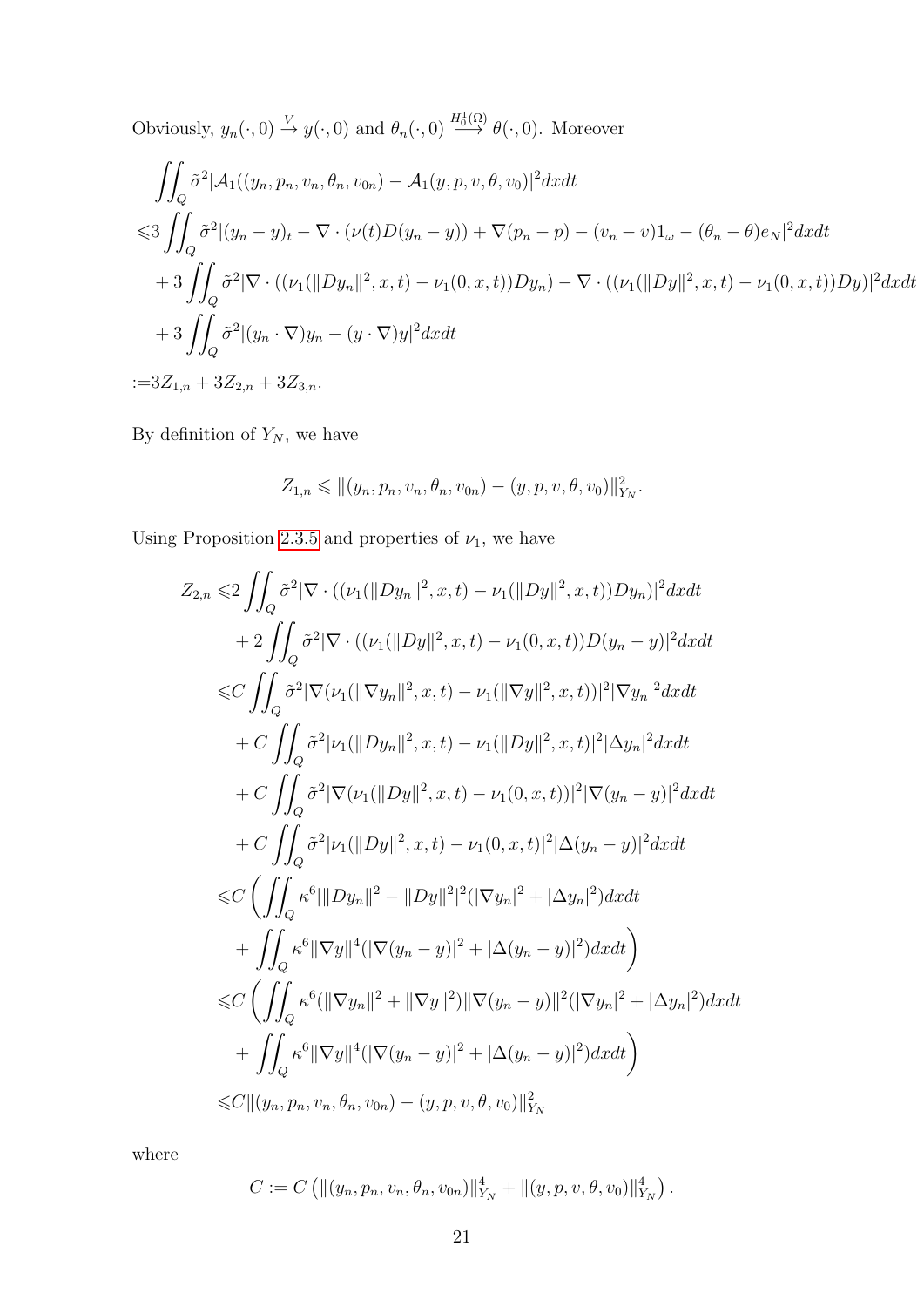Similarly the estimates for  $\mathcal{M}_3$ 

$$
Z_{3,n} \leqslant C \|(y_n, p_n, v_n, \theta_n, v_{0n}) - (y, p, v, \theta, v_0)\|_{Y_N}^2
$$

where

$$
C := C \left( \left\| (y_n, p_n, v_n, \theta_n, v_{0n}) \right\|_{Y_N}^2 + \left\| (y, p, v, \theta, v_0) \right\|_{Y_N}^2 \right).
$$

This shows that  $\mathcal{A}_1$  is continuous.

Now, we get

$$
\iint_{Q} \tilde{\sigma}^{2} |\mathcal{A}_{3}((y_{n}, p_{n}, v_{n}, \theta_{n}, v_{0n}) - \mathcal{A}_{3}(y, p, v, \theta, v_{0})|^{2} dxdt
$$
  
\n
$$
\leq 3 \iint_{Q} \hat{\sigma}^{2} |(\theta_{n} - \theta)_{t} - \nabla \cdot (\nu(t) \nabla(\theta_{n} - \theta)) - (v_{0n} - v_{0}) \mathbf{1}_{\omega}|^{2} dxdt
$$
  
\n
$$
+ 3 \iint_{Q} \tilde{\sigma}^{2} |\nabla \cdot ((\nu_{1}(\Vert Dy_{n} \Vert^{2}, x, t) - \nu_{1}(0, x, t)) \nabla \theta_{n}) - \nabla \cdot ((\nu_{1}(\Vert Dy \Vert^{2}, x, t) - \nu_{1}(0, x, t)) \nabla \theta)|^{2} dxdt
$$
  
\n
$$
+ 3 \iint_{Q} \hat{\sigma}^{2} |y_{n} \cdot \nabla \theta_{n} - y \cdot \nabla \theta|^{2} dxdt
$$
  
\n
$$
:= 3\tilde{Z}_{1,n} + 3\tilde{Z}_{2,n} + 3\tilde{Z}_{3,n}.
$$

By definition of  $Y_N$ , we have

$$
\tilde{Z}_{1,n} \leq \| (y_n, p_n, v_n, \theta_n, v_{0n}) - (y, p, v, \theta, v_0) \|_{Y_N}^2.
$$

On the other hand, similarly to  $Z_{2,n}$  we deduce

$$
\tilde{Z}_{2,n} \leq C \left( \iint_Q \kappa^6 (\|\nabla y_n\|^2 + \|\nabla y\|^2) \|\nabla (y_n - y)\|^2 (\|\nabla \theta_n\|^2 + |\Delta \theta_n|^2) dx dt \n+ \iint_Q \kappa^6 \|\nabla y\|^4 (\|\nabla (\theta_n - \theta)\|^2 + |\Delta (\theta_n - \theta)|^2) dx dt \right) \n\leq C \|(y_n, p_n, v_n, \theta_n, v_{0n}) - (y, p, v, \theta, v_0)\|_{Y_N}^2
$$

where

$$
C := C \left( ||(y_n, p_n, v_n, \theta_n, v_{0n})||_{Y_N}^4 + ||(y, p, v, \theta, v_0)||_{Y_N}^4 \right)
$$

and finally

$$
\tilde{Z}_{3,n} \leq 2 \iint_{Q} \hat{\sigma}^{2} |(y_{n}-y) \cdot \nabla \theta_{n}|^{2} dxdt + 2 \iint_{Q} \hat{\sigma}^{2} |y \cdot (\nabla \theta_{n} - \nabla \theta)|^{2} dxdt
$$
\n
$$
\leq C \int_{0}^{T} \zeta \kappa^{3} | |(y_{n}-y) \cdot \nabla \theta_{n}|^{2} dt + C \int_{0}^{T} \zeta \kappa^{3} |y \cdot \nabla (\theta_{n} - \theta)|^{2} dt
$$
\n
$$
\leq C \int_{0}^{T} \kappa^{2} | |\nabla (y_{n}-y)|^{2} \zeta | |\nabla \theta_{n}| |\kappa| |\Delta \theta| |dt + C \int_{0}^{T} \kappa^{2} | |\nabla y|^{2} \zeta | |\nabla (\theta_{n} - \theta)| |\kappa| |\Delta (\theta_{n} - \theta)| |dt
$$
\n
$$
\leq C ||(y_{n}, p_{n}, v_{n}, \theta_{n}, v_{0n}) - (y, p, v, \theta, v_{0}) ||_{Y_{N}}^{2}
$$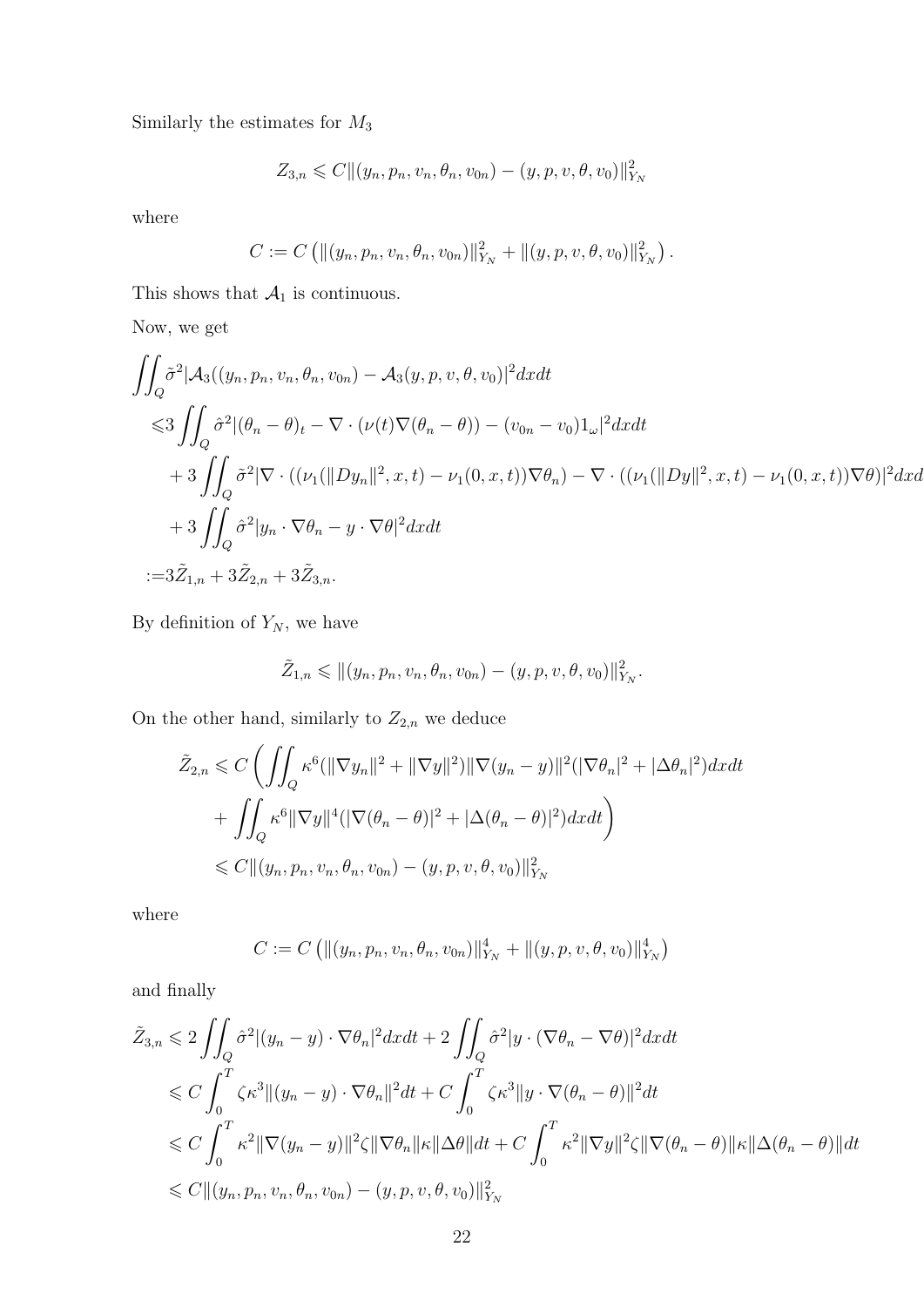where

$$
C := C \left( ||(y_n, p_n, v_n, \theta_n, v_{0n})||_{Y_N}^2 + ||(y, p, v, \theta, v_0)||_{Y_N}^2 \right).
$$

This shows that  $A_3$  is continuous and ends the proof.

#### **Lemma 2.4.2.**  $\mathcal A$  is continuously differentiable.

*Proof.* Let us first prove that A is G-differentiable at any  $(y, p, v, \theta, v_0) \in Y_N$  and let us compute the *G*-derivative  $\mathcal{A}'(y, p, v, \theta, v_0)$ .

Thus, let us fix  $(y, p, v, \theta, v_0) \in Y_N$  and let us take  $(\tilde{y}, \tilde{p}, \tilde{v}, \tilde{\theta}, \tilde{v}_0) \in Y_N$  and  $\lambda \geq 0$ . For simplicity, we will use the notation

$$
\nu_{1,\lambda} := \nu_1(||Dy + \lambda D\tilde{y}||^2, x, t), \quad \nu'_{1,\lambda} := \partial_1 \nu_1(||Dy + \lambda D\tilde{y}||^2, x, t),
$$

$$
\tilde{\nu}_{1,n} := \nu_1(||Dy_n||^2, x, t), \quad \tilde{\nu}'_{1,n} := \partial_1 \nu_1(||Dy_n||^2, x, t).
$$

We have,

$$
\frac{1}{\lambda} \left[ \mathcal{A}_1((y, p, v, \theta, v_0) + \lambda(\tilde{y}, \tilde{p}, \tilde{v}, \tilde{\theta}, \tilde{v}_0)) - \mathcal{A}_1(y, p, v, \theta, v_0) \right]
$$
  
=  $\tilde{y}_t - \nabla \cdot ((\nu_0 + \nu_{1,\lambda})D\tilde{y}) - \frac{1}{\lambda} (\nabla \cdot ((\nu_{1,\lambda} - \nu_{1,0})Dy) + \nabla \tilde{p} + (\tilde{y} \cdot \nabla)y + (y \cdot \nabla)\tilde{y} + \lambda(\tilde{y} \cdot \nabla)\tilde{y} - \tilde{v}1_{\omega} - \tilde{\theta}e_N,$ 

and

$$
\frac{1}{\lambda} \left[ \mathcal{A}_{3}((y, p, v, \theta, v_{0}) + \lambda(\tilde{y}, \tilde{p}, \tilde{v}, \tilde{\theta}, \tilde{v}_{0})) - \mathcal{A}_{3}(y, p, v, \theta, v_{0}) \right]
$$
  
=  $\tilde{\theta}_{t} - \nabla \cdot ((\nu_{0} + \nu_{1,\lambda}) \nabla \tilde{\theta}) - \frac{1}{\lambda} (\nabla \cdot (\nu_{1,\lambda} - \nu_{1,0}) \nabla \theta) - \tilde{v}_{0} 1_{\omega} + \tilde{y} \cdot \nabla \theta + y \cdot \nabla \tilde{\theta} + \lambda \tilde{y} \cdot \nabla \tilde{\theta}. \right)$ 

Let us introduce the linear mapping

$$
D\mathcal{A}(y, p, v, \theta, v_0) : Y_N \longrightarrow Z_N
$$
  

$$
(\tilde{y}, \tilde{p}, \tilde{v}, \tilde{\theta}, \tilde{v}_0) \mapsto D\mathcal{A}(y, p, v, \theta, v_0)(\tilde{y}, \tilde{p}, \tilde{v}, \tilde{\theta}, \tilde{v}_0)
$$

where

$$
D\mathcal{A}_1(y, p, v, \theta, v_0)(\tilde{y}, \tilde{p}, \tilde{v}, \tilde{\theta}, \tilde{v}_0) = \tilde{y}_t - \nabla \cdot ((\nu_0 + \nu_{1,0})D\tilde{y}) - 2(Dy, D\tilde{y})\nabla \cdot (\nu'_{1,0}Dy) + \nabla \tilde{p},
$$
  
+  $(\tilde{y} \cdot \nabla)y + (y \cdot \nabla)\tilde{y} - \tilde{v}1_\omega - \tilde{\theta}e_N,$ 

 $D\mathcal{A}_2(y, p, v, \theta, v_0)(\tilde{y}, \tilde{p}, \tilde{v}, \tilde{\theta}, \tilde{v}_0) = \tilde{y}(0),$  $D\mathcal{A}_3(y, p, v, \theta, v_0)(\tilde{y}, \tilde{p}, \tilde{v}, \tilde{\theta}, \tilde{v}_0) = \tilde{\theta}_t - \nabla \cdot ((\nu_0 + \nu_{1,0}) \nabla \tilde{\theta}) - 2(Dy, D\tilde{y}) \nabla \cdot (\nu_{1,0}' \nabla \theta) - \tilde{v}_0 \mathbb{1}_{\omega_t}$  $+ \tilde{u} \cdot \nabla \theta + u \cdot \nabla \tilde{\theta}$ 

 $D\mathcal{A}_4(y, p, v, \theta, v_0)(\tilde{y}, \tilde{p}, \tilde{v}, \tilde{\theta}, \tilde{v}_0) = \tilde{\theta}(0).$ 

 $\Box$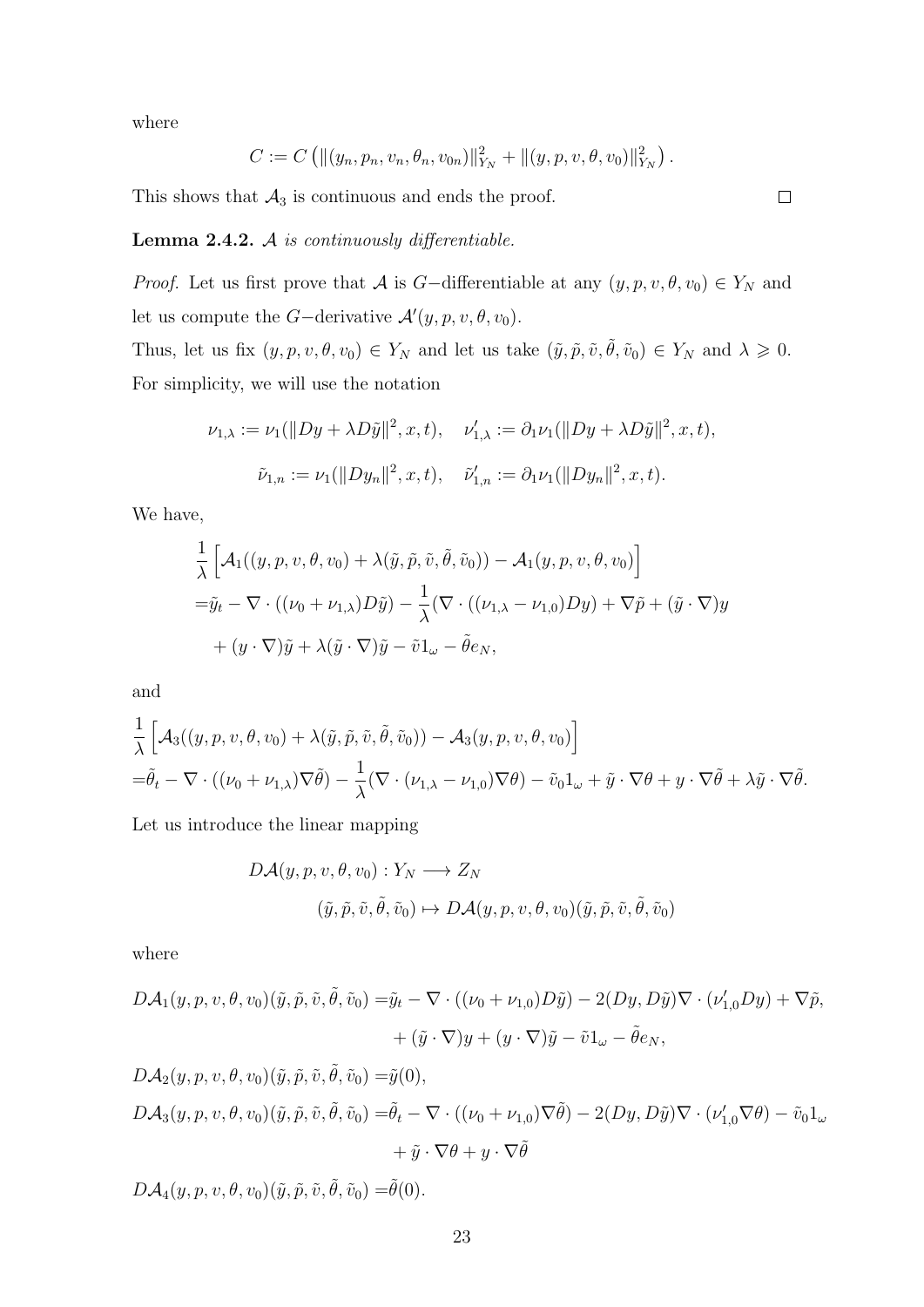From the definition of the spaces  $Y_N$  and  $Z_N$ , it becomes clear that  $D\mathcal{A}(y, p, v, \theta, v_0) \in$  $\mathcal{L}(Y_N, Z_N)$ . Furthermore,

$$
\frac{1}{\lambda} \left[ \mathcal{A}_1((y,p,v,\theta,v_0) + \lambda(\tilde{y},\tilde{p},\tilde{v},\tilde{\theta},\tilde{v}_0)) - \mathcal{A}_1(y,p,v,\theta,v_0) \right] \stackrel{L^2(\tilde{\sigma}^2;Q)}{\longrightarrow} D\mathcal{A}_1(y,p,v,\theta,v_0)
$$

and

$$
\frac{1}{\lambda} \left[ \mathcal{A}_3((y, p, v, \theta, v_0) + \lambda(\tilde{y}, \tilde{p}, \tilde{v}, \tilde{\theta}, \tilde{v}_0)) - \mathcal{A}_3(y, p, v, \theta, v_0) \right] \stackrel{L^2(\hat{\sigma}^2; Q)}{\longrightarrow} D\mathcal{A}_3(y, p, v, \theta, v_0)
$$

as  $\lambda \to 0$ .

Indeed, we have

$$
\begin{split}\n&\|\frac{1}{\lambda}\left[\mathcal{A}_{1}((y,p,v,\theta,v_{0})+\lambda(\tilde{y},\tilde{p},\tilde{v},\tilde{\theta},\tilde{v}_{0}))-\mathcal{A}_{1}(y,p,v,\theta,v_{0})\right]-D\mathcal{A}_{1}(y,p,v,\theta,v_{0})\|_{L^{2}(\tilde{\sigma}^{2};Q)}^{2} \\
&=\|\nabla\cdot((\nu_{1,0}-\nu_{1,\lambda})D\tilde{y})+\nabla\cdot(\left[2\nu'_{1,0}(Dy,D\tilde{y})-\frac{1}{\lambda}(\nu_{1,\lambda}-\nu_{1,0})\right]Dy)+\lambda(\tilde{y}\cdot\nabla)\tilde{y}\|_{L^{2}(\tilde{\sigma}^{2};Q)}^{2} \\
&\leq 3\|\nabla\cdot((\nu_{1,\lambda}-\nu_{1,0})D\tilde{y})\|^{2}+3\|\nabla\cdot(\left[2\nu'_{1,0}(Dy,D\tilde{y})-\frac{1}{\lambda}(\nu_{1,\lambda}-\nu_{1,0})\right]Dy)\|^{2}+3\|\lambda(\tilde{y}\cdot\nabla)\tilde{y}\|^{2} \\
&:=3B_{1}+3B_{2}+3B_{3}.\n\end{split}
$$

Estimative for  $\mathcal{B}_1$ 

$$
B_1 := \iint_Q \tilde{\sigma}^2 |\nabla \cdot ((\nu_{1,\lambda} - \nu_{1,0}) D\tilde{y})|^2 dxdt
$$
  
\n
$$
\leq 2 \iint_Q \tilde{\sigma}^2 |\nabla (\nu_{1,\lambda} - \nu_{1,0})|^2 |\nabla \tilde{y}|^2 dxdt + 2 \iint_Q \tilde{\sigma}^2 |\nu_{1,\lambda} - \nu_{1,0}|^2 |\Delta \tilde{y}|^2 dxdt
$$
  
\n
$$
\leq C \left( \iint_Q \tilde{\sigma}^2 |||Dy + \lambda D\tilde{y}||^2 - ||Dy||^2|^2 (|\nabla \tilde{y}|^2 + |\Delta \tilde{y}|^2) dxdt \right)
$$
  
\n
$$
= C \left( \iint_Q \tilde{\sigma}^2 |2\lambda (Dy, D\tilde{y}) + \lambda^2 ||D\tilde{y}||^2 |^2 (|\nabla \tilde{y}|^2 + |\Delta \tilde{y}|^2) dxdt \right)
$$
  
\n
$$
\leq C \left( \iint_Q \kappa^6 (4\lambda^2 ||\nabla y||^2 ||\nabla \tilde{y}||^2 + \lambda^4 ||\nabla \tilde{y}||^4) (|\nabla \tilde{y}|^2 + |\Delta \tilde{y}|^2) dxdt \right)
$$
  
\n
$$
\leq \lambda^2 C \left( \iint_Q \kappa^6 (2 ||\nabla y||^4 + (2 + \lambda^2) ||\nabla \tilde{y}||^4) (|\nabla \tilde{y}|^2 + |\Delta \tilde{y}|^2) dxdt \right)
$$
  
\n
$$
\leq \lambda^2 C (||(y, p, v, \theta, v_0)||_{Y_N}^4 + ||(\tilde{y}, \tilde{p}, \tilde{v}, \tilde{\theta}, \tilde{v}_0)||_{Y_N}^4) ||(\tilde{y}, \tilde{p}, \tilde{v}, \tilde{\theta}, \tilde{v}_0)||_{Y_N}^2
$$

where  $B_1 \to 0$ , as  $\lambda \to 0$ .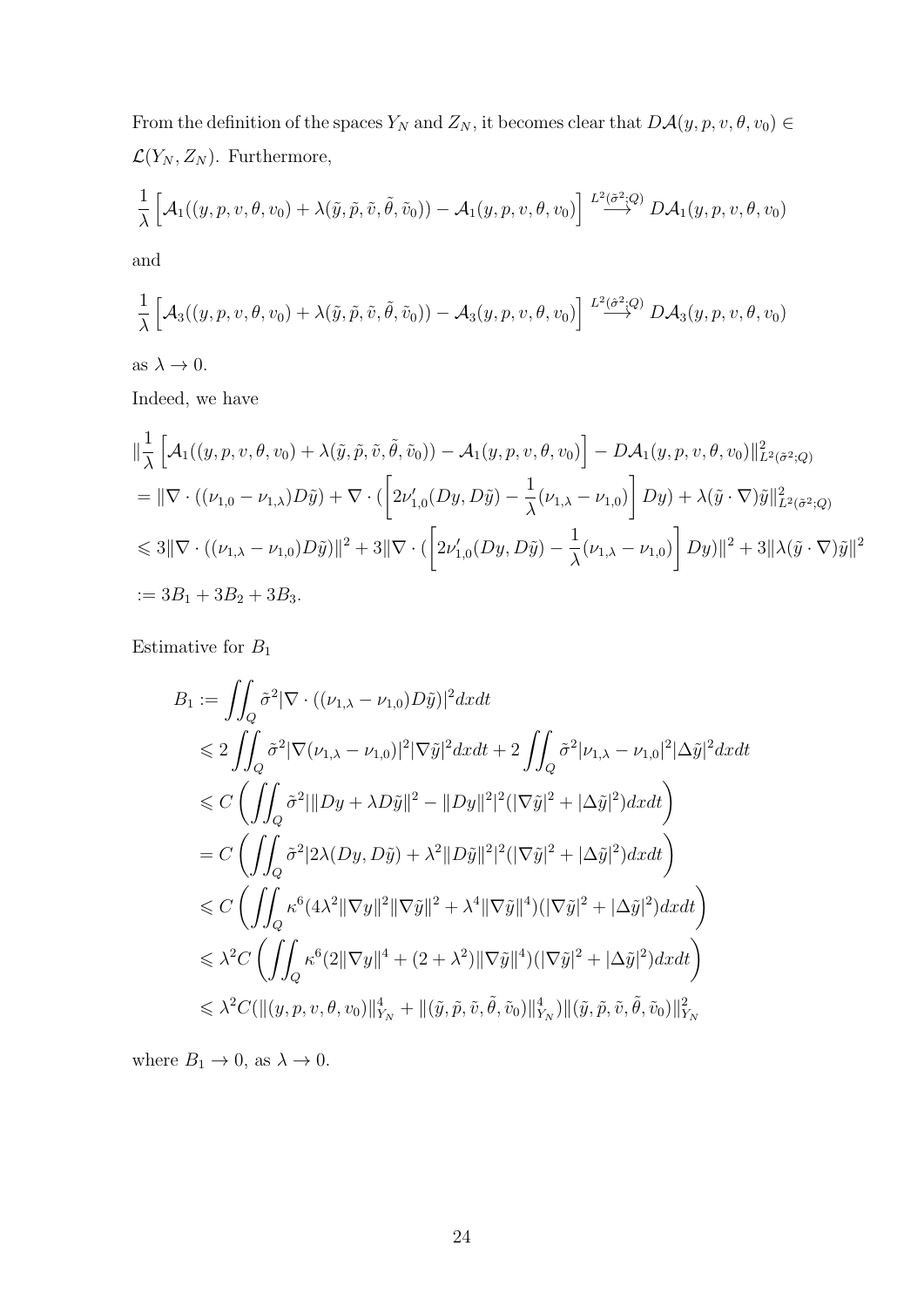Estimative for  $\mathcal{B}_2$ 

$$
B_2 := \iint_Q \tilde{\sigma}^2 |\nabla \cdot ( \left[ 2\nu'_{1,0} (\nabla y, \nabla \tilde{y}) - \frac{1}{\lambda} (\nu_{1,\lambda} - \nu_{1,0}) \right] Dy )|^2 dx dt
$$
  
\n
$$
\leq 2 \iint_Q \tilde{\sigma}^2 |\nabla (2\nu'_{1,0} (Dy, D\tilde{y}) - \frac{1}{\lambda} (\nu_{1,\lambda} - \nu_{1,0}) )|^2 |\nabla \tilde{y}|^2 dx dt
$$
  
\n
$$
+ 2 \iint_Q \tilde{\sigma}^2 |2\nu'_{1,0} (Dy, D\tilde{y}) - \frac{1}{\lambda} (\nu_{1,\lambda} - \nu_{1,0})|^2 |\Delta \tilde{y}|^2 dx dt
$$
  
\n
$$
= 2 \iint_Q \tilde{\sigma}^2 |\nabla (2\nu'_{1,0} (Dy, D\tilde{y}) - 2\nu'_{1,\tilde{\lambda}(t)} (Dy, D\tilde{y}) )|^2 |\nabla \tilde{y}|^2 dx dt
$$
  
\n
$$
+ 2 \iint_Q \tilde{\sigma}^2 |2\nu'_{1,0} (Dy, D\tilde{y}) - 2\nu'_{1,\tilde{\lambda}(t)} (Dy, D\tilde{y})|^2 |\Delta \tilde{y}|^2 dx dt
$$
  
\n
$$
\leq 8 \iint_Q \tilde{\sigma}^2 ||Dy||^2 ||D\tilde{y}||^2 |\nabla \nu'_{1,0} - \nabla \nu'_{1,\tilde{\lambda}(t)}|^2 |\nabla \tilde{y}|^2 dx dt
$$
  
\n
$$
+ 8 \iint_Q \tilde{\sigma}^2 ||Dy||^2 ||D\tilde{y}||^2 |\nu'_{1,0} - \nu'_{1,\tilde{\lambda}(t)}|^2 |\Delta \tilde{y}|^2 dx dt
$$

where  $0 < \tilde{\lambda}(t) \leqslant \lambda$ .

Using the Lebesgue's Theorem, we can find that  $B_2 \to 0$ , as  $\lambda \to 0$ . Indeed

$$
\tilde{\sigma}^{2}(t) \|Dy(t)\|^{2} \|D\tilde{y}(t)\|^{2} |\nabla \nu'_{1,0}(x,t) - \nabla \nu'_{1,\tilde{\lambda}(t)}(x,t)|^{2} |\nabla \tilde{y}(x,t)|^{2} \to 0, \text{ as } \lambda \to 0,
$$
  

$$
\tilde{\sigma}^{2}(t) \|Dy(t)\|^{2} \|D\tilde{y}(t)\|^{2} |\nu'_{1,0}(x,t) - \nu'_{1,\tilde{\lambda}(t)}(x,t)|^{2} |\Delta \tilde{y}(x,t)|^{2} \to 0, \text{ as } \lambda \to 0,
$$

and

$$
\tilde{\sigma}^{2}||Dy||^{2}||D\tilde{y}||^{2}|\nabla \nu'_{1,0} - \nabla \nu'_{1,\tilde{\lambda}(t)}|^{2}|\nabla \tilde{y}|^{2} \leq C\kappa^{6}||\nabla y||^{2}||\nabla \tilde{y}||^{2}|\nabla \tilde{y}|^{2} \in L^{1}(Q),
$$
  

$$
\tilde{\sigma}^{2}||Dy||^{2}||D\tilde{y}||^{2}|\nu'_{1,0} - \nu'_{1,\tilde{\lambda}(t)}|^{2}|\Delta \tilde{y}|^{2} \leq C\kappa^{6}||\nabla y||^{2}||\nabla \tilde{y}||^{2}|\Delta \tilde{y}|^{2} \in L^{1}(Q).
$$

Estimative for  $\mathcal{B}_3$ 

$$
B_3 := \iint_Q \tilde{\sigma}^2 \lambda^2 |(\tilde{y} \cdot \nabla) \tilde{y}|^2 dx dt
$$
  
\n
$$
\leq C \int_0^T \xi \kappa^3 \lambda^2 |(\tilde{y} \cdot \nabla) \tilde{y}|^2 dt
$$
  
\n
$$
\leq \lambda^2 C \int_0^T \xi \kappa^3 ||\nabla \tilde{y}||^3 ||\Delta \tilde{y}|| dt
$$
  
\n
$$
\leq \lambda^2 C ||(\tilde{y}, \tilde{p}, \tilde{v}, \tilde{\theta}, \tilde{v}_0)||_{Y_N}^4
$$

where  $B_3 \to 0$ , as  $\lambda \to 0$ .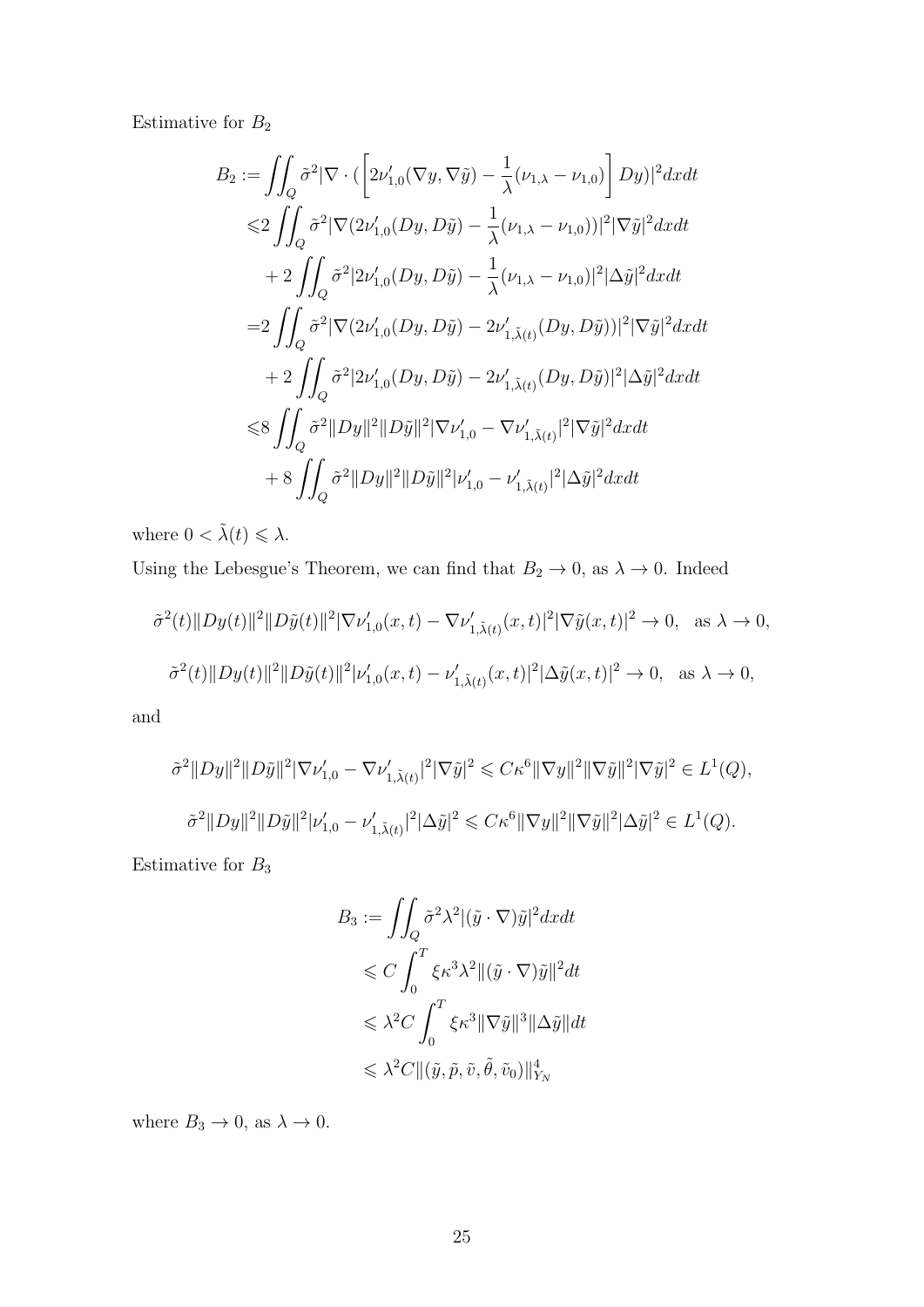On the other hand, we can prove analogously that

$$
\begin{split}\n&\|\frac{1}{\lambda}\left[\mathcal{A}_{3}((y,p,v,\theta,v_{0})+\lambda(\tilde{y},\tilde{p},\tilde{v},\tilde{\theta},\tilde{v}_{0}))-\mathcal{A}_{3}(y,p,v,\theta,v_{0})\right]-D\mathcal{A}_{3}(y,p,v,\theta,v_{0})\|_{L^{2}(\hat{\sigma}^{2};Q)}^{2} \\
&=\|\nabla\cdot((\nu_{1,0}-\nu_{1,\sigma})\nabla\tilde{\theta})+\nabla\cdot(\left[2\nu'_{1,0}(Dy,D\tilde{y})-\frac{1}{\lambda}(\nu_{1,\lambda}-\nu_{1,0})\right]\nabla\theta)+\lambda\tilde{y}\cdot\nabla\tilde{\theta}\|_{L^{2}(\hat{\sigma}^{2};Q)}^{2} \\
&\leq 3\|\nabla\cdot((\nu_{1,0}-\nu_{1,\sigma})\nabla\tilde{\theta})\|^{2}+3\|\nabla\cdot(\left[2\nu'_{1,0}(Dy,D\tilde{y})-\frac{1}{\lambda}(\nu_{1,\lambda}-\nu_{1,0})\right]\nabla\theta)\|^{2}+3\|\lambda\tilde{y}\cdot\nabla\tilde{\theta}\|^{2} \\
&=3\tilde{B}_{1}+3\tilde{B}_{2}+3\tilde{B}_{3}\n\end{split}
$$

where  $\tilde{B}_i \to 0$ , for  $1 \leq i \leq 3$  as  $\lambda \to 0$ .

Thus, A is G-differentiable at any  $(y, p, v, \theta, v_0) \in Y_N$ , with

<span id="page-33-0"></span>
$$
\mathcal{A}'_G(y, p, v, \theta, v_0) = D\mathcal{A}(y, p, v, \theta, v_0), \quad \forall (y, p, v, \theta, v_0) \in Y_N.
$$

Now, we shall prove that the mapping  $(y, p, v, \theta, v_0) \mapsto \mathcal{A}'_G(y, p, v, \theta, v_0)$  is continuous from  $Y_N$  into  $\mathcal{L}(Y_N, Z_N)$ .

Thus, let us assume that  $(y_n, p_n, v_n, \theta_n, v_{0n}) \stackrel{Y_N}{\rightarrow} (y, p, v, \theta, v_0)$  and let us check that  $\| (D\mathcal{A}(y_n, p_n, v_n, \theta_n, v_{0n}) - D\mathcal{A}(y, p, v, \theta, v_0)) (\tilde{y}, \tilde{p}, \tilde{v}, \tilde{\theta}, \tilde{v}_0) \|_{Z_N}^2 \leqslant \epsilon_n \|(\tilde{y}, \tilde{p}, \tilde{v}, \tilde{\theta}, \tilde{v}_0)\|_{Y_N}^2$  $(2.19)$ 

for all  $(\tilde{y}, \tilde{p}, \tilde{v}, \tilde{\theta}, \tilde{v}_0) \in Y_N$ , for some  $\epsilon_n \to 0$ . First, we have that

$$
\begin{split}\n&\| (D\mathcal{A}_1(y_n, p_n, v_n, \theta_n, v_{0n}) - D\mathcal{A}_1(y, p, v, \theta, v_0)) (\tilde{y}, \tilde{p}, \tilde{v}, \tilde{\theta}, \tilde{v}_0) \|_{L^2(\tilde{\sigma}^2; Q)}^2 \\
&= \|\left( \tilde{y}_t - \nabla \cdot ((\nu_0 + \tilde{\nu}_{1,n}) D\tilde{y}) - 2(Dy_n, D\tilde{y}) \nabla \cdot (\tilde{\nu}_{1,n}' Dy_n) + \nabla \tilde{p} + (\tilde{y} \cdot \nabla) y_n + (y_n \cdot \nabla) \tilde{y} \right. \\
&\quad - \tilde{v} 1_\omega - \tilde{\theta} e_N) - (\tilde{y}_t - \nabla \cdot ((\nu_0 + \nu_{1,0}) D\tilde{y}) - 2(Dy, D\tilde{y}) \nabla \cdot (\nu_{1,0}' Dy) + \nabla \tilde{p} \\
&\quad + (\tilde{y} \cdot \nabla) y + (y \cdot \nabla) \tilde{y} - \tilde{v} 1_\omega - \tilde{\theta} e_N) \|_{L^2(\tilde{\sigma}^2; Q)}^2 \\
&\leq 3 \|\nabla \cdot ((\nu_{1,0} - \tilde{\nu}_{1,n}) D\tilde{y}) \|_{L^2(\tilde{\sigma}^2; Q)}^2 + 12 \|\nabla \cdot (\nu_{1,0}' (\nabla y, \nabla \tilde{y}) Dy - \tilde{\nu}_{1,n}' (\nabla y_n, \nabla \tilde{y}) Dy_n) \|_{L^2(\tilde{\sigma}^2; Q)}^2 \\
&\quad + 3 \|\left( \tilde{y} \cdot \nabla)(y_n - y) + ((y_n - y) \cdot \nabla) \tilde{y} \|_{L^2(\tilde{\sigma}^2; Q)}^2 \\
&\coloneq 3D_{1,n} + 12D_{2,n} + 3D_{3,n}.\n\end{split}
$$

Using again Proposition [2](#page-21-0).3.5 and properties of  $\nu_1$ , we obtain

$$
D_{1,n} \leqslant 2 \iint_Q \tilde{\sigma}^2 |\nabla(\tilde{\nu}_{1,n} - \nu_{1,0})|^2 |\nabla \tilde{y}|^2 dxdt + 2 \iint_Q \hat{\sigma}^2 |\tilde{\nu}_{1,n} - \nu_{1,0}|^2 |\Delta \tilde{y}|^2 dxdt
$$
  
\n
$$
\leqslant C \iint_Q \tilde{\sigma}^2 |||Dy_n||^2 - |||Dy||^2 |^2 (|\nabla \tilde{y}|^2 + |\Delta \tilde{y}|^2) dxdt
$$
  
\n
$$
\leqslant C \iint_Q \kappa^6 ||\nabla (y_n - y)||^2 (||\nabla y_n||^2 + ||\nabla y||^2) (|\nabla \tilde{y}|^2 + |\Delta \tilde{y}|^2) dxdt
$$
  
\n
$$
\leqslant \epsilon_{1,n} ||(\tilde{y}, \tilde{p}, \tilde{v}, \tilde{\theta}, \tilde{v}_0)||^2_{Y_N}
$$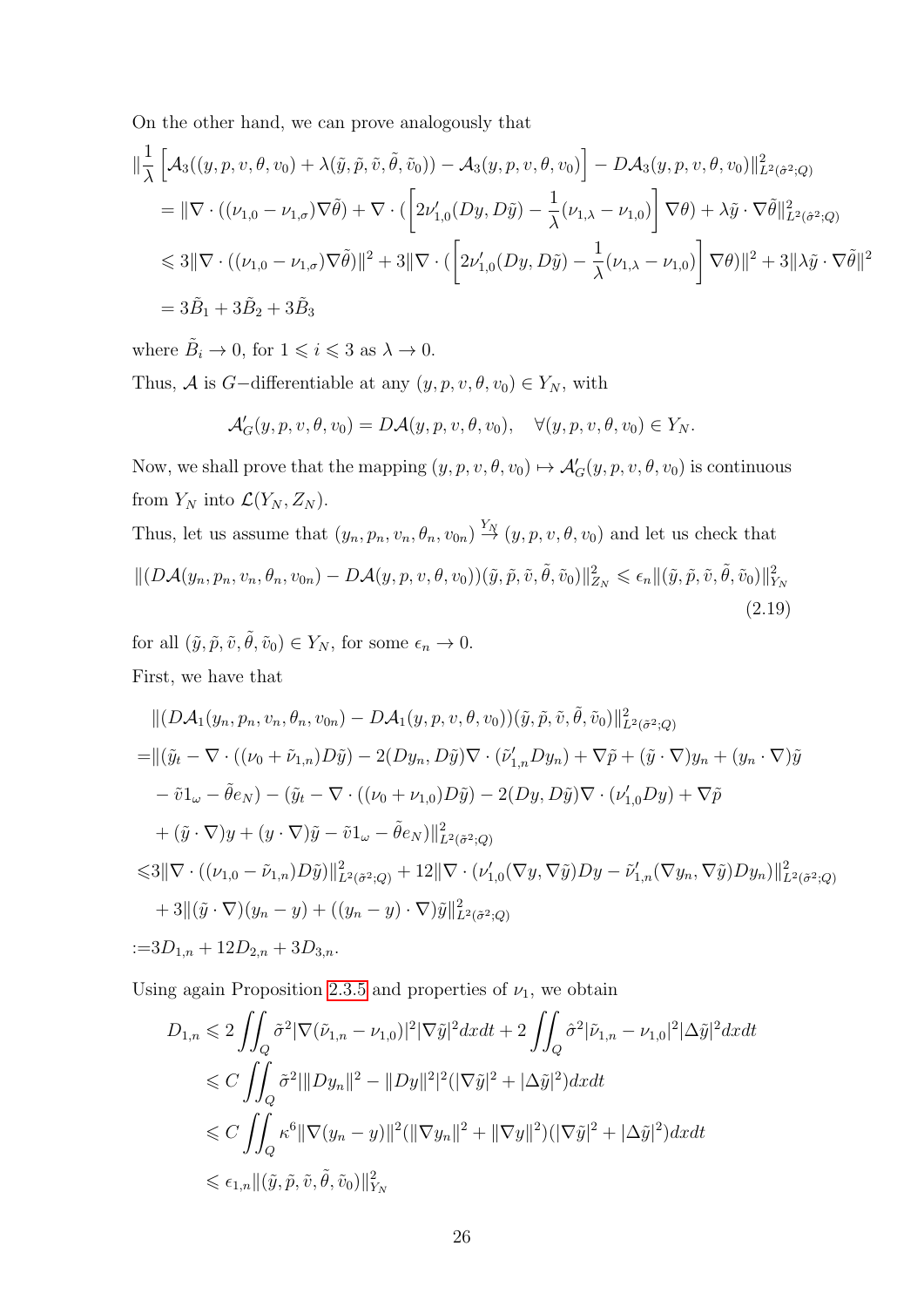where

$$
\epsilon_{1,n} := C ||(y_n - y, p_n - p, v_n - v, \theta_n - \theta, v_{0n} - v_0)||^2 (||(y_n, p_n, v_n, \theta_n, v_{0n})||^2 + ||(y, p, v, \theta, v_0)||^2).
$$

Also

$$
D_{2,n} \leq 3 \iint_{Q} \tilde{\sigma}^{2} |\nabla \cdot (\tilde{\nu}_{1,n}'(D(y_{n}-y), D\tilde{y})Dy_{n})|^{2} dx dt + 3 \iint_{Q} \tilde{\sigma}^{2} |\nabla \cdot (\tilde{\nu}_{1,n}'(Dy, D\tilde{y})D(y_{n}-y))|^{2} dx dt + 3 \iint_{Q} \tilde{\sigma}^{2} |\nabla \cdot ((\tilde{\nu}_{1,n}' - \nu_{1,0}')(Dy, D\tilde{y})Dy)|^{2} dx dt 
$$
\leq 3 \iint_{Q} \tilde{\sigma}^{2} ||D(y_{n}-y)||^{2} ||D\tilde{y}||^{2} |\nabla \cdot (\tilde{\nu}_{1,n}'Dy_{n})|^{2} dx dt + 3 \iint_{Q} \tilde{\sigma}^{2} ||Dy||^{2} ||D\tilde{y}||^{2} |\nabla \cdot (\tilde{\nu}_{1,n}'D(y_{n}-y))|^{2} dx dt + 3 \iint_{Q} \tilde{\sigma}^{2} ||Dy||^{2} ||D\tilde{y}||^{2} |\nabla \cdot ((\tilde{\nu}_{1,n}' - \nu_{1,0}')Dy)|^{2} dx dt 
$$
\leq C \left( \iint_{Q} \tilde{\sigma}^{2} ||\nabla y||^{2} ||\nabla \tilde{y}||^{2} (|\nabla \tilde{\nu}_{1,n}'|^{2} |\nabla y_{n}|^{2} + |\tilde{\nu}_{1,n}'|^{2} |\Delta y_{n}|^{2}) dx dt + \iint_{Q} \tilde{\sigma}^{2} ||\nabla y||^{2} ||\nabla \tilde{y}||^{2} (|\nabla \tilde{\nu}_{1,n}'|^{2} |\nabla y_{n}|^{2} + |\tilde{\nu}_{1,n}'|^{2} |\Delta y_{n}|^{2}) dx dt + \iint_{Q} \tilde{\sigma}^{2} ||\nabla y||^{2} ||\nabla \tilde{y}||^{2} (|\nabla \tilde{\nu}_{1,n}'|^{2} |\nabla y_{n}|^{2} + |\tilde{\nu}_{1,n}'|^{2} |\Delta y_{n}|^{2}) dx dt + \iint_{Q} \tilde{\sigma}^{2} ||\nabla y||^{2} ||\nabla \tilde{y}||^{2} (|\nabla \tilde
$$
$$
$$

where

$$
\epsilon_{2,n} := C \left( \left\| (y_n - y, p_n - p, v_n - v, \theta_n - \theta, v_{0n} - v_0) \right\|^2 \left( \left\| (y_n, p_n, v_n, \theta_n, v_{0n}) \right\|^2 + \left\| (y, p, v, \theta, v_0) \right\|^2 \right) + \int_Q \kappa^4 \|\nabla y\|^2 \left( |\nabla \tilde{\nu}'_{1,n} - \nabla \nu'_{1,0}|^2 |\nabla y_n|^2 + |\tilde{\nu}'_{1,n} - \nu'_{1,0}|^2 |\Delta y_n|^2 \right) dx dt \right).
$$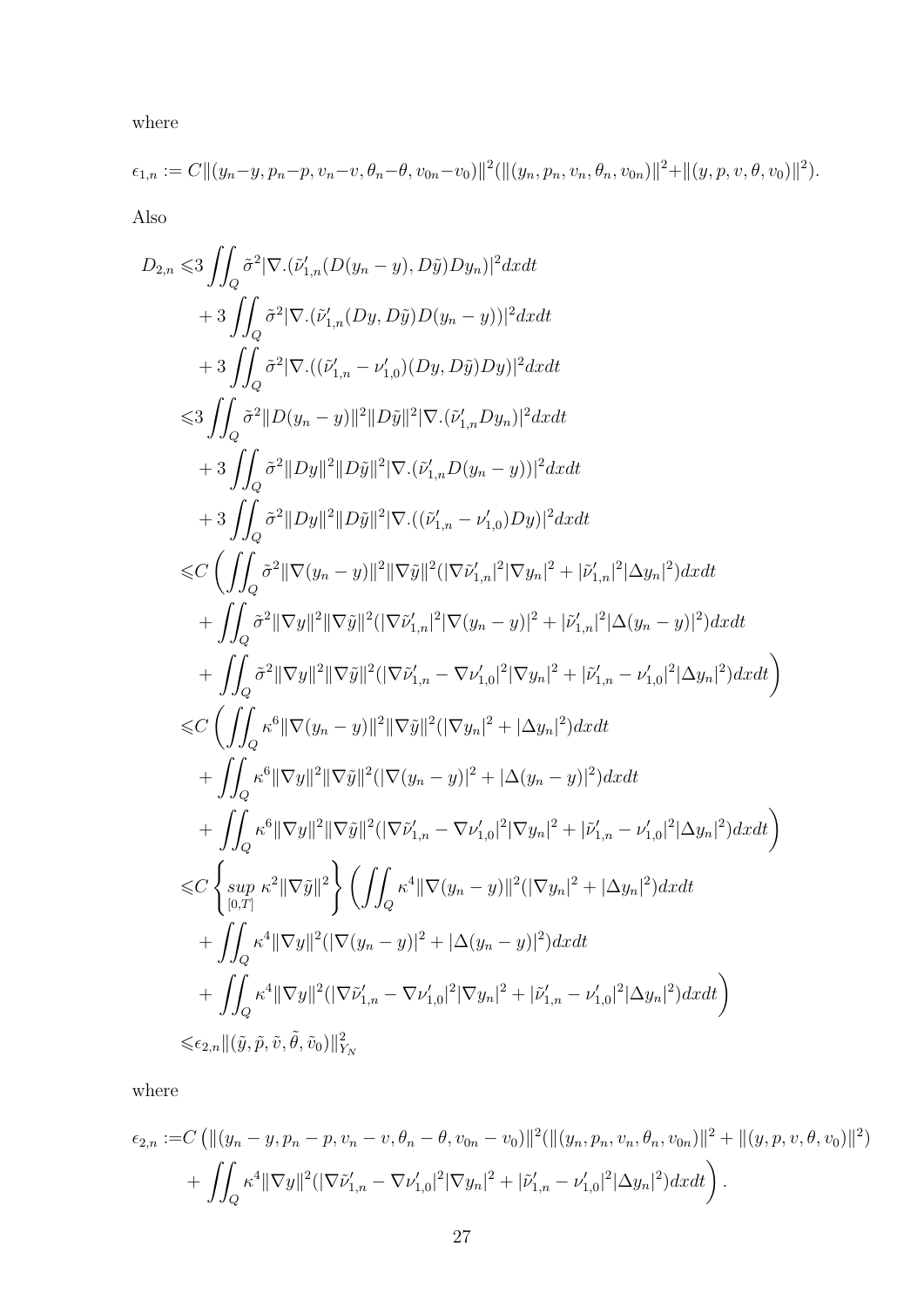And

$$
D_{3,n} \leq 2 \iint_Q \tilde{\sigma}^2 (|(\tilde{y}.\nabla)(y_n - y)|^2 + |((y_n - y).\nabla)\tilde{y}|^2) dx dt
$$
  
\n
$$
\leq C \int_0^T \tilde{\sigma}^2 (||\tilde{y}||_{L^6}^2 ||\nabla(y_n - y)||_{L^3}^2 + ||y_n - y||_{L^6}^2 ||\nabla \tilde{y}||_{L^3}^2) dt
$$
  
\n
$$
\leq C \int_0^T \xi \kappa^3 (||\nabla \tilde{y}||^2 ||\nabla(y_n - y)|| ||\Delta(y_n - y)|| + ||\nabla(y_n - y)||^2 ||\nabla \tilde{y}|| ||\Delta \tilde{y}||) dt
$$
  
\n
$$
\leq \epsilon_{3,n} ||(\tilde{y}, \tilde{p}, \tilde{v}, \tilde{\theta}, \tilde{v}_0)||_{Y_N}^2
$$

where

$$
\epsilon_{3,n} := C ||(y_n - y, p_n - p, v_n - v, \theta_n - \theta, v_{0n} - v_0)||^2.
$$

Using Lebesgue's Theorem, it easy see that  $\epsilon_{i,n} \to 0$  as  $n \to +\infty$  for  $1 \leq i \leq 3$ . And finally, we proceed analogously as  $D\mathcal{A}_1$ 

$$
\begin{split}\n&\| (D\mathcal{A}_{3}(y_{n},p_{n},v_{n},\theta_{n},v_{0n})-D\mathcal{A}_{3}(y,p,v,\theta,v_{0}))(\tilde{y},\tilde{p},\tilde{v},\tilde{\theta},\tilde{v}_{0})\|_{L^{2}(\hat{\sigma}^{2};Q)}^{2} \\
&=\| (\tilde{\theta}_{t}-\nabla\cdot((\nu_{0}+\tilde{\nu}_{1,n})\nabla\tilde{\theta})-2(Dy_{n},D\tilde{y})\nabla\cdot(\tilde{\nu}_{1,n}'\nabla\theta_{n})-\tilde{v}_{0}1_{\omega}+\tilde{y}\cdot\nabla\theta_{n}+y_{n}\cdot\nabla\tilde{\theta}) \\
&-(\tilde{\theta}_{t}-\nabla\cdot((\nu_{0}+\nu_{1,0})\nabla\tilde{\theta})-2(Dy,D\tilde{y})\nabla\cdot(\nu_{1,0}'\nabla\theta)-\tilde{v}_{0}1_{\omega}+\tilde{y}\cdot\nabla\theta+y\cdot\nabla\tilde{\theta})\|_{L^{2}(\hat{\sigma}^{2};Q)}^{2} \\
&\leq& 3\|\nabla\cdot((\nu_{1,0}-\tilde{\nu}_{1,n})\nabla\tilde{\theta})\|_{L^{2}(\tilde{\sigma}^{2};Q)}^{2}+12\|\nabla\cdot(\nu_{1,0}'(Dy,D\tilde{y})\nabla\theta-\tilde{\nu}_{1,n}'(Dy_{n},D\tilde{y})\nabla\theta_{n}\|_{L^{2}(\tilde{\sigma}^{2};Q)}^{2} \\
&+3\|\tilde{y}\cdot\nabla(\theta_{n}-\theta)+(y_{n}-y)\cdot\nabla\tilde{\theta}\|_{L^{2}(\hat{\sigma}^{2};Q)}^{2} \\
=&3\tilde{D}_{1,n}+12\tilde{D}_{2,n}+3\tilde{D}_{3,n} \\
&\leq&\tilde{\epsilon}_{n}\|(y',p',v',\theta',v'_{0})\|_{Y_{N}}^{2}\n\end{split}
$$

 $\Box$ 

where  $\tilde{\epsilon}_n \to 0$  as  $\ n \to +\infty$  for  $1 \leqslant i \leqslant 3.$ This shows that (2.[19\)](#page-33-0) is satisfied.

**Lemma 2.4.3.**  $\mathcal{A}'(0, 0, 0, 0, 0) : Y_N \to Z_N$  is onto.

Proof. We know that,

$$
\mathcal{A}'(0,0,0,0,0)(y,p,v,\theta,v_0)=(y_t+\nabla\cdot(\nu(t)Dy)+\nabla p-v1_\omega-\theta e_N,y(0),
$$
  

$$
\theta_t-\nabla\cdot(\nu(t)\nabla\theta)-v_01_\omega,\theta(0)).
$$

Let us fix  $(f, y_0, f_0, \theta_0) \in Z_N$ , from Proposition [2](#page-19-0).3.3, we know that there exist  $(y, p, v, \theta, v_0)$  satisfying  $v_N \equiv 0, v_k \equiv 0, k \langle N, \tilde{\rho}y, \tilde{\eta}v1_{\omega} \in L^2(Q)^N, \tilde{\rho}\theta, \tilde{\eta}v_01_{\omega} \in$  $L^2(Q)$ ,  $\tilde{\sigma}(y_t + \nabla \cdot (\nu(t)Dy) + \nabla p - v \mathbb{1}_{\omega} - \theta e_N) \in L^2(Q)^N$ ,  $\hat{\sigma}(\theta_t - \nabla \cdot (\nu(t) \nabla \theta) - v_0 \mathbb{1}_{\omega}) \in$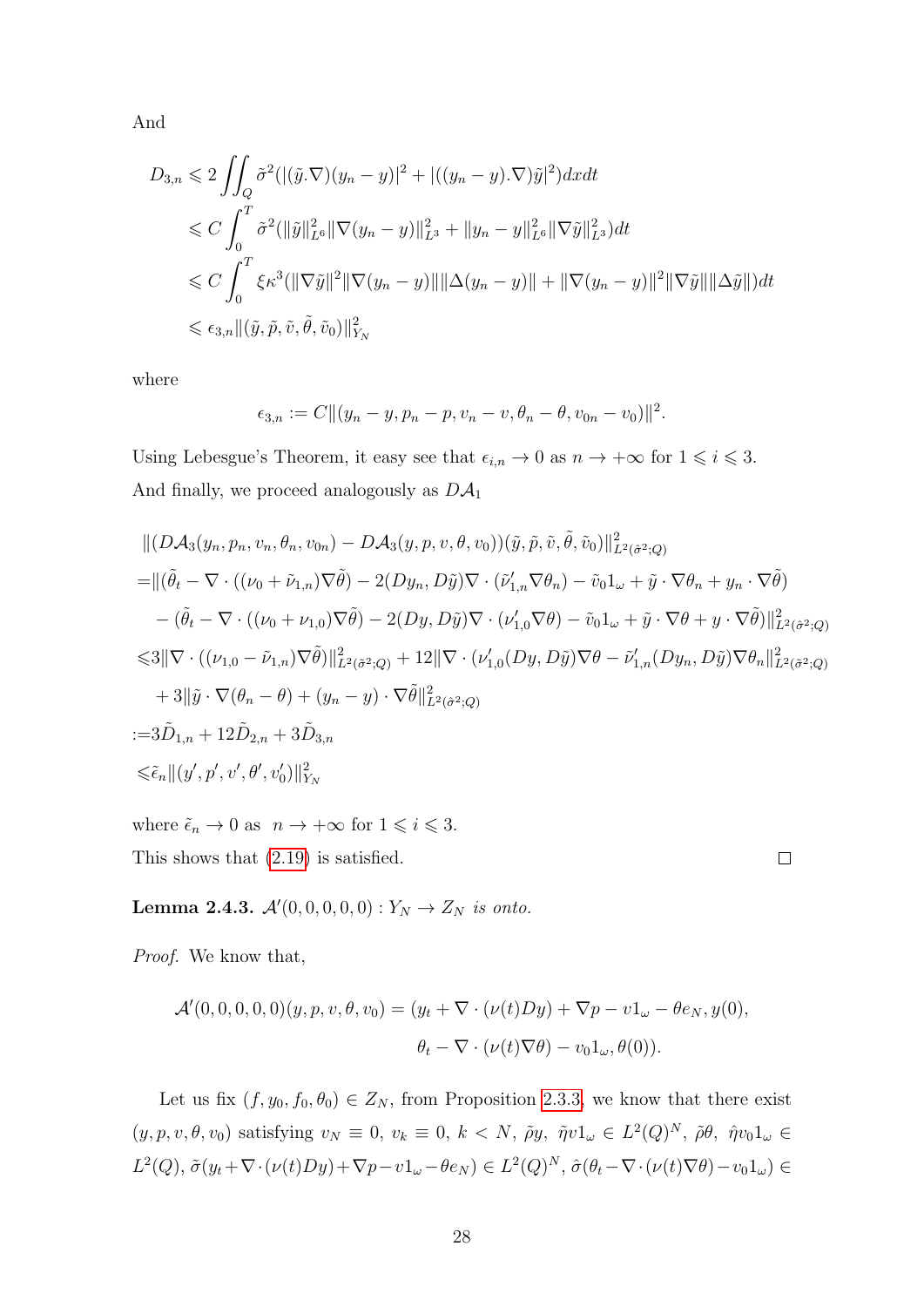$L^2(Q)$ .

From the usual regularity results for the Stokes system, we have

$$
y \in L^2(0, T; D(A)), \quad \theta \in L^2(0, T; H^2(\Omega) \cap H_0^1(\Omega)), \quad p \in L^2(0, T; H^1(\Omega)).
$$

 $\Box$ 

Thus  $(y, p, v, \theta, v_0) \in Y_N$ .

In accordance with Lemmas [2](#page-25-0).4.1, [2](#page-30-0).4.2 and [2](#page-35-0).4.3, we can apply Theorem [1](#page-11-0).1.2, thus, there exist  $\epsilon > 0$  and a mapping  $W : B_{\epsilon}(0) \subset Z_N \to Y_N$  such that

$$
W(z) \in B_r(0)
$$
 and  $\mathcal{A}(W(z)) = z, \quad \forall z \in B_{\epsilon}(0)$ .

Taking  $(0, y_0, 0, \theta_0) \in B_{\epsilon}(0)$  and  $(y, p, v, \theta, v_0) = W(0, y_0, 0, \theta_0) \in Y_N$ , we have

$$
\mathcal{A}((y,p,v,\theta,v_0))=(0,y_0,0,\theta_0).
$$

Therefore,  $(2.1)$  $(2.1)$  is locally null controllable at time  $T > 0$ .

# 2.5 Additional Commentary

For the case  $\nabla \nu(0, x, t) \neq 0$ , we can obtain similar results, this is, we can prove Theorem [2](#page-15-0).1.1 only with  $v_N \equiv 0$ , in other words, we only get the local null controllability for the system  $(2.1)$  $(2.1)$  with N scalar controls.

For this, we must prove the Carleman Inequality of the same form as [\[4\]](#page-96-0) in Proposition 2.1 with the additional term  $\nu(x, t)$ . Then we verify the additional estimates  $(2.3.4) - (2.3.5)$  $(2.3.4) - (2.3.5)$  $(2.3.4) - (2.3.5)$  $(2.3.4) - (2.3.5)$  $(2.3.4) - (2.3.5)$  and finally the proof of Lemmas  $2.4.1 - 2.4.2$  $2.4.1 - 2.4.2$  $2.4.1 - 2.4.2$ .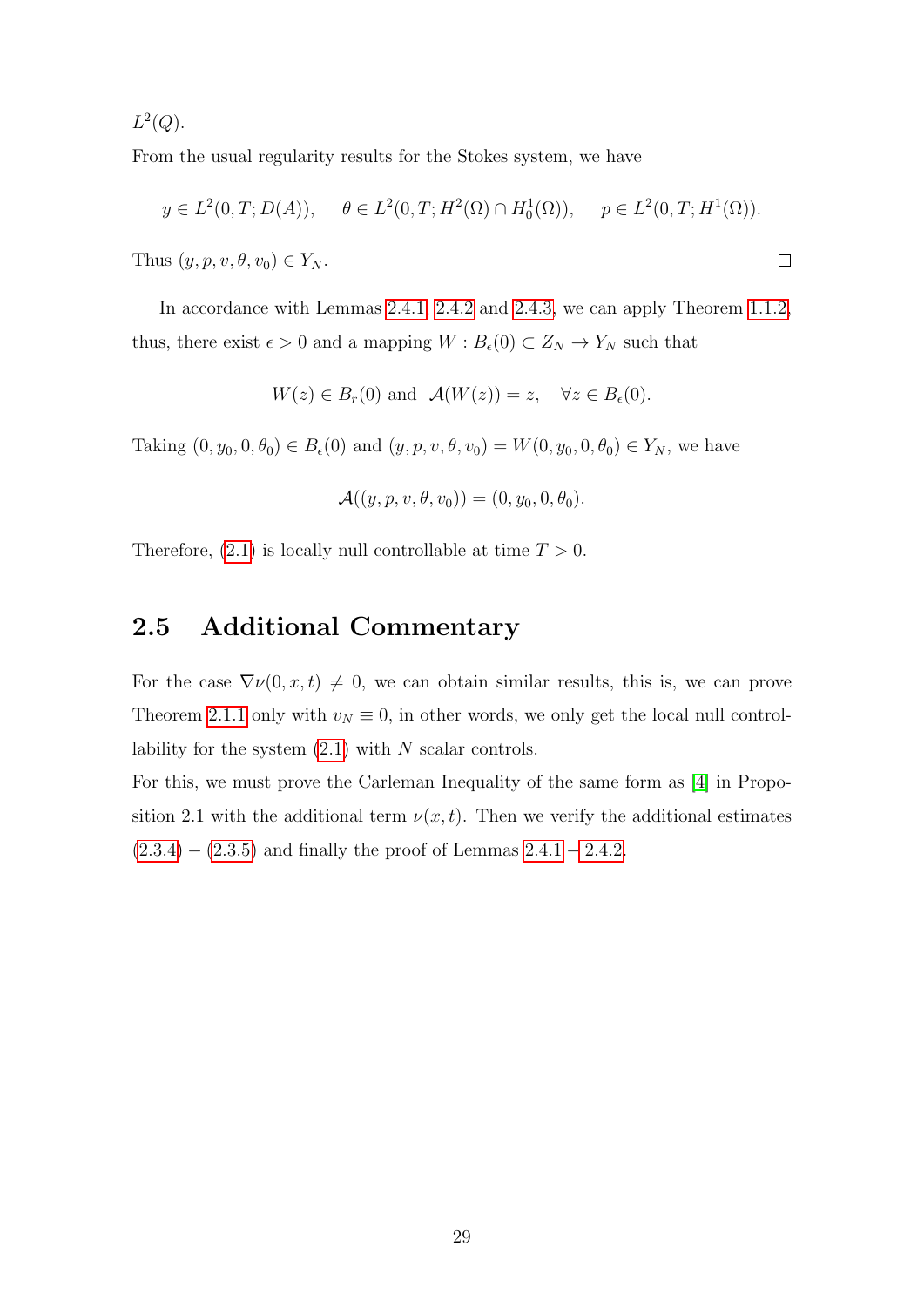# Chapter 3

# On the Theoretical Control of a 1D Nonlinear Parabolic PDE

# 3.1 Introduction

We will analyze the null controllability of the nonlinear systems

<span id="page-37-0"></span>
$$
\begin{cases}\n y_t - (a(y)y_x)_x = v1_\omega & \text{in } Q \\
 y(0, t) = y(L, t) = 0 & \text{in } (0, T) \\
 y(x, 0) = y_0(x) & \text{in } I\n\end{cases}
$$
\n(3.1)

<span id="page-37-1"></span>and

$$
\begin{cases}\n y_t - (a(y)y_x)_x = 0 & \text{in } Q \\
 y(0, t) = w(t), \ y(L, t) = 0 & \text{on } (0, T) \\
 y(x, 0) = y_0(x) & \text{in } I,\n\end{cases}
$$
\n(3.2)

where  $v$  and  $w$  are the controls and  $y$  is in both cases the associated state. Here, it will be assumed that the real function  $a = a(r)$  is of class  $C^2(\mathbb{R})$  possesses bounded derivatives of order  $\leq 2$  and satisfies

$$
0 < m \leqslant a(r) \leqslant M \quad \forall r \in \mathbb{R}.
$$

**Definition 3.1.1.** It will be said that  $(3.1)$  $(3.1)$  (resp.  $(3.2)$  $(3.2)$ ) is locally null-controllable at time T if there exists  $\epsilon > 0$  such that, for any  $y_0 \in H_0^1(I)$  with

$$
||y_0||_{H_0^1(I)} \leqslant \epsilon,
$$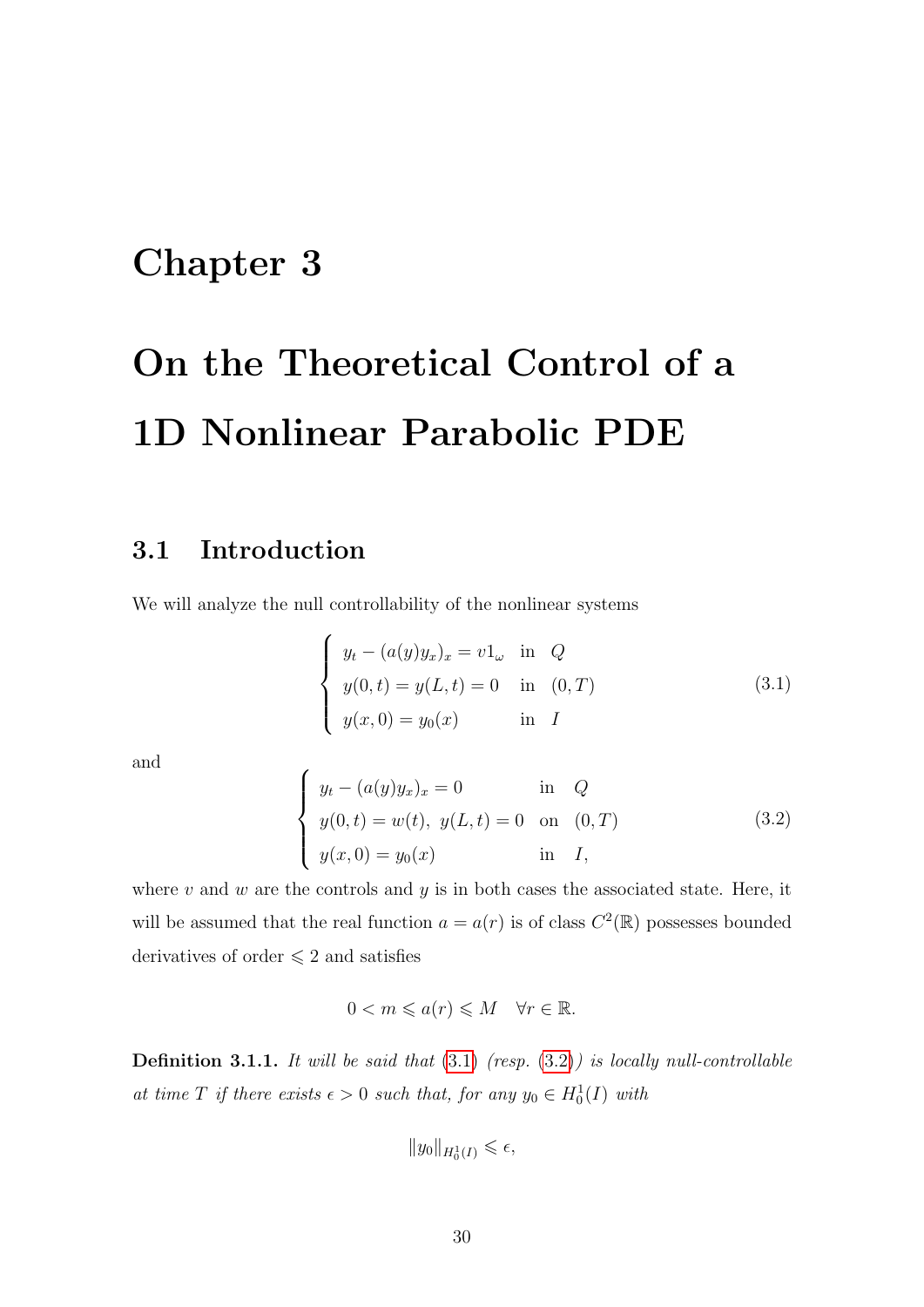there exist controls  $v \in L^2(\omega \times (0,T))$  (resp.  $w \in L^2(0,T)$ ) such that the associated states y satisfy

$$
y(x,T) = 0 \quad \text{in} \quad I. \tag{3.3}
$$

The controllability of linear and semilinear parabolic PDEs and systems has been the objective of a lot of work the last decades; some relevant contributions on the subject are [\[11,](#page-97-0) [16,](#page-97-1) [18\]](#page-98-0). However, to our knowledge, nothing has been established up to now for systems like  $(3.1)$  $(3.1)$  or  $(3.2)$ .

Our main result in this chapter is the following:

<span id="page-38-0"></span>**Theorem 3.1.2.** Under the previous assumptions on  $a(\cdot)$ , the nonlinear system  $(3.1)$  $(3.1)$  is locally null-controllable at any time  $T > 0$ .

A consequence of Theorem [3](#page-38-0).1.2 is the local null controllability of (3.[2\)](#page-37-1). Thus, our second result is the following:

<span id="page-38-3"></span>**Theorem 3.1.3.** Under the previous assumptions on  $a(\cdot)$ , the nonlinear system  $(3.2)$  $(3.2)$  is locally null-controllable at any time  $T > 0$ .

The proof of Theorem [3](#page-38-0).1.2 will be performed as described in Chapter [1.](#page-11-1)

Thus, in a first step, we consider the following linearized system at zero

<span id="page-38-1"></span>
$$
\begin{cases}\n y_t - a(0)y_{xx} = v1_\omega + h & \text{in } Q \\
 y(0, t) = y(L, t) = 0 & \text{in } (0, T) \\
 y(x, 0) = y_0(x) & \text{in } I.\n\end{cases}
$$
\n(3.4)

The adjoint of (3.[4\)](#page-38-1) is given by

<span id="page-38-2"></span>
$$
\begin{cases}\n-\varphi_t - a(0)\varphi_{xx} = F & \text{in } Q \\
\varphi(0, t) = \varphi(L, t) = 0 & \text{in } (0, T) \\
\varphi(x, T) = \varphi_T(x), & \text{in } I,\n\end{cases}
$$
\n(3.5)

where  $F \in L^2(Q)$  and  $\varphi_T \in L^2(I)$ . The null controllability of (3.[4\)](#page-38-1) will be obtained, for appropriate right hand sides  $h$ , as a consequence of a global Carleman inequality for the solutions to (3.[5\)](#page-38-2).

This chapter is organized as follows.

Section [3](#page-39-0).2 is devoted to recall some known results and prove the null controllability of the linearized system (3.[4\)](#page-38-1).

In Section [3](#page-43-0).3, we prove Theorems [3.1.2](#page-38-0) and [3.1.3.](#page-38-3)

Section [3](#page-49-0).4 deals with some additional comments and results.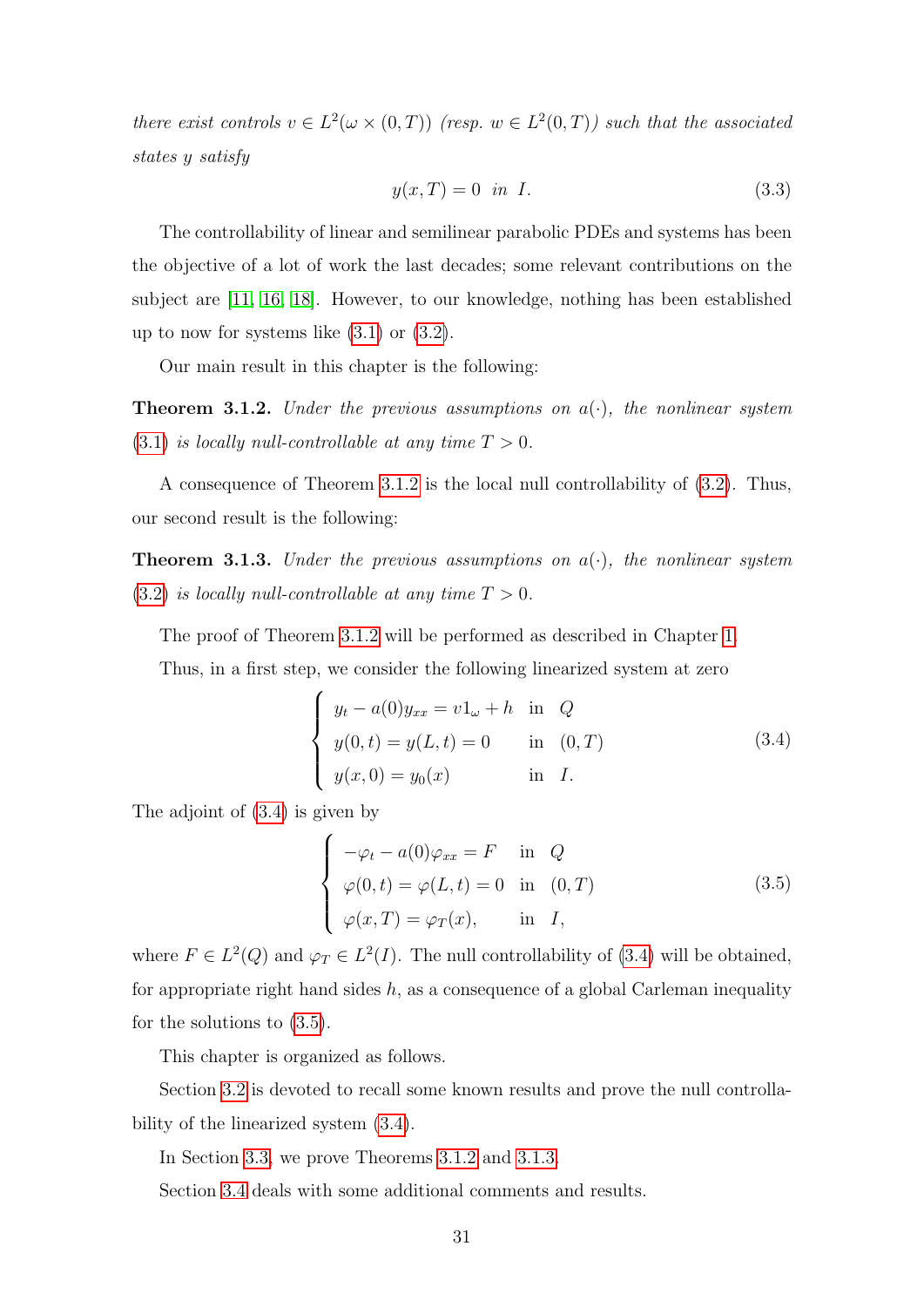# <span id="page-39-0"></span>3.2 Some Technical Results

#### 3.2.1 Carleman Inequalities

In this section, we will recall some Carleman inequalities satisfied by the solutions to (3.[5\)](#page-38-2). They are well known consequences of the results in [\[18\]](#page-98-0).

It will be convenient to introduce a new non-empty open set  $\omega_0$ , with  $\omega_0 \in \omega$ . Let us introduce the functions

$$
\beta(t) := t(T - t), \quad \phi(x, t) := \frac{e^{\lambda \alpha_0(x)}}{\beta(t)}, \quad \alpha(x, t) := \frac{e^{R\lambda} - e^{\lambda \alpha_0(x)}}{\beta(t)},
$$

where  $\alpha_0$  is obtained in Lemma [1.1.1](#page-11-2) (with  $\Omega := I$ ),  $R > ||\alpha_0||_{L^{\infty}}$  and  $\lambda > 0$ .

Then one has the following:

**Proposition 3.2.1.** There exist positive constants  $\lambda_0$ ,  $s_0$  and  $C_0$  such that, for any  $s \geq s_0$  and  $\lambda \geq \lambda_0$ , any  $F \in L^2(Q)$  and any  $\varphi_T \in L^2(I)$ , the associated solution to (3.[5\)](#page-38-2) satisfies

$$
\iint_{Q} e^{-2s\alpha} [(\mathfrak{s}\phi)^{-1} (|\varphi_{t}|^{2} + |\varphi_{xx}|^{2}) + \lambda^{2} (\mathfrak{s}\phi)|\varphi_{x}|^{2} + \lambda^{4} (\mathfrak{s}\phi)^{3}|\varphi|^{2}] dx dt
$$
\n
$$
\leq C_{0} \left( \iint_{Q} e^{-2s\alpha} |F|^{2} dx dt + \iint_{\omega_{0}\times(0,T)} e^{-2s\alpha} \lambda^{4} (\mathfrak{s}\phi)^{3} |\varphi|^{2} dx dt \right).
$$
\n(3.6)

Furthermore,  $C_0$  and  $\lambda_0$  (resp. s<sub>0</sub>) only depend on I,  $\omega$  and a(0) (resp. the same  $and T$ ).

The next result contains a Carleman inequality for the solution to (3.[5\)](#page-38-2) with weights not vanishing at zero. Let  $m$  be a function satisfying

$$
m \in C^{\infty}([0, T]), \quad m(t) \geq \frac{T^2}{8}
$$
 in  $[0, T/2], \quad m(t) = t(T - t)$  in  $[T/2, T],$ 

let us set

$$
\zeta(x,t) := \frac{e^{\lambda \alpha_0(x)}}{m(t)}, \quad A(x,t) := \frac{e^{R\lambda} - e^{\lambda \alpha_0(x)}}{m(t)} \quad \text{with} \quad R > \|\alpha_0\|_{L^\infty}, \quad \lambda > 0
$$

and let us introduce the notation

$$
\Gamma(s,\lambda,\varphi) := \iint_Q e^{-2sA} [(s\zeta)^{-1} (|\varphi_t|^2 + |\varphi_{xx}|^2) + \lambda^2 (s\zeta) |\varphi_x|^2 + \lambda^4 (s\zeta)^3 |\varphi|^2] dx dt.
$$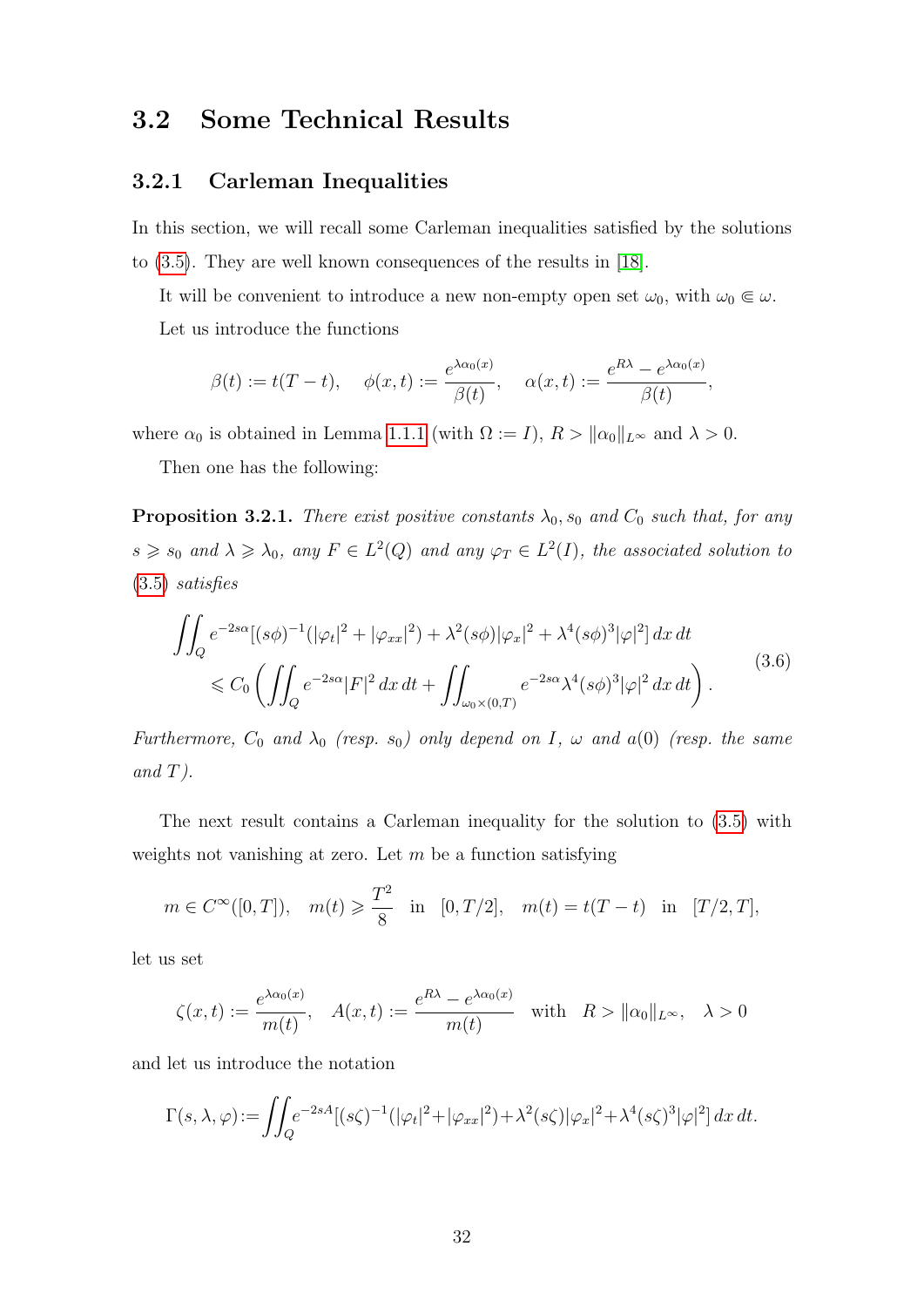<span id="page-40-0"></span>**Proposition 3.2.2.** There exist positive constants  $\lambda_1$ ,  $s_1$  and  $C_1$  such that, for any  $s \geq s_1$  and  $\lambda \geq \lambda_1$ , any  $F \in L^2(Q)$  and any  $\varphi_T \in L^2(I)$ , the associated solution to (3.[5\)](#page-38-2) satisfies

$$
\Gamma(s,\lambda,\varphi)\leqslant C_1(s,\lambda)\left(\iint_Q e^{-2sA}|F|^2\,dx\,dt+\iint_{\omega\times]0,T[}e^{-2sA}\zeta^3|\varphi|^2\,dx\,dt\right).
$$

Furthermore,  $C_1$ ,  $s_1$  and  $\lambda_1$  only depend on I,  $\omega$ ,  $a(0)$  and T.

See the detailed proof of Proposition [3.2.2](#page-40-0) in [\[8\]](#page-96-1).

#### 3.2.2 Null Controllability of [\(3](#page-38-1).4)

In order to simplify the notation, we fix from now on  $\lambda = \lambda_1$  and  $s = s_1$  and we set

$$
\rho_i := \zeta^{-i/2} e^{sA}, \quad i \in \mathbb{N}.
$$

Due to Proposition [3](#page-40-0).2.2, we will be able to prove the null controllability of [\(3](#page-38-1).4) for right hand sides h that decay sufficiently fast to zero as  $t \to T$ . More precisely, one has the following:

<span id="page-40-1"></span>Proposition 3.2.3. Assume that the function h satisfies

<span id="page-40-2"></span>
$$
\iint_Q \rho_3^2 |h|^2 \, dx \, dt < +\infty.
$$

Then (3.[4\)](#page-38-1) is null controllable. More precisely, for any  $y_0 \in L^2(I)$ , there exist controls  $v \in L^2(\omega \times (0,T))$  and associated states y satisfying

$$
\iint_{\omega \times (0,T)} \rho_3^2 |v|^2 \, dx \, dt < +\infty, \quad \int_Q \rho_0^2 |y|^2 \, dx \, dt < +\infty,\tag{3.7}
$$

whence, in particular,  $y(x,T) \equiv 0$ .

The proof of this result is classical; see [\[18\]](#page-98-0) for the details.

#### 3.2.3 Some Estimates of the State

The next results provide additional properties of the state found in Proposition [3](#page-40-1).2.3. They will be needed below, in Section [3](#page-43-0).3.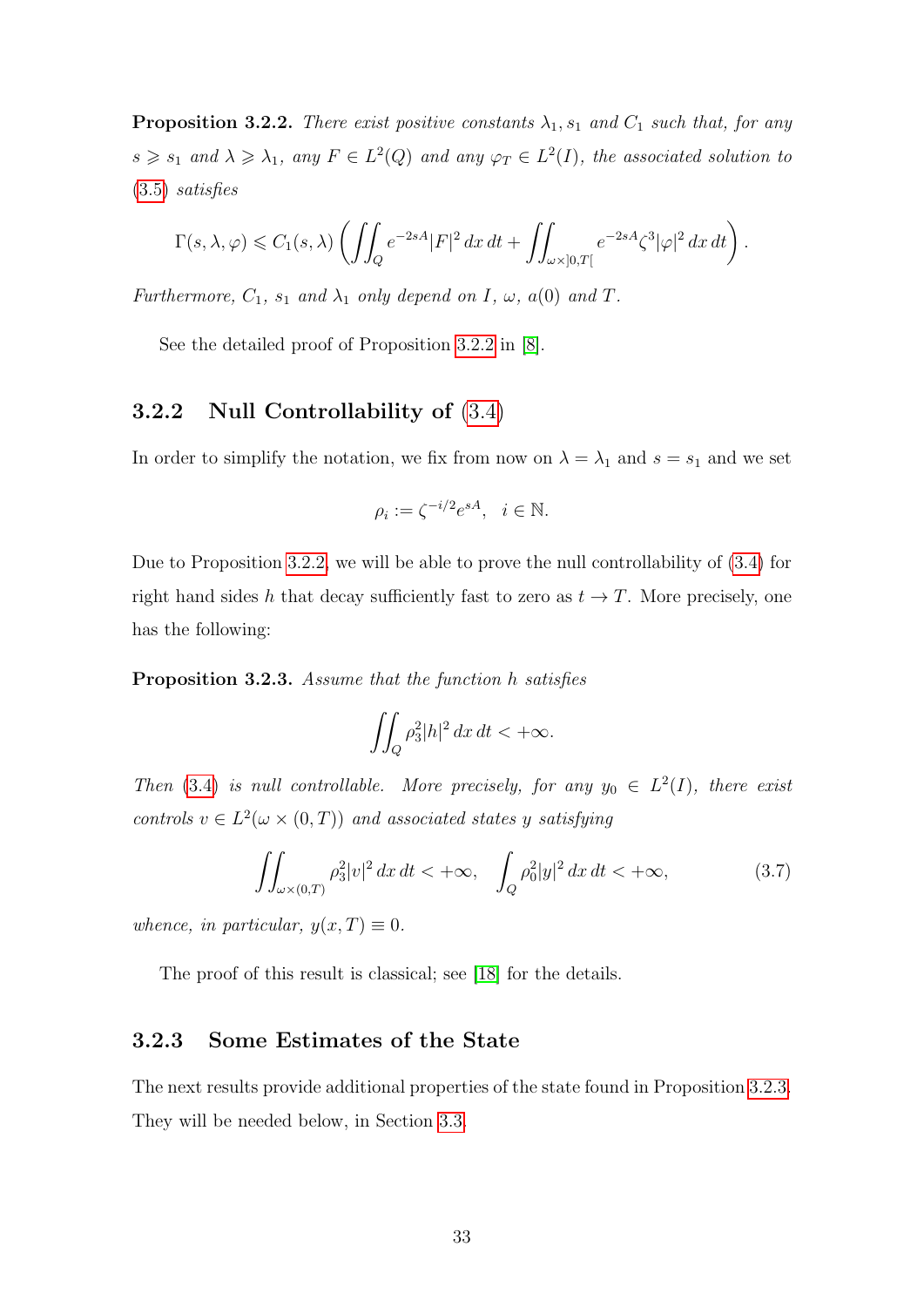Proposition [3](#page-40-1).2.4. Let the hypotheses in Proposition 3.2.3 be satisfied and let v and  $y$  satisfy  $(3.4)$  $(3.4)$  and  $(3.7)$ . Then

<span id="page-41-1"></span>
$$
\sup_{[0,T]} \left( \int_I \rho_5^2 |y|^2 \, dx \right) + \iint_Q \rho_5^2 |y_x|^2 \, dx \, dt \leq C \left( \iint_Q \rho_0^2 |y|^2 \, dx \, dt \right. \\
\left. + \iint_{\omega \times (0,T)} \rho_3^2 |v|^2 \, dx \, dt + \|y_0\|_{L^2(I)}^2 + \iint_Q \rho_3^2 |h|^2 \, dx \, dt \right). \tag{3.8}
$$

*Proof.* Multiplying (3.[4\)](#page-38-1) by  $\rho_5^2 y$  and integrating in I, we get:

$$
\int_I \rho_5^2 (y_t - a(0)y_{xx}) y \, dx = \int_I \rho_5^2 (v1_\omega + h) y \, dx.
$$

Note that, using integration by parts and Holder inequalities, we have

• 
$$
\int_{I} \rho_{5}^{2} y_{t} y \, dx = \frac{1}{2} \frac{d}{dt} \left( \int_{I} \rho_{5}^{2} |y|^{2} \, dx \right) - \int_{I} \rho_{5} \rho_{5t} |y|^{2} \, dx,
$$
  
\n• 
$$
- \int_{I} \rho_{5}^{2} a(0) y_{xx} y \, dx = -\frac{1}{2} \int_{I} a(0) (\rho_{5}^{2})_{xx} |y|^{2} \, dx + \int_{I} \rho_{5}^{2} a(0) |y_{x}|^{2} \, dx,
$$
  
\n• 
$$
\int_{I} \rho_{5}^{2} v 1_{\omega} y \, dx \leq \frac{1}{2} \int_{I} \rho_{5}^{2} |y|^{2} \, dx + \frac{1}{2} \int_{\omega} \rho_{5}^{2} |v|^{2} \, dx,
$$
  
\n• 
$$
\int_{I} \rho_{5}^{2} (hy) \, dx \leq \frac{1}{2} \int_{I} \rho_{5}^{4} \rho_{3}^{-2} |y|^{2} \, dx + \frac{1}{2} \int_{I} \rho_{3}^{2} |h|^{2} \, dx.
$$

Therefore,

$$
\frac{1}{2}\frac{d}{dt}\left(\int_{I}\rho_{5}^{2}|y|^{2} dx\right) + \int_{I}\rho_{5}^{2}a(0)|y_{x}|^{2} dx
$$
\n
$$
\leq C\left(\int_{I}(\rho_{5}^{2} + \rho_{5}|\rho_{5t}| + |(\rho_{5}^{2})_{xx}| + \rho_{5}^{4}\rho_{3}^{-2})|y|^{2} dx\right)
$$
\n
$$
+ \int_{\omega}\rho_{5}^{2}|v|^{2} dx + \int_{I}\rho_{3}^{2}|h|^{2} dx\right)
$$

and we see that

$$
\frac{d}{dt} \left( \int_I \rho_5^2 |y|^2 dx \right) + \int_I \rho_5^2 |y_x|^2 dx
$$
  
\$\leq C \left( \int\_I \rho\_0^2 |y|^2 dx + \frac{1}{2} \int\_\omega \rho\_3^2 |v|^2 dx + \frac{1}{2} \int\_I \rho\_3^2 |h|^2 dx \right).

Now, integrating in time, we get the desired estimate.

<span id="page-41-2"></span>Proposition [3](#page-40-1).2.5. Let the hypotheses in Proposition 3.2.3 be satisfied, let v and y satisfy [\(3](#page-38-1).4) and (3.[7\)](#page-40-2) and let us assume that

<span id="page-41-0"></span>
$$
y_0 \in H_0^1(I). \tag{3.9}
$$

 $\Box$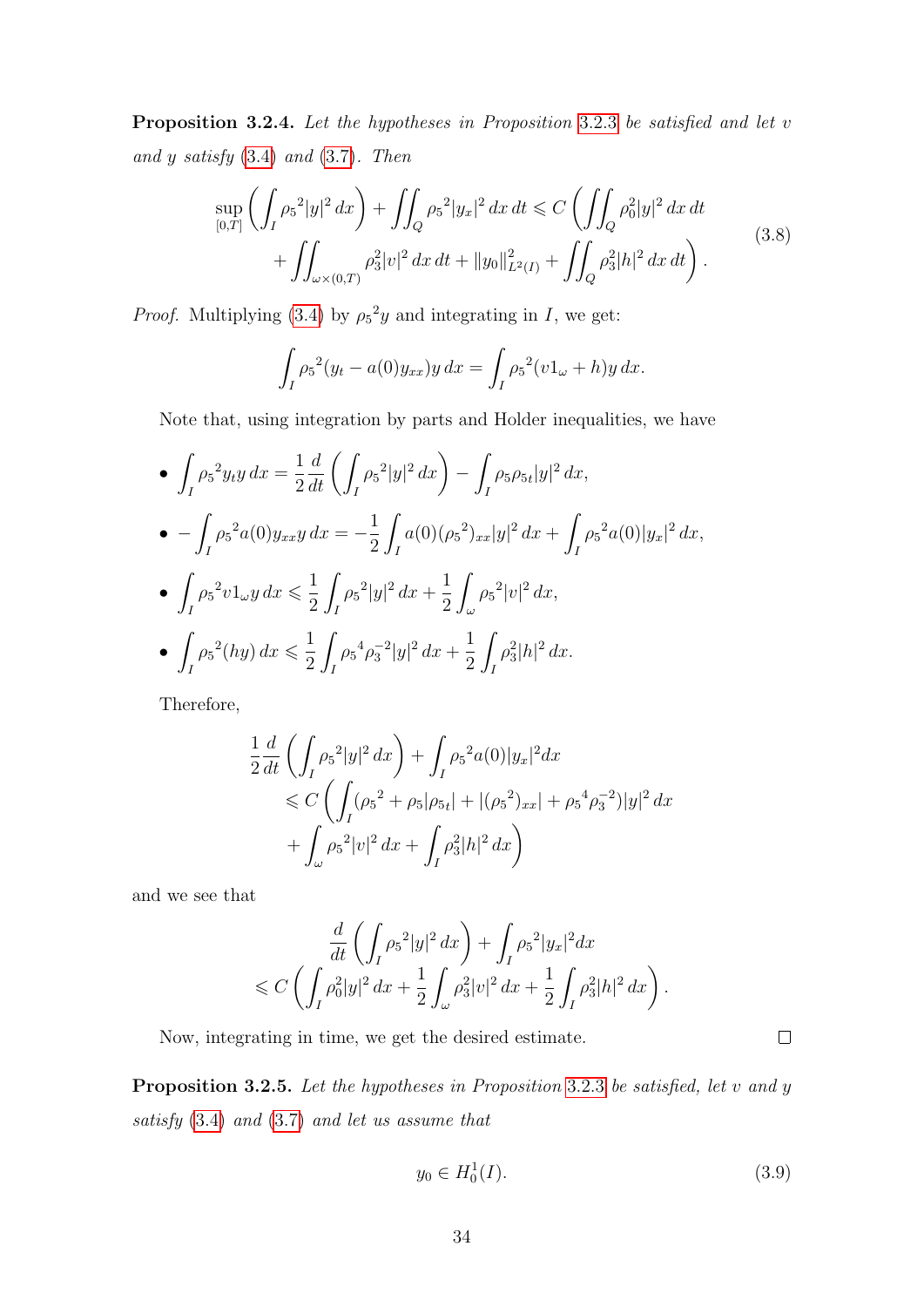Then one has

<span id="page-42-2"></span>
$$
\sup_{[0,T]} \left( \int_I \rho_7^2 |y_x|^2 \, dx \right) + \iint_Q \rho_7^2 (|y_t|^2 + |y_{xx}|^2) \, dx \, dt
$$
\n
$$
\leq C \left( \iint_Q \rho_0^2 |y|^2 \, dx \, dt + \iint_{\omega \times (0,T)} \rho_3^2 |v|^2 \, dx \, dt \right)
$$
\n
$$
+ \|y_0\|_{H_0^1(I)}^2 + \iint_Q \rho_3^2 |h|^2 \, dx \, dt \right). \tag{3.10}
$$

<span id="page-42-0"></span>*Proof.* This time, let us multiply [\(3](#page-38-1).4) by  $\rho_7^2 y_t$  and let us integrate in I. We find:

$$
\int_{I} \rho_7^2 (y_t - a(0)y_{xx}) y_t \, dx = \int_{I} \rho_7^2 (v1_\omega + h) y_t \, dx. \tag{3.11}
$$

Now,

• 
$$
\int_{I} \rho_{7}^{2} v 1_{\omega} y_{t} dx \leq \frac{1}{8} \int_{I} \rho_{7}^{2} |y_{t}|^{2} dx + 2 \int_{\omega} \rho_{7}^{2} |v|^{2} dx,
$$
  
\n•  $\int_{I} \rho_{7}^{2} hy_{t} dx \leq \frac{1}{8} \int_{I} \rho_{7}^{2} |y_{t}|^{2} dx + 2 \int_{I} \rho_{7}^{2} |h|^{2} dx.$ 

<span id="page-42-1"></span>• Also,

$$
-\int_{I} \rho_{7}^{2} a(0) y_{xx} y_{t} dx = \frac{1}{2} \frac{d}{dt} \int_{I} \rho_{7}^{2} a(0) |y_{x}|^{2} dx -\frac{1}{2} \int_{I} (\rho_{7}^{2})_{t} a(0) |y_{x}|^{2} dx + \int_{I} (\rho_{7}^{2})_{x} a(0) y_{x} y_{t} dx.
$$
 (3.12)

Thus, from [\(3.11\)](#page-42-0), we obtain that

$$
\int_{I} \rho_{7}^{2} |y_{t}|^{2} dx + \frac{1}{2} \frac{d}{dt} \int_{I} \rho_{7}^{2} a(0) |y_{x}|^{2} dx
$$
\n
$$
\leq \frac{1}{2} \int_{I} (\rho_{7}^{2})_{t} a(0) |y_{x}|^{2} dx - \int_{I} (\rho_{7}^{2})_{x} a(0) y_{x} y_{t} dx
$$
\n
$$
+ \frac{1}{4} \int_{I} \rho_{7}^{2} |y_{t}|^{2} dx + 2 \int_{\omega} \rho_{7}^{2} |v|^{2} dx + 2 \int_{I} \rho_{7}^{2} |h|^{2} dx.
$$

We also have

$$
\frac{1}{2} \int_I (\rho_7^2)_t a(0) |y_x|^2 dx - \int_I (\rho_7^2)_x a(0) y_x y_t dx
$$
  
\$\leqslant C \left( \int\_I [(\rho\_7^2)\_t + \hat{\rho}\_0^2] |y\_x|^2 dx \right) + \frac{1}{8} \int\_I \rho\_7^2 |y\_t|^2 dx.\$

Therefore,

$$
\int_{I} \rho_{7}^{2} |y_{t}|^{2} dx + \frac{d}{dt} \int_{I} \rho_{7}^{2} |y_{x}|^{2} dx
$$
  
\$\leqslant C \left( \int\_{I} \rho\_{5}^{2} |y\_{x}|^{2} dx + \int\_{\omega} \rho\_{3}^{2} |v|^{2} dx + \int\_{I} \rho\_{3}^{2} |h|^{2} dx \right).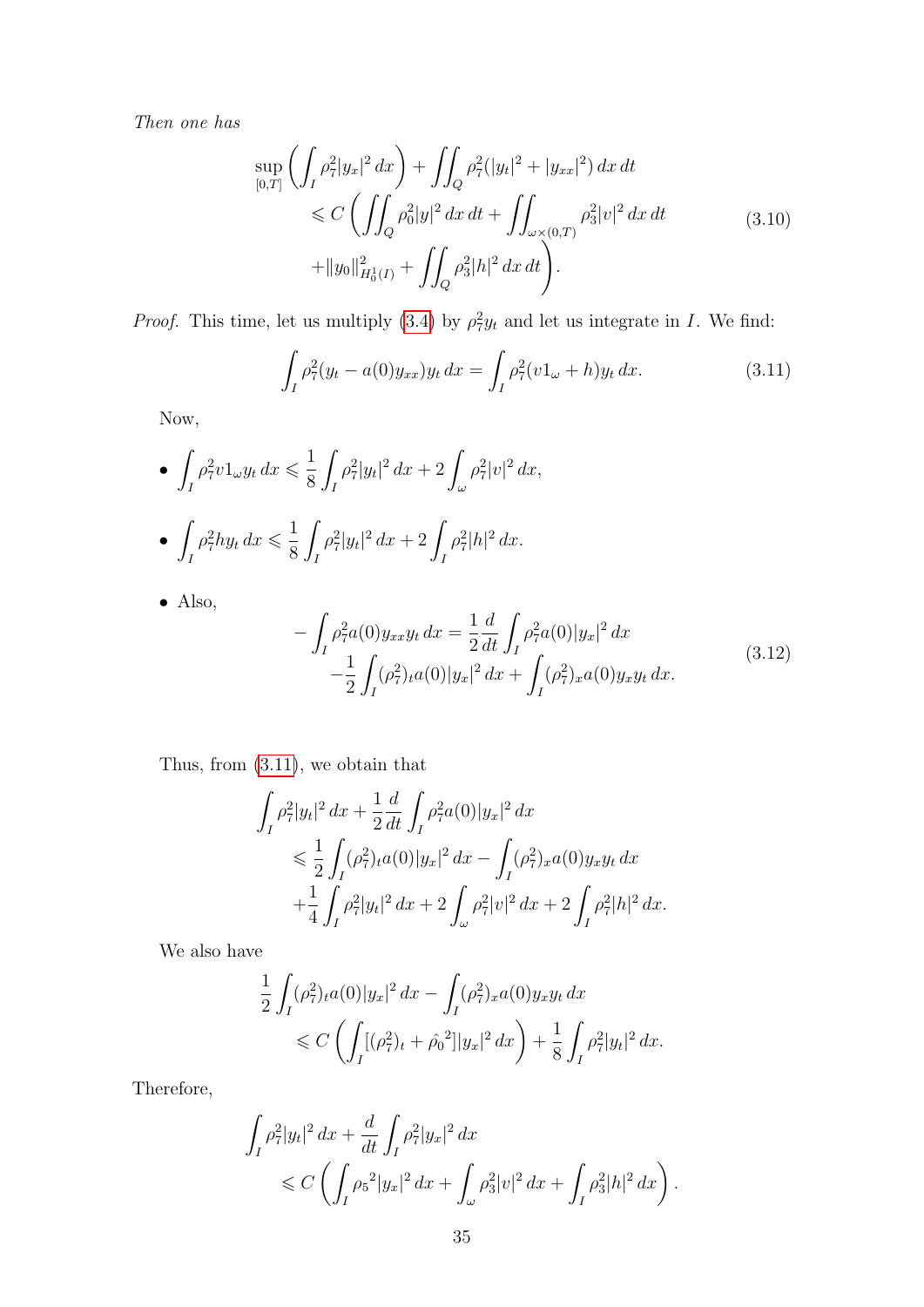From the definition of the weight  $\rho_7,$  we have

$$
\frac{1}{2} \int_{I} \rho_{7}^{2} |y_{t}|^{2} dx + \frac{1}{2} \frac{d}{dt} \int_{I} \rho_{7}^{2} a(0) |y_{x}|^{2} dx \n\leq C \left( \int_{I} \rho_{7}^{2} |y_{x}|^{2} dx + \int_{\omega} \rho_{7}^{2} |v| dx + \int_{I} \rho_{7}^{2} |h|^{2} dx \right).
$$

Integrating in time and recalling [\(3.9\)](#page-41-0) and [\(3.8\)](#page-41-1), we deduce the estimate

$$
\sup_{[0,T]} \left( \int_I \rho_7^2 |y_x|^2 \, dx \right) + \iint_Q \rho_7^2 |y_t|^2 \, dx \, dt \leq C \left( \iint_Q \rho_0^2 |y|^2 \, dx \, dt \right. \\
\left. + \iint_{\omega \times (0,T)} \rho_3^2 |v|^2 \, dx \, dt + \|y_0\|_{H_0^1(I)}^2 + \iint_Q \rho_3^2 |h|^2 \, dx \, dt \right). \tag{3.13}
$$

Now, let us multiply (3.[4\)](#page-38-1) by  $-\rho_7^2 y_{xx}$  and let us integrate in *I*. We find that

$$
\int_{I} \rho_7^2 (y_t - a(0)y_{xx})(-y_{xx}) dx = \int_{I} \rho_7^2 (v1_\omega + h)(-y_{xx}) dx.
$$

In view of the identity [\(3.12\)](#page-42-1), we see that

$$
\frac{1}{2}\frac{d}{dt}\int_{I}\rho_{7}^{2}|y_{x}|^{2} dx + \int_{I}\rho_{7}^{2}a(0)|y_{xx}|^{2} dx = \frac{1}{2}\int_{I}(\rho_{7}^{2})_{t}|y_{x}|^{2} dx \n- \int_{I}(\rho_{7}^{2})_{x}y_{t}y_{x} dx - \int_{I}\rho_{7}^{2}v_{1}y_{xx} dx - \int_{I}\rho_{7}^{2}hy_{xx} dx.
$$

We also have the estimates

$$
\bullet - \int_{I} (\rho_7^2)_x y_t y_x dx \leq C \left( \int_{I} [(\rho_7^2)_x]^2 \rho_7^{-2} |y_x|^2 dx + \int_{I} \rho_7^2 |y_t|^2 dx \right)
$$
  

$$
\bullet - \int_{I} \rho_7^2 v 1_{\omega} y_{xx} dx \leq \frac{2}{a(0)} \int_{\omega} \rho_7^2 |v|^2 dx + \frac{a(0)}{8} \int_{I} \rho_7^2 |y_{xx}|^2 dx,
$$
  

$$
\bullet - \int_{I} \rho_7^2 h y_{xx} dx \leq C \int_{I} \rho_7^2 |h|^2 dx + \frac{a(0)}{8} \int_{I} \rho_7^2 |y_{xx}|^2 dx.
$$

Consequently,

$$
\frac{d}{dt} \int_{I} \rho_{7}^{2} |y_{x}|^{2} dx + \int_{I} \rho_{7}^{2} |y_{xx}|^{2} dx
$$
\n
$$
\leq C \left( \int_{I} \rho_{5}^{2} |y_{x}|^{2} dx + \int_{I} \rho_{7}^{2} |y_{t}|^{2} dx \right)
$$
\n
$$
+ \int_{\omega} \rho_{3}^{2} |v|^{2} dx + \int_{I} \rho_{3}^{2} |h|^{2} dx \right)
$$

and, integrating in time and recalling [\(3.13\)](#page-43-1), we finally deduce [\(3.10\)](#page-42-2).

 $\Box$ 

<span id="page-43-1"></span>,

# <span id="page-43-0"></span>3.3 Proofs of the Main Results

This section is devoted to prove local null controllability results for (3.[1\)](#page-37-0) and [\(3](#page-37-1).2).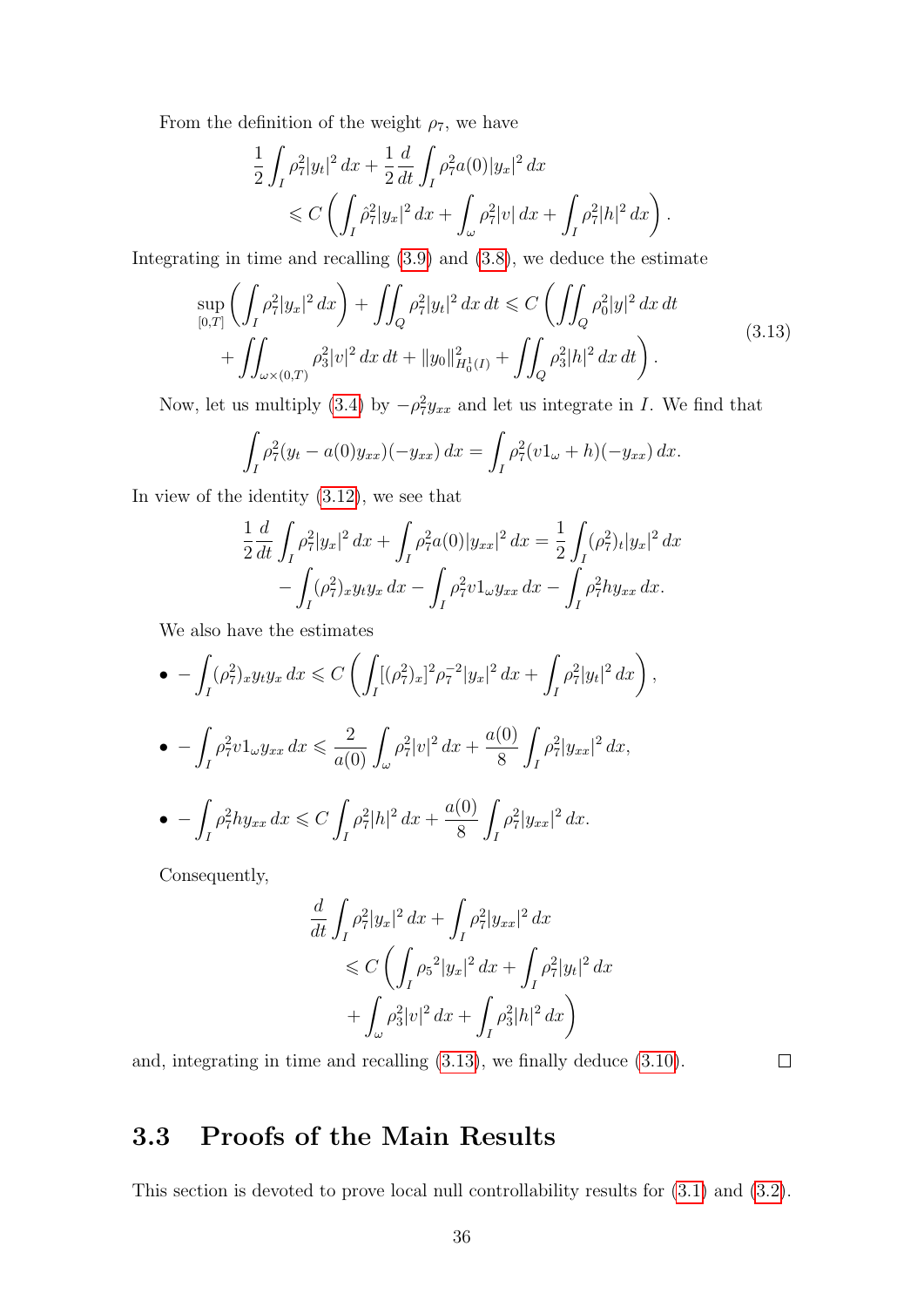#### 3.3.1 Proof of Theorem [3.1.2](#page-38-0)

Let us set

$$
Y := \{ (y, v) : \int_{\omega \times (0,T)} \rho_3^2 |v|^2 dx dt < +\infty, \int_{Q} \rho_0^2 |y|^2 dx dt < +\infty,
$$
  

$$
\int_{Q} \rho_3^2 |y_t - a(0)y_{xx} - v1_\omega|^2 dx dt < +\infty, \sup_{[0,T]} \int_{I} \rho_7^2 |y_x|^2 dx < +\infty,
$$
  

$$
\int_{Q} \rho_7^2 [|y_t|^2 + |y_{xx}|^2] dx dt < +\infty, \quad y = 0 \text{ on } \Sigma \},
$$
  

$$
F := \{ g \in L^2(Q) : \int_{Q} \rho_3^2 |g|^2 dx dt < +\infty \}
$$

and

$$
Z := F \times H_0^1(I).
$$

We will use the following norms in  $Y$ ,  $F$  and  $Z$ :

$$
\|(y,v)\|_{Y}^{2} := \iint_{Q} \rho_{0}^{2} |y|^{2} dx dt + \iint_{\omega \times (0,T)} \rho_{3}^{2} |v|^{2} dx dt
$$
  
+ 
$$
\iint_{Q} \rho_{3}^{2} |y_{t} - a(0)y_{xx} - v1_{\omega}|^{2} dx dt
$$
  
+ 
$$
\sup_{[0,T]} \int_{I} \rho_{7}^{2} |y_{x}|^{2} dx + \iint_{Q} \rho_{7}^{2} [|y_{t}|^{2} + |y_{xx}|^{2}] dx dt.
$$
  

$$
\|g\|_{F}^{2} := \iint_{Q} \rho_{3}^{2} |g|^{2} dx dt.
$$

and

$$
||(g,z)||_Z^2 := ||g||_F^2 + ||z||_{H_0^1(I)}^2.
$$

Note that, if  $(y, v) \in Y$ , then  $y \in C<sup>0</sup>([0, T]; H_0<sup>1</sup>(I))$  and, also,

<span id="page-44-0"></span>
$$
\max_{[0,T]} \|y(\cdot\,,t)\|_{H_0^1(I)} \leqslant C \|(y,v)\|_Y.
$$

Let us consider the mapping  $A \mapsto Z$ , with

$$
\mathcal{A}(y,v) = (y_t - (a(y)y_x)_x - v1_\omega, y(\cdot,0)).
$$
\n(3.14)

We will use Liusternik's Theorem to prove that there exists  $\epsilon > 0$  such that, whenever  $(h, y_0) \in Z$  and  $|| (h, y_0)||_Z \leq \epsilon$ , then the equation (??) possesses at least one solution. In particular, this will show that (3.[1\)](#page-37-0) is locally null-controllable, with state-control pairs  $(y, v) \in Y$ .

Now, our goal is to prove that we can apply this result to the mapping  $\mathcal A$  in (3.[14\)](#page-44-0). We will use following lemmas: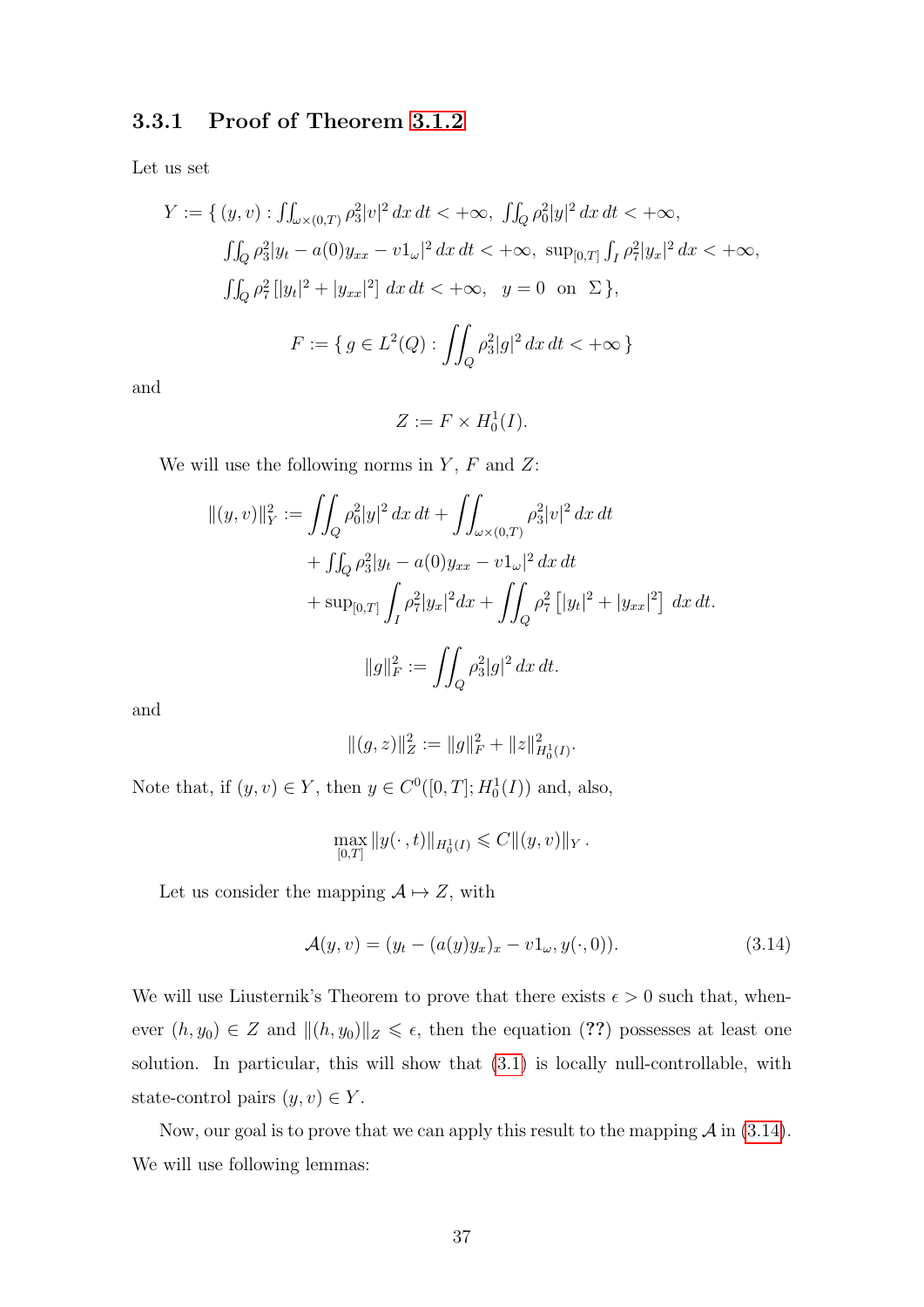**Lemma 3.3.1.** Let  $A: Y \mapsto Z$  be the mapping defined by (3.[14\)](#page-44-0). Then A is well defined and continuous.

*Proof.* Let us assume that  $(y, v) \in Y$ , let us set  $\mathcal{A}(y, v) = (\mathcal{A}_1(y, v), \mathcal{A}_2(y, v))$  and let us see that  $\mathcal{A}_1(y, v)$  and  $\mathcal{A}_2(y, v)$  make sense and belong to F and  $H_0^1(I)$ , respectively. One has:

$$
\iint_{Q} \rho_{3}^{2} |\mathcal{A}_{1}(y,v)|^{2} dx dt = \iint_{Q} \rho_{3}^{2} |y_{t} - (a(y)y_{x})_{x} - v1_{\omega}|^{2} dx dt
$$
  

$$
\leq C \iint_{Q} \rho_{3}^{2} |y_{t} - a(0)y_{xx} - v1_{\omega}|^{2} dx dt
$$
  

$$
+ C \iint_{Q} \rho_{3}^{2} |(a(y)y_{x})_{x} - a(0)y_{xx}|^{2} dx dt
$$
  

$$
= I_{1} + I_{2}.
$$

From the definition of  $Y$ , we see that

$$
I_1 = C \iint_Q \rho_3^2 |y_t - a(0)y_{xx} - v1_\omega|^2 dx dt \leq C ||(y, v)||_Y^2.
$$

On the other hand, since  $a(\cdot) \in C^1(\mathbb{R})$  and is (globally) Lipschitz-continuous, one also has:

$$
I_2 = C \iint_Q \rho_3^2 |(a(y)y_x)_x - a(0)y_{xx}|^2 dx dt
$$
  
\n
$$
\leq C \iint_Q \rho_3^2 |a(y) - a(0)|^2 |y_{xx}|^2 dx dt + C \iint_Q \rho_3^2 |a'(y)|^2 |y_x|^4 dx dt
$$
  
\n
$$
\leq C \iint_Q \rho_3^2 |y|^2 |y_{xx}|^2 dx dt + C \iint_Q \rho_3^2 |y_x|^4 dx dt
$$
  
\n
$$
\leq C (\sup_Q \rho_3^2 \rho_7^{-2} |y|^2) \iint_Q \rho_7^2 |y_{xx}|^2 dx dt + C \iint_Q \rho_3^2 |y_x|^4 dx dt.
$$

<span id="page-45-0"></span>From the definitions of  $\rho_3$ ,  $\rho_5$  and  $\rho_7$ , we have  $\rho_3^2 \rho_7^{-2} \leq \rho_7^2$  and  $|(\rho_3\rho_7^{-1})_x|^2 \leq \rho_5^2$  and, consequently,

$$
\sup_{[0,T]} \left( \sup_{I} \rho_{3}^{2} \rho_{7}^{-2} |y|^{2} \right) \leq \sup_{[0,T]} \left( \sup_{I} |\rho_{3} \rho_{7}^{-1} y| \right)^{2}
$$
\n
$$
\leq C \sup_{[0,T]} \int_{I} |(\rho_{3} \rho_{7}^{-1} y)_{x}|^{2} dx
$$
\n
$$
\leq C \sup_{[0,T]} \int_{I} (\rho_{3}^{2} \rho_{7}^{-2} |y_{x}|^{2} + |(\rho_{3} \rho_{7}^{-1})_{x}|^{2} |y|^{2}) dx
$$
\n
$$
\leq C \left( \sup_{[0,T]} \int_{I} \rho_{7}^{2} |y_{x}|^{2} dx + \sup_{[0,T]} \int_{I} \rho_{5}^{2} |y|^{2} dx \right)
$$
\n
$$
\leq C \left( \sup_{[0,T]} \int_{I} \rho_{7}^{2} |y_{x}|^{2} dx + \sup_{[0,T]} \int_{I} \rho_{5}^{2} |y|^{2} dx \right)
$$
\n
$$
\leq C \|(y,v)\|_{Y}^{2}.
$$
\n(3.15)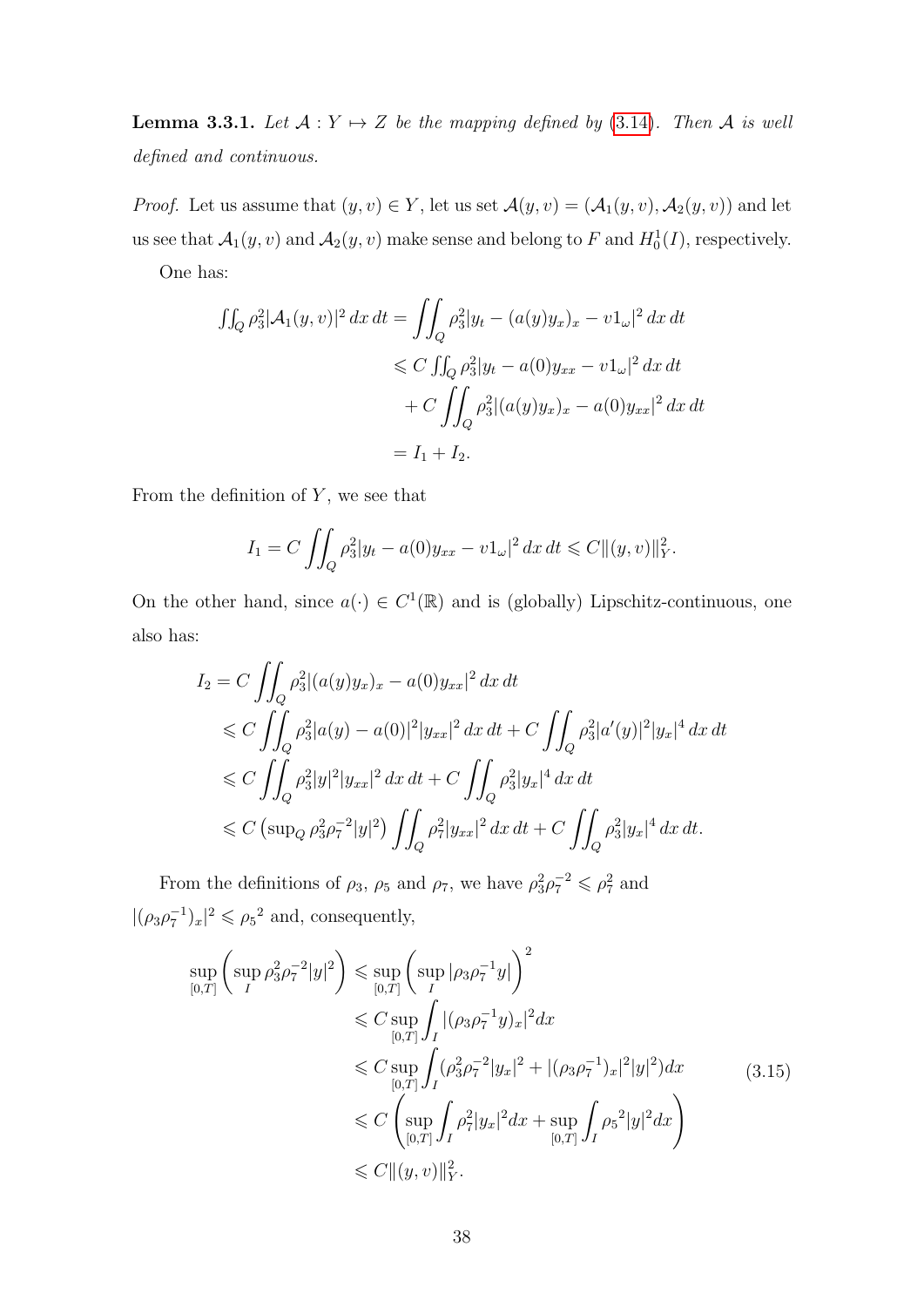Moreover,

<span id="page-46-0"></span>
$$
\iint_{Q} \rho_{3}^{2} |y_{x}|^{4} dx dt \leq C \int_{0}^{T} \left( \sup_{I} \rho_{3}^{2} \rho_{7}^{-2} |y_{x}|^{2} \right) \left( \int_{I} \rho_{7}^{2} |y_{x}|^{2} dx \right) dt
$$
  
\n
$$
\leq C \left( \int_{0}^{T} \left( \sup_{I} \rho_{3}^{2} \rho_{7}^{-2} |y_{x}|^{2} \right) dt \right) \left( \sup_{[0,T]} \int_{I} \rho_{7}^{2} |y_{x}|^{2} dx \right)
$$
  
\n
$$
\leq C \left( \iint_{Q} \left( \rho_{7}^{2} |y_{xx}|^{2} + \rho_{5}^{2} |y_{x}|^{2} \right) dx dt \right) \left( \sup_{[0,T]} \int_{I} \rho_{7}^{2} |y_{x}|^{2} dx \right)
$$
  
\n
$$
\leq C ||(y,v)||_{Y}^{4}.
$$
\n(3.16)

Note that, in these inequalities, it is crucial that the spatial domain is one-dimensional, hence  $H^1(I) \hookrightarrow L^{\infty}(I)$ . Combining (3.[15\)](#page-45-0) and (3.[16\)](#page-46-0), the following is obtained:

$$
I_2 \leqslant C \|(y, v)\|_Y^4.
$$

Therefore,  $A$  is well defined.

Furthermore, using similar arguments, it is easy to check that  $A$  is continuous.

 $\Box$ 

#### **Lemma 3.3.2.** The mapping  $A \rightarrow Z$  is continuously differentiable.

*Proof.* Let us fix  $(y, v)$  in Y and let us choose arbitrary  $(y', v') \in Y$  and  $\sigma > 0$ . We have:

$$
\frac{1}{\sigma} \left[ \mathcal{A}_1((y, v) + \sigma(y', v')) - \mathcal{A}_1(y, v) \right] = y'_t - \frac{1}{\sigma} \left[ a'(y + \sigma y')((y + \sigma y')_x^2 - y_x^2) \right] \n- \frac{1}{\sigma} \left[ a'(y + \sigma y') - a'(y) \right] y_x^2 - a(y + \sigma y') y'_{xx} \n- \frac{1}{\sigma} \left[ a(y + \sigma y') - a(y) \right] y_{xx} - v' \mathbf{1}_{\omega}.
$$

Let us consider the linear mapping  $D\mathcal{A}: Y \mapsto Z$  given by

$$
D\mathcal{A} = (D\mathcal{A}_1, D\mathcal{A}_2).
$$
  
\n
$$
D\mathcal{A}_1(y', v') := y'_t - 2a'(y)y_x y'_x - a''(y)y' y_x^2 - a(y)y'_{xx} - a'(y)y' y_{xx} - v'1_{\omega},
$$
  
\n
$$
D\mathcal{A}_2(y', v') := y'(\cdot, 0).
$$

We claim that

<span id="page-46-1"></span>
$$
\frac{1}{\sigma}[\mathcal{A}_1((y,v) - \sigma(y',v')) - \mathcal{A}_1(y,v)] \to D\mathcal{A}_1(y',v') \text{ strongly in } F \qquad (3.17)
$$

as  $\sigma \to 0$ .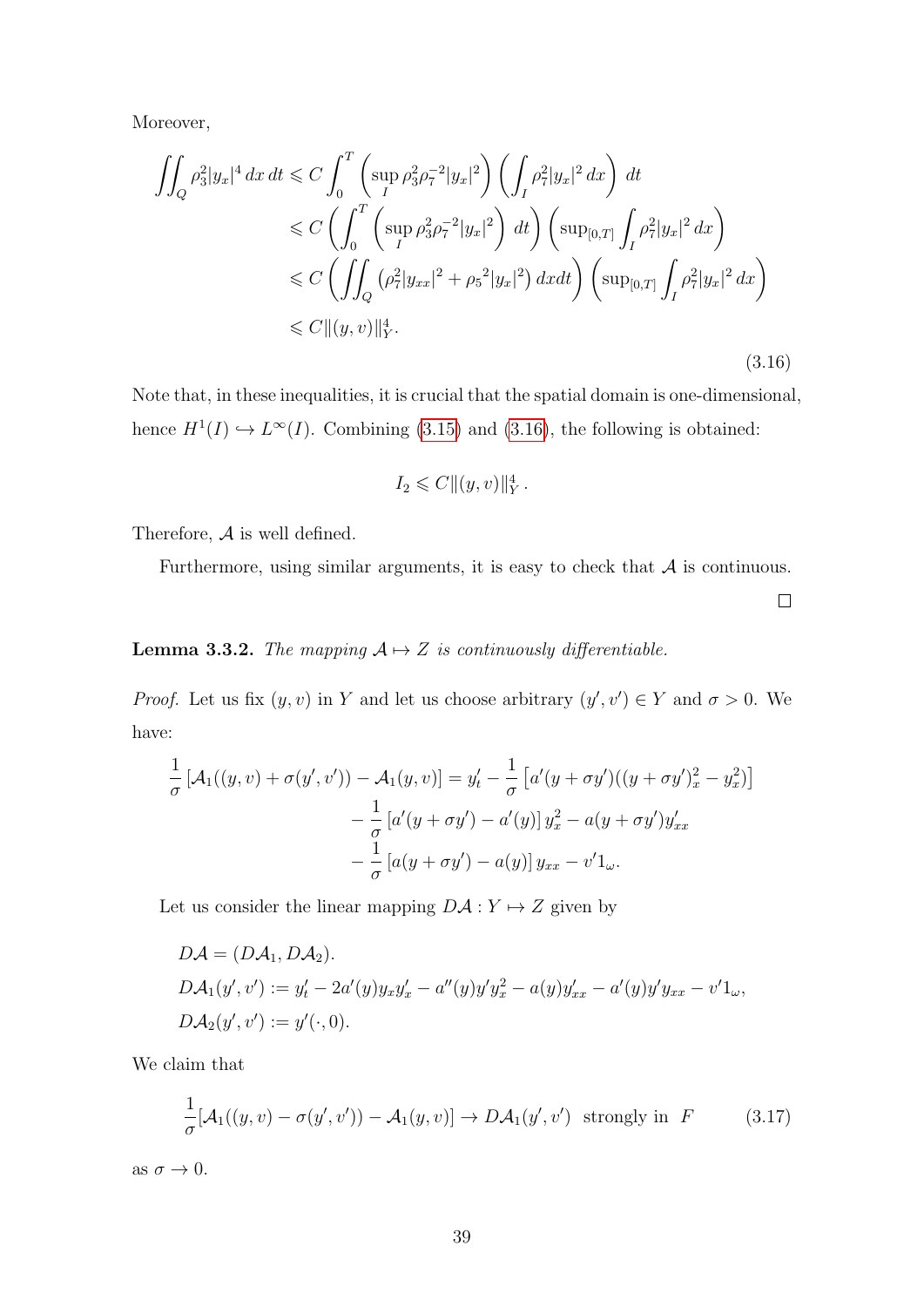Indeed,

$$
\left\| \frac{1}{\sigma} [\mathcal{A}_1((y, v) + \sigma(y', v')) - \mathcal{A}_1(y, v)] - D\mathcal{A}_1(y', v') \right\|_F
$$
  
\n
$$
\leq \| 2a'(y)y'_x y_x - \frac{1}{\sigma} [a'(y + \sigma y')((y + \sigma y')_x^2 - y_x^2)] \|_F
$$
  
\n
$$
+ \|a''(y)y'y_x^2 - \frac{1}{\sigma} [a'(y + \sigma y') - a'(y)] y_x^2 \|_F
$$
  
\n
$$
+ \|a'(y)y'y_{xx} - \frac{1}{\sigma} [a(y + \sigma y') - a(y)] y_{xx} \|_F
$$
  
\n
$$
+ \|a(y)y'_{xx} - a(y + \sigma y')y'_{xx} \|_F
$$
  
\n
$$
= B_1 + B_2 + B_3 + B_4.
$$

Let us check that the  $B_i \to 0$  as  $\sigma \to 0$ . First, one has

$$
B_1^2 = \iint_Q \rho_3^2 |2a'(y)y_x y_x' - a'(y + \sigma y')(2y_x' y_x - \sigma y_x')|^2 dx dt \to 0,
$$

as a consequence of Lebesgue's Theorem and the fact that  $a(\cdot) \in C^1(\mathbb{R})$ .

Let us denote by  $a''_*$  and  $a'_{**}$  the derivatives of a at some intermediate points. Using now that  $a(\cdot) \in C^2(\mathbb{R})$  and, again, Lebesgue's Theorem, we have:

$$
B_2^2 = \iint_Q \rho_3^2 |a''(y)y' y_x^2 - \frac{1}{\sigma} [a'(y + \sigma y') - a'(y)]y_x^2|^2 dx dt
$$
  
= 
$$
\iint_Q \rho_3^2 |a''(y) - a''_x|^2 |y'y_x^2|^2 dx dt \to 0
$$

and

<span id="page-47-0"></span>
$$
B_3^2 = \iint_Q \rho_3^2 (a'(y)y' y_{xx} - \frac{1}{\sigma} [a(y + \sigma y') - a(y)] y_{xx})^2 dx dt
$$
  
= 
$$
\iint_Q \rho_3^2 ((a'(y) - a'_{**}) y' y_{xx})^2 dx dt \to 0.
$$

A similar argument shows that  $B_4^2$  also converges to zero as  $\sigma \to 0$ . Thus, (3.[17\)](#page-46-1) holds.

Let us denote by  $\mathcal{A}'(y, v)$  the linear mapping DA. It is clear that  $\mathcal{A}'(y, v) \in$  $\mathcal{L}(Y;Z)$ . Let us prove that  $(y, v) \mapsto \mathcal{A}'(y, v)$  is a continuous mapping. This will be sufficient to achieve the proof.

Thus, let us assume that  $(y^n, v^n) \to (y, v)$  in Y and let us check that

$$
|| (D\mathcal{A}(y^n, v^n) - D\mathcal{A}(y, v))(y', v')||_Z \leq \epsilon_n ||(y', v')||_Y \text{ for some } \epsilon_n \to 0. \tag{3.18}
$$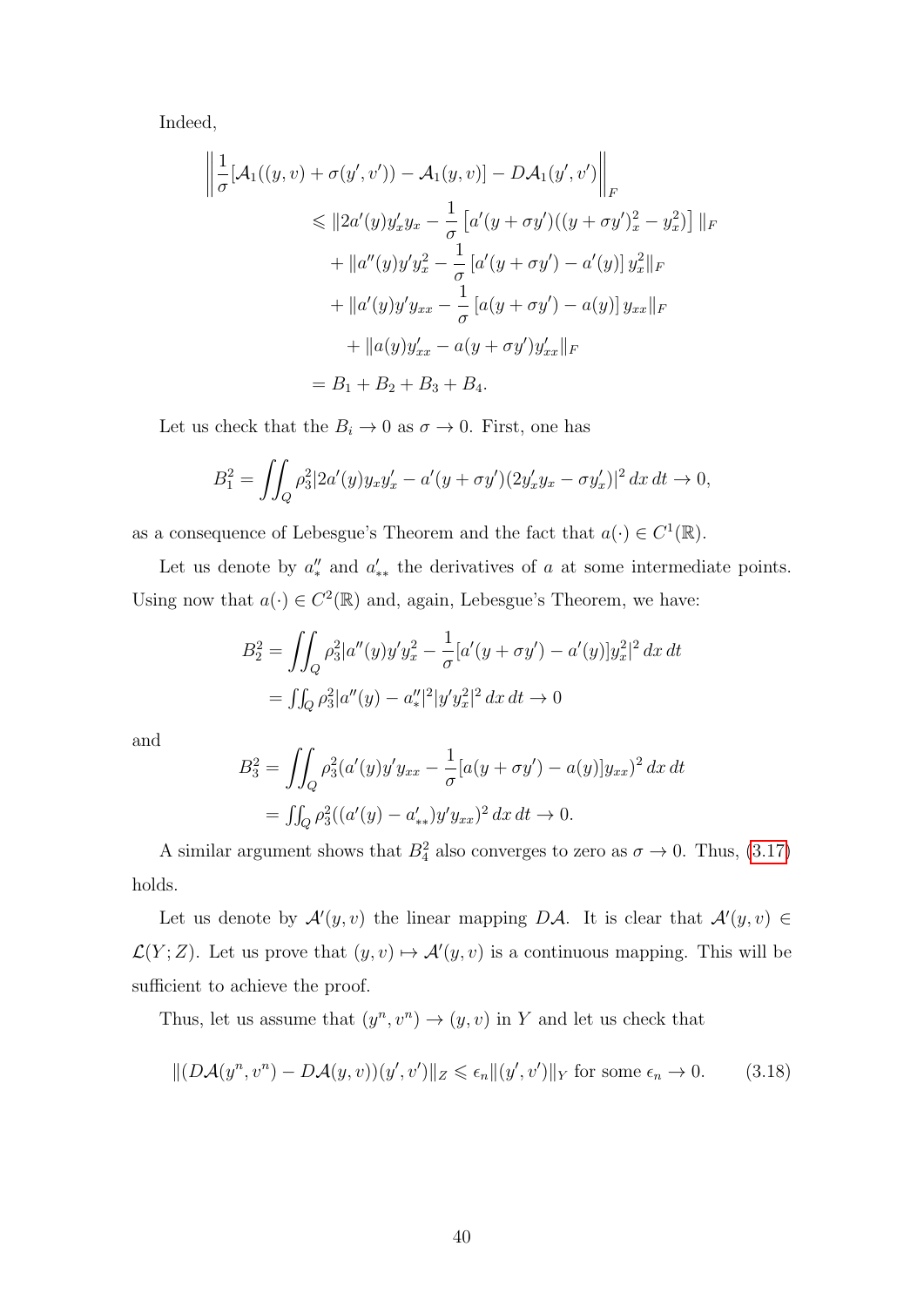Observe that

$$
||(DA_1(y^n, v^n) - DA_1(y, v))(y', v')||_F^2
$$
  
\n
$$
\leq C \iint_Q \rho_3^2 |a'(y^n) y_x^n y_x' - a'(y) y_x y_x'|^2 dx dt
$$
  
\n
$$
+ C \iint_Q \rho_3^2 |a''(y^n) y'(y_x^n)^2 - a''(y) y' y_x|^2 dx dt
$$
  
\n
$$
+ C \iint_Q \rho_3^2 |a(y^n) y_{xx}' - a(y) y_{xx}'|^2 dx dt
$$
  
\n
$$
+ C \iint_Q \rho_3^2 |a'(y^n) y' y_{xx}^n - a'(y) y' y_{xx}|^2 dx dt
$$
  
\n
$$
= D_1 + D_2 + D_3 + D_4.
$$

Then, after some tedious but straightforward computations, we see that

$$
D_1 \leq C \|(y^n, v^n) - (y, v)\|_Y^2 (1 + \|(y, v)\|_Y^2) \|(y', v')\|_Y^2,
$$
  

$$
D_2 \leq C \|(y^n, v^n) - (y, v)\|_Y^2 (1 + \|(y, v)\|_Y^2) \|(y, v)\|_Y^2 \|(y', v')\|_Y^2
$$

and similar estimates hold for  $D_3$  and  $D_4$ .

Accordingly, [\(3.18\)](#page-47-0) is satisfied and the proof is done.

 $\Box$ 

**Lemma 3.3.3.** Let A be the mapping defined by  $(3.14)$ . Then  $\mathcal{A}'(0,0) \in \mathcal{L}(Y;Z)$ is onto.

*Proof.* Let us consider the linear mapping  $\mathcal{A}'(0,0) = (K_1, K_2)$ . We have

$$
\begin{cases}\nK_1(y', v') = y_t' - a(0)y_{xx}' - v'1_{\omega} \\
K_2(y', v') = y'(\cdot, 0)\n\end{cases}
$$
\n(3.19)

for all  $(y', v') \in Y$ . Observe that  $\mathcal{A}'(0,0)$  is onto if and only if for each  $(g, y_0) \in Z$ there exist  $(y, v) \in Y$  satisfying

$$
\begin{cases}\n y_t - a(0)y_{xx} = v1_\omega + g & \text{in } Q \\
 y(0, t) = y(L, t) = 0 & \text{in } (0, T) \\
 y(x, 0) = y_0(x) & \text{in } I.\n\end{cases}
$$

From Proposition [3.2.3](#page-40-1) and Proposition [3](#page-41-2).2.5, there exists a couple  $(y, v)$  with the  $\Box$ desired properties. Consequently, the lemma holds.

From the previous lemmas, we see that, in the present context, all the assumptions in Theorem [1](#page-11-0).1.2 are satisfied. Thus, this result can be applied, (3.[1\)](#page-37-0) is locally null-controllable and Theorem [3](#page-38-0).1.2 holds.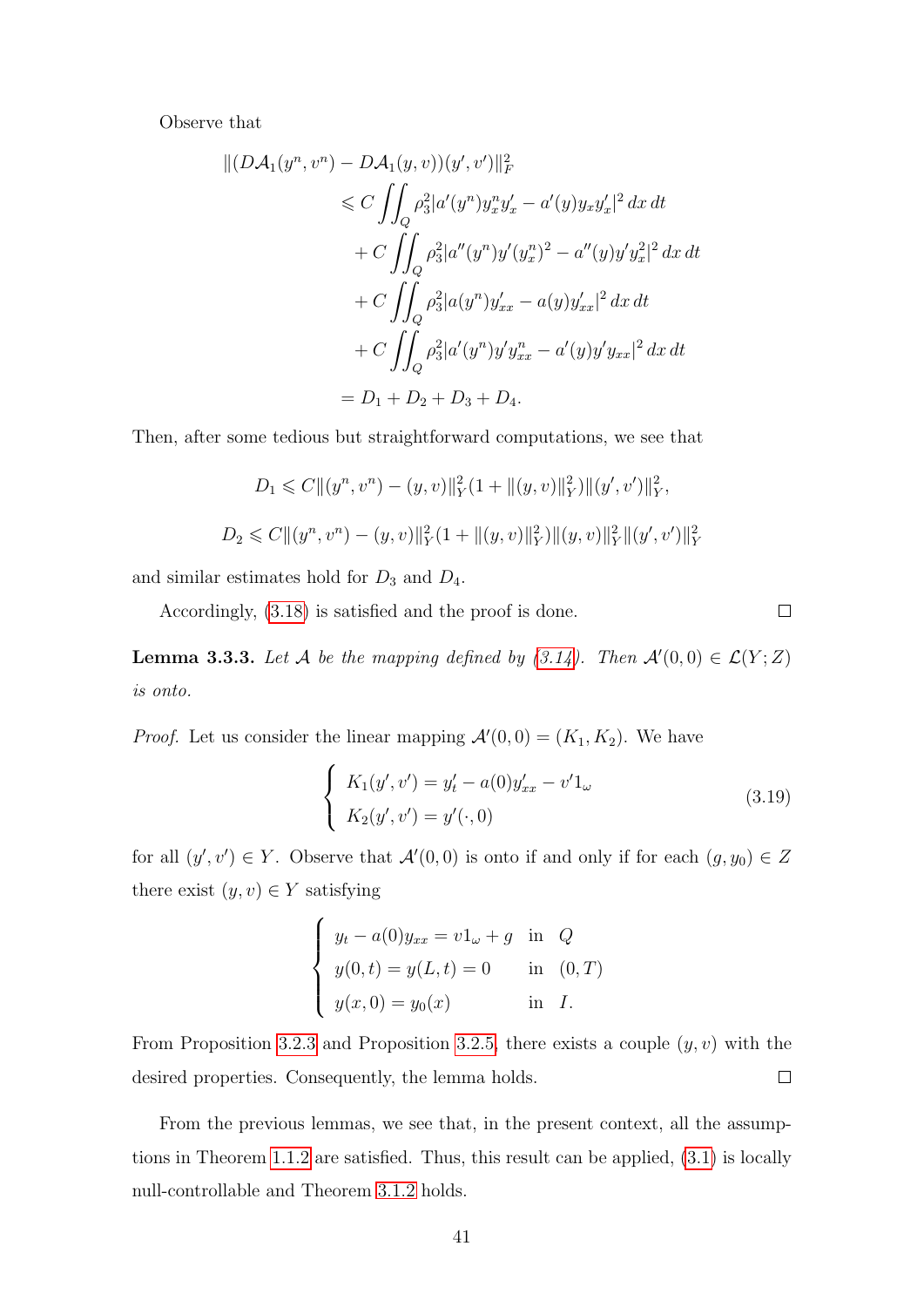#### 3.3.2 Proof of Theorem [3.1.3](#page-38-3)

Let us set  $I_{\delta} = (-\delta, L)$  with  $\delta > 0$  and let  $\tilde{\omega} \subset I_{\delta} \setminus \overline{I}$  be a non-empty open set.

Let us consider the following auxiliary system:

<span id="page-49-1"></span>
$$
\begin{cases}\n\tilde{y}_t - (a(\tilde{y})\tilde{y}_x)_x = \tilde{v}1_{\tilde{\omega}} & \text{in} \quad I_\delta \times (0,T) \\
\tilde{y}(-\delta, t) = \tilde{y}(L, t) = 0 & \text{in} \quad (0,T) \\
\tilde{y}(x, 0) = \tilde{y}_0(x) & \text{in} \quad I_\delta,\n\end{cases}
$$
\n(3.20)

where  $\tilde{y}_0 \in H_0^1(I_\delta)$  is the extension-by-zero of  $y_0$  to  $I_\delta$ .

From Theorem [3](#page-38-0).1.2, we deduce the existence of a control  $\tilde{v} \in L^2(\tilde{\omega} \times (0,T))$  and an associated state  $\tilde{y}$  solving (3.[20\)](#page-49-1) and satisfying

$$
\tilde{y}(x,T) = 0 \text{ in } I_{\delta}.
$$

Let w be the trace of  $\tilde{y}$  on  $\partial I \times (0,T)$ . Then, the couple  $(y, w)$ , where y is the restriction of  $\tilde{y}$  to  $I \times (0,T)$ , solves the corresponding system (3.[2\)](#page-37-1).

This proves Theorem [3](#page-38-3).1.3.

# <span id="page-49-0"></span>3.4 Some Additional Results

#### 3.4.1 Controllability to Trajectories

It is possible to find control results to trajectories, similar to the Theorems [3](#page-38-0).1.2 and [3](#page-38-3).1.3.

Define the uncontrollable trajectory

$$
\begin{cases}\n\overline{y}_t - (a(\overline{y})\overline{y}_x)_x = 0 & \text{in } Q, \\
\overline{y}(0,t) = \overline{y}(L,t) = 0 & \text{in } (0,T), \\
\overline{y}(x,0) = \overline{y}_0(x) & \text{in } I\n\end{cases}
$$
\n(3.21)

where  $\overline{y}_0 \in H_0^1(I) \cap H^3(I)$ . The following holds:

**Theorem [3](#page-38-0).4.1.** Assume that  $a(\cdot)$  is defined as in Theorem 3.1.2, with a'' is globally Lipschitz, then  $(3.1)$  $(3.1)$  (resp.  $(3.2)$  $(3.2)$ ) is local exact controllable to trajectories at time  $T > 0$ , this is, there exists  $\epsilon > 0$  such that, if  $y_0$  is a state satisfying  $y_0 \in H_0^1(I) \cap$  $H^3(I)$  and

$$
\|y_0-\overline{y}_0\|\leqslant \epsilon
$$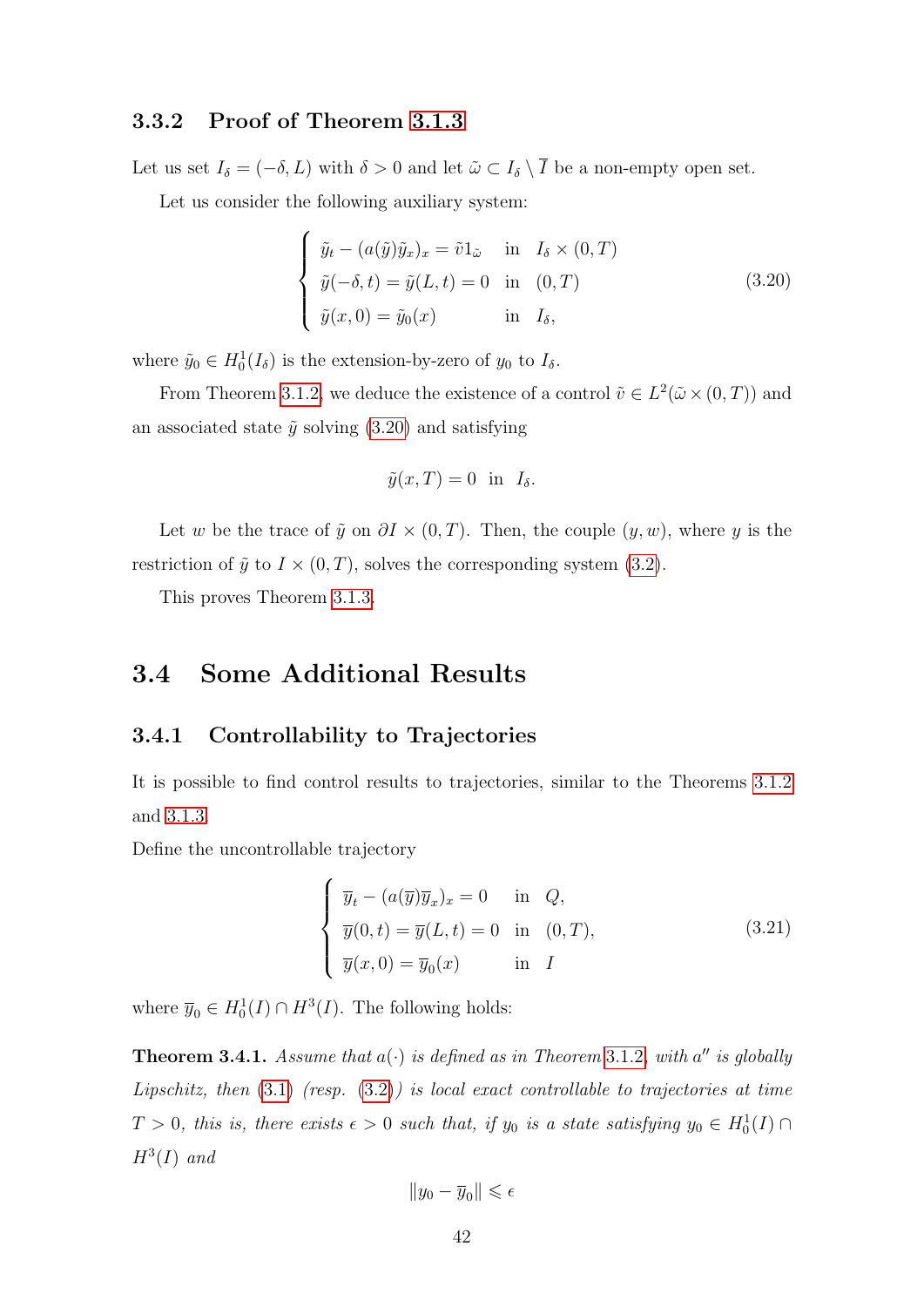there exist controls  $v \in L^2(\omega \times (0,T))$  (resp.  $v \in L^2(0,T)$ ) and associated states y satisfying

$$
y(x,T) = \overline{y}(x,T) \quad in \quad I.
$$

## 3.4.2 Other Nonlinear Control Problem

The local null controllability of the system

$$
\begin{cases}\n y_t - (a(y_x)y_x)_x = v1_\omega, & \text{in } Q, \\
 y(0,t) = y(L,t) = 0 & \text{in } (0,T), \\
 y(x,0) = y_0, & \text{in } I\n\end{cases}
$$
\n(3.22)

is possible, but using another ideas that we will show in the following chapter.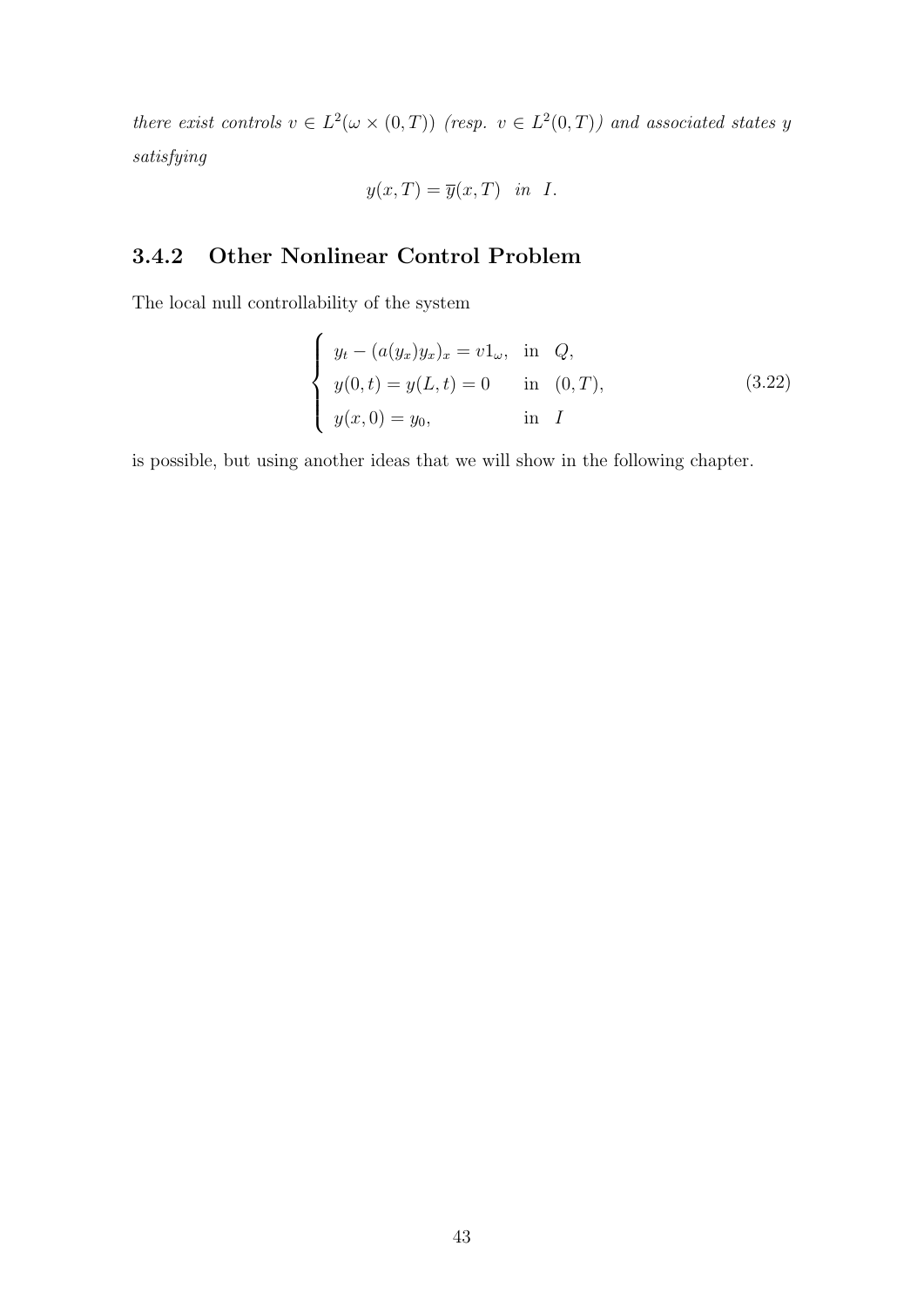# Chapter 4

# Stackelberg-Nash Controllability of a Nonlinear Parabolic Equation

#### 4.1 Introduction

We are interested in proving the exact controllability to trajectories of a multiobjective parabolic PDE problem in  $Q$ , where we apply the Stackelberg-Nash strategy; we will assume without less of generality that only three controls are applied (one leader and two followers).

We will consider the following system

<span id="page-51-0"></span>
$$
\begin{cases}\n y_t - (a(y_x)y_x)_x + F(y, y_x) = f1_{\mathcal{O}} + v^1 1_{\mathcal{O}_1} + v^2 1_{\mathcal{O}_2} \text{ in } Q, \\
 y(0, t) = y(L, t) = 0 \quad \text{in } (0, T), \\
 y(0) = y_0 \quad \text{in } I.\n\end{cases}
$$
\n(4.1)

In system [\(4](#page-51-0).1), y is the state, the set  $\mathcal{O} \subset I$  is the main control domain and  $\mathcal{O}_1, \mathcal{O}_2 \subset I$  are the secondary control domain (it is supposed to be small); the controls are f,  $v^1$  and  $v^2$ , where f is the leader and  $v^1$ ,  $v^2$  are the followers.

We assume that  $a \in C^3(\mathbb{R})$ , there exist positive constants  $a_0, a_1$  such that  $a_0 \leq$  $a(s) \leq a_1, \forall s \in \mathbb{R}$ , there exists a positive constant M such that  $|a'(s)| + |a''(s)| +$  $|a'''(s)| \leq M, \forall s \in \mathbb{R}$  and  $a'(0) = 0$ .  $F \in C^2(\mathbb{R} \times \mathbb{R})$  with bounded derivatives and  $F(0, 0) = 0.$ 

Let  $\mathcal{O}_{1,d}, \mathcal{O}_{2,d} \subset I$  be open sets, representing observation domains for the followers.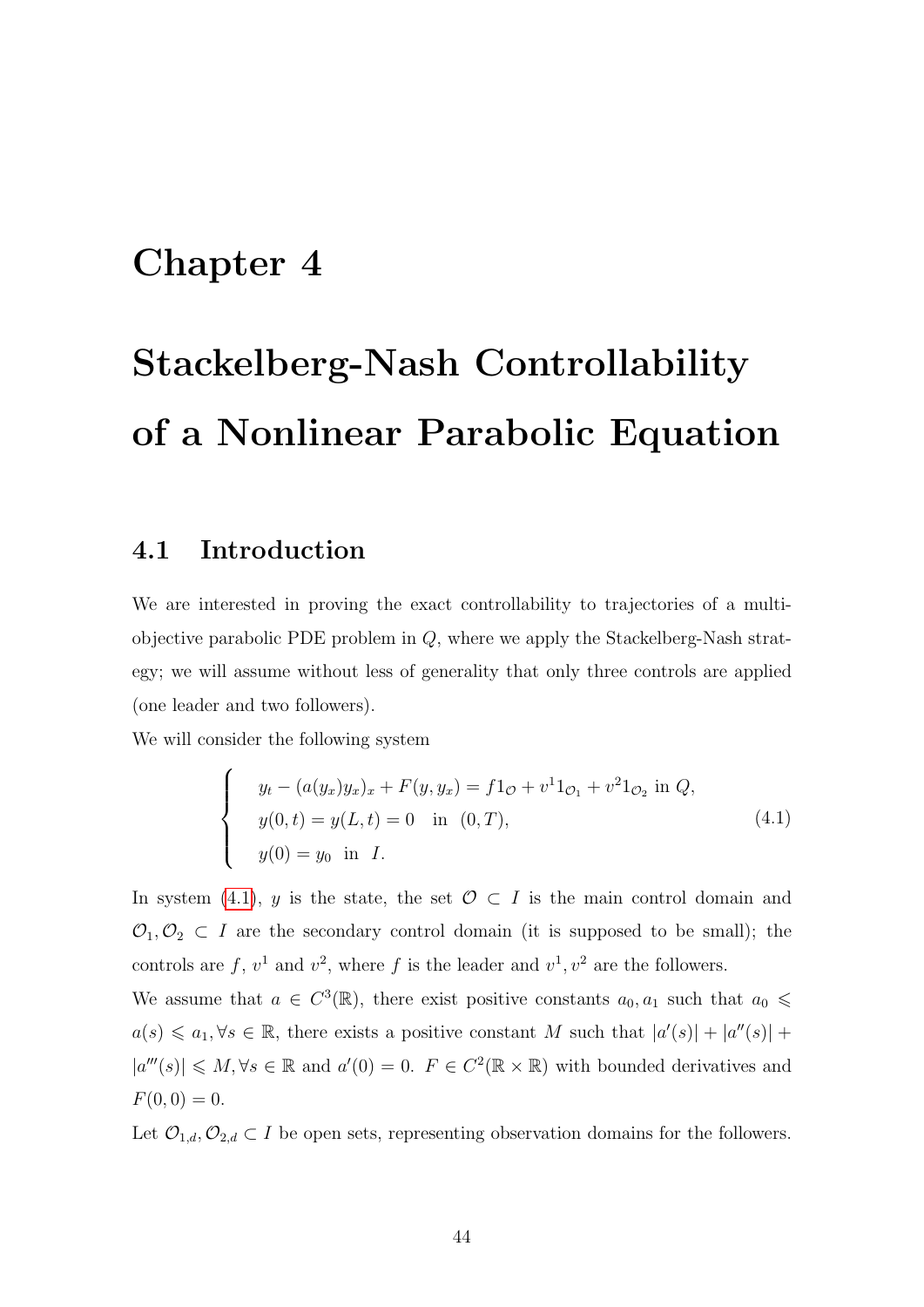We will consider the functional

$$
J_i(f; v^1, v^2) := \frac{\alpha_i}{2} \iint_{\mathcal{O}_{i,d} \times (0,T)} |y - y_{i,d}|^2 dx dt + \frac{\mu_i}{2} \iint_{\mathcal{O}_i \times (0,T)} |v^i|^2 dx dt, \tag{4.2}
$$

where  $\alpha_i, \mu_i > 0$  are constants and  $y_{i,d} \in L^2(\mathcal{O}_{i,d} \times (0,T))$  are given function. The control process can be described as follows:

1. The followers  $v^i$  assume that the leader f has made a choice and intend to be a Nash equilibrium for the costs  $J_i$ . Thus, once f has been fixed, we look for controls  $v^i \in L^2(\mathcal{O}_i \times (0,T))$  that satisfy

<span id="page-52-0"></span>
$$
J_1(f; v^1, v^2) = \min_{\hat{v}^1} J_1(f; \hat{v}^1, v^2), \quad J_2(f; v^1, v^2) = \min_{\hat{v}^2} J_2(f; v^1, \hat{v}^2). \tag{4.3}
$$

**Definition 4.1.1.** Any pair  $(v^1, v^2)$  satisfying [\(4](#page-52-0).3) is called a Nash equilibrium for  $J_1$  and  $J_2$ .

Note that, if the functional  $J_i$   $(i = 1, 2)$  are convex, then  $(v^1, v^2)$  is a Nash equilibrium if and only if

<span id="page-52-1"></span>
$$
J'_1(f; v^1, v^2)(\hat{v}^1, 0) = 0, \quad \forall \hat{v}^1 \in L^2(\mathcal{O}_1 \times (0, T))
$$
\n(4.4)

<span id="page-52-2"></span>and

$$
J_2'(f; v^1, v^2)(0, \hat{v}^2) = 0, \quad \forall \hat{v}^2 \in L^2(\mathcal{O}_2 \times (0, T)). \tag{4.5}
$$

<span id="page-52-5"></span>**Definition 4.1.2.** Any pair  $(v^1, v^2)$  satisfying (4.[4\)](#page-52-1) and [\(4](#page-52-2).5) is called a Nash quasiequilibrium for  $J_1$  and  $J_2$ .

**2.** Once the Nash equilibrium has been identified and fixed for each  $f$ , we look for a control  $\hat{f} \in L^2(\mathcal{O} \times (0,T))$  subject to the restriction of null controllability

<span id="page-52-3"></span>
$$
y(T) = 0 \quad \text{in } I. \tag{4.6}
$$

#### 4.1.1 The Main Results

Let us study the following problems.

<span id="page-52-4"></span>Theorem 4.1.3. Let us assume that

<span id="page-52-6"></span>
$$
\mathcal{O}_{i,d} \cap \mathcal{O} \neq \emptyset, \quad i = 1,2 \tag{4.7}
$$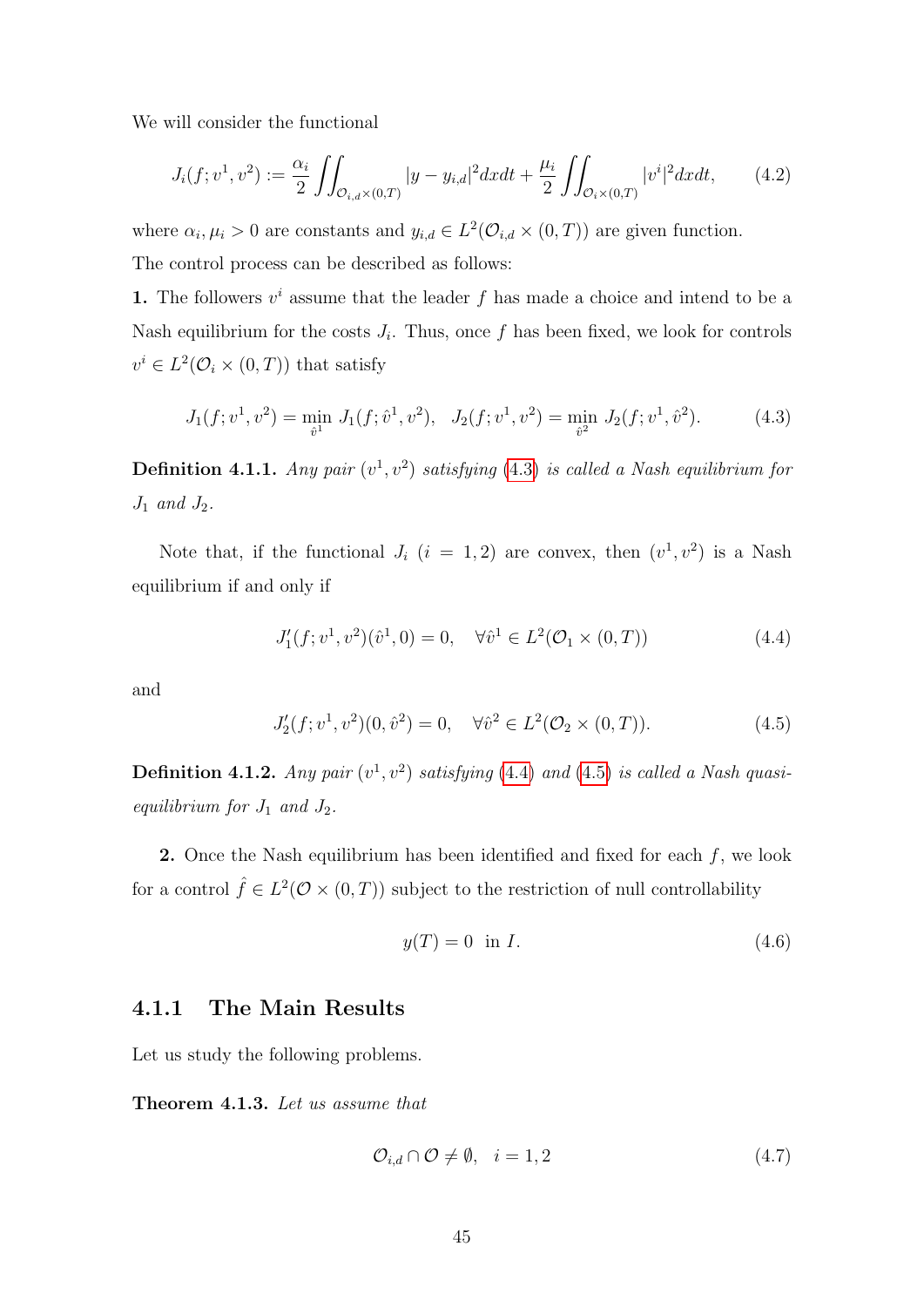Also, suppose that one of the following two conditions hold

<span id="page-53-1"></span>
$$
\mathcal{O}_{1,d} = \mathcal{O}_{2,d} \tag{4.8}
$$

<span id="page-53-2"></span>or

$$
\mathcal{O}_{1,d} \cap \mathcal{O} \neq \mathcal{O}_{2,d} \cap \mathcal{O}.\tag{4.9}
$$

Then, there exist  $\epsilon > 0$ ,  $\mu_0 > 0$  only depending on I, T, O,  $\mathcal{O}_i$ ,  $\mathcal{O}_{i,d}$  and  $\alpha_i$  and a positive function  $\hat{\rho} = \hat{\rho}(t)$  blowing up at  $t = T$  with the following property: if  $\mu \geq \mu_0$ , the  $y_{i,d}$  is such that

$$
\iint_{\mathcal{O}_{i,d}\times(0,T)} \hat{\rho}^2 |y_{i,d}|^2 dx dt < \epsilon,
$$
\n(4.10)

there exists  $\delta > 0$ , such that for any  $y_0 \in H^3(I) \cap H_0^1(I)$  with  $||y_0||_{H^3(I) \cap H_0^1(I)} \leq \delta$ , there exist controls  $f \in L^2(\mathcal{O} \times (0,T))$  and associated Nash quasi-equilibrium  $(v^1, v^2)$ such that the corresponding solutions to  $(4.1)$  $(4.1)$  satisfy  $(4.6)$ .

A natural question is whether there are semilinear systems for which the concepts of Nash equilibrium and Nash quasi-equilibrium are equivalent. An answer is given by the following result:

<span id="page-53-0"></span>**Theorem 4.1.4.** Let us assume that  $y_{i,d} \in L^{\infty}(\mathcal{O}_{i,d} \times (0,T))$ . Suppose that  $y_0 \in$  $H^3(I) \cap H_0^1(I)$  with  $||y_0||_{H^3(I) \cap H_0^1(I)} \leq \delta$ . Then, there exists  $C > 0$  such that, if  $f \in L^2(\mathcal{O} \times (0,T))$  and  $\mu$  satisfies

$$
\mu \geq C(1 + \|y^0\|_{H_0^1(I)} + \|f\|_{L^2(\mathcal{O}\times(0,T))}),
$$

the pair  $(v^1, v^2)$  is a Nash equilibrium for  $J_i$  of  $(4.1)$  $(4.1)$ .

The rest of the chapter is organized as follows. In Section 2 we prove Theorem 4.1.[3,](#page-52-4) which concerns the Nash quasi-equilibrium with restriction of exact controllability to trajectories using Carleman inequalities and Right Inverse Function Theorem for Banach spaces. In section 3 we prove Theorem [4](#page-53-0).1.4, which concerns the Nash equilibrium using techniques of [\[3\]](#page-96-2).

## 4.2 Nash Quasi-Equilibrium for [\(4](#page-51-0).1)

In this section we prove Theorem [4](#page-52-4).1.3. The proof is divided in four steps: first, we perform a change of variable that reduces the task to solve a null controllability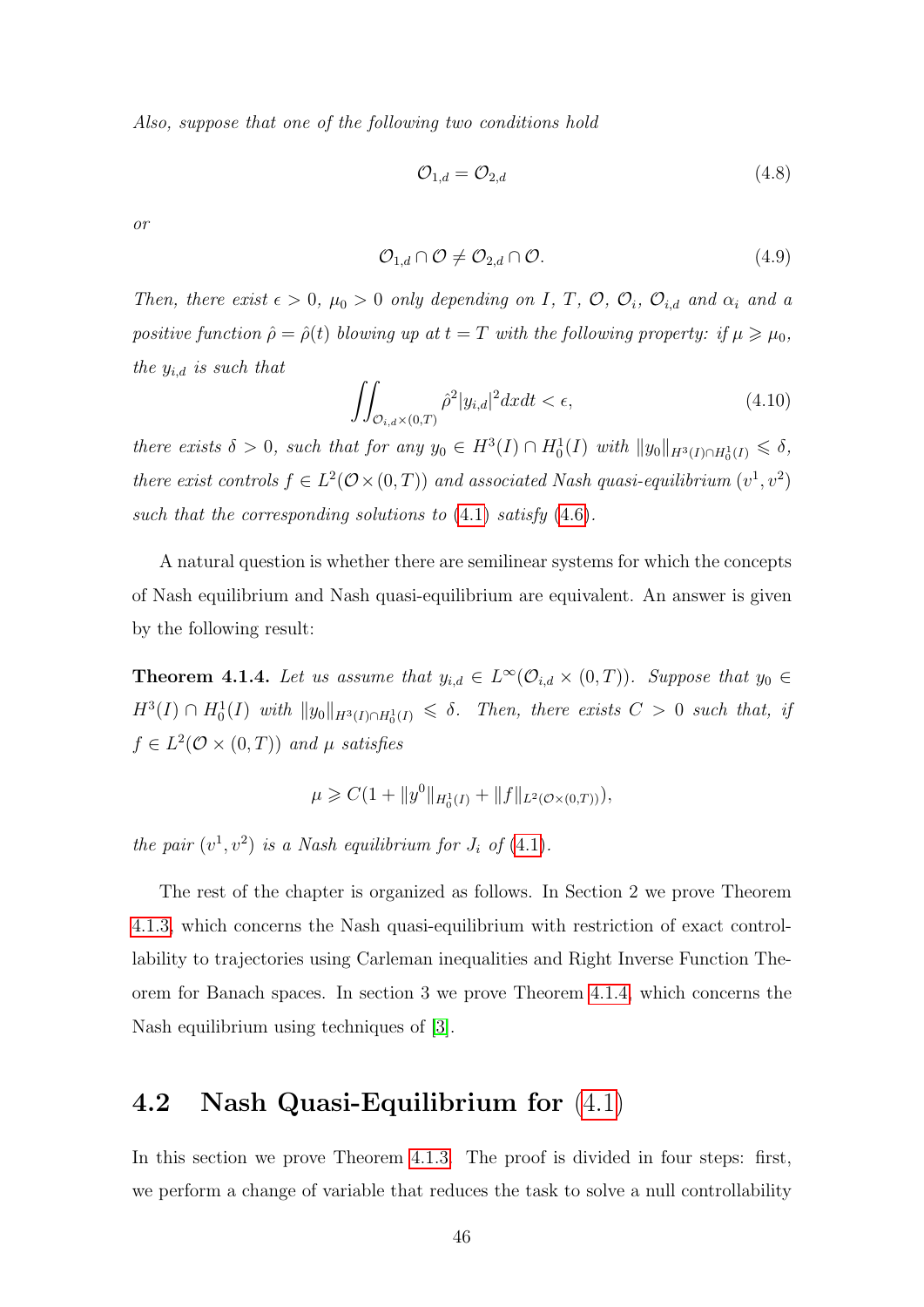problem; second we will make the characterization of Nash quasi-equilibrium for (4.[1\)](#page-51-0); third we will study the exact controllability to trajectories of linearized system for this characterization using Carleman inequalities; finally in the fourth step, we will conclude the proof using Inverse Function Theorem for Banach spaces.

## 4.2.1 Characterization of Nash Quasi-Equilibrium

Note that the convexity of the functional  $J_i$  are not guaranteed. For this reason, we must re-define the concept of Nash optimally (recall Def. [4](#page-52-5).1.2).

Note that  $(4.4)-(4.5)$  $(4.4)-(4.5)$  is equivalent to

<span id="page-54-2"></span>
$$
\begin{cases}\n\alpha_i \iint_{\mathcal{O}_{i,d}\times(0,T)} (y-y_{i,d})\hat{y}^i dxdt + \mu_i \iint_{\mathcal{O}_i\times(0,T)} v^i \hat{v}^i dxdt = 0, \\
\forall \hat{v}^i \in L^2(\mathcal{O}_i\times(0,T)), \quad v^i \in L^2(\mathcal{O}_i\times(0,T)), \quad i=1,2,\n\end{cases} \tag{4.11}
$$

where we have denoted by  $\hat{y}^i$  the derivative of the state y with respect to  $v^i$  in the direction  $\hat{v}^i$ . One has

<span id="page-54-0"></span>
$$
\begin{cases}\n\hat{y}_t^i - ((a'(y_x)y_x + a(y_x))\hat{y}_x^i)_x + D_1F(y, y_x)\hat{y}^i + D_2F(y, y_x)\hat{y}^i_x = \hat{v}^i1_{\mathcal{O}} \text{ in } Q, \\
\hat{y}^i(0, t) = \hat{y}^i(L, t) = 0 \quad \text{in } (0, T), \\
\hat{y}^i(0) = 0 \quad \text{in } I.\n\end{cases}
$$
\n(4.12)

Let us introduce the adjoint systems for (4.[12\)](#page-54-0)

$$
\begin{cases}\n-p_t^i - ((a'(y_x)y_x + a(y_x))p_x^i)_x + D_1F(y, y_x)p^i - (D_2F(y, y_x)p^i)_x = \alpha_i(y - y_{i,d})1_{\mathcal{O}_{i,d}} \text{ in } Q, \\
p^i(0, t) = p^i(L, t) = 0 \quad \text{in } (0, T), \\
p^i(T) = 0 \quad \text{in } I.\n\end{cases}
$$
\n(4.13)

If we multiply  $(4.13)<sub>1</sub>$  $(4.13)<sub>1</sub>$  $(4.13)<sub>1</sub>$  by  $\hat{y}^i$  in  $L^2(Q)$ , and perform integration by parts, we obtain

<span id="page-54-1"></span>
$$
\alpha_i \iint_Q (y - y_{i,d}) 1_{\mathcal{O}_{i,d}} \hat{y}^i \, dx dt = \iint_Q p^i \hat{v}^i \, 1_{\mathcal{O}_i} \, dx dt.
$$

Replacing the above expression in (4.[11\)](#page-54-2), we have

$$
\iint_Q p^i \hat{v}^i 1_{\mathcal{O}_i} dx dt + \mu_i \iint_{\mathcal{O}_i \times (0,T)} v^i \hat{v}^i dx dt = 0.
$$

As a consequence, we get the following characterization of any Nash quasi-equilibrium for  $J_i$ 

$$
v^i = -\frac{1}{\mu_i} p^i 1_{\mathcal{O}_i}.\tag{4.14}
$$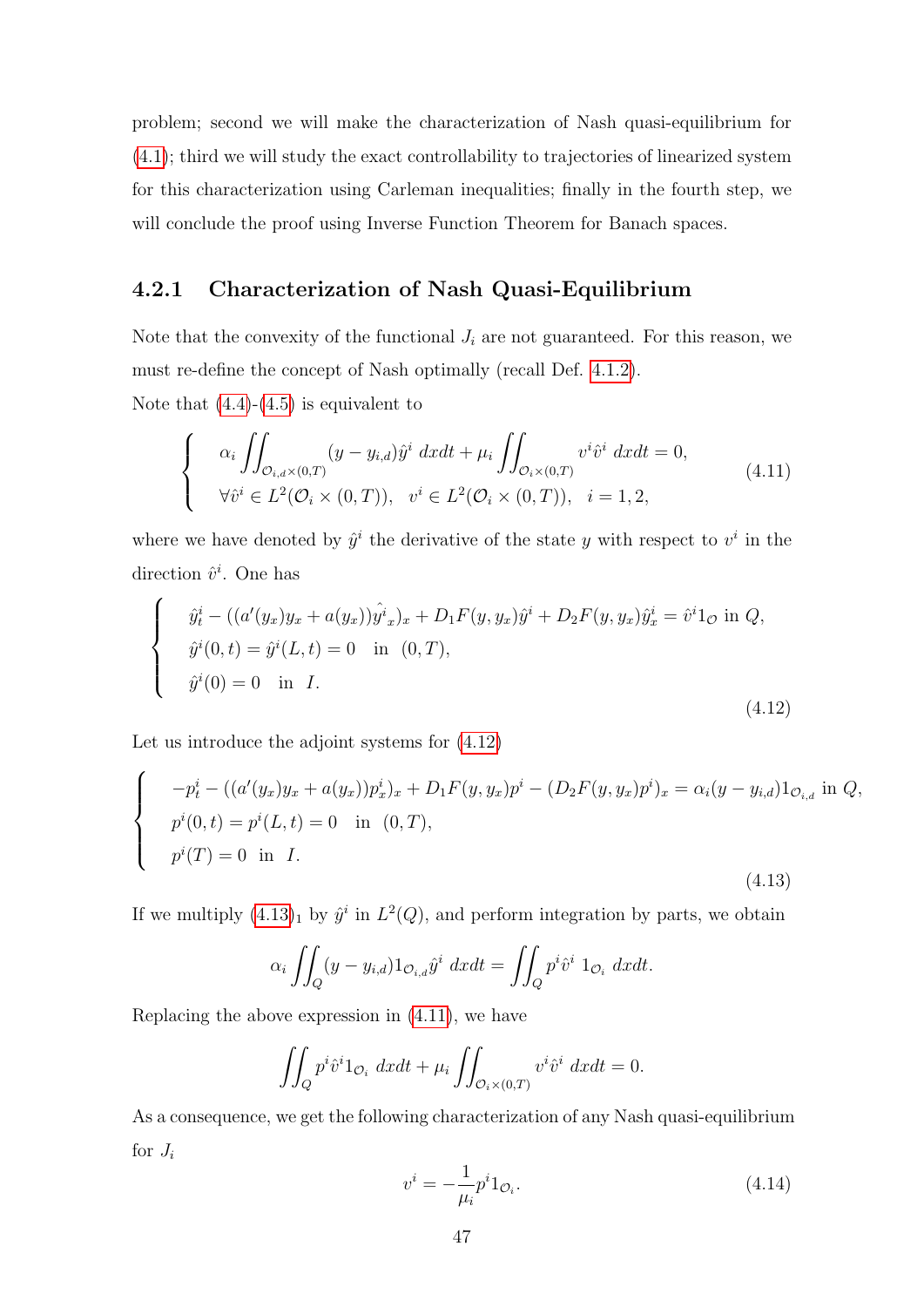In this way, we have the following optimality systems for [\(4](#page-51-0).1)

<span id="page-55-0"></span>
$$
y_t - (a(y_x)y_x)_x + F(y, y_x) = f1_{\mathcal{O}} - \frac{1}{\mu_1} p^1 1_{\mathcal{O}_1} - \frac{1}{\mu_2} p^2 1_{\mathcal{O}_2} \text{ in } Q,
$$
  
\n
$$
-p_t^i - ((a'(y_x)y_x + a(y_x))p_x^i)_x + D_1 F(y, y_x)p^i - (D_2 F(y, y_x)p^i)_x = \alpha_i (y - y_{i,d}) 1_{\mathcal{O}_{i,d}} \text{ in } Q,
$$
  
\n
$$
y(0, t) = y(L, t) = 0, \quad p^i(0, t) = p^i(L, t) = 0 \text{ in } (0, T),
$$
  
\n
$$
y(0) = y_0, \quad p^i(T) = 0 \text{ in } I.
$$
  
\n(4.15)

We consider the linearized system for (4.[15\)](#page-55-0)

 $\sqrt{ }$ 

 $\begin{array}{c} \end{array}$ 

 $\begin{array}{c} \end{array}$ 

 $\sqrt{ }$ 

 $\begin{array}{c} \end{array}$ 

 $\begin{array}{c} \end{array}$ 

 $\sqrt{ }$ 

 $\begin{array}{c} \end{array}$ 

 $\begin{array}{c} \end{array}$ 

<span id="page-55-1"></span>
$$
y_t - a(0)y_{xx} + D_1F(0,0)y + D_2F(0,0)y_x = f1_{\mathcal{O}} - \frac{1}{\mu_1}p^11_{\mathcal{O}_1} - \frac{1}{\mu_2}p^21_{\mathcal{O}_2} + G \text{ in } Q,
$$
  
\n
$$
-p_t^i - a(0)p_{xx}^i + D_1F(0,0)p^i - D_2F(0,0)p_x^i = \alpha_i y1_{\mathcal{O}_{i,d}} + G_i \text{ in } Q,
$$
  
\n
$$
y(0,t) = y(L,t) = 0, \quad p^i(0,t) = p^i(L,t) = 0 \text{ in } (0,T),
$$
  
\n
$$
y(0) = y_0, \quad p^i(T) = 0, \text{ in } I.
$$
  
\n(4.16)

Now, we consider the adjoint system for (4.[16\)](#page-55-1)

<span id="page-55-3"></span>
$$
-\varphi_t - a(0)\varphi_{xx} + D_1F(0,0)\varphi - D_2F(0,0)\varphi_x = \alpha_1\theta^1 1_{\mathcal{O}_{1,d}} + \alpha_2\theta^2 1_{\mathcal{O}_{2,d}} + \mathcal{G} \text{ in } Q,
$$
  
\n
$$
\gamma_t^i - a(0)\gamma_{xx}^i + D_1F(0,0)\gamma^i + D_2F(0,0)\gamma_x^i = -\frac{1}{\mu_i}\varphi 1_{\mathcal{O}_i} + \mathcal{G}_i \text{ in } Q,
$$
  
\n
$$
\varphi(0,t) = \varphi(L,t) = 0, \quad \gamma^i(0,t) = \gamma^i(L,t) = 0, \quad \text{in } (0,T),
$$
  
\n
$$
\varphi(T) = \varphi^T, \quad \gamma^i(0) = 0, \quad \text{in } I.
$$
  
\n(4.17)

## 4.2.2 Null Controllability for (4.[16\)](#page-55-1)

In this section we prove the null controllability to the linearized system, in this way, we will need to define weight functions.

Let us consider a non-empty open set  $\tilde{\mathcal{O}} \subset\subset \mathcal{O}$  such that  $\mathcal{O}_{i,d} \cap \tilde{\mathcal{O}} \neq \emptyset$  for  $i = 1,2$ . If (4.[7\)](#page-52-6) is satisfied, we can define  $\mathcal{O}_d := \mathcal{O}_{1,d} = \mathcal{O}_{2,d}$  and we introduce the non-empty open set  $\omega_0$  satisfying  $\omega_0 \subset\subset \mathcal{O}_d\cap \tilde{\mathcal{O}}$ .

Let  $\eta^0$  be the function obtained by Lemma [1.1.1](#page-11-2) (with  $\Omega := I$ ).

If [\(4](#page-53-1).8) is satisfied, we introduce the non-empty connected open sets  $\omega_i$  with

<span id="page-55-2"></span>
$$
\omega_i \subset\subset \mathcal{O}_{i,d} \cap \tilde{\mathcal{O}}, \ i = 1,2 \ \omega_1 \cap \omega_2 \neq \emptyset. \tag{4.18}
$$

such that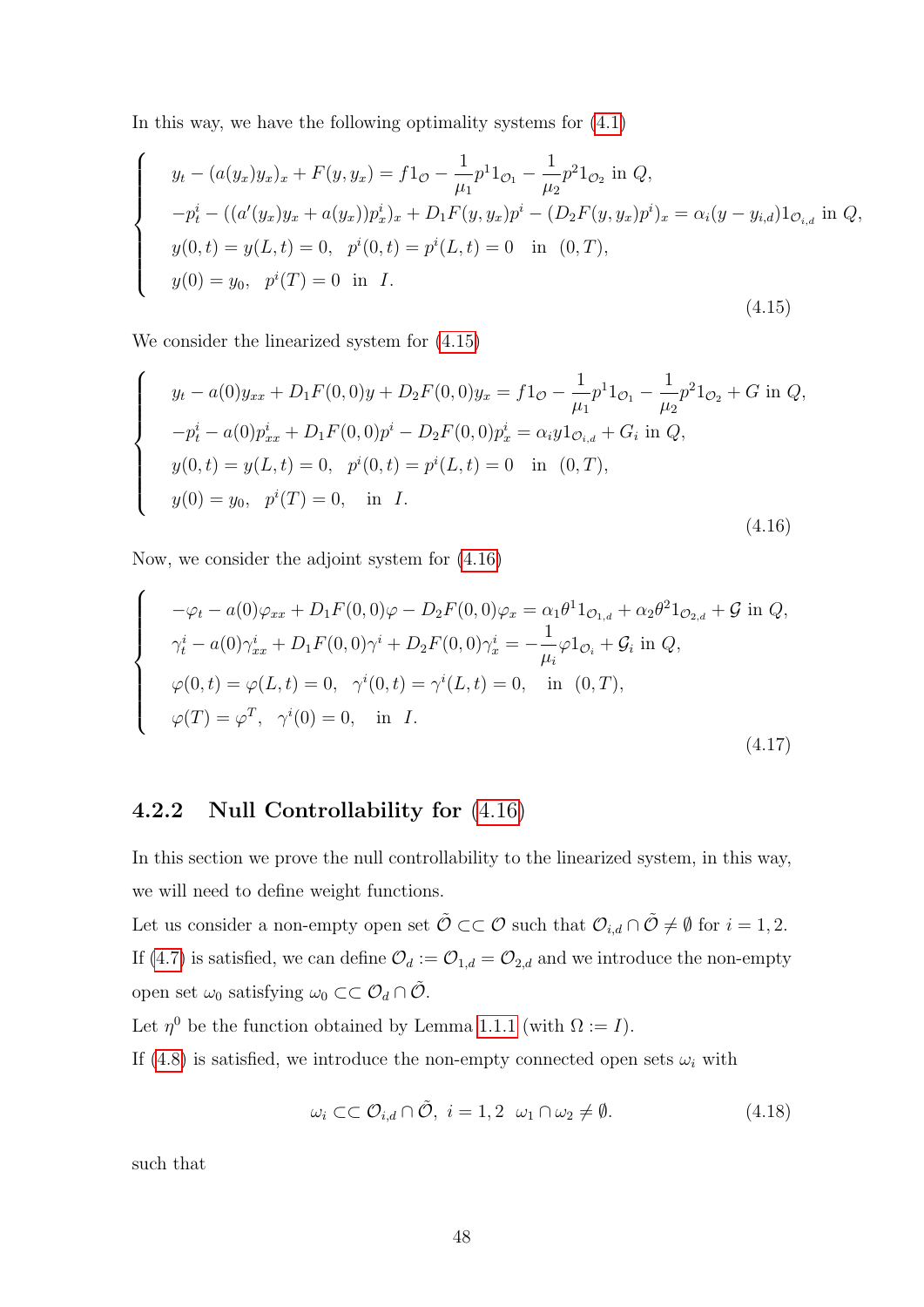<span id="page-56-0"></span>**Lemma 4.2.1.** There exists functions  $\eta_i = \eta_i(x) \in C^2(\overline{I})$   $(i = 1, 2)$  satisfying

$$
\begin{cases}\n\eta_i > 0, \text{ in } I, \quad \eta_i = 0 \text{ on } \partial I, \\
|\eta_{i,x}| > 0 \text{ in } \overline{I} \setminus \omega_i, \quad \eta_1 = \eta_2 \text{ in } I \setminus \tilde{\mathcal{O}}.\n\end{cases}
$$

Proof. See [\[2\]](#page-96-3).

**Observation [4](#page-56-0).2.2.** Lemma 4.2.1 establishes the existence of functions  $\eta_1$  and  $\eta_2$ which coincide outside  $\tilde{\mathcal{O}}$  but may be very different inside  $\tilde{\mathcal{O}}$ . Nevertheless, it will be seen in the proof that one can find  $\eta_1$  and  $\eta_2$  satisfying  $\|\eta_1\|_{\infty} = \|\eta_2\|_{\infty}$ .

<span id="page-56-1"></span>**Observation 4.2.3.** From  $(4.7)$  $(4.7)$ ,  $(4.9)$  and  $(4.18)$  $(4.18)$ , we see that it can be assumed that either

$$
\omega_1 \cap \mathcal{O}_{2,d} = \emptyset \quad and \quad \omega_2 \cap \mathcal{O}_{1,d} = \emptyset \tag{4.19}
$$

 $\Box$ 

<span id="page-56-2"></span>or

$$
\omega_i \subset \mathcal{O}_{j,d} \quad and \quad \omega_j \cap \mathcal{O}_{i,d} = \emptyset, \quad with \quad (i,j) = (1,2) \quad or \quad (i,j) = (2,1). \tag{4.20}
$$

Let us introduce the weight functions

$$
\sigma(x,t) := \frac{e^{4\lambda \|\eta^0\|_{L^{\infty}(\Omega)}} - e^{\lambda(2\|\eta^0\|_{L^{\infty}(\Omega)} + \eta^0(x))}}{t(T-t)}, \quad \xi(x,t) := \frac{e^{\lambda(2\|\eta^0\|_{L^{\infty}(\Omega)} + \eta^0(x))}}{t(T-t)},
$$

$$
\sigma_i(x,t) := \frac{e^{4\lambda \|\eta_i\|_{L^{\infty}(\Omega)}} - e^{\lambda(2\|\eta_i\|_{L^{\infty}(\Omega)} + \eta_i(x))}}{t(T-t)}, \quad \xi_i(x,t) := \frac{e^{\lambda(2\|\eta_i\|_{L^{\infty}(\Omega)} + \eta_i(x))}}{t(T-t)},
$$

and the notations

<span id="page-56-3"></span>
$$
I_m(\psi) := s^{m-4} \lambda^{m-3} \iint_Q e^{-2s\sigma} (\xi)^{m-4} (|\psi_t|^2 + |\psi_{xx}|^2) dx dt + L_m(\psi), \tag{4.21}
$$

$$
I_m^i(\psi) := s^{m-4} \lambda^{m-3} \iint_Q e^{-2s\sigma_i} (\xi_i)^{m-4} (|\psi_t|^2 + |\psi_{xx}|^2) dx dt + L_m^i(\psi), \tag{4.22}
$$

where

$$
L_m(\psi) := s^{m-2} \lambda^{m-1} \iint_Q e^{-2s\sigma} (\xi)^{m-2} |\psi_x|^2 dx dt + s^m \lambda^{m+1} \iint_Q e^{-2s\sigma} (\xi)^m |\psi|^2 dx dt,
$$
  

$$
L_m^i(\psi) := s^{m-2} \lambda^{m-1} \iint_Q e^{-2s\sigma_i} (\xi_i)^{m-2} |\psi_x|^2 dx dt + s^m \lambda^{m+1} \iint_Q e^{-2s\sigma_i} (\xi_i)^m |\psi|^2 dx dt.
$$

<span id="page-56-4"></span>**Proposition 4.2.4.** Assume that  $(4.7) - (4.9)$  $(4.7) - (4.9)$  $(4.7) - (4.9)$  $(4.7) - (4.9)$  are satisfied. Then, there exists  $C(I, \mathcal{O}) > 0$  such that, for every  $s \geq C(T + T^2)$  and every  $\lambda \geq C$ , the solution  $(\varphi, \gamma^1, \gamma^2)$  to (4.[17\)](#page-55-3) associated to  $\varphi^T \in L^2(I)$  satisfies the following: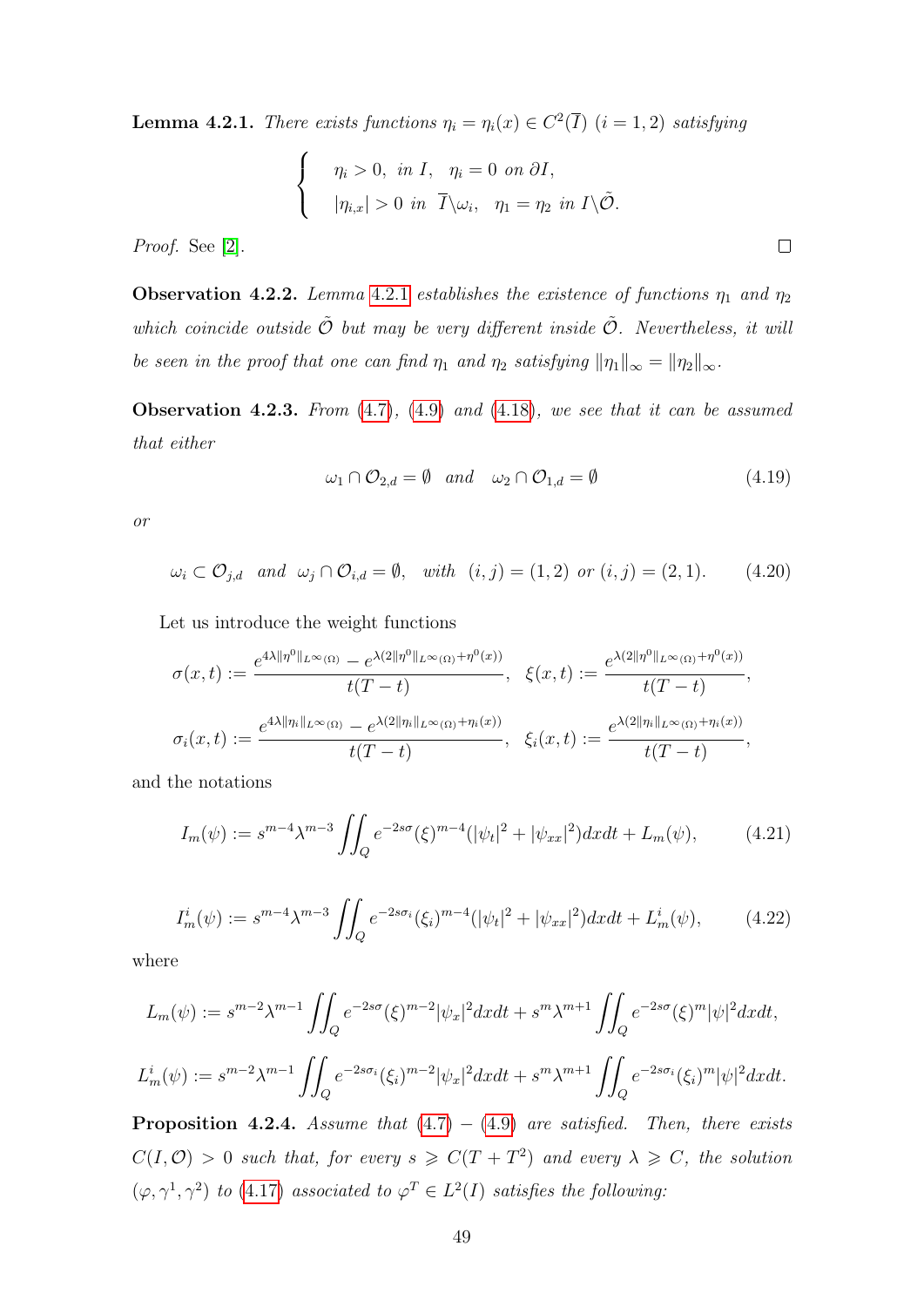i) If [\(4](#page-53-1).8) holds, then

$$
I_0(\varphi) + I_0(h) \leq C \left( s^{-3} \lambda^{-2} \iint_Q e^{-2s\sigma} (|\mathcal{G}|^2 + |\mathcal{G}_1|^2 + |\mathcal{G}_2|^2) dx dt + s^4 \lambda^5 \iint_{\mathcal{O} \times (0,T)} e^{-2s\sigma} \xi^4 |\varphi|^2 dx dt \right).
$$
 (4.23)

ii) If  $(4.19)$  $(4.19)$  holds, then

$$
I_0^1(\gamma^1) + I_0^2(\gamma^2) + s^{-3}\lambda^{-2} \iint_Q e^{-2s\sigma_1}(\xi_1)^{-3} |\varphi|^2 dx dt
$$
  
\$\leq C \left( s^{-3}\lambda^{-3} \iint\_Q (e^{-2s\sigma\_1} + e^{-2s\sigma\_2}) (|\mathcal{G}|^2 + |\mathcal{G}\_1|^2 + |\mathcal{G}\_2|^2) dx dt\$  
 
$$
+ s^4 \lambda^5 \iint_{\mathcal{O}\times(0,T)} (e^{-2s\sigma_1}(\xi_1)^4 + e^{-2s\sigma_2}(\xi_2)^4) |\varphi|^2 dx dt \right). \tag{4.24}
$$

iii) If (4.[20\)](#page-56-2) holds for  $(i, j) = (i_0, j_0)$  with  $(i_0, j_0) = (1, 2)$  or  $(i_0, j_0) = (2, 1)$ , then

$$
I_0^{j_0}(\gamma^{j_0}) + I_0^{i_0}(h) + s^{-3} \lambda^{-2} \iint_Q e^{-2s\sigma_{j_0}}(\xi_{j_0})^{-3} |\varphi|^2 dx dt
$$
  

$$
\leq C \left( s^{-3} \lambda^{-3} \iint_Q (e^{-2s\sigma_1} + e^{-2s\sigma_2}) (|\mathcal{G}|^2 + |\mathcal{G}_1|^2 + |\mathcal{G}_2|^2) dx dt
$$

$$
+ s^4 \lambda^5 \iint_{\mathcal{O} \times (0,T)} (e^{-2s\sigma_1}(\xi_1)^4 + e^{-2s\sigma_2}(\xi_2)^4) |\varphi|^2 dx dt \right). \tag{4.25}
$$

 $\Box$ 

where  $h := \alpha_1 \gamma^1 + \alpha_2 \gamma^2$ .

*Proof.* For i) see [\[3\]](#page-96-2), and for ii) and iii) see [\[2\]](#page-96-3).

We will apply a standard observability argument, in fact let us consider the following weight functions

$$
l(t) := \begin{cases} T^2/4, & \text{for } 0 \leq t \leq T/2, \\ t(T-t), & \text{for } T/2 \leq t \leq T, \end{cases}
$$

and

$$
\overline{\sigma}(x,t) := \frac{e^{4\lambda \|\eta^0\|_{L^{\infty}(\Omega)}} - e^{\lambda(2\|\eta^0\|_{L^{\infty}(\Omega)} + \eta^0(x))}}{l(t)}, \quad \overline{\xi}(x,t) := \frac{e^{\lambda(2\|\eta^0\|_{L^{\infty}(\Omega)} + \eta^0(x))}}{l(t)},
$$

$$
\overline{\sigma}_i(x,t) := \frac{e^{4\lambda \|\eta_i\|_{L^{\infty}(\Omega)}} - e^{\lambda(2\|\eta_i\|_{L^{\infty}(\Omega)} + \eta_i(x))}}{l(t)}, \quad \overline{\xi}_i(x,t) := \frac{e^{\lambda(2\|\eta_i\|_{L^{\infty}(\Omega)} + \eta_i(x))}}{l(t)}.
$$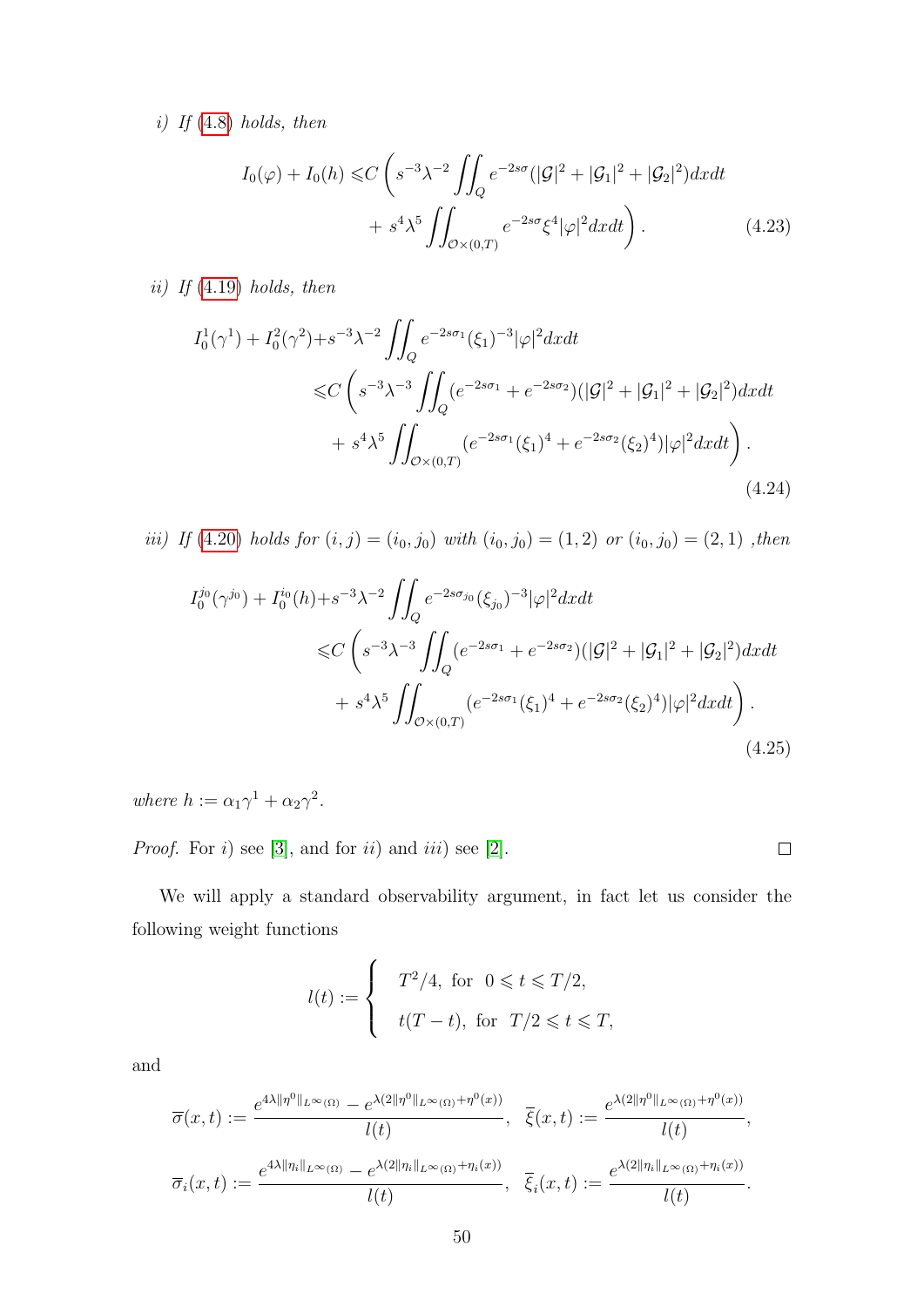We consider

$$
\sigma^*(t) := \max_{x \in \Omega} \overline{\sigma}(x, t), \quad \hat{\sigma}(t) := \min_{x \in \Omega} \overline{\sigma}(x, t), \quad \xi^*(t) := \max_{x \in \Omega} \overline{\xi}(x, t),
$$
  

$$
\sigma_i^*(t) := \max_{x \in \Omega} \overline{\sigma}_i(x, t), \quad \hat{\sigma}_i(t) := \min_{x \in \Omega} \overline{\sigma}_i(x, t), \quad \xi_i^*(t) := \max_{x \in \Omega} \overline{\xi}_i(x, t).
$$

If  $\lambda > 1/\|\eta^0\|_{\infty}$  and  $\lambda > 1/\|\eta_i\|_{\infty}$  (sufficiently large), we have

<span id="page-58-0"></span>
$$
\hat{\sigma} \leq \overline{\sigma} < \frac{5}{4}\hat{\sigma}, \quad \frac{4}{5}\sigma^* < \overline{\sigma} \leq \sigma^*,\tag{4.26}
$$

$$
\hat{\sigma}_i \leq \overline{\sigma}_i < \frac{5}{4}\hat{\sigma}_i, \quad \frac{4}{5}\sigma_i^* < \overline{\sigma}_i \leq \sigma_i^*.\tag{4.27}
$$

Let us denote by  $\overline{I}_m(\varphi)$  the right-hand side of (4.[21\)](#page-56-3) with  $\sigma$  and  $\xi$  respectively replaced by  $\bar{\sigma}$  and  $\bar{\xi}$ . Then, one can directly see from the energy estimate and the Proposition [4](#page-56-4).2.4 that

i) If (4.[8\)](#page-53-1) holds, then

$$
\|\varphi(0)\|^2 + \overline{I}_0(\varphi) + \overline{I}_0(h) \le C \left( s^{-3} \lambda^{-2} \iint_Q e^{-2s\overline{\sigma}} (|\mathcal{G}|^2 + |\mathcal{G}_1|^2 + |\mathcal{G}_2|^2) dx dt + s^4 \lambda^5 \iint_{\mathcal{O}\times(0,T)} e^{-2s\overline{\sigma}} \overline{\xi}^4 |\varphi|^2 dx dt \right).
$$

ii) If (4.[19\)](#page-56-1) holds, then

$$
\|\varphi(0)\|^2 + s^{-3}\lambda^{-2} \iint_Q e^{-2s\overline{\sigma}_1}(\overline{\xi}_1)^{-3} |\varphi|^2 dxdt
$$
  
\$\leq C \left( s^{-3}\lambda^{-3} \iint\_Q (e^{-2s\overline{\sigma}\_1} + e^{-2s\overline{\sigma}\_2}) (|\mathcal{G}|^2 + |\mathcal{G}\_1|^2 + |\mathcal{G}\_2|^2) dxdt\$  
\$+ s^4\lambda^5 \iint\_{\mathcal{O}\times(0,T)} (e^{-2s\overline{\sigma}\_1}(\overline{\xi}\_1)^4 + e^{-2s\overline{\sigma}\_2}(\overline{\xi}\_2)^4) |\varphi|^2 dxdt \right)\$.

iii) If (4.[20\)](#page-56-2) holds for  $(i, j) = (i_0, j_0)$  with  $(i_0, j_0) = (1, 2)$  or  $(i_0, j_0) = (2, 1)$ , then

$$
\|\varphi(0)\|^2 + s^{-3}\lambda^{-2} \iint_Q e^{-2s\overline{\sigma}_{j_0}} (\tilde{\xi}_{j_0})^{-3} |\varphi|^2 dx dt
$$
  
\$\leq C \left( s^{-3}\lambda^{-3} \iint\_Q (e^{-2s\overline{\sigma}\_1} + e^{-2s\overline{\sigma}\_2}) (|\mathcal{G}|^2 + |\mathcal{G}\_1|^2 + |\mathcal{G}\_2|^2) dx dt \$  
+ s^4 \lambda^5 \iint\_{\mathcal{O}\times(0,T)} (e^{-2s\overline{\sigma}\_1} (\overline{\xi}\_1)^4 + e^{-2s\overline{\sigma}\_2} (\overline{\xi}\_2)^4) |\varphi|^2 dx dt \right).

Now, we denote

$$
\beta(x,t) := \frac{2}{5}\overline{\sigma}(x,t), \quad \beta^*(t) := \max_{x \in \Omega} \beta(x,t), \quad \hat{\beta}(t) := \min_{x \in \Omega} \beta(x,t) \tag{4.28}
$$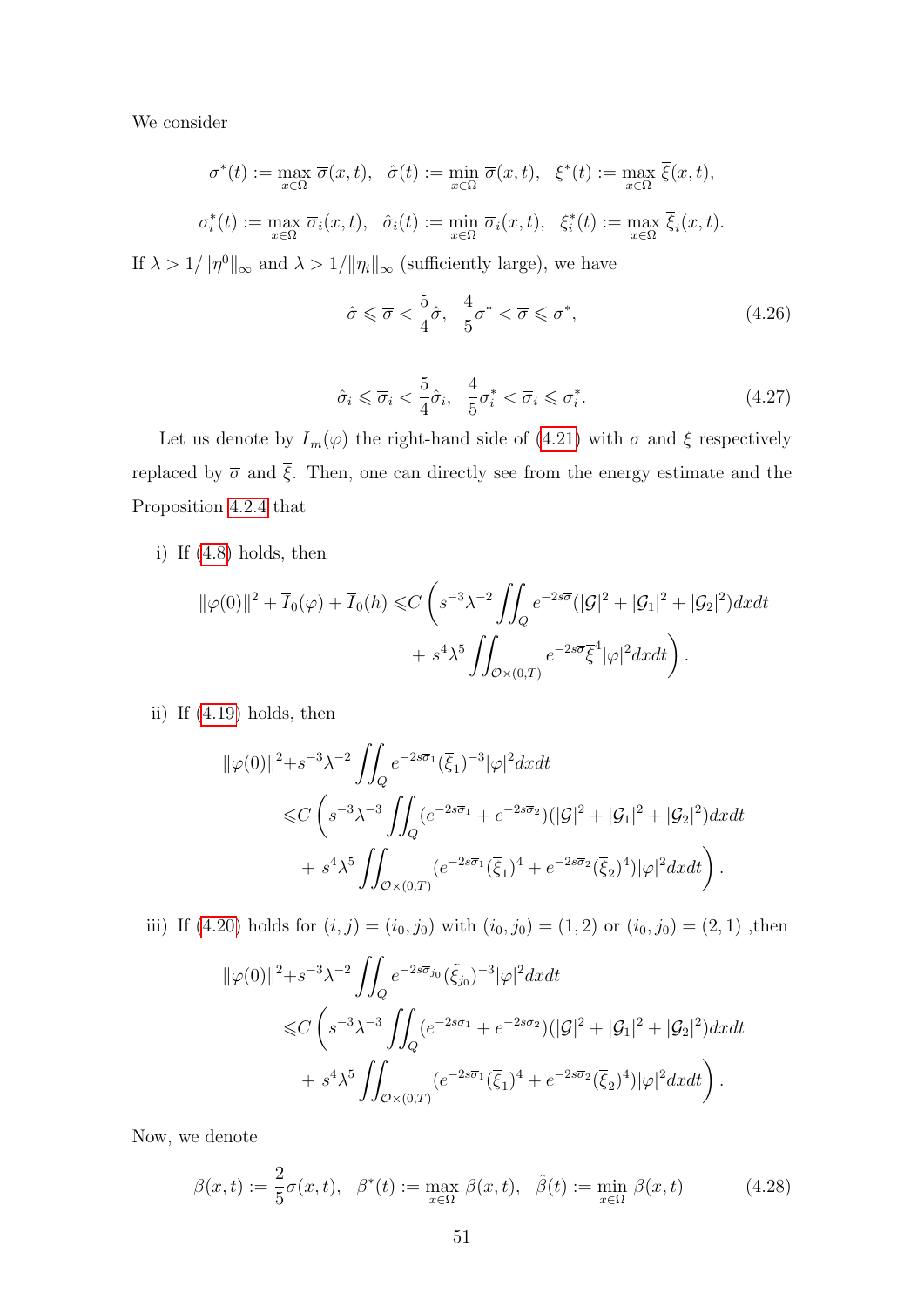<span id="page-59-0"></span>and

$$
\beta_i(x,t) := \frac{2}{5}\overline{\sigma_i}(x,t), \quad \beta_i^*(t) := \max_{x \in \Omega} \beta_i(x,t), \quad \hat{\beta}_i(t) := \min_{x \in \Omega} \beta_i(x,t). \tag{4.29}
$$

Using  $(4.26) - (4.29)$  $(4.26) - (4.29)$  $(4.26) - (4.29)$  $(4.26) - (4.29)$  in the last result, we get

i) If (4.[8\)](#page-53-1) holds, then

$$
\|\varphi(0)\|^2 + \iint_Q e^{-5s\beta^*} |\varphi|^2 dxdt \leq C \left( \iint_Q e^{-4s\beta^*} (|\mathcal{G}|^2 + |\mathcal{G}_1|^2 + |\mathcal{G}_2|^2) dxdt + \iint_{\mathcal{O} \times (0,T)} e^{-4s\beta^*} (\xi^*)^4 |\varphi|^2 dxdt \right).
$$

ii) If (4.[19\)](#page-56-1) holds, then

$$
\|\varphi(0)\|^2 + \iint_Q e^{-5s\beta_1^*} (\xi_1^*)^{-3} |\varphi|^2 dx dt \leq C \left( \iint_Q e^{-4s\beta_1^*} (|\mathcal{G}|^2 + |\mathcal{G}_1|^2 + |\mathcal{G}_2|^2) dx dt + \iint_{\mathcal{O}\times(0,T)} e^{-4s\beta_1^*} (\xi_1^*)^4 |\varphi|^2 dx dt \right).
$$

iii) If (4.20) holds for 
$$
(i, j) = (i_0, j_0)
$$
 with  $(i_0, j_0) = (1, 2)$  or  $(i_0, j_0) = (2, 1)$ , then  
\n
$$
\|\varphi(0)\|^2 + \iint_Q e^{-5s\beta_{j_0}^*} (\xi_{j_0}^*)^{-3} |\varphi|^2 dx dt \leq C \left( \iint_Q e^{-4s\beta_1^*} (|\mathcal{G}|^2 + |\mathcal{G}_1|^2 + |\mathcal{G}_2|^2) dx dt + \iint_{\mathcal{O} \times (0,T)} e^{-4s\beta_1^*} (\xi_1^*)^4 |\varphi|^2 dx dt \right).
$$

Taking the PDE satisfied by the  $\gamma^i$  in (4.[17\)](#page-55-3), multiplying by  $e^{-5s\beta}\gamma^i$  or  $e^{-5s\beta_j}(\xi_j^*)^{-3}\gamma^i$ , we easily see that

$$
\iint_{Q} e^{-5s\beta^*} |\gamma^i|^2 dxdt \leq C \left( \iint_{Q} e^{-5s\beta^*} (|\mathcal{G}|^2 + |\mathcal{G}_1|^2 + |\mathcal{G}_2|^2) dxdt + \iint_{Q} e^{-5s\beta^*} |\varphi|^2 dxdt \right)
$$
 or

$$
\iint_{Q} e^{-5s\beta_j^*} (\xi_j^*)^{-3} |\gamma^i|^2 dxdt \leq C \left( \iint_{Q} e^{-5s\beta_j^*} (\xi_j^*)^{-3} (|\mathcal{G}|^2 + |\mathcal{G}_1|^2 + |\mathcal{G}_2|^2) dxdt + \iint_{Q} e^{-5s\beta_j^*} (\xi_j^*)^{-3} |\varphi|^2 dxdt \right)
$$

Then, joined the last results we obtain

$$
\|\varphi(0)\|^2 + \iint_Q e^{-5s\beta^*} |\varphi|^2 dxdt + \iint_Q e^{-5s\beta^*} (|\gamma^1|^2 + |\gamma^2|^2) dxdt
$$
  

$$
\leq C \left( \iint_Q e^{-4s\beta^*} (|\mathcal{G}|^2 + |\mathcal{G}_1|^2 + |\mathcal{G}_2|^2) dxdt + \iint_{\mathcal{O}\times(0,T)} e^{-4s\beta^*} (\xi^*)^4 |\varphi|^2 dxdt \right).
$$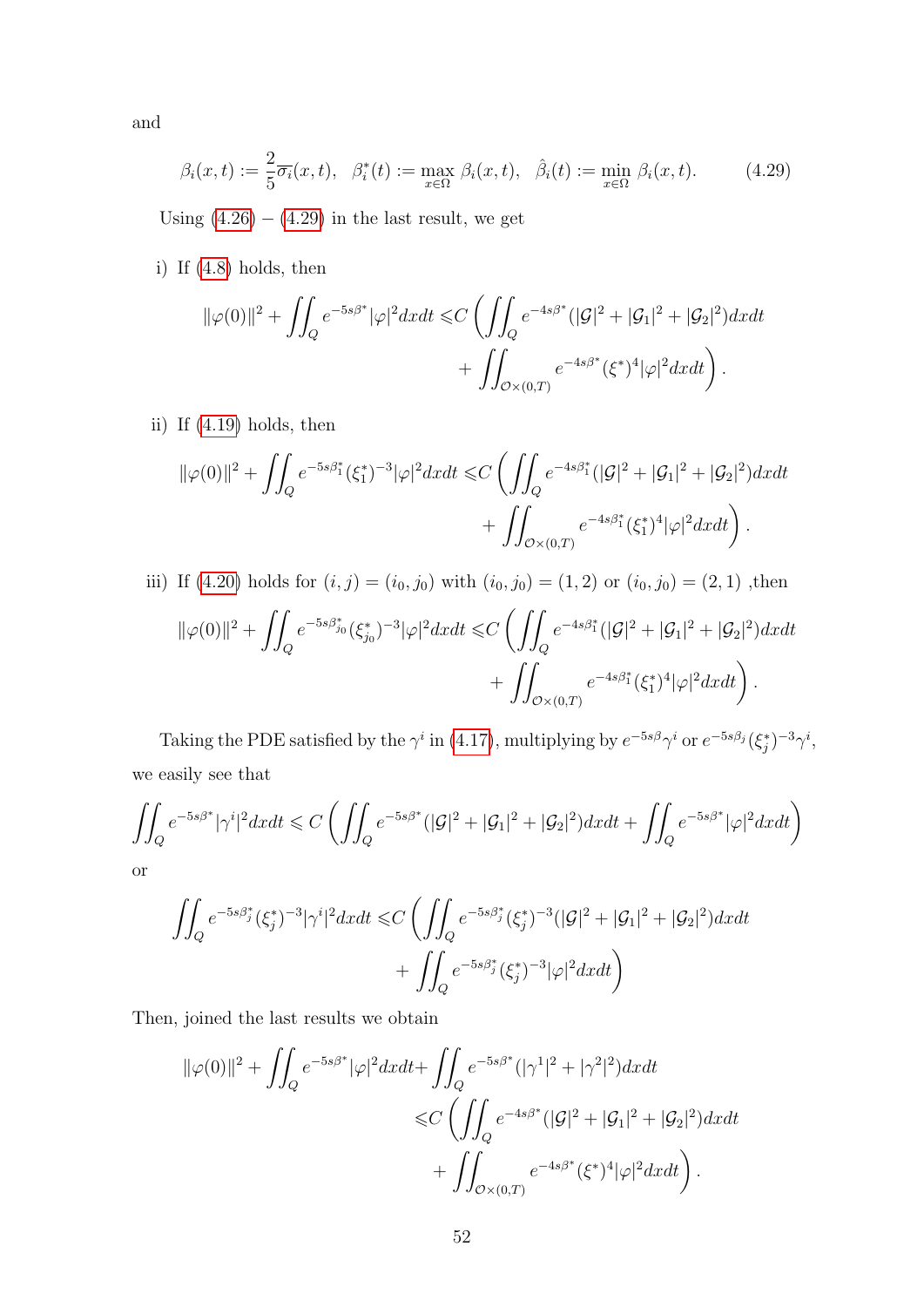$$
\|\varphi(0)\|^2 + \iint_Q e^{-5s\beta_1^*} (\xi_1^*)^{-3} |\varphi|^2 dx dt + \iint_Q e^{-5s\beta_1^*} (\xi_1^*)^{-3} (|\gamma^1|^2 + |\gamma^2|^2) dx dt
$$
  

$$
\leq C \left( \iint_Q e^{-4s\beta_1^*} (|\mathcal{G}|^2 + |\mathcal{G}_1|^2 + |\mathcal{G}_2|^2) dx dt + \iint_{\mathcal{O} \times (0,T)} e^{-4s\beta_1^*} (\xi_1^*)^4 |\varphi|^2 dx dt \right).
$$

Finally, for the two cases, we have the new observability inequality

$$
\|\varphi(0)\|^2 + \iint_Q e^{-5s\overline{\beta}^*} (\overline{\xi}^*)^{-3} (|\varphi|^2 + |\gamma^1|^2 + |\gamma^2|^2) dx dt
$$
  
\$\leq C \left( \iint\_Q e^{-4s\overline{\beta}^\*} (|\mathcal{G}|^2 + |\mathcal{G}\_1|^2 + |\mathcal{G}\_2|^2) dx dt\$  
+ \iint\_{\mathcal{O}\times(0,T)} e^{-4s\overline{\beta}^\*} (\overline{\xi}^\*)^4 |\varphi|^2 dx dt \right). \tag{4.30}

<span id="page-60-0"></span>where  $(\overline{\beta}^*, \overline{\xi}^*) := (\beta^*, \xi^*)$  or  $(\beta_1^*, \xi_1^*)$ .

Let us define

$$
\rho := e^{5s\overline{\beta}^*/2}(\overline{\xi}^*)^{3/2}, \quad \rho_0 := e^{2s\overline{\beta}^*}, \quad \rho_1 := e^{2s\overline{\beta}^*}(\overline{\xi}^*)^{-2},
$$
  
\n
$$
\rho_2 := e^{3s\overline{\beta}^*/2}(\overline{\xi}^*)^{-3}, \quad \rho_3 := e^{3s\overline{\beta}^*/2}(\overline{\xi}^*)^{-8}, \quad \rho_4 = e^{3s\overline{\beta}^*/2}(\overline{\xi}^*)^{-9}, \quad \rho_5 := e^{3s\overline{\beta}^*/2}(\overline{\xi}^*)^{-10}.
$$
\n(4.31)

<span id="page-60-1"></span>**Proposition 4.2.5.** Assume that  $\rho G \in L^2(Q)$ ,  $\rho_3 G_t \in L^2(Q)$ ,  $\rho G_i \in L^2(Q)$  and  $G(0) \in H_0^1(I)$   $(i = 1, 2)$ . Then (4.[16\)](#page-55-1) is null-controllable. More precisely, for any  $y_0 \in H^3(I) \cap H_0^1(I)$ , there exists a control-state  $(y, p<sup>1</sup>, p<sup>2</sup>, f)$  satisfying

<span id="page-60-2"></span>
$$
f \in L^{2}(\mathcal{O} \times (0,T)), \quad y, p^{1}, p^{2} \in L^{\infty}(0,T; H_{0}^{1}(I)) \cap L^{2}(0,T; H^{2}(I)) \tag{4.32}
$$

such that

$$
\iint_{Q} \rho_0^2 (|y|^2 + |p^1|^2 + |p^2|^2) dx dt < +\infty, \quad \iint_{\mathcal{O}\times(0,T)} (\rho_1^2 |f|^2 + \rho_3^2 |f_t|^2) dx dt < +\infty.
$$
\n(4.33)

In particular  $y(T) = 0$ .

*Proof.* Let us denote  $Lw = w_t - a(0)w_{xx} + D_1F(0,0)w + D_2F(0,0)w_x$  and  $L^*w =$  $-w_t - a(0)w_{xx} + D_1F(0,0)w - D_2F(0,0)w_x$ , then, we define a vectorial space

$$
\mathcal{X}_0 := \{ (u, z^1, z^2) \in C^2(\overline{I})^3; u = 0, z^1 = z^2 = 0 \text{ on } \Sigma, z^1(0) = z^2(0) = 0 \}.
$$

or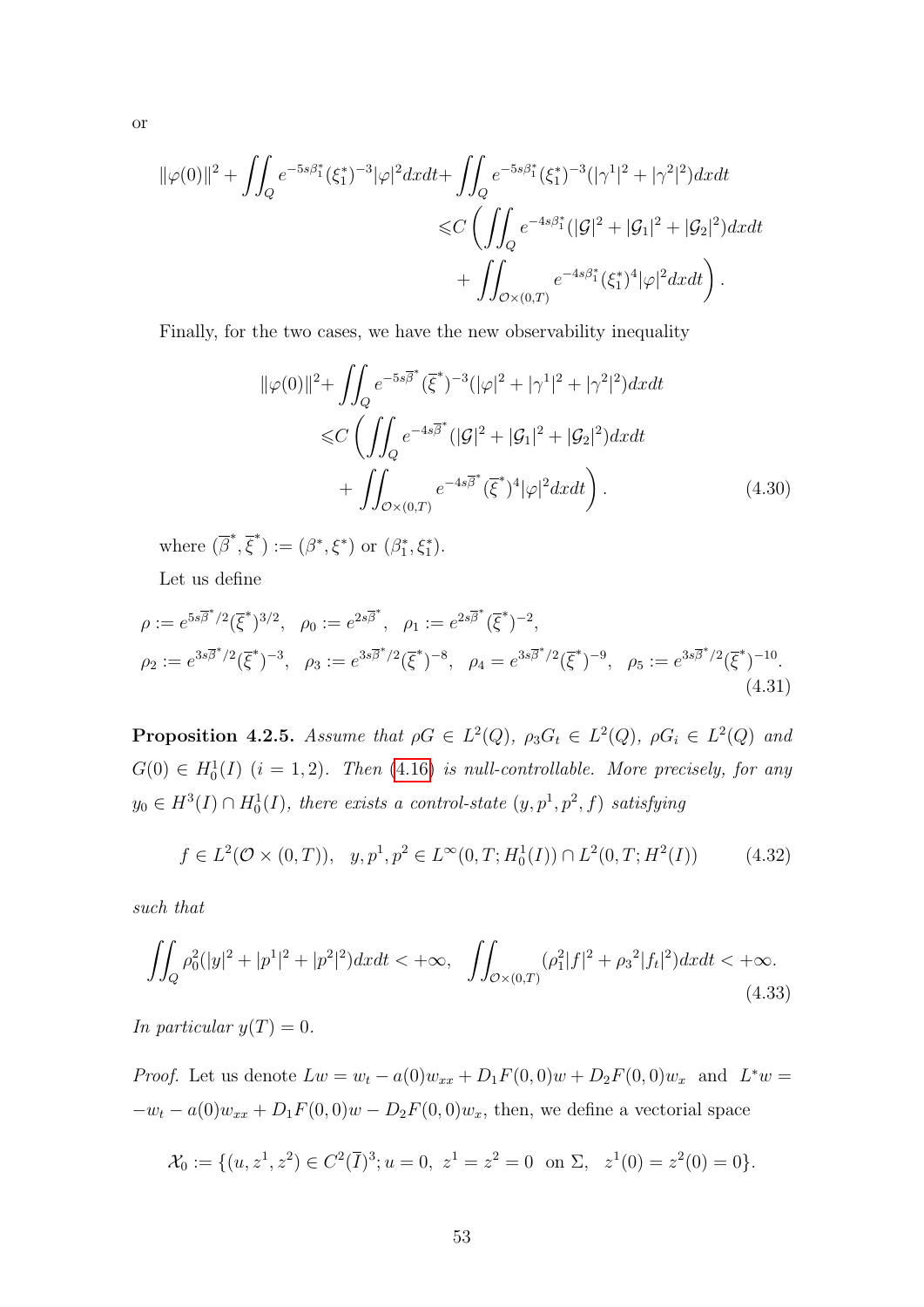and an application  $b: \mathcal{X}_0 \times \mathcal{X}_0 \to \mathbb{R}$ 

$$
b((u,z^1,z^2),(\tilde{u},\tilde{z},\tilde{z}^1,\tilde{z}^2))
$$
  
\n
$$
:= \iint_Q \rho_0^{-2} (L^*u - \alpha_1 z^1 1_{\mathcal{O}_{1,d}} - \alpha_2 z^2 1_{\mathcal{O}_{2,d}}) (L^* \tilde{u} - \alpha_1 \tilde{z}^1 1_{\mathcal{O}_{1,d}} - \alpha_2 \tilde{z}^2 1_{\mathcal{O}_{2,d}}) dxdt
$$
  
\n
$$
+ \sum_{i=1}^2 \iint_Q \rho_0^{-2} (L z^i + \frac{1}{\mu_i} u 1_{\mathcal{O}_i}) (L \tilde{z}^i + \frac{1}{\mu_i} \tilde{u} 1_{\mathcal{O}_i}) dxdt
$$
  
\n
$$
+ \iint_{\mathcal{O} \times (0,T)} \rho_1^{-2} u \tilde{u} dxdt, \quad \forall (u, z^1, z^2), (\tilde{u}, \tilde{z}^1, \tilde{z}^2) \in \mathcal{X}_0.
$$

We will prove that  $b(\cdot, \cdot)$  defines an inner product, for that, it is enough to prove: If  $b((u, z^1, z^2), (u, z^1, z^2)) = 0$ , then  $(u, z^1, z^2) = (0, 0, 0)$ . Indeed, we have

$$
\iint_{Q} \rho_0^{-2} |L^* u - \alpha_1 z^1 1_{\mathcal{O}_{1,d}} - \alpha_2 z^2 1_{\mathcal{O}_{2,d}}|^2 dx dt + \sum_{i=1}^2 \iint_Q \rho_0^{-2} |L z^i + \frac{1}{\mu_i} u 1_{\mathcal{O}_i}|^2 dx dt + \iint_{\mathcal{O} \times (0,T)} \rho_1^{-2} |u|^2 dx dt = 0.
$$

Thus, we obtain the system

 $\bigg\}$  $\bigg\}$  $\bigg\}$  $\Big\}$  $\bigg\}$  $\bigg\}$  $\bigg\}$  $\bigg\}$  $\bigg\}$  $\bigg\}$  $\Big\}$  $\bigg\}$  $\begin{array}{c} \hline \end{array}$ 

<span id="page-61-0"></span>
$$
L^*u = 0 + \alpha_1 z^1 1_{\mathcal{O}_{1,d}} + \alpha_2 z^2 1_{\mathcal{O}_{2,d}} \text{ in } Q,
$$
  
\n
$$
Lz^i = 0 - \frac{1}{\mu_i} u 1_{\mathcal{O}_i} \text{ in } Q,
$$
  
\n
$$
u(0,t) = u(L,t) = 0, \quad z^i(0,t) = z^i(L,t) = 0, \quad \text{in } (0,T),
$$
  
\n
$$
u(T) = u^T, \quad z^i(0) = 0, \quad \text{in } I.
$$
\n(4.34)

For the Proposition [4](#page-56-4).2.4 on the system (4.[34\)](#page-61-0), we have

$$
||u(0)||^2 + \iint_Q e^{-5s\overline{\beta}^*} (\overline{\xi}^*)^{-3} (|u|^2 + |z^1|^2 + |z^2|) dx dt
$$
  
\n
$$
\leq C \left( \iint_Q \rho_0^{-2} (|L^*u - \alpha_1 z^1 1_{\mathcal{O}_{1,d}} - \alpha_2 z^2 1_{\mathcal{O}_{2,d}}|^2 + |Lz^1 + \frac{1}{\mu_1} u 1_{\mathcal{O}_1}|^2 + |Lz^2 + \frac{1}{\mu_2} u 1_{\mathcal{O}_2}|^2) dx dt + \iint_{\mathcal{O} \times (0,T)} \rho_1^{-2} |\varphi|^2 dx dt \right) = 0.
$$

Then  $(u, z^1, z^2) = (0, 0, 0)$ . This proves that  $b(\cdot, \cdot)$  define a inner product in  $\mathcal{X}_0$ . Now, let us define  $\mathcal X$  the completion of  $\mathcal X_0$  with this inner product, then  $\mathcal X$  is a Banach space with norm induced by the inner product  $b(\cdot, \cdot)$ . Clearly  $b(\cdot, \cdot)$  is a bilinear, symmetric, continuous and coercive application in  $X$ .

Let us define the functional linear  $\mathbb{G}:\mathcal{X}\rightarrow\mathbb{R}$  as

$$
<\mathbb{G}, (u, z^1, z^2) > := (y_0, u(0)) + \iint_Q (Gu + G_1 z^1 + G_2 z^2) dx dt.
$$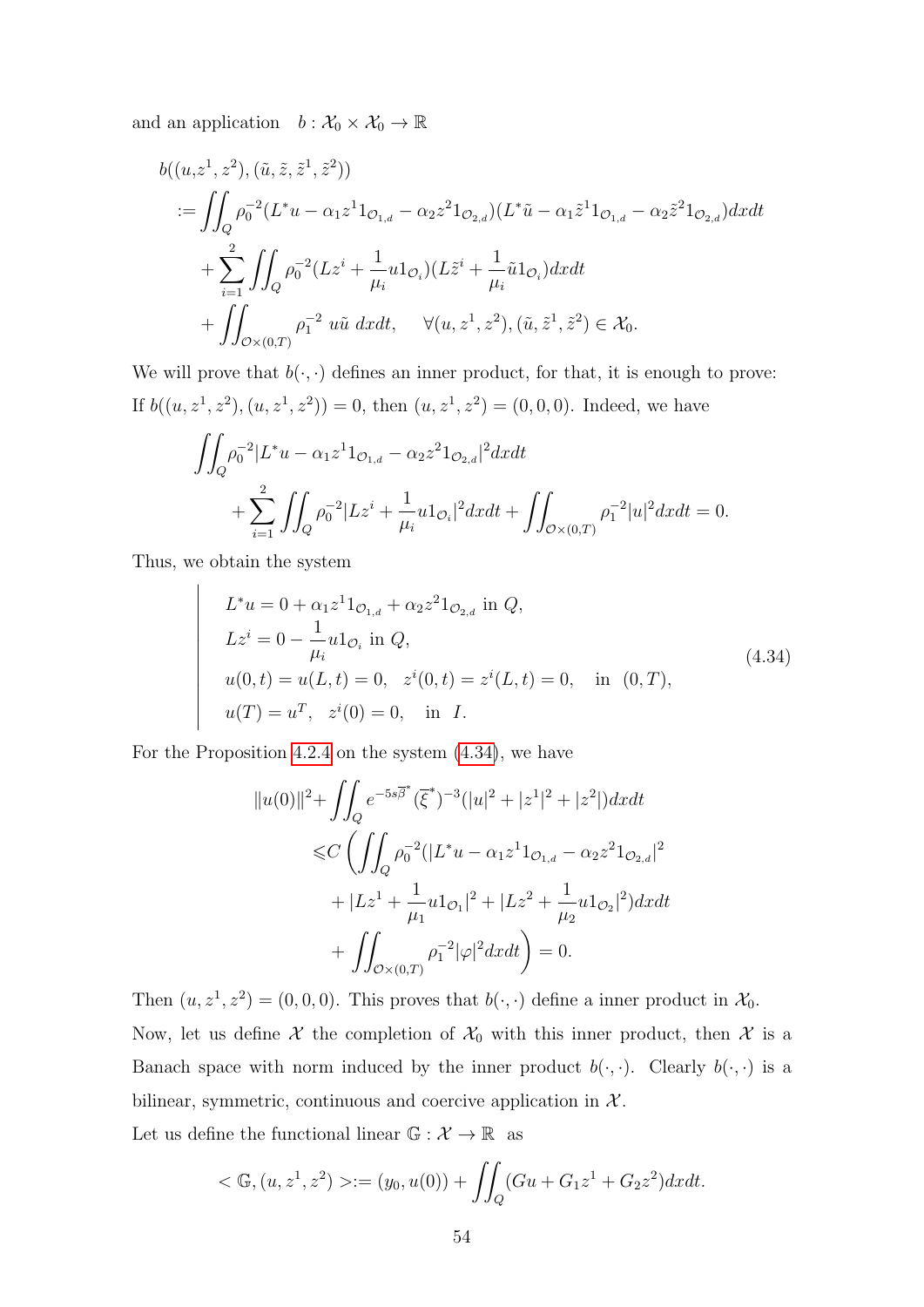Let us see that G is continuous. Indeed, if  $(u, z^1, z^2) \in \mathcal{X}$ , we have

$$
| \langle \mathbb{G}, (u, z^1, z^2) \rangle | \le |(y_0, u(0))| + \iint_Q (||G|u||G_1||z^1| + |G_2||z^2|) dx dt
$$
  
\n
$$
\le ||y_0|| ||u(0)|| + \left\{ \iint_Q \rho^2 (|G|^2 + |G_1|^2 + |G_2|^2) dx dt \right\}^{\frac{1}{2}}.
$$
  
\n
$$
\left\{ \iint_Q \rho^{-2} (|u|^2 + |z^1|^2 + |z^2|^2) dx dt \right\}^{\frac{1}{2}}
$$
  
\n
$$
\le \left\{ ||y_0||^2 + \iint_Q \rho^2 (|G|^2 + |G_1|^2 + |G_2|^2) dx dt \right\}^{\frac{1}{2}}
$$
  
\n
$$
\left\{ ||u(0)||^2 + \iint_Q \rho^{-2} (|u|^2 + |z^1|^2 + |z^2|^2) dx dt \right\}^{\frac{1}{2}}
$$
  
\n
$$
\le C b((u, z^1, z^2), (u, z^1, z^2))^{\frac{1}{2}} = C ||(u, z^1, z^2)||_x.
$$

Then, for Lax-Milgram's Theorem, there exists an unique  $(\hat{u}, \hat{z}^1, \hat{z}^2) \in \mathcal{X}$  such that

$$
b((\hat{u}, \hat{z}^1, \hat{z}^2), (u, z^1, z^2)) = \langle \mathbb{G}, (u, z^1, z^2) \rangle, \ \forall (u, z^1, z^2) \in \mathcal{X}.
$$
 (4.35)

In other words,

$$
\iint_{Q} \rho_0^{-2} (L^* \hat{u} - \alpha_1 \hat{z}^1 1_{\mathcal{O}_{1,d}} - \alpha_2 \hat{z}^2 1_{\mathcal{O}_{2,d}}) (L^* u - \alpha_1 z^1 1_{\mathcal{O}_{1,d}} - \alpha_2 z^2 1_{\mathcal{O}_{2,d}}) dx dt \n+ \sum_{i=1}^2 \iint_Q \rho_0^{-2} (L \hat{z}^i + \frac{1}{\mu_i} \hat{u} 1_{\mathcal{O}_i}) (L z^i + \frac{1}{\mu_i} u 1_{\mathcal{O}_i}) dx dt \n+ \iint_{\mathcal{O} \times (0,T)} \rho_1^{-2} \hat{u} u dx dt \n= (y_0, u(0)) + \iint_Q (Gu + G_1 z^1 + G_2 z^2) dx dt.
$$
\n(4.36)

As  $(\hat{u}, \hat{z}^1, \hat{z}^2) \in \mathcal{X}$ , then

<span id="page-62-1"></span>
$$
\begin{cases}\n\rho_0^{-1}(L^*\hat{u} - \alpha_1 \hat{z}^1 1_{\mathcal{O}_{1,d}} - \alpha_2 \hat{z}^2 1_{\mathcal{O}_{2,d}}) \in L^2(Q), \\
\rho_0^{-1}(L\hat{z}^i + \frac{1}{\mu_i} \hat{u} 1_{\mathcal{O}_i}) \in L^2(Q), \\
\rho_1^{-1}\hat{u} \in L^2(Q).\n\end{cases}
$$

We define

<span id="page-62-0"></span>
$$
\begin{cases}\n\hat{y} := \rho_0^{-2} (L^* \hat{u} - \alpha_1 \hat{z}^1 1_{\mathcal{O}_{1,d}} - \alpha_2 \hat{z}^2 1_{\mathcal{O}_{2,d}}) & \text{in } Q, \\
\hat{p}^i := \rho_0^{-2} (L \hat{z}^i + \frac{1}{\mu_i} \hat{u} 1_{\mathcal{O}_i}) & \text{in } Q, \\
\hat{f} := -\rho_1^{-2} \hat{u} & \text{in } \mathcal{O} \times (0, T).\n\end{cases}
$$
\n(4.37)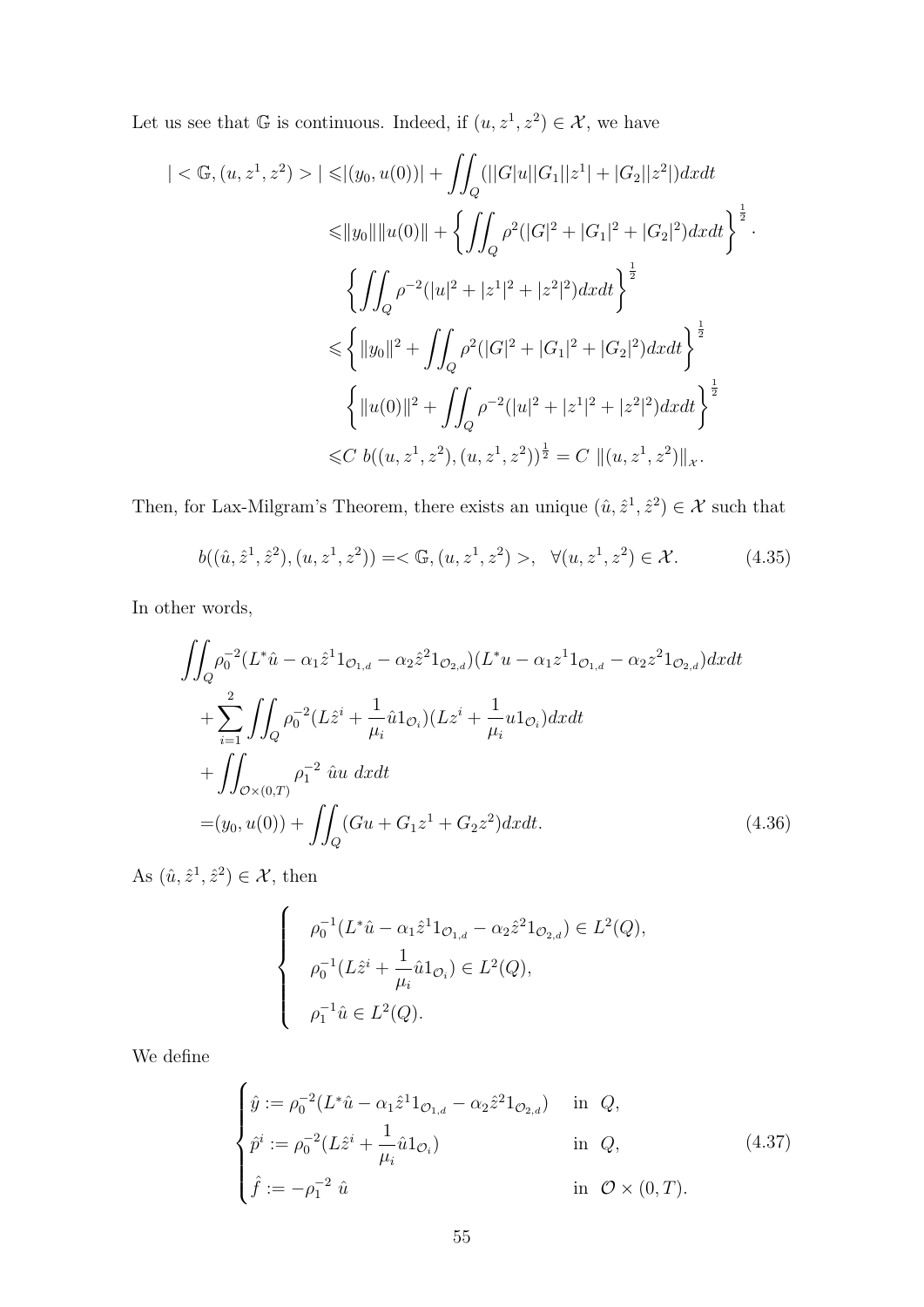Replacing  $(4.37)$  $(4.37)$  in  $(4.36)$  $(4.36)$ , we obtain

$$
\iint_{Q} \hat{y}(L^*u - \alpha_1 z^1 1_{\mathcal{O}_{1,d}} - \alpha_2 z^2 1_{\mathcal{O}_{2,d}}) dxdt + \sum_{i=1}^2 \iint_{Q} \hat{p}^i (Lz^i + \frac{1}{\mu_i} u 1_{\mathcal{O}_i}) dxdt
$$
  
=  $(y_0, u(0)) + \iint_{\mathcal{O} \times (0,T)} \hat{y}u \ dxdt + \iint_{Q} (GuG_1 z^1 + G_2 z^2) dxdt$ 

this is,

$$
\iint_{Q} \hat{y}b dx dt + \sum_{i=1}^{2} \iint_{Q} \hat{p}^{i} b_{i} dx dt
$$
  
=  $(y_{0}, u(0)) + \iint_{\mathcal{O} \times (0,T)} \hat{y}u \ dx dt + \iint_{Q} (Gu + G_{1}z^{1} + G_{2}z^{2}) dx dt$ 

where  $(u, z^1, z^2)$  is solution of the system

 

 $\Big\}$  $\begin{array}{c} \end{array}$  $\Big\}$  $\Big\}$  $\Big\}$  $\Big\}$  $\Big\}$  $\Big\}$  $\begin{array}{c} \end{array}$  $\Big\}$  $\Big\}$  $\Big\}$  $\begin{array}{c} \hline \end{array}$ 

$$
L^*u = b + \alpha_1 z^1 1_{\mathcal{O}_{1,d}} + \alpha_2 z^2 1_{\mathcal{O}_{2,d}} \text{ in } Q,
$$
  
\n
$$
Lz^i = b_i - \frac{1}{\mu_i} u 1_{\mathcal{O}_i} \text{ in } Q,
$$
  
\n
$$
u(0,t) = u(L,t) = 0, \quad z^i(0,t) = z^i(L,t) = 0, \quad \text{in } (0,T),
$$
  
\n
$$
u(T) = 0, \quad z^i(0) = 0, \quad \text{in } I.
$$

Thus,  $(\hat{y}, \hat{p}^1, \hat{p}^2)$  is a solution by transposition of the problem

$$
L\hat{y} = G + \hat{f}1_{\mathcal{O}} - \frac{1}{\mu_1} p^1 1_{\mathcal{O}_1} - \frac{1}{\mu_2} p^2 1_{\mathcal{O}_2} \text{ in } Q,
$$
  
\n
$$
L^* \hat{p}^i = G_i + \alpha_i \hat{y} 1_{\mathcal{O}_{i,d}} \text{ in } Q,
$$
  
\n
$$
\hat{y}(0, t) = \hat{y}(L, t) = 0, \quad \hat{p}^i(0, t) = \hat{p}^i(L, t) = 0, \quad \text{in } (0, T),
$$
  
\n
$$
\hat{y}(0) = y_0, \quad \hat{p}^i(T) = 0, \quad \text{in } I.
$$
\n(4.38)

Since  $G, G_1, G_2$  are regular, using energy estimates, we have

$$
\hat{y}, \ \hat{p}^1, \hat{p}^2 \in L^{\infty}(0, T; H_0^1(I)) \cap L^2(0, T; H^2(I)).
$$

Also,

$$
\iint_{Q} \rho_0^2 |\hat{y}|^2 dx dt = \iint_{Q} \rho_0^2 \rho_0^{-4} |L^* \hat{u} - \alpha_1 \hat{z}^1 \mathbf{1}_{\mathcal{O}_{1,d}} - \alpha_2 \hat{z}^2 \mathbf{1}_{\mathcal{O}_{2,d}}|^2 dx dt \n= \iint_{Q} \rho_0^{-2} |L^* \hat{u} - \alpha_1 \hat{z}^1 \mathbf{1}_{\mathcal{O}_{1,d}} - \alpha_2 \hat{z}^2 \mathbf{1}_{\mathcal{O}_{2,d}}|^2 dx dt < +\infty, \n\iint_{Q} \rho_0^2 |\hat{p}^i|^2 dx dt = \iint_{Q} \rho_0^2 \rho_0^{-4} |L \hat{z}^i + \frac{1}{\mu_i} \hat{u} \mathbf{1}_{\mathcal{O}_i}|^2 dx dt \n= \iint_{Q} \rho_0^{-2} |L \hat{z}^i + \frac{1}{\mu_i} \hat{u} \mathbf{1}_{\mathcal{O}_i}|^2 dx dt < +\infty, \n\iint_{\mathcal{O} \times (0,T)} \rho_1^2 |\hat{f}|^2 dx dt = \iint_{\mathcal{O} \times (0,T)} \rho_1^2 \rho_1^{-4} |\hat{u}|^2 dx dt = \iint_{\mathcal{O} \times (0,T)} \rho_1^{-2} |\hat{u}|^2 dx dt < +\infty.
$$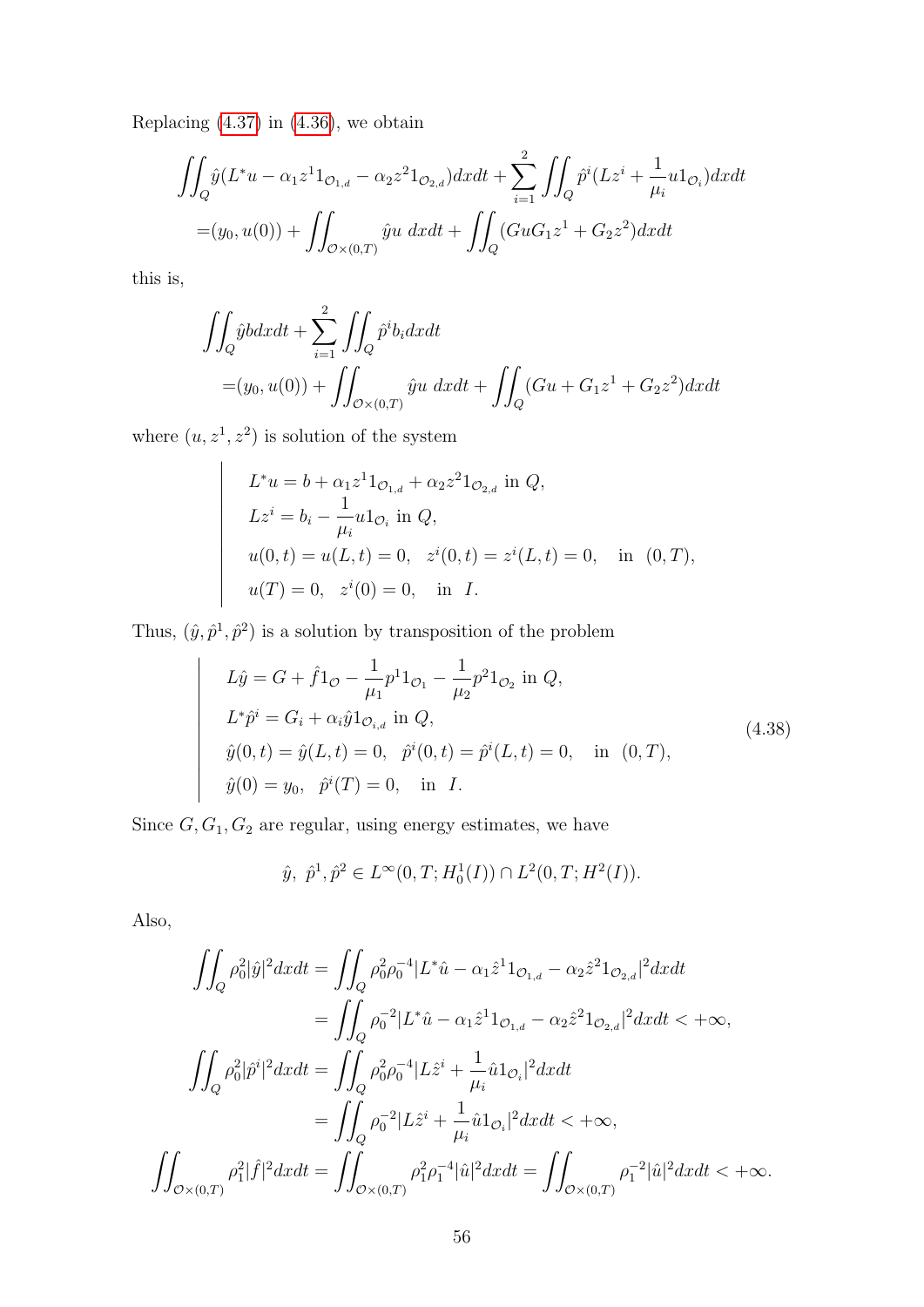And from (4.[37\)](#page-62-0), we have

 $\begin{array}{c} \hline \end{array}$  $\overline{\phantom{a}}$  $\overline{\phantom{a}}$  $\overline{\phantom{a}}$  $\overline{\phantom{a}}$  $\overline{\phantom{a}}$  $\overline{\phantom{a}}$  $\overline{\phantom{a}}$  $\overline{\phantom{a}}$  $\overline{\phantom{a}}$  $\overline{\phantom{a}}$  $\overline{\phantom{a}}$  $\overline{\phantom{a}}$ 

$$
L^*\hat{w} = H + \alpha_1 \hat{h}^1 1_{\mathcal{O}_{1,d}} + \alpha_2 \hat{h}^2 1_{\mathcal{O}_{2,d}} \text{ in } Q,
$$
  
\n
$$
L\hat{h}^i = H_i - \frac{1}{\mu_i} \hat{w} 1_{\mathcal{O}_i} \text{ in } Q,
$$
  
\n
$$
\hat{w}(0,t) = \hat{w}(L,t) = 0, \quad \hat{h}^i(0,t) = \hat{h}^i(L,t) = 0, \quad \text{in } (0,T),
$$
  
\n
$$
\hat{w}(T) = 0, \quad \hat{h}^i(0) = 0, \quad \text{in } I,
$$

where  $\hat{w} := \rho_3 \rho_1^{-2} \hat{u}, \; \hat{h}^i := \rho_3 \rho_1^{-2} \hat{z}^i, \; H := \rho_3 \rho_1^{-2} (L^* \hat{u} - \alpha_1 \hat{z}^1 1_{\mathcal{O}_{1,d}} - \alpha_2 \hat{z}^2 1_{\mathcal{O}_{2,d}}) +$  $(\rho_3 \rho_1^{-2})_t \hat{u}$  and  $H_i := \rho_3 \rho_1^{-2} (L \hat{z}^i + \frac{1}{\mu})$  $\frac{1}{\mu_i}\hat{u}1_{\mathcal{O}_i}$  +  $(\rho_3\rho_1^{-2})_t\hat{z}^i$ .

Using (4.[31\)](#page-60-0), we get

$$
\iint_{Q} |H|^2 dxdt \leq C \left( \iint_{Q} \rho_0^{-2} |L^* \hat{u} - \alpha_1 \hat{z}^1 \mathbf{1}_{\mathcal{O}_{1,d}} - \alpha_2 \hat{z}^2 \mathbf{1}_{\mathcal{O}_{2,d}}|^2 dxdt + \iint_{Q} \rho^{-2} |\hat{u}|^2 dxdt \right)
$$
  

$$
\leq C b((\hat{u}, \hat{z}^1, \hat{z}^2), (\hat{u}, \hat{z}^1, \hat{z}^2))
$$

and

$$
\iint_Q |H_i|^2 dxdt \leq C \left( \iint_Q \rho_0^{-2} |L\hat{z}^i + \frac{1}{\mu_i} \hat{u} 1_{\mathcal{O}_i}|^2 dxdt + \iint_Q \rho^{-2} |\hat{z}^i|^2 dxdt \right)
$$
  

$$
\leq C b((\hat{u}, \hat{z}^1, \hat{z}^2), (\hat{u}, \hat{z}^1, \hat{z}^2))
$$

<span id="page-64-0"></span>then

$$
\rho_3 f \in L^2(0, T; H_0^1(I) \cap H^2(I)), (\rho_3 f)_t \in L^2(Q). \tag{4.39}
$$

Furthermore, we have

$$
\|\rho_3 f\|_{L^2(0,T;H_0^1(I))}^2 + \|(\rho_3)_t f\|_{L^2(Q)}^2 \leq C \ b((\hat{u}, \hat{z}^1, \hat{z}^2), (\hat{u}, \hat{z}^1, \hat{z}^2))
$$
  

$$
:= C \left( \iint_Q \rho_0^2 |\hat{y}|^2 dx dt + \sum_{i=1}^2 \iint_Q \rho_0^2 |\hat{p}^i|^2 dx dt \right)
$$

$$
+ \iint_{\mathcal{O} \times (0,T)} \rho_1^2 |\hat{f}|^2 dx dt \qquad (4.40)
$$

Note that, from (4.[39\)](#page-64-0) one has  $f_x \in C([0, T - \delta], L^2(I)).$ 

#### Additional Estimates

From (4.[31\)](#page-60-0), we have

$$
\rho_i \leq C \rho_{i-1} \quad \forall i \in \{ 1, 2, 3, 4, 5 \},
$$
  
\n
$$
\rho_0 \leq C \rho \leq C \rho_5^2
$$
  
\n
$$
|\rho_i \rho_{i,t}| \leq C |\rho_{i-1}|^2, \quad \forall i \in \{ 2, 3, 4, 5 \} .
$$
\n(4.41)

<span id="page-64-1"></span> $\Box$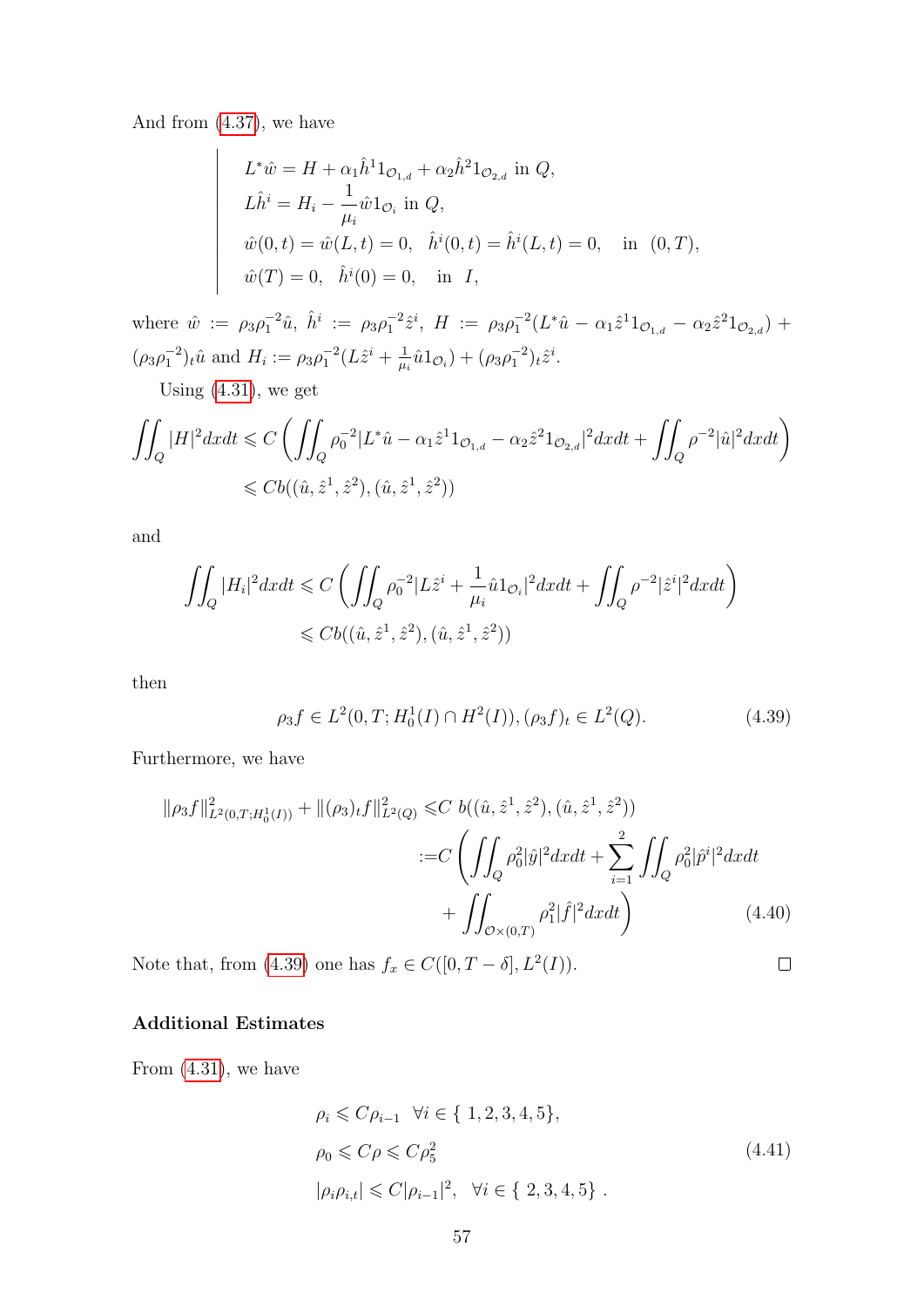<span id="page-65-2"></span><span id="page-65-1"></span>Proposition [4](#page-60-1).2.6. Let the hypotheses in Proposition 4.2.5 be satisfied and let f and  $(y, p<sup>1</sup>, p<sup>2</sup>)$  satisfy (4.[33\)](#page-60-2). Then one has

$$
sup_{[0,T]}(\rho_2^2(t)||y(t)||^2) + sup_{[0,T]}(\rho_2^2(t)||p^i(t)||^2) + \iint_Q \rho_2^2(|y_x|^2 + |p_x^i|^2)dxdt
$$
  
+ 
$$
sup_{[0,T]}(\rho_3^2(t)||y_x(t)||^2) + sup_{[0,T]}(\rho_3^2(t)||p_x^i(t)||^2) + \iint_Q \rho_3^2(|y_t|^2 + |y_{xx}|^2 + |p_t^i|^2 + |p_{xx}^i|^2)dxdt
$$
  

$$
\leq C \left( ||y_0||^2 + \iint_Q \rho^2|G|^2dxdt + \sum_{i=1}^2 \iint_Q \rho^2|G_i|^2dxdt
$$
  
+ 
$$
\iint_{\mathcal{O}\times(0,T)} \rho_1^2|f|^2dxdt + \sum_{i=1}^2 \iint_Q \rho_0^2|p^i|^2dxdt + \iint_Q \rho_0^2|y|^2dxdt \right).
$$
(4.42)

*Proof.* Multiplying by  $\rho_2^2 y$  the equation  $(4.16)_1$  $(4.16)_1$  $(4.16)_1$  and integrating in I, we have

$$
\frac{1}{2}\frac{d}{dt}(\rho_2^2||y(t)||^2) + \frac{a(0)}{2}\int_I \rho_2^2|y_x|^2dx \n\leq C\left(\int_I \rho_2^2|G|^2dx + \int_{\mathcal{O}} \rho_2^2|f|^2dx + \int_I \rho_2^2|y|^2dx + \sum_{i=1}^2 \int_I \rho_2^2|p^i|^2dx\right) + \int_I \rho_{2,t}\rho_2|y|^2dx \n\leq C\left(\int_I \rho^2|G|^2dx + \int_{\mathcal{O}} \rho_1^2|f|^2dx + \int_I \rho_0^2|y|^2dx + \sum_{i=1}^2 \int_I \rho_0^2|p^i|^2dx\right).
$$

Integrating from  $0$  to  $t$ , we have

<span id="page-65-0"></span>
$$
\sup_{[0,T]} (\rho_2^2 \|y(t)\|^2) + \iint_Q \rho_2^2 |y_x|^2 dx dt
$$
  
\$\leq C \left( \|y\_0\|^2 + \iint\_Q \rho^2 |G|^2 dx dt + \iint\_{\mathcal{O} \times (0,T)} \rho\_1^2 |f|^2 dx dt \right.  
+ \iint\_Q \rho\_0^2 |y|^2 dx dt + \sum\_{i=1}^2 \iint\_Q \rho\_0^2 |p^i|^2 dx dt \right) \tag{4.43}

Analogously, multiplying  $\rho_2^2 p^i$  to the equation  $(4.16)_2$  $(4.16)_2$  $(4.16)_2$  and integrating in  $Q$ , we have

$$
\sup_{[0,T]} (\rho_2^2 ||p^i(t)||^2) + \iint_Q \rho_2^2 |p_x^i|^2 dx dt
$$
  
\$\leq C \left( \iint\_Q \rho^2 |G\_i|^2 dx dt + \iint\_Q \rho\_0^2 |y|^2 dx dt + \iint\_Q \rho\_0^2 |p^i|^2 dx dt \right). \tag{4.44}

Now, multiplying by  $\rho_3^2 y_t$  the equation  $(4.16)_1$  $(4.16)_1$  $(4.16)_1$  and integrating in I, we have

$$
\frac{a(0)}{2}\frac{d}{dt}(\rho_3^2||y_x(t)||^2) + \int_I \rho_3^2|y_t|^2dx \le a(0)\int_I \rho_{3,t}\rho_3|y_x|^2dx + \epsilon \int_I \rho_3^2|y_t|^2dx \n+ C_{\epsilon}\left(\int_I \rho_3^2|G|^2dx + \int_O \rho_3^2|f|^2dx + \int_I \rho_3^2|y|^2dx + \int_I \rho_3^2|y_x|^2dx + \sum_{i=1}^2 \int_I \rho_3^2|p^i|^2dx\right).
$$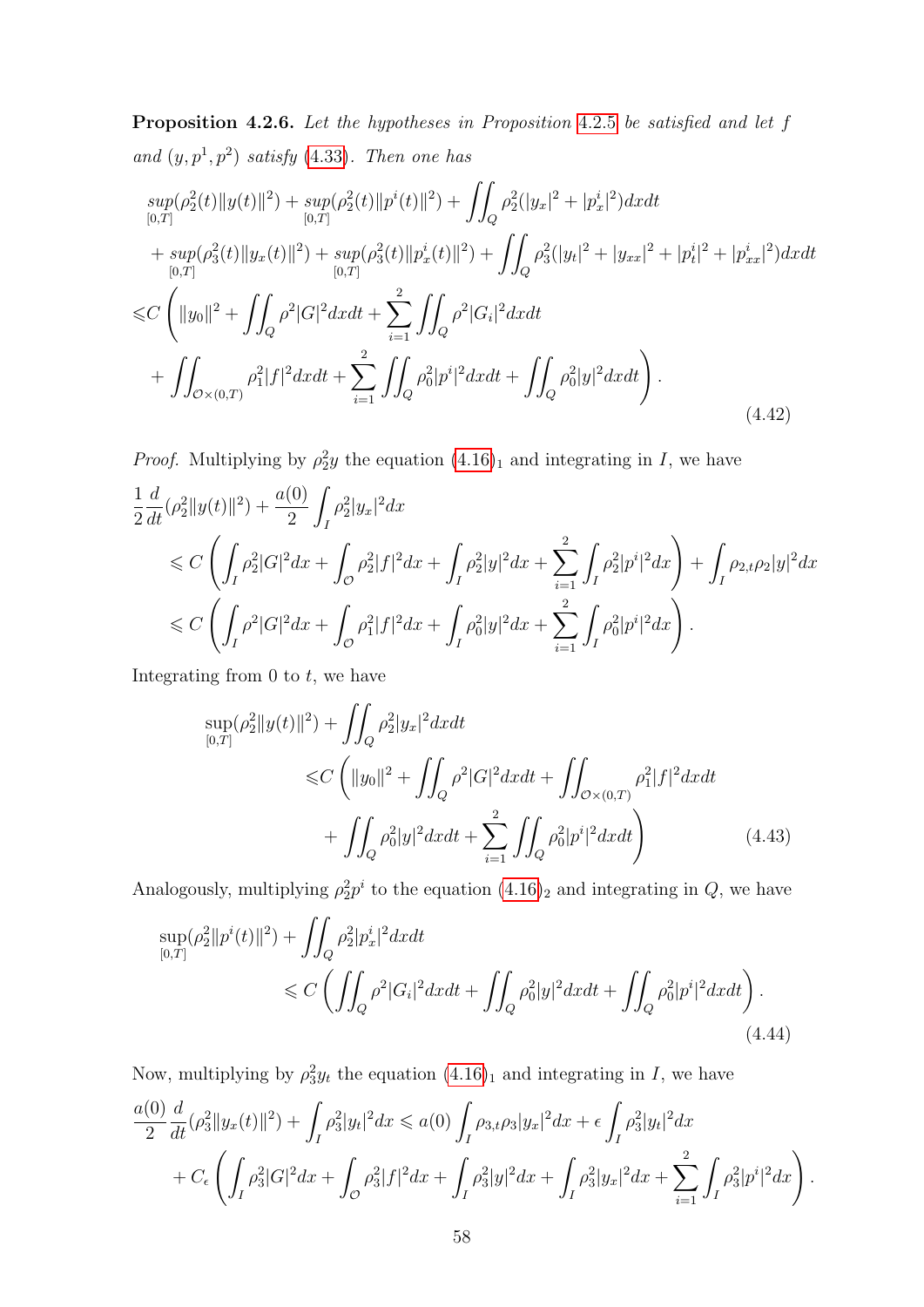This is

$$
\frac{d}{dt}(\rho_3^2 \|y_x(t)\|^2) + \int_I \rho_3^2 |y_t|^2 dx \n\leq C \left( \int_I \rho^2 |G|^2 dx + \int_{\mathcal{O}} \rho_1^2 |f|^2 dx + \int_I \rho_0^2 |y|^2 dx + \sum_{i=1}^2 \int_I \rho_0^2 |p^i|^2 dx + \int_I \rho_2^2 |y_x|^2 dx \right).
$$

Integrating from 0 to  $t$  and using  $(4.43)$  $(4.43)$ , we have

<span id="page-66-0"></span>
$$
\sup_{[0,T]} (\rho_3^2 \|y_x(t)\|^2) + \iint_Q \rho_3^2 |y_t|^2 dx dt
$$
  
\n
$$
\leq C \left( \|y_0\|_{H_0^1(I)}^2 + \iint_Q \rho^2 |G|^2 dx dt + \iint_{\mathcal{O} \times (0,T)} \rho_1^2 |f|^2 dx dt
$$
  
\n
$$
+ \iint_Q \rho_0^2 |y|^2 dx dt + \sum_{i=1}^2 \iint_Q \rho_0^2 |p^i|^2 dx dt \right). \tag{4.45}
$$

Now, multiplying by  $-\rho_3^2 y_{xx}$  the equation  $(4.16)_1$  $(4.16)_1$  $(4.16)_1$  and integrating in I, we have

$$
a(0)\int_{I} \rho_{3}^{2} |y_{xx}|^{2} dx \leq \epsilon \int_{I} \rho_{3}^{2} |y_{xx}|^{2} dx + C_{\epsilon} \left( \int_{I} \rho_{3}^{2} |G|^{2} dx + \int_{\mathcal{O}} \rho_{3}^{2} |f|^{2} dx + \int_{I} \rho_{3}^{2} |y_{t}|^{2} dx \right) + \int_{I} \rho_{3}^{2} |y|^{2} dx + \int_{I} \rho_{3}^{2} |y_{x}|^{2} dx + \sum_{i=1}^{2} \int_{I} \rho_{3}^{2} |p^{i}|^{2} dx \right).
$$

then

$$
\int_{I} \rho_3^2 |y_{xx}|^2 dx \leqslant + C \left( \int_{I} \rho^2 |G|^2 dx + \int_{\mathcal{O}} \rho_1^2 |f|^2 dx + \int_{I} \rho_3^2 |y_t|^2 dx \right. \\ + \left. \int_{I} \rho_0^2 |y|^2 dx + \int_{I} \rho_2^2 |y_x|^2 dx + \sum_{i=1}^2 \int_{I} \rho_0^2 |p^i|^2 dx \right).
$$

Integrating from 0 to  $t$  and using  $(4.43)$  $(4.43)$  and  $(4.45)$  $(4.45)$ , we get

$$
\iint_{Q} \rho_3^2 |y_{xx}|^2 dxdt \le C \left( \|y_0\|_{H_0^1(I)}^2 + \iint_{Q} \rho^2 |G|^2 dxdt + \iint_{\mathcal{O} \times (0,T)} \rho_1^2 |f|^2 dxdt + \iint_{Q} \rho_0^2 |y|^2 dxdt + \sum_{i=1}^2 \iint_{Q} \rho_0^2 |p^i|^2 dxdt \right)
$$
\n(4.46)

Analogously, multiplying  $\rho_3^2 p_t^i$  to the equation  $(4.16)_2$  $(4.16)_2$  $(4.16)_2$  and integrating in  $Q$ , we have

<span id="page-66-1"></span>
$$
\sup_{[0,T]} (\rho_3^2 || p_x^i(t) ||^2) + \iint_Q \rho_3^2 |p_t^i|^2 dx dt
$$
  
\$\leq C \left( \iint\_Q \rho^2 |G\_i|^2 dx dt + \iint\_Q \rho\_0^2 |y|^2 dx dt + \iint\_Q \rho\_0^2 |p^i|^2 dx dt \right)\$\n
$$
(4.47)
$$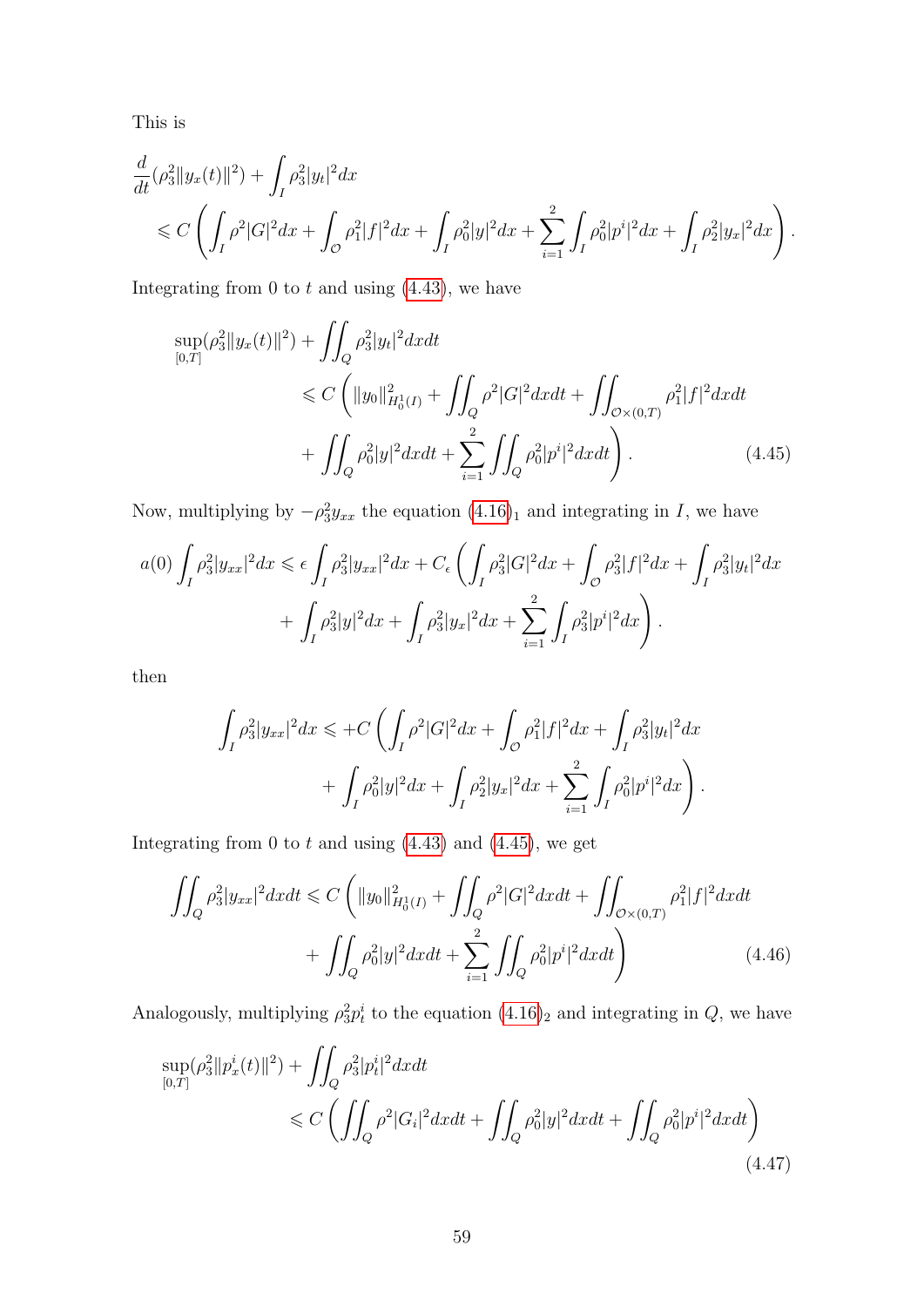and also multiplying  $-\rho_3^2 p_{xx}^i$  to the equation  $(4.16)_2$  $(4.16)_2$  $(4.16)_2$  and integrating in  $Q$ , we have

$$
\iint_{Q} \rho_3^2 |p_{xx}^i|^2 dxdt \le C \left( \iint_{Q} \rho^2 |G_i|^2 dxdt + \iint_{Q} \rho_0^2 |y|^2 dxdt + \iint_{Q} \rho_0^2 |p^i|^2 dxdt \right)
$$
\n(4.48)

<span id="page-67-3"></span><span id="page-67-0"></span> $\Box$ 

From  $(4.43) - (4.48)$  $(4.43) - (4.48)$  $(4.43) - (4.48)$  $(4.43) - (4.48)$ , we have  $(4.42)$  $(4.42)$ .

<span id="page-67-4"></span>Proposition [4](#page-60-1).2.7. Let the hypotheses in Proposition 4.2.5 be satisfied and let f and  $(y, p<sup>1</sup>, p<sup>2</sup>)$  satisfy (4.[33\)](#page-60-2). Then one has

$$
\sup_{[0,T]} (\rho_4^2(t) \|y_t(t)\|^2) + \iint_Q \rho_4^2 |y_{xt}|^2 dx dt \n+ \sup_{[0,T]} (\rho_5^2(t) \|y_{xt}(t)\|^2) + \iint_Q \rho_5^2 (|y_{tt}|^2 + |y_{xxt}|^2) dx dt + \sup_{[0,T]} (\rho_5^2(t) \|y_{xx}(t)\|^2) \n\leq C \left( \|y_0\|_{H_0^3(I)}^2 + \|G(0)\|_{H_0^1(I)}^2 + \iint_Q \rho^2 |G|^2 dx dt + \iint_Q \rho_3^2 |G_t|^2 dx dt \n+ \sum_{i=1}^2 \iint_Q \rho^2 |G_i|^2 dx dt + \iint_{\mathcal{O} \times (0,T)} \rho_1^2 |f|^2 dx dt + \sum_{i=1}^2 \iint_Q \rho_0^2 |p^i|^2 dx dt + \iint_Q \rho_0^2 |y|^2 dx dt \right).
$$
\n(4.49)

<span id="page-67-1"></span>Proof. We know that

$$
y_{tt} - a(0)y_{xxt} + D_1 F(0,0)y_t + D_2 F(0,0)y_{xt} = f_t 1_{\mathcal{O}} - \frac{1}{\mu_1} p_t^1 1_{\mathcal{O}_1} - \frac{1}{\mu_2} p_t^2 1_{\mathcal{O}_2} + G_t.
$$
 (4.50)

From (4.[50\)](#page-67-1) multiplying by  $\rho_4^2 y_t$  and integrating in I, we have

<span id="page-67-2"></span>
$$
\frac{1}{2}\frac{d}{dt}\left(\rho_4^2(t)\|y_t(t)\|^2 dx\right) + \frac{a(0)}{2}\int_I \rho_4^2|y_{xt}|^2 dx \le \int_I \rho_4 \rho_{4,t}|y_t|^2 dx \n+ C\left(\int_I \rho_4^2|G_t|^2 dx + \int_O \rho_4^2|f_t|^2 dx + \int_I \rho_4^2|y_t|^2 dx + \sum_{i=1}^2 \int_I \rho_4^2|p_t^i|^2 dx\right).
$$

Integrating from 0 to  $t$  and using  $(4.40)$  $(4.40)$  and  $(4.42)$  $(4.42)$ , we have

$$
\sup_{[0,T]} (\rho_4^2(t) \|y_t(t)\|^2) + \iint_Q \rho_4^2 |y_{xt}|^2 dx dt \le C \left( \|y_t(0)\|^2 + \iint_Q \rho_3^2 |G_t|^2 dx dt + \iint_{[0,T]} \rho_1^2 |f|^2 dx dt + \iint_Q \rho_0^2 |y|^2 dx dt + \sum_{i=1}^2 \iint_Q \rho_0^2 |p^i|^2 dx dt \right).
$$
\n(4.51)

We get easily that

 $||y_t(0)|| \leqslant C(||y(0)||_{H^2(I)} + ||f(0)||_{L^2(\mathcal{O})} + ||p^1(0)|| + ||p^2(0)|| + ||G(0)||).$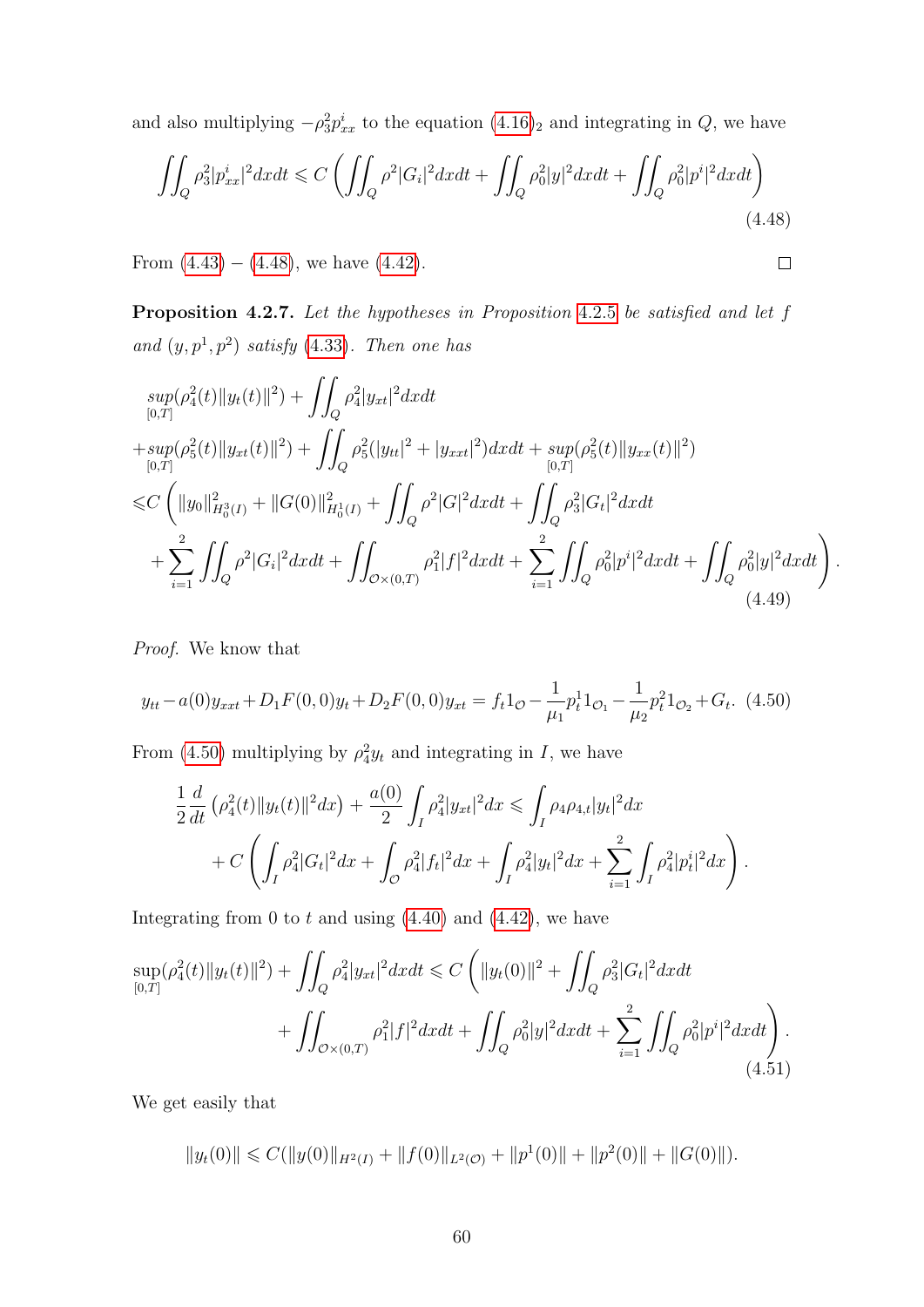Since  $\rho_3 f 1_{\mathcal{O}}, \rho_3 G \in H^1(0, T; L^2(I)),$  in (4.[51\)](#page-67-2) one has

<span id="page-68-0"></span>
$$
\sup_{[0,T]} (\rho_4^2(t) \|y_t(t)\|^2) + \iint_Q \rho_4^2 |y_{xt}|^2 dx dt \le C \left( \|y_0\|_{H^2(I)}^2 + \iint_Q \rho^2 |G|^2 dx dt + \iint_Q \rho_3^2 |G_t|^2 dx dt + \iint_Q \rho_3^2 |G_t|^2 dx dt + \iint_Q \rho_1^2 |f|^2 dx dt + \iint_Q \rho_0^2 |y|^2 dx dt + \sum_{i=1}^2 \iint_Q \rho_0^2 |p^i|^2 dx dt \right).
$$
\n(4.52)

From (4.[50\)](#page-67-1) multiplying by  $\rho_5^2 y_{tt}$  and integrating in I, we have

$$
\int_{I} \rho_{5}^{2} |y_{tt}|^{2} dx + \frac{a(0)}{2} \frac{d}{dt} \left( \int_{I} \rho_{5}^{2} |y_{xt}|^{2} dx \right) \leq a(0) \int_{I} \rho_{5} \rho_{5,t} |y_{xt}|^{2} dx + \epsilon \int_{I} \rho_{5}^{2} |y_{tt}|^{2} dx
$$
  
+  $C_{\epsilon} \left( \int_{I} \rho_{5}^{2} |G_{t}|^{2} dx + \int_{\mathcal{O}} \rho_{5}^{2} |f_{t}|^{2} dx + \int_{I} \rho_{5}^{2} |y_{t}|^{2} dx + \int_{I} \rho_{5}^{2} |y_{xt}|^{2} dx + \sum_{i=1}^{2} \int_{I} \rho_{5}^{2} |p_{t}|^{2} dx \right)$ 

then

$$
\int_{I} \rho_{5}^{2} |y_{tt}|^{2} dx + \frac{d}{dt} \int_{I} \rho_{5}^{2} |y_{xt}|^{2} dx \leq C \left( \int_{I} \rho_{3}^{2} |G_{t}|^{2} dx + \int_{\mathcal{O}} \rho_{3}^{2} |f_{t}|^{2} dx \right. \\
\left. + \int_{I} \rho_{3}^{2} |y_{t}|^{2} dx + \int_{I} \rho_{4}^{2} |y_{xt}|^{2} dx + \sum_{i=1}^{2} \int_{I} \rho_{3}^{2} |p_{t}|^{2} dx \right).
$$

Integrating from 0 to  $t$ , using  $(4.40)$  $(4.40)$ ,  $(4.45)$  $(4.45)$ ,  $(4.47)$  $(4.47)$  and  $(4.52)$  $(4.52)$  we deduce

$$
\iint_{Q} \rho_5^2 |y_{tt}|^2 dxdt + \sup_{[0,T]} (\rho_5^2(t) \|y_t(t)\|^2) \leq C \left( \|y_{xt}(0)\|^2 + \iint_{Q} \rho_3^2 |G_t|^2 dxdt + \iint_{\mathcal{O} \times (0,T)} \rho_1^2 |f|^2 dxdt + \iint_{Q} \rho_0^2 |y|^2 dxdt + \sum_{i=1}^2 \iint_{Q} \rho_0^2 |p^i|^2 dxdt \right).
$$

We see easily that

$$
||y_{x,t}(0)|| \leq C(||y_0||_{H^3(I)} + ||f_x(0)||_{L^2(\mathcal{O})} + ||p_x^1(0)|| + ||p_x^2(0)|| + ||G_x(0)||).
$$

Then using (4.[47\)](#page-66-1) and (4.[40\)](#page-64-1), we deduce

$$
\iint_{Q} \rho_5^2 |y_{tt}|^2 dxdt + \sup_{[0,T]} (\rho_5^2(t) ||y_t(t)||^2) \leq C \left( ||y_0||_{H^3(I)}^2 + ||G(0)||_{H_0^1(I)}^2 + \iint_{Q} \rho_3^2 |G_t|^2 dxdt + \sum_{i=1}^2 \iint_{Q} \rho^2 |G_i|^2 dxdt + \iint_{Q} \rho_1^2 |f|^2 dxdt \tag{4.53}
$$

$$
+ \iint_{Q} \rho_0^2 |y|^2 dxdt + \sum_{i=1}^2 \iint_{Q} \rho_0^2 |p^i|^2 dxdt \right).
$$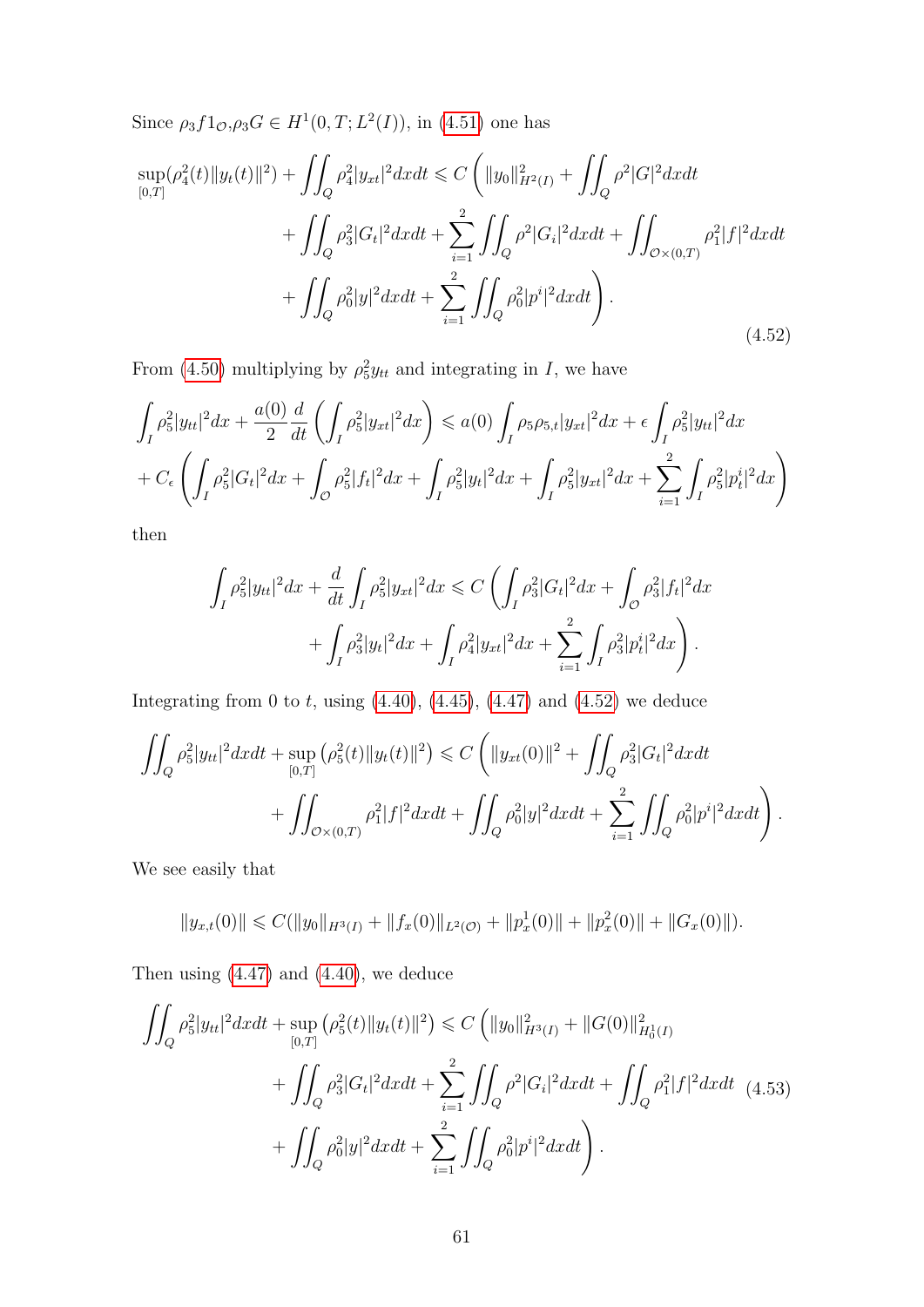Analogously from (4.[50\)](#page-67-1) multiplying by  $\rho_5^2 y_{xxt}$  and integrating in  $Q$ , we have

$$
\sup_{[0,T]} (\rho_5^2(t) \|y_{xt}(t)\|^2) + \iint_Q \rho_5^2 |y_{xxt}|^2 dx dt \le C \left( \|y_0\|_{H^3(I)}^2 + \|G(0)\|_{H_0^1(I)}^2 + \iint_Q \rho_3^2 |G_t|^2 dx dt + \sum_{i=1}^2 \iint_Q \rho^2 |G_i|^2 dx dt + \iint_Q \rho_1^2 |f|^2 dx dt + \iint_Q \rho_0^2 |y|^2 dx dt + \sum_{i=1}^2 \iint_Q \rho_0^2 |p^i|^2 dx dt \right).
$$
\n(4.54)

Also, from  $(4.16)<sub>1</sub>$  $(4.16)<sub>1</sub>$  $(4.16)<sub>1</sub>$  multiplying by  $-\rho_5^2 y_{xxt}$  and integrating in I, we have

$$
\int_{I} \rho_{5}^{2} |y_{xt}|^{2} dx + \frac{a(0)}{2} \frac{d}{dt} \left( \rho_{5}^{2}(t) \| y_{xx}(t) \|^{2} \right) \leq a(0) \int_{I} \rho_{5} \rho_{5,t} |y_{xx}|^{2} dx \n+ C \left( \int_{\mathcal{O}} \rho_{5}^{2} |f|^{2} dx + \int_{I} \rho_{5}^{2} |y|^{2} dx + \int_{I} \rho_{5}^{2} |y_{x}|^{2} dx \right) \n+ \int_{I} \rho_{5}^{2} |y_{xxt}|^{2} dx + \sum_{i=1}^{2} \int_{I} \rho_{5}^{2} |p^{i}|^{2} dx + \int_{I} \rho_{5}^{2} |G|^{2} dx \right)
$$

whence

<span id="page-69-0"></span>
$$
\iint_{Q} \rho_{5}^{2} |y_{xt}|^{2} dxdt + \sup_{[0,T]} (\rho_{5}^{2}(t) ||y_{xx}(t)||^{2}) \leq C \left( ||y_{0}||_{H^{3}(I)}^{2} + ||G(0)||_{H_{0}^{1}(I)}^{2} + \iint_{Q} \rho_{3}^{2} |G_{t}|^{2} dxdt + \sum_{i=1}^{2} \iint_{Q} \rho^{2} |G_{i}|^{2} dxdt + \iint_{Q} \rho_{1}^{2} |f|^{2} dxdt + \iint_{Q} \rho_{0}^{2} |y|^{2} dxdt + \sum_{i=1}^{2} \iint_{Q} \rho_{0}^{2} |p^{i}|^{2} dxdt \right).
$$
\n(4.55)

 $\Box$ 

Gathering  $(4.52) - (4.55)$  $(4.52) - (4.55)$  $(4.52) - (4.55)$  $(4.52) - (4.55)$ , we have  $(4.49)$  $(4.49)$ .

4.2.3 Null Controlability for 
$$
(4.15)
$$

In this section we will prove the null controllability for the optimal system using Right Inverse Function theorem for Banach spaces.

Let us introduce the space

$$
Y := \{ (y, p1, p2, f); \rho_0 y, \rho_0 pi \in L2(Q); \rho_1 f \in L2(\mathcal{O} \times (0, T));
$$
  
\n
$$
\rho(y_t - a(0)y_{xx} + D_1 F(0, 0)y + D_2 F(0, 0)y_x - f1_{\mathcal{O}} + \frac{1}{\mu_1} p1 1_{\mathcal{O}_1} + \frac{1}{\mu_2} p2 1_{\mathcal{O}_2}),
$$
  
\n
$$
\rho_3(y_{tt} - a(0)y_{xxt} + D_1 F(0, 0)y_t + D_2 F(0, 0)y_{xt} - f_t 1_{\mathcal{O}}) \in L2(Q),
$$
  
\n
$$
\rho(-p_t^i - a(0)p_{xx}^i + D_1 F(0, 0)p^i - D_2 F(0, 0)p_x^i - \alpha_i y 1_{\mathcal{O}_{i,d}}) \in L2(Q);
$$
  
\n
$$
y(0) \in H3(I) \cap H_01(I) \}
$$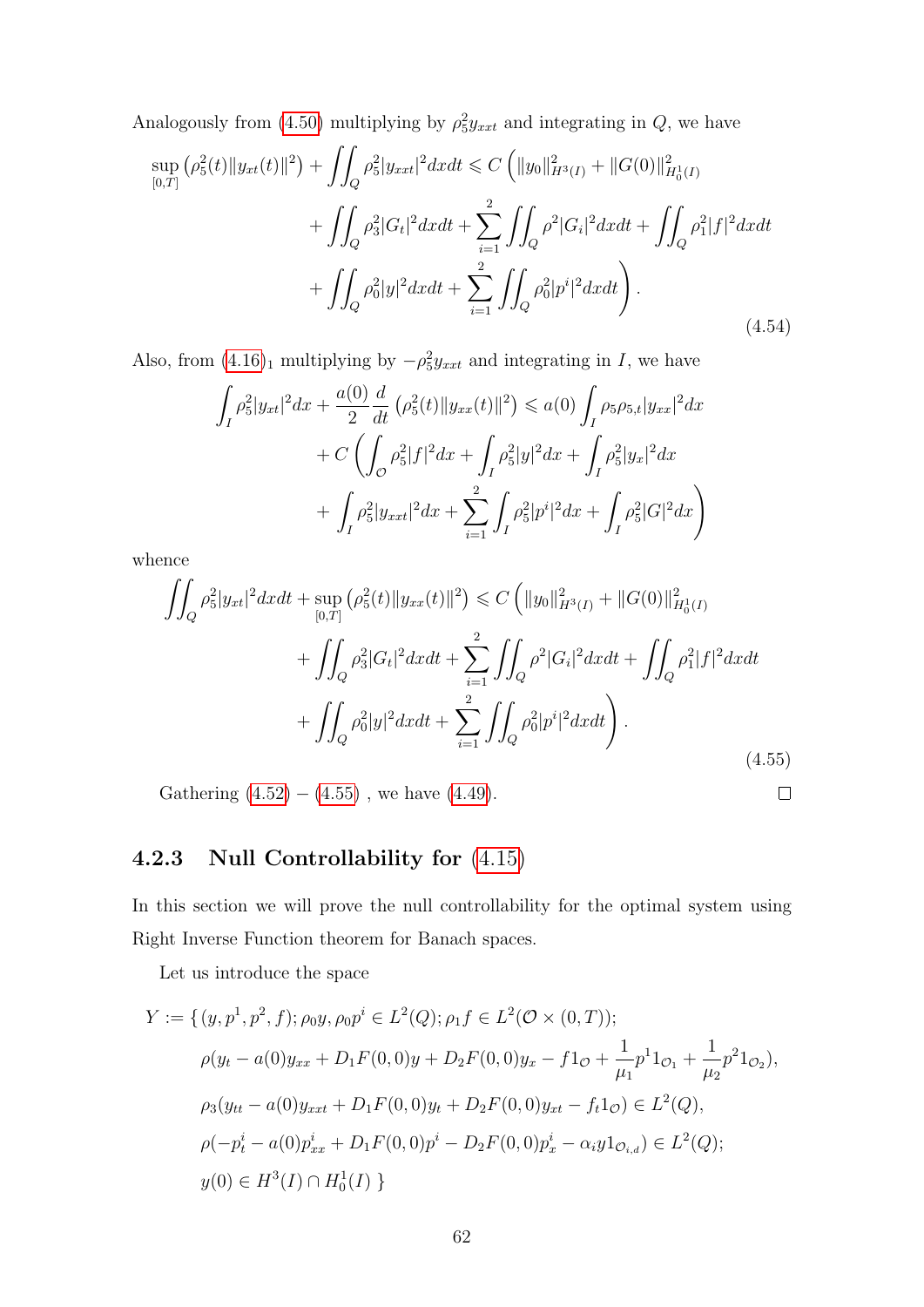with norm

$$
\begin{split}\n\|(y, p^1, p^2, f)\|_Y^2 &:= \|\rho_0 y\|_{L^2(Q)}^2 + \sum_{i=1}^2 \|\rho_0 p^i\|_{L^2(Q)}^2 + \|\rho_1 f\|_{L^2(\mathcal{O}\times(0,T))}^2 \\
&+ \|\rho(y_t - a(0)y_{xx} + D_1 F(0,0)y + D_2 F(0,0)y_x - f1_{\mathcal{O}} + \frac{1}{\mu_1} p^1 1_{\mathcal{O}_1} + \frac{1}{\mu_2} p^2 1_{\mathcal{O}_2})\|_{L^2(Q)}^2 \\
&+ \|\rho_3(y_{tt} - a(0)y_{xxt} + D_1 F(0,0)y_t + D_2 F(0,0)y_{xt} - f_t 1_{\mathcal{O}})\|_{L^2(Q)}^2 + \|y(0)\|_{H^3(I)}^2 \\
&+ \sum_{i=1}^2 \|\rho(-p_t^i - a(0)p_{xx} + D_1 F(0,0)p^i - D_2 F(0,0)p_x^i + \alpha_i y 1_{\mathcal{O}_{i,d}})\|_{L^2(Q)}^2.\n\end{split}
$$

It is clear that Y is a Hilbert space equipped with the norm  $\|\cdot\|_Y$ .

Let  $L^2(\rho^2; Q)$  be the Hilbert space formed by the measurable functions  $w =$  $w(x, t)$  such that  $\rho w \in L^2(Q)$ , i.e.

$$
||w||_{L^{2}(\rho^{2};Q)}^{2} := \iint_{Q} \rho^{2}|w|^{2}dxdt < +\infty
$$

and  $F := \{ g \in L^2(Q) ; \rho g, \rho_3 g_t \in L^2(Q), g(0) \in H_0^1(I) \}.$ 

Let us introduce the Hilbert space

$$
Z := F \times (L^2(\rho^2; Q))^2 \times (H^3(I) \cap H_0^1(I))
$$

with norm

$$
||(G, G_1, G_2, y_0)||_Z^2 := ||\rho G||_{L^2(Q)}^2 + ||\rho_3 G_t||_{L^2(Q)}^2 + ||G(0)||_{H_0^1(I)}^2 + ||\rho G_1||_{L^2(Q)}^2 + ||\rho G_2||_{L^2(Q)}^2 + ||y_0||_{H^3(I)}^2.
$$

**Observation [4](#page-65-2).2.8.** Notice that, if  $(y, p<sup>1</sup>, p<sup>2</sup>, f) \in Y$ , in view of Propositions 4.2.6 and [4](#page-67-4).2.7, one has

$$
sup_{[0,T]}(\rho_3^2(t)||y_x(t)||^2) + sup_{[0,T]}(\rho_3^2(t)||p_x(t)||^2) + \iint_Q \rho_3^2(|y_t|^2 + |y_{xx}|^2 + |p_t|^2 + |p_{xx}|^2)dxdt
$$
  
+ 
$$
sup_{[0,T]}(\rho_4^2(t)||y_t(t)||^2) + \iint_Q \rho_4^2|y_{xt}|^2dxdt + sup_{[0,T]}(\rho_5^2(t)||y_{xx}(t)||^2) + \iint_Q \rho_5^2|y_{xxt}|^2dxdt
$$
  
\$\leq C||(y, p^1, p^2, f)||\_Y^2.

<span id="page-70-0"></span>Let us define the mapping  $\mathcal{A}:Y\rightarrow Z,$  given by

$$
\mathcal{A}(y, p^1, p^2, f) := (\mathcal{A}_1(y, p^1, p^2, f), \mathcal{A}_2(y, p^1, p^2, f), \mathcal{A}_3(y, p^1, p^2, f), \mathcal{A}_4(y, p^1, p^2, f))
$$
\n(4.56)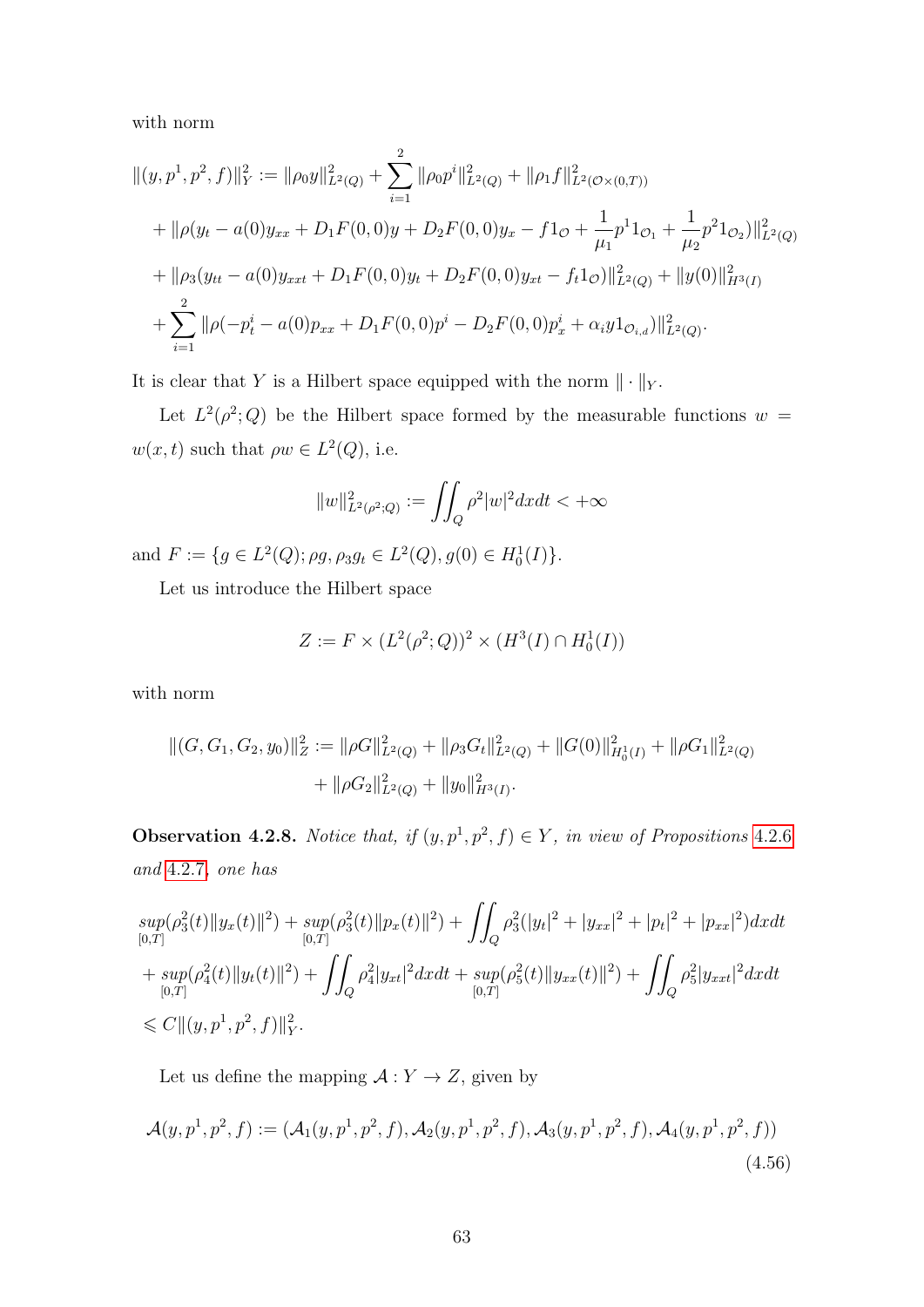where

$$
\mathcal{A}_1(y, p^1, p^2, f) := y_t - (a(y_x)y_x)_x + F(y, y_x) - f1_\mathcal{O} + \frac{1}{\mu_1} p^1 1_{\mathcal{O}_1} + \frac{1}{\mu_2} p^2 1_{\mathcal{O}_2},
$$
  
\n
$$
\mathcal{A}_2(y, p^1, p^2, f) := -p_t^1 - ((a'(y_x)y_x + a(y_x))p_x^1)_x
$$
  
\n
$$
+ D_1F(y, y_x)p^1 - (D_2F(y, y_x)p^1)_x - \alpha_1 y 1_{\mathcal{O}_{1,d}},
$$
  
\n
$$
\mathcal{A}_3(y, p^1, p^2, f) := -p_t^2 - ((a'(y_x)y_x + a(y_x))p_x^2)_x
$$
  
\n
$$
+ D_1F(y, y_x)p^2 - (D_2F(y, y_x)p^2)_x - \alpha_2 y 1_{\mathcal{O}_{2,d}},
$$
  
\n
$$
\mathcal{A}_4(y, p^1, p^2, f) := y(0).
$$

We will use the following lemmas to conclude the desired result.

**Lemma 4.2.9.** Let  $A: Y \to Z$  be the mapping defined by (4.[56\)](#page-70-0). Then, A is well defined and continuous.

*Proof.* For every  $(y, p<sup>1</sup>, p<sup>2</sup>, f) \in Y$  one has

$$
\|\rho A_1(y, p^1, p^2, f)\|_{L^2(Q)}^2
$$
  
= 
$$
\iint_Q \rho^2 |y_t - (a(y_x)y_x)_x + F(y, y_x) - f1_{\mathcal{O}} + \frac{1}{\mu_1} p^1 1_{\mathcal{O}_1} + \frac{1}{\mu_2} p^2 1_{\mathcal{O}_2}|^2 dxdt
$$
  

$$
\leq C \left( \iint_Q \rho_0^2 |y_t - a(0)y_{xx} + D_1 F(0, 0)y + D_2 F(0, 0)y_x - f1_{\mathcal{O}} \right)
$$
  

$$
+ \frac{1}{\mu_1} p^1 1_{\mathcal{O}_1} + \frac{1}{\mu_2} p^2 1_{\mathcal{O}_2}|^2 dxdt + \iint_Q \rho_0^2 |a(y_x) - a(0)|^2 |y_{xx}|^2 dxdt
$$
  

$$
+ \iint_Q \rho^2 |a'(y_x)|^2 |y_x|^2 |y_{xx}|^2 dxdt + \iint_Q \rho^2 |F(y, y_x) - D_1 F(0, 0)y - D_2 F(0, 0)y_x|^2 dxdt
$$
  
=  $I_1 + I_2 + I_3 + I_4$ .

We know that

$$
I_1 \leq \| (y, p^1, p^2, f) \|_Y^2 < +\infty.
$$

Also

$$
I_2 + I_3 \leq C \iint_Q \rho^2 |y_x|^2 |y_{xx}|^2 dx dt
$$
  
\n
$$
\leq C \int_0^T \rho_5^2 \rho_3^2 \|y_{xx}(t)\|^2 \|y_{xx}(t)\|^2 dt
$$
  
\n
$$
\leq C \left( \sup_{[0,T]} \rho_5^2(t) \|y_{xx}(t)\|^2 \right) \iint_Q \rho_3^2 |y_{xx}|^2 dx dt
$$
  
\n
$$
\leq C \|(y, p^1, p^2, f)\|_Y^4 < +\infty,
$$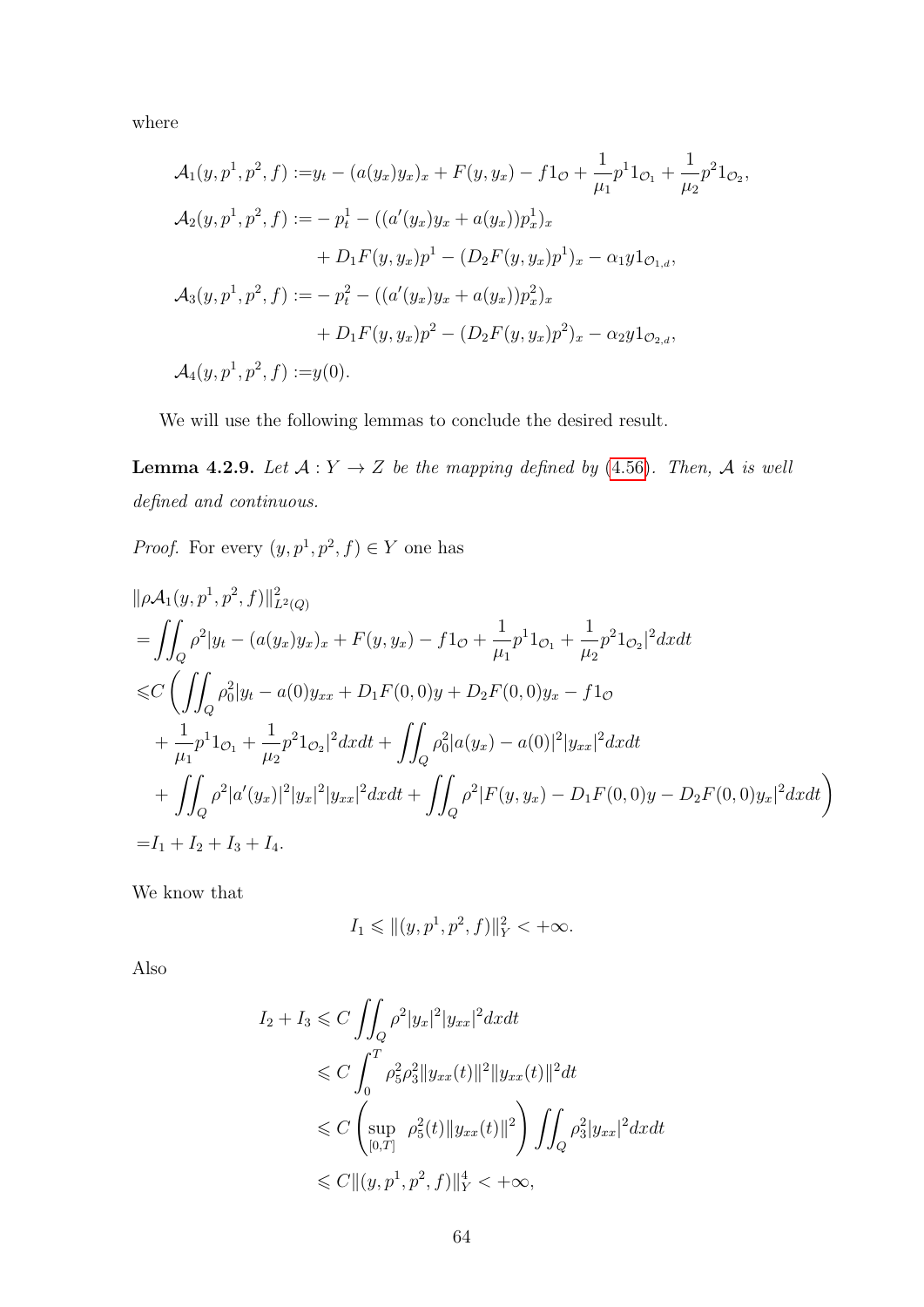and

$$
I_4 \leq C \iint_Q \rho^2 (|\nabla F(\tilde{\theta}(y, y_x)) - \nabla F(0, 0)|^2 (|y|^2 + |y_x|^2) dx dt
$$
  
\n
$$
\leq C \iint_Q \rho^2 \tilde{\theta}^2 (|y|^2 + |y_x|^2) (|y|^2 + |y_x|^2) dx dt
$$
  
\n
$$
\leq C \int_0^T \rho_5^2 \rho_3^2 (||y_x(t)||^2 + ||y_{xx}(t)||^2) (||y(t)||^2 + ||y_x(t)||^2)
$$
  
\n
$$
\leq C \left\{ \left( \sup_{[0,T]} \rho_5^2(t) ||y_{xx}(t)||^2 \right) + \left( \sup_{[0,T]} \rho_3^2(t) ||y_x(t)||^2 \right) \right\}.
$$
  
\n
$$
\left( \iint_Q \rho_0^2 |y|^2 dx dt + \iint_Q \rho_2^2 |y_x|^2 dx dt \right)
$$
  
\n
$$
\leq C ||(y, p^1, p^2, f)||_Y^4 < +\infty,
$$

where  $\tilde{\theta} := \tilde{\theta}(x, t) \in (0, 1)$ .

Now

$$
||\rho_3 A_{1,t}(y, p^1, p^2, f)||_{L^2(Q)}
$$
\n=
$$
\iint_Q \rho_3^2 |(y_t - (a(y_x)y_x)_x + F(y, y_x) - f1_{\mathcal{O}} + \frac{1}{\mu_1} p^1 1_{\mathcal{O}_1} + \frac{1}{\mu_2} p^2 1_{\mathcal{O}_2})_t|^2 dxdt
$$
\n=
$$
\iint_Q \rho_3^2 |y_{tt} - a(y_x)y_{xxt} - a'(y_x)y_x y_{xxt} - 2a(y_x)y_x t y_{xx} - a''(y_x)y_x t y_{xx} y_x
$$
\n
$$
+ \nabla F(y, y_x)(y, y_x)_t - f_t 1_{\mathcal{O}} + \frac{1}{\mu_1} p_t^1 1_{\mathcal{O}_1} + \frac{1}{\mu_2} p_t^2 1_{\mathcal{O}_2}|^2 dxdt
$$
\n
$$
\leq C \left( \iint_Q \rho_3^2 |y_{tt} - a(0)y_{xxt} + \nabla F(0, 0)(y, y_x)_t - f_t 1_{\mathcal{O}}|^2 dxdt
$$
\n
$$
+ \iint_Q \rho_3^2 |a'(y_x) - a(0)|^2 |y_{xxt}|^2 dxdt + \iint_Q \rho_3^2 |a'(y_x)|^2 |y_{xxt}|^2 |y_x|^2 dxdt
$$
\n
$$
+ \iint_Q \rho_3^2 |a'(y_x)|^2 |y_{xxt}|^2 dxdt + \iint_Q \rho_3^2 |a''(y_x)|^2 |y_{xxt}|^2 |y_x|^2 dxdt
$$
\n
$$
+ \iint_Q \rho_3^2 (|y|^2 + |y_x|^2)(|y_t|^2 + |y_{xt}|^2) dxdt + \sum_{i=1}^2 \iint_Q \rho_3^2 |p_t^i|^2 dxdt
$$
\n
$$
+ \iint_Q \rho_3^2 |y_{tt} - a(0)y_{xxt} + \nabla F(0, 0)(y, y_x)_t - f_t 1_{\mathcal{O}}|^2 dxdt
$$
\n
$$
+ \iint_Q \rho_3^2 |y_x|^2 |y_{xxt}|^2 dxdt + \iint_Q \rho_3^2 |y_{xxt}|^2 |y_x|^2 dxdt
$$
\n
$$
+ \iint_Q \rho_3^2 |y_x
$$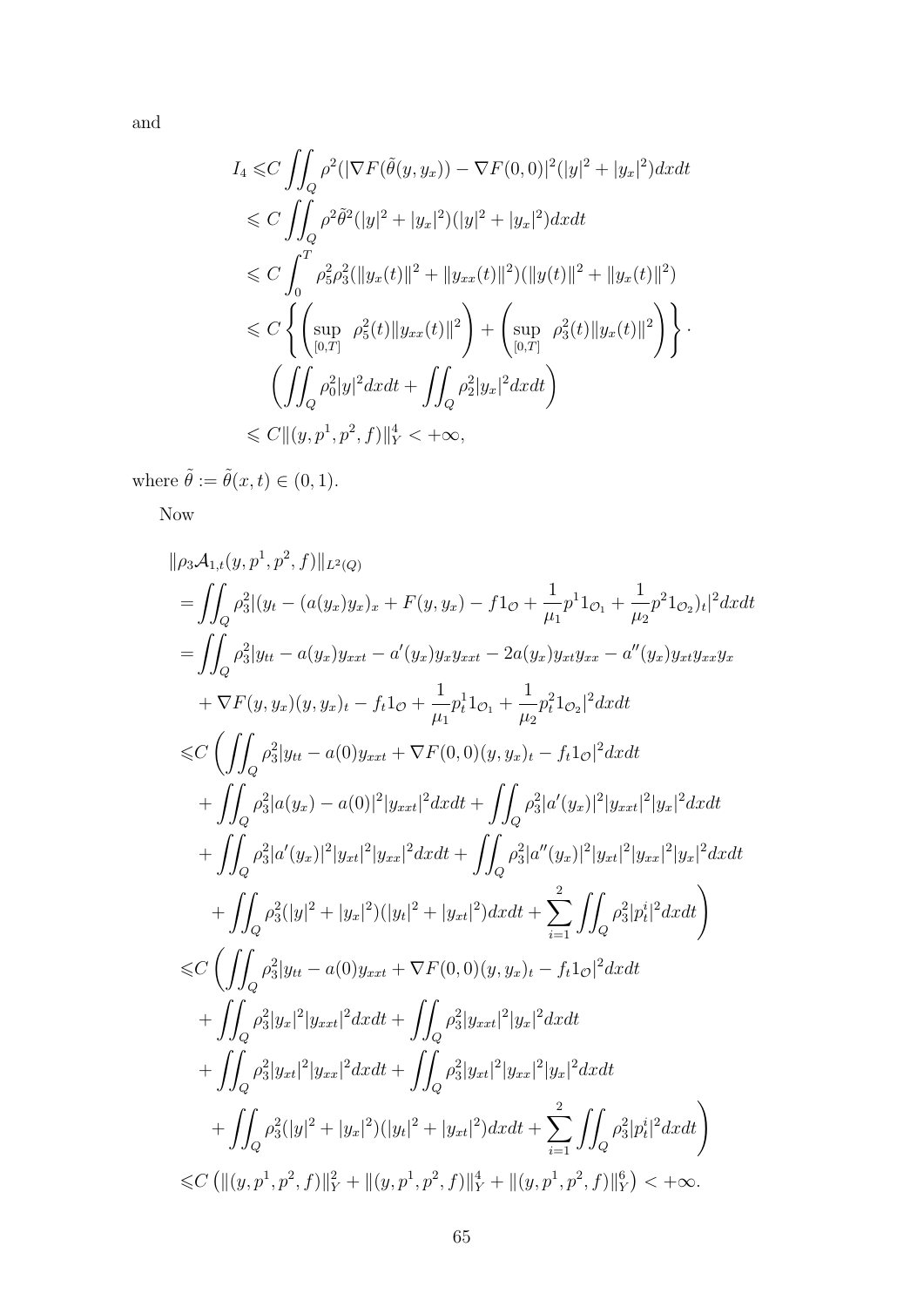Analogously, we have

$$
\|\mathcal{A}_1(y, p^1, p^2, f)(0)\|_{H_0^1(I)} = \int_I |(y_{xt}(0) - (a(y_x(0))y_x(0))_{xx} - f_x(0)1_{\mathcal{O}} + \frac{1}{\mu}p_x(0)1_{\omega}|^2 dx
$$
  
\n
$$
\leq C(\|(y, p^1, p^2, f)\|_Y^2 + \|(y, p^1, p^2, f)\|_Y^4) < +\infty.
$$

And finally

$$
\|\rho A_{i+1}(y, p^1, p^2, f)\|_{L^2(Q)}^2
$$
\n
$$
= \iint_Q \rho^2 |-p_i^i - ((a'(y_x)y_x + a(y_x))p_x^i)_x + D_1F(y, y_x)p^i - (D_2F(y, y_x)p^i)_x
$$
\n
$$
- \alpha_i y1_{O_{i,d}}|^2 dx dt
$$
\n
$$
\leq C \left( \iint_Q \rho^2 |-p_i^i - a(0)p_{xx}^i + D_1F(0, 0)p^i - D_2F(0, 0)p_x^i - \alpha_i y1_{O_{i,d}}|^2 dx dt
$$
\n
$$
+ \iint_Q \rho^2 |a(y_x) - a(0)|^2 |p_{xx}^i|^2 dx dt + \iint_Q \rho^2 |a'(y_x)|^2 |p_x^i|^2 |y_{xx}|^2 dx dt
$$
\n
$$
+ \iint_Q \rho^2 |a''(y_x)|^2 |y_{xx}|^2 |y_x|^2 |p_x|^2 dx dt + \iint_Q \rho_3^2 |D_1(F(y, y_x) - F(0, 0))|^2 |p_i^i|^2 dx dt
$$
\n
$$
+ \iint_Q \rho_3^2 |D_2(F(y, y_x) - F(0, 0))|^2 |p_x^i|^2 dx dt + \iint_Q \rho_3^2 |D_1^2(F(y, y_x)|^2 |y_x|^2 |p^i|^2 dx dt
$$
\n
$$
+ \iint_Q \rho_3^2 |D_2^2 F(y, y_x)|^2 |y_{xx}|^2 |p^i|^2 dx dt
$$
\n
$$
\leq C \left( \iint_Q \rho^2 |-p_i^i - a(0)p_{xx}^i + D_1F(0, 0)p^i - D_2F(0, 0)p_x^i - \alpha_i y1_{O_{i,d}}|^2 dx dt
$$
\n
$$
+ \iint_Q \rho_3^2 \rho_5^2 |y_x|^2 |p_{xx}^i|^2 dx dt + \iint_Q \rho_3^2 \rho_5^2 |p_x^i|^2 |y_{xx}|^2 dx dt
$$
\n
$$
+ \iint_Q \rho_3^2 \rho_5^2 |y_x|^2 |y_x|^2 |p_x|^2 dx dt + \iint_Q \rho_3^2 \rho_5^2 (|y|^2 + |y_x|^2) |p^i|^2 dx dt
$$
\n
$$
+ \i
$$

Consequently,  ${\mathcal A}$  takes values em  $Z.$ 

That the mapping  $A$  is continuous is easy to prove using similar arguments.  $\Box$ 

<span id="page-73-0"></span>**Lemma 4.2.10.** The mapping  $A: Y \to Z$  is continuously differentiable.

*Proof.* Let us first prove that A is G-differentiable at any  $(y, p<sup>1</sup>, p<sup>2</sup>, f) \in Y$  and let us compute the *G*-derivative  $\mathcal{A}'(y, p^1, p^2, f)$ .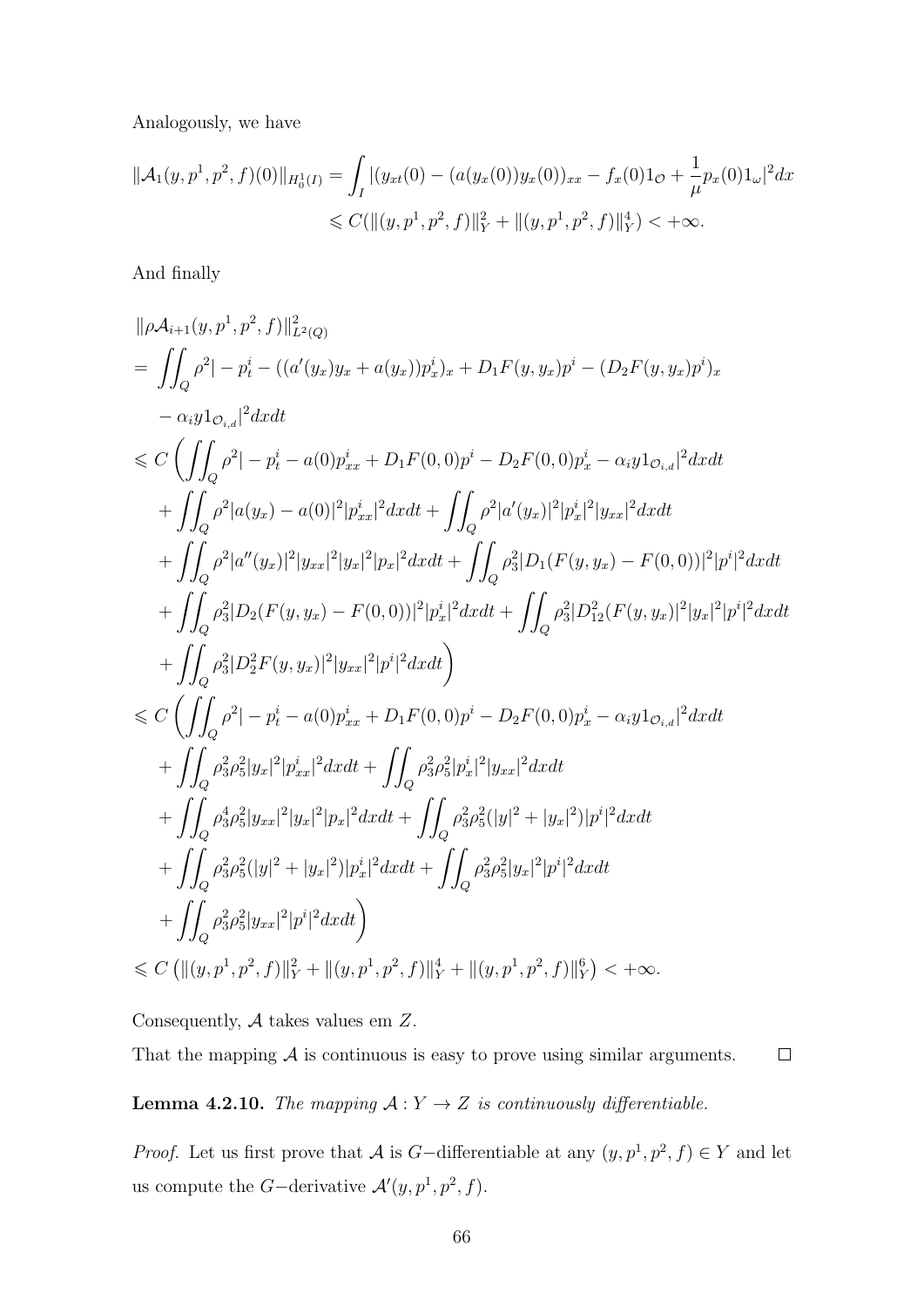Thus, let us fix  $(y, p<sup>1</sup>, p<sup>2</sup>, f)$  in Y and let us take  $(y', p<sup>1'</sup>, p<sup>2'</sup>, f') \in Y$  and  $\lambda > 0$ . Let us introduce the linear mapping  $D\mathcal{A}: Y \to Z$ , with

$$
D\mathcal{A}(y, p^1, p^2, f) = D\mathcal{A} = (D\mathcal{A}_1, D\mathcal{A}_2, D\mathcal{A}_3).
$$

$$
D A_1(y', p^{1'}, p^{2'}, f') := y'_t - (a'(y_x)y'_x y_x) - (a(y_x)y'_x)_{x}
$$
  
+  $D_1F(y, y_x)y' + D_2F(y, y_x)y'_x$   
-  $f'1_{\mathcal{O}} + \frac{1}{\mu_1}p^{1'}1_{\mathcal{O}_1} + \frac{1}{\mu_2}p^{2'}1_{\mathcal{O}_2},$   

$$
D A_{1,t}(y', p^{1'}, p^{2'}, f') := y'_{tt} - (a'(y_x)y'_x y_x)_{xt} - (a(y_x)y'_x)_{xt}
$$
  
+  $D_{11}^2F(y, y_x)y_t y' + D_{12}^2F(y, y_x)y_{xt}y'$   
+  $D_2^2{}_1F(y, y_x)y_t y'_x + D_2^2{}_2F(y, y_x)y_{xt}y'_x$   
+  $D_1F(y, y_x)y'_t + D_2F(y, y_x)y'_{xt}$   
-  $f'_t1_{\mathcal{O}} + \frac{1}{\mu_1}p^{1'}1_{\mathcal{O}_1} + \frac{1}{\mu_2}p^{2'}_t1_{\mathcal{O}_2},$   

$$
D A_2(y', p^{1'}, p^{2'}, f') := -p^{1'}_t - (a'(y_x)y_x p^{1'}_x)_{x} - (a(y_x)p^{1'}_x)_{x} - (a''(y_x)y'_x y_x p^{1}_x)_{x}
$$
  
-  $2(a'(y_x)y'_x p^{1}_{x})_{x} + D_{11}^2F(y, y_x)y'_f p^{1} + D_{12}^2F(y, y_x)y'_x p^{1}_x$   
-  $(D_{21}^2F(y, y_x)y'_f p^{1})_{x} - (D_{22}^2F(y, y_x)y'_x p^{1})_{x}$   
+  $D_1F(y, y_x)p^{1'} - (D_2F(y, y_x)p^{1'}_x - a_1y'1_{\mathcal{O}_1},$   

$$
D A_3(y', p^{1'}, p^{2'}, f') := -p^{2'}_t - (a'(y_x)y_x p^{2'}_x)_{x} - (a'(y_x)p^{2'}_x)_{x} - (a''(y_x)y_x y_x p^{2}_{x})_{x}
$$
  
-  $2(a'(y_x)y'_x p^{2}_{x})_{x} + D_{11$ 

for all  $(y', p^{1'}, p^{2'}, f') \in Y$ .

From the definition of the spaces Y and Z, it becomes that  $D\mathcal{A} \in \mathcal{L}(Y;Z)$ . Furthermore, we have

$$
\frac{1}{\lambda}[\mathcal{A}_i((y, p^1, p^2, f) + \lambda(y', p^{1\prime}, p^{2\prime}, f')) - \mathcal{A}_i(y, p^1, p^2, f)] \to D\mathcal{A}_i(y', p^{1\prime}, p^{2\prime}, f')
$$

strongly in  $L^2(\rho^2; Q)$  for  $i = 1, 2, 3, 4$  as  $\lambda \to 0$  and

$$
\frac{1}{\lambda}[\mathcal{A}_{1,t}((y,p^1,p^2,f)+\lambda(y',p^{1'},p^{2'},f'))-\mathcal{A}_{1,t}(y,p^1,p^2,f)] \to D\mathcal{A}_{1,t}(y',p^{1'},p^{2'},f')
$$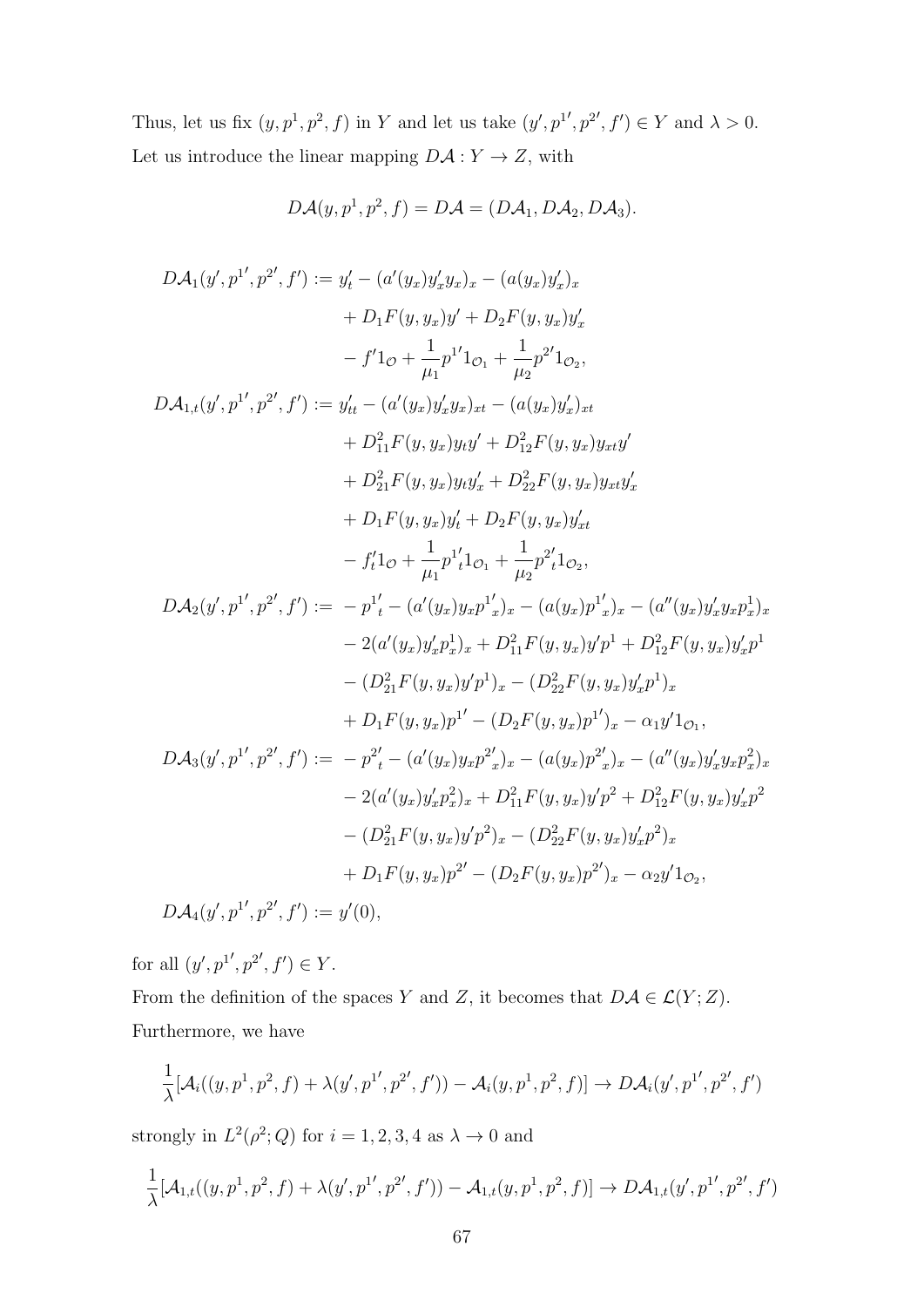strongly in  $L^2(\rho_3^2; Q)$  as  $\lambda \to 0$ . Indeed, we denote

$$
a_{\lambda} := a(y_x + \lambda y'_x), \quad \overline{a} := a(y_x), \quad a'_{\lambda} := a'(y_x + \lambda y'_x), \quad \overline{a}' := a'(y_x),
$$

$$
F_{\lambda} := F(y + \lambda y', y_x + \lambda y'_x), \quad \overline{F} := F(y, y_x),
$$

$$
F'_{n,i} := D_i F(y^n, y^n_x), \quad F'_{\lambda,i} := D_i F(y + \lambda y', y_x + \lambda y'_x), \quad \overline{F}'_i := D_i F(y, y_x)
$$

and we have

$$
\|\frac{1}{\lambda}[A_{1}((y, p^{1}, p^{2}, f) + \lambda(y', p^{1}, p^{2}, f')) - A_{1}(y, p^{1}, p^{2}, f)] - D A_{1}(y', p^{1}, p^{2}, f')\|_{L^{2}(\rho^{2};Q)}^{2}
$$
  
\n
$$
\leq C \left(\iint_{Q} \rho^{2} \left| \left(\frac{a_{\lambda} - \overline{a}}{\lambda} - \overline{a}' y'_{x}\right) y_{x}\right)_{x}\right|^{2} dxdt + \iint_{Q} \rho^{2} |(a_{\lambda} - \overline{a}) y'_{x})_{x}|^{2} dxdt
$$
  
\n
$$
+ \iint_{Q} \rho^{2} \left| \frac{F_{\lambda} - \overline{F}}{\lambda} - \nabla F(y, y_{x})(y', y'_{x}) \right|^{2} dxdt
$$
  
\n
$$
\leq C \left(\iint_{Q} \rho^{2} \left| \frac{a_{\lambda} - \overline{a}}{\lambda} - \overline{a}' y'_{x}\right|^{2} |y_{xx}|^{2} dxdt
$$
  
\n
$$
+ \iint_{Q} \rho^{2} \left| \frac{a_{\lambda}(y_{xx} + \lambda y'_{xx}) - \overline{a}' y_{xx}}{\lambda} - a''(y_{x}) y_{xx} y'_{x} - \overline{a}' y'_{xx}\right|^{2} |y_{x}|^{2} dxdt
$$
  
\n
$$
+ \iint_{Q} \rho^{2} |a_{\lambda} - \overline{a}|^{2} |y'_{xx}|^{2} dxdt + \iint_{Q} \rho^{2} |a'_{\lambda}(y_{xx} + \lambda y'_{xx}) - \overline{a}' y_{xx}|^{2} |y'_{x}|^{2} dxdt
$$
  
\n
$$
+ \iint_{Q} \rho^{2} |\nabla F(y + \lambda y', y_{x} + \lambda y'_{x}) - \nabla F(y, y_{x})|^{2} (|y'|^{2} + |y'_{x}|^{2}) dxdt
$$
  
\n
$$
\leq C \left(\lambda^{2} \iint_{Q} \rho^{2} |y'_{x}|^{4} |y_{xx}|^{2} dxdt + \iint_{Q} \rho^{2} \left| \frac{a_{\lambda}' - \overline{a}'}{\lambda} - a''(y_{x}) y'_{x}\right|^{2} |y
$$

where  $\tilde{\lambda} := \tilde{\lambda}(x, t) \in (0, \lambda)$ .

Using Observation [4](#page-70-0).2.8 and Lebesgue's Theorem, we find that

$$
\frac{1}{\lambda}[\mathcal{A}_1((y,p^1,p^2,f)+\lambda(y',p^{1'},p^21,f'))-\mathcal{A}_1(y,p^1,p^2,f)] \to D\mathcal{A}_1(y',p^{1'},p^{2'},f').
$$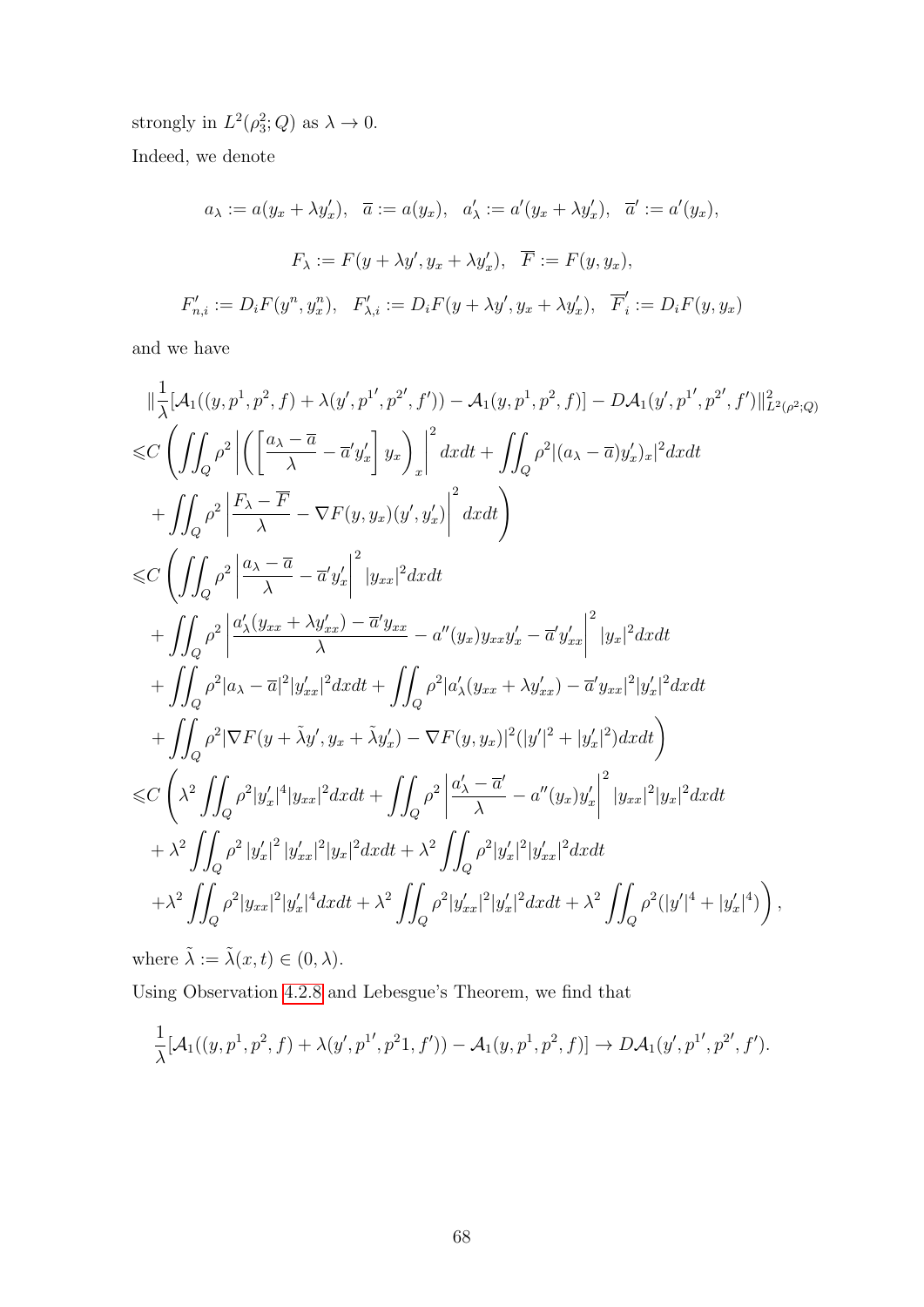Similarly

$$
\begin{split} &\|\frac{1}{\lambda}[A_{1, t}((y, p^{1}, p^{2}, f) + \lambda(y', p^{1}, p^{2}, f')) - A_{1, t}(y, p^{1}, p^{2}, f)] - DA_{1, t}(y', p^{1}, p^{2}, f')\|_{L^{2}(p_{3}^{2}; Q_{3}^{2}; Q_{3}^{2})}^{2} \\ &\leqslant C\left(\iint_{Q} \rho_{3}^{2}\left|\left(\frac{a_{\lambda} - \overline{a}}{\lambda} - a'(y_{x})y'_{x}\right]y_{x}\right)_{xt}\right|^{2}dxdt + \iint_{Q} \rho_{3}^{2}|(a_{\lambda} - \overline{a})y'_{x})_{xt}|^{2}dxdt \\ &+ \iint_{Q} \rho_{3}^{2}\left|\frac{F'_{\lambda, 1} - F'}{\lambda} - D_{11}^{2}F(y, y_{x})y' - D_{12}^{2}F(y, y_{x})y'_{x}\right|^{2}|y_{t}|^{2}dxdt \\ &+ \iint_{Q} \rho_{3}^{2}\left|\frac{F'_{\lambda, 2} - \overline{F}_{2}^{2}}{\lambda} - D_{21}^{2}F(y, y_{x})y' - D_{22}^{2}F(y, y_{x})y'_{x}\right|^{2}|y_{xt}|^{2}dxdt \\ &+ \iint_{Q} \rho_{3}^{2}\left|\frac{F'_{\lambda, 1} - F'_{1}|^{2}|y'_{t}|^{2}dxdt + \iint_{Q} \rho_{3}^{2}|F'_{\lambda, 2} - \overline{F'_{2}}|^{2}|y'_{xt}|^{2}dxdt \\ &+ \iint_{Q} \rho_{3}^{2}\left|\left(\frac{a_{\lambda} - \overline{a}}{\lambda} - a'(y_{x})y'_{x}\right)_{t}\right|^{2}|y_{xx}|^{2}dxdt \\ &+ \iint_{Q} \rho_{3}^{2}\left|\left(\frac{a_{\lambda} - \overline{a}}{\lambda} - a'(y_{x})y'_{x}\right)_{xt}\right|^{2}|y_{xt}|^{2}dxdt \\ &+ \iint_{Q} \rho_{3}^{2}\left|\left(\frac{a_{\lambda} - \overline{a}}{\lambda} - a'(y_{x})y'_{x}\right)_{xt}\right|^{2}|y_{xt}|^{2}dxdt \\ &+ \iint_{Q} \rho_{3}^{2}|(a_{\lambda} - \overline{a})_{t}|^{
$$

Using Observation [4](#page-70-0).2.8 and Lebesgue's Theorem, we find that

$$
\frac{1}{\lambda}[\mathcal{A}_{1,t}((y,p^1,p^2,f)+\lambda(y',{p^1}',{p^2}',f'))-\mathcal{A}_{1,t}(y,p^1,p^2,f)] \rightarrow D\mathcal{A}_{1,t}(y',{p^1}',{p^2}',f').
$$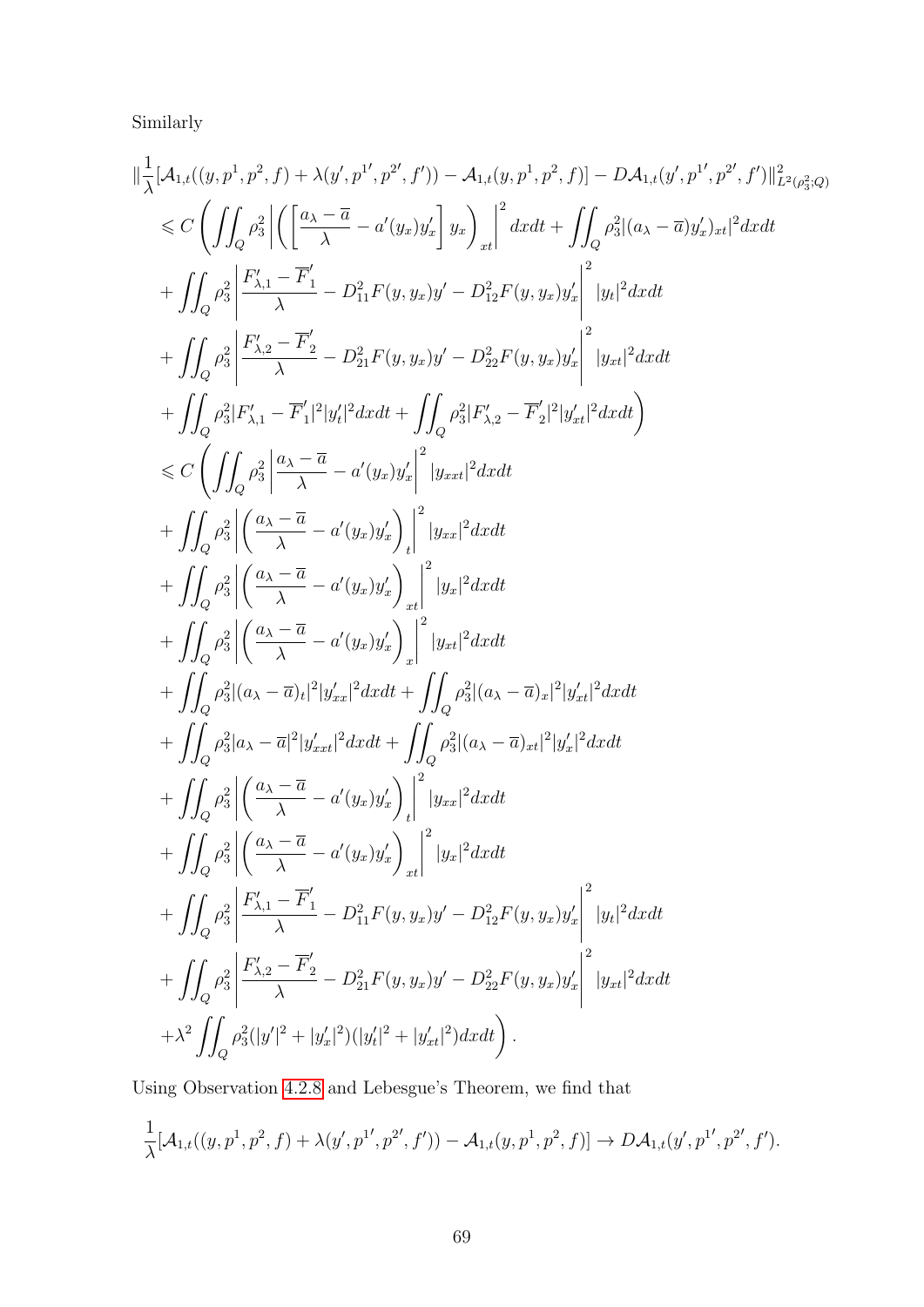Similarly

$$
\|\frac{1}{\lambda}[\mathcal{A}_1((y, p^1, p^2, f) + \lambda(y', p^{1'}, p^{2'}, f'))(0) - \mathcal{A}_1(y, p^1, p^2, f)(0)] - D\mathcal{A}_1(y', p^{1'}, p^{2'}, f')(0)\|_{H_0^1(I)}^2
$$
  
\n
$$
\leq C \left( \int_I \|(\frac{1}{\lambda}(a(y_x(0) + \lambda y'_x(0)) - a(y_x(0))) - a'(y_x(0))y'_x(0))y_x(0)\|_{xx}\|^2 dx \right. \\ \left. + \int_I \|[(a(y_x(0) + \lambda y'_x(0)) - a(y_x(0)) - y_x(0)]_{xx}\|^2 dx \right. \\ \left. + \int_I \rho^2 \left( \frac{F(y + \lambda y', y_x + \lambda y'_x)(0) - F(y, y_x)(0)}{\lambda} - \nabla F(y, y_x)(0)(y', y'_x)(0) \right) \right]_x \right\|^2 dx dt \right). \tag{9}
$$

Using Observation [4](#page-70-0).2.8 and Lebesgue's Theorem, we find that

$$
\frac{1}{\lambda}[\mathcal{A}_1((y,p^1,p^2,f)+\lambda(y',p^{1'},p^{2'},f'))(0)-\mathcal{A}_1(y,p^1,p^2,f)(0)] \to D\mathcal{A}_1(y',p^{1'},p^{2'},f')(0).
$$

and finally

$$
\begin{split}\n&\|\frac{1}{\lambda}[\mathcal{A}_{i}((y,p^{1},p^{2},f)+\lambda(y',p^{1'},p^{2'},f'))-\mathcal{A}_{2}(y,p^{1},p^{2},f)]-D\mathcal{A}_{2}(y',p^{1'},p^{2'},f')\|_{L^{2}(\rho^{2};Q)}^{2} \\
&\leq C\left(\iint_{Q}\rho^{2}\left|\left(\left(\frac{a_{\lambda}'-\overline{a}'}{\lambda}-\overline{a}''y_{x}'\right)y_{x}p_{x}^{i}\right)_{x}\right|^{2}dxdt\right. \\
&\left.+\iint_{Q}\rho^{2}\left|\left(\left(\frac{a_{\lambda}-\overline{a}}{\lambda}-\overline{a}'y_{x}'\right)p_{x}^{i}\right)_{x}\right|^{2}dxdt\right. \\
&\left.+\iint_{Q}\rho^{2}|((a_{\lambda}'-\overline{a}')y_{x}p_{x}^{i})_{x}|^{2}dxdt+\iint_{Q}\rho^{2}|((a_{\lambda}'-\overline{a}')y_{x}'p_{x}^{i})_{x}|^{2}|p^{i}'|^{2}dxdt \\
&\quad+\iint_{Q}\rho^{2}|((a_{\lambda}'y_{x}p_{x}^{i'})_{x}|^{2}dxdt \\
&\quad+\iint_{Q}\rho^{2}\left|\frac{F_{\lambda,1}'-\overline{F}_{1}'}{\lambda}-D_{11}^{2}F(y,y_{x})y'p-D_{12}^{2}F(y,y_{x})y_{x}'\right|^{2}|p^{i}|^{2}dxdt \\
&\quad+\iint_{Q}\rho^{2}\left|\frac{(F_{\lambda,2}'-\overline{F}_{2}^{'})_{x}}{\lambda}-(D_{21}^{2}F(y,y_{x})y'p^{i})_{x}-(D_{22}^{2}F(y,y_{x})y'_{x}p^{i})_{x}\right|^{2}dxdt \\
&\quad+\iint_{Q}\rho^{2}|F_{\lambda,1}'-\overline{F}_{1}'|^{2}|p^{i}'|^{2}dxdt+\iint_{Q}\rho^{2}_{3}|((F_{\lambda,2}'-\overline{F}_{2}')p^{i'})_{x}|^{2}dxdt\n\end{split}
$$

Using Observation [4](#page-70-0).2.8 and Lebesgue's Theorem, we find that

$$
\frac{1}{\lambda}[\mathcal{A}_i((y,p^1,p^2,f)+\lambda(y',p^{1'},p^{2'},f'))-\mathcal{A}_i(y,p^1,p^2,f)] \to D\mathcal{A}_i(y',p^{1'},p^{2'},f').
$$

Then A is G-differentiable at any  $(y, p<sup>1</sup>, p<sup>2</sup>, f) \in Y$ , with a G-derivative

$$
\mathcal{A}'(y,p^1,p^2,f)=D\mathcal{A}
$$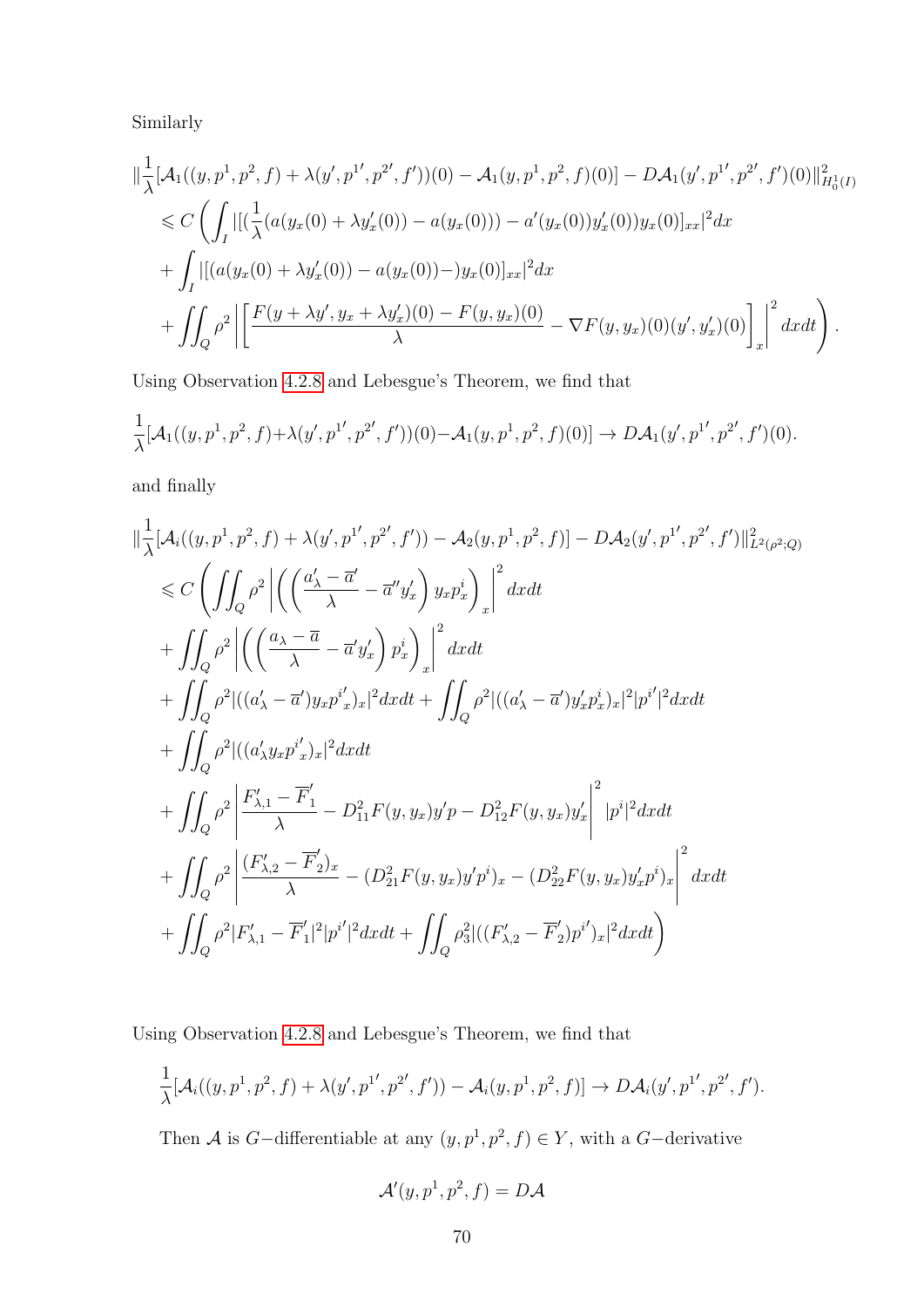Now, we shall prove that the mapping  $(y, p<sup>1</sup>, p<sup>2</sup>, f) \mapsto \mathcal{A}'(y, p<sup>1</sup>, p<sup>2</sup>, f)$  is continuous from Y into  $\mathcal{L}(Y;Z)$ . As a consequence, in view of classical results, we will have that A is not only G-differentiable but also  $F$ -differentiable and  $C^1$ .

Thus, let us assume that  $(y^n, p^{1,n}, p^{2,n}, f^n) \rightarrow (y, p^1, p^2, f)$  in Y and let us check that

<span id="page-78-0"></span>
$$
\| (D\mathcal{A}(y^n, p^{1,n}, p^{2,n}, f^n) - D\mathcal{A}(y, p^1, p^2, f))(y', p^{1\prime}, p^{2\prime}, f') \|_Y^2 \le \epsilon_n \| (y', p^{1\prime}, p^{2\prime}, f') \|_Y^2
$$
\n(4.57)

for all  $(y', p^{1'}, p^{2'}, f') \in Y$ , for some  $\epsilon_n \to 0$ .

The following holds, using the Observation [4](#page-70-0).2.8 and Lebesgue's Theorem

$$
\begin{split} &\| (D\mathcal{A}_1(y^n,p^{1,n},p^{2,n},f^n)-D\mathcal{A}_1(y,p^1,p^2,f))(y',p^{1'},p^{2'},f')\|_{L^2(\rho^2;Q)}^2\\ &\leqslant C\left(\iint_Q \rho^2|(\overline{a}_n'y_x'y_{n,x})_x-(\overline{a}'y_x'y_x)_x+(\overline{a}_n'y_x')_x-(\overline{a}'y_x')_x|^2dxdt\\ &+\iint_Q \rho^2|D_1F(y^n,y^n_x)-D_1F(y,y_x)|^2|y'|^2dxdt\\ &+\iint_Q \rho^2|D_2F(y^n,y^n_x)-D_2F(y,y_x)|^2|y_x'|^2dxdt\right)\\ &\leqslant C\left(\iint_Q \rho^2|((\overline{a}_n'-\overline{a}')y_x'y_x)_x|^2dxdt+\iint_Q \rho^2|(\overline{a}_n'y_x'(y_{n,x}-y_x))_x|^2dxdt\\ &+\iint_Q \rho^2|((\overline{a}_n'-\overline{a}')y_x')_x|^2dxdt+\iint_Q \rho^2(|y^n-y|^2+|y^n_x-y_x|^2)(|y'|^2+|y_x'|^2)dxdt\right)\\ &\leqslant \epsilon_{1,n}\|(y',p^{1'},p^{2'},f')\|_Y^2\end{split}
$$

where

$$
\epsilon_{1,n} := C(1 + \|(y^n, p^{1,n}, p^{2,n}, f^n)\|_{Y}^2 + \|(y, p^1, p^2, f)\|_{Y}^2)\|(y^n, p^{1,n}, p^{2,n}, f^n) - (y, p^1, p^2, f)\|_{Y}^2
$$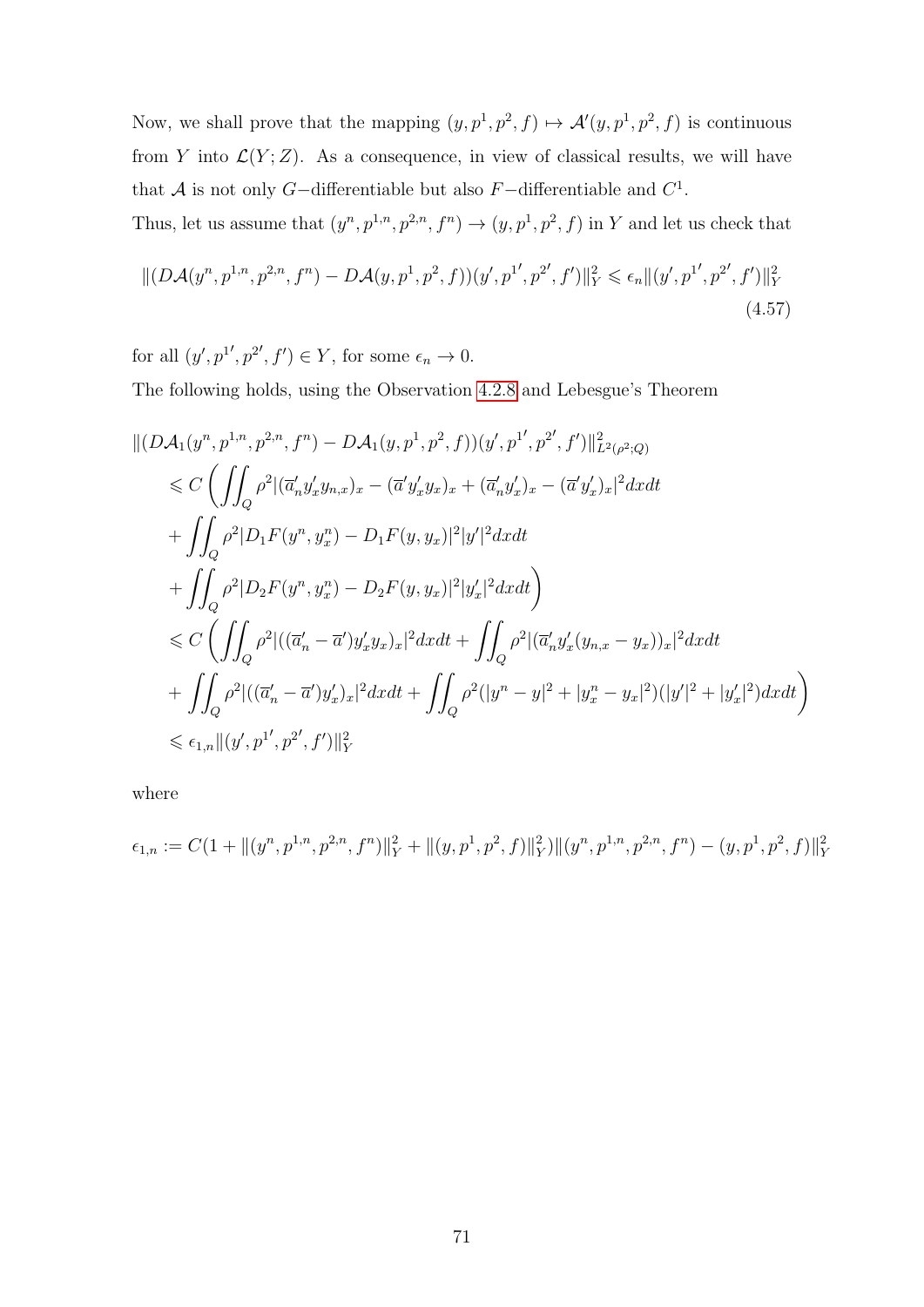For the other component, similar arguments lead to the same conclusion.

$$
\begin{split} &\|(D\mathcal{A}_{1,t}(y^n,p^{1,n},p^{2,n},f^n)-D\mathcal{A}_{1,t}(y,p^{1},p^{2},f))(y',p^{1'},p^{2'},f')\|_{L^{2}(\rho_{3}^{2};Q)}^{2} \\ &\leqslant C\left(\iint_{Q}\rho_{3}^{2}|((\overline{a}_{n}^{\prime}-\overline{a}^{\prime})y_{x}^{\prime}y_{x})_{xt}|^{2}dxdt+\iint_{Q}\rho_{3}^{2}|(\overline{a}_{n}^{\prime}y_{x}^{\prime}(y_{n,x}-y_{x}))_{xt}|^{2}dxdt\\ &+\iint_{Q}\rho_{3}^{2}|((\overline{a}_{n}^{\prime}-\overline{a}^{\prime})y_{x}^{\prime})_{xt}|^{2}dxdt\\ &+\iint_{Q}\rho_{3}^{2}|D_{11}^{2}F(y^{n},y_{x}^{n})y_{t}^{n}-D_{11}^{2}F(y,y_{x})y_{t}|^{2}|y^{\prime}|^{2}dxdt\\ &+\iint_{Q}\rho_{3}^{2}|D_{12}^{2}F(y^{n},y_{x}^{n})y_{xt}^{n}-D_{12}^{2}F(y,y_{x})y_{xt}|^{2}|y^{\prime}|^{2}dxdt\\ &+\iint_{Q}\rho_{3}^{2}|D_{21}^{2}F(y^{n},y_{x}^{n})y_{t}^{n}-D_{21}^{2}F(y,y_{x}))y_{t}|^{2}|y_{x}^{\prime}|^{2}dxdt\\ &+\iint_{Q}\rho_{3}^{2}|D_{22}^{2}F(y^{n},y_{x}^{n})y_{xt}^{n}-D_{22}^{2}F(y,y_{x})y_{xt}|^{2}|y_{x}^{\prime}|^{2}dxdt\\ &+\iint_{Q}\rho_{3}^{2}|F_{n,1}^{\prime}-\overline{F}_{1}^{\prime}|^{2}|y_{t}^{\prime}|^{2}dxdt+\iint_{Q}\rho_{3}^{2}|F_{n,2}^{\prime}-\overline{F}_{2}^{\prime}|^{2}|y_{xt}^{\prime}|^{2}dxdt\right) \\ &\leqslant \epsilon_{2,n}\|(y^{\prime},p^{1^{\prime}},p^{2^{\prime}},f^{\prime})\|_{Y}^{2}\end{split}
$$

where  $\epsilon_{2,n} \to 0$  as  $n \to +\infty$ .

Similarly

$$
\begin{split}\n\|(D\mathcal{A}_1(y^n, p^{1,n}, p^{2,n}, f^n) - D\mathcal{A}_1(y, p^1, p^2, f))(y', p^{1'}, p^{2'}, f')(0)\|_{H_0^1(I)}^2 \\
&\leq C \int_I \|[a'(y_x^n(0)y_x^n(0) - a'(y_x(0))y_x(0))y_x'(0)]_{xx}|^2 dx + \int_I \|[a(y_x^n(0) - a(y_x(0)))y_x'(0)]_{xx}|^2 dx \\
&+ \int_I |[F'_{n,1}(0)y^{n'}(0) - \overline{F}'_1(0)y'(0)]_{x}|^2 dx + \int_I |[F'_{n,2}(0)y^{n'}(0) - \overline{F}'_2(0)y'_x(0)]_{x}|^2 dx \\
&\leq \epsilon_{3,n} \|(y', p^{1'}, p^{2'}, f')\|_{Y}^2\n\end{split}
$$

where  $\epsilon_{3,n} \to 0$  as  $n \to +\infty$ .

And

$$
|| (D\mathcal{A}_i(y^n, p^{1,n}, p^{2,n}, f^n) - D\mathcal{A}_i(y, p^1, p^2, f)) (y', p^{1'}, p^{2'}, f') ||_{L^2(\rho^2; Q)}^2
$$
  

$$
\leq C\epsilon_{i+2,n} ||(y', p^{1'}, p^{2'}, f')||_Y^2
$$

where  $\epsilon_{i+2,n} \to 0$  as  $n \to +\infty$ .

This show that (4.[57\)](#page-78-0) is satisfied.

<span id="page-79-0"></span>**Lemma 4.2.11.** Let  $\mathcal A$  be the mapping defined by (4.[56\)](#page-70-1). Then  $\mathcal A'(0,0,0,0)$  is onto.

 $\Box$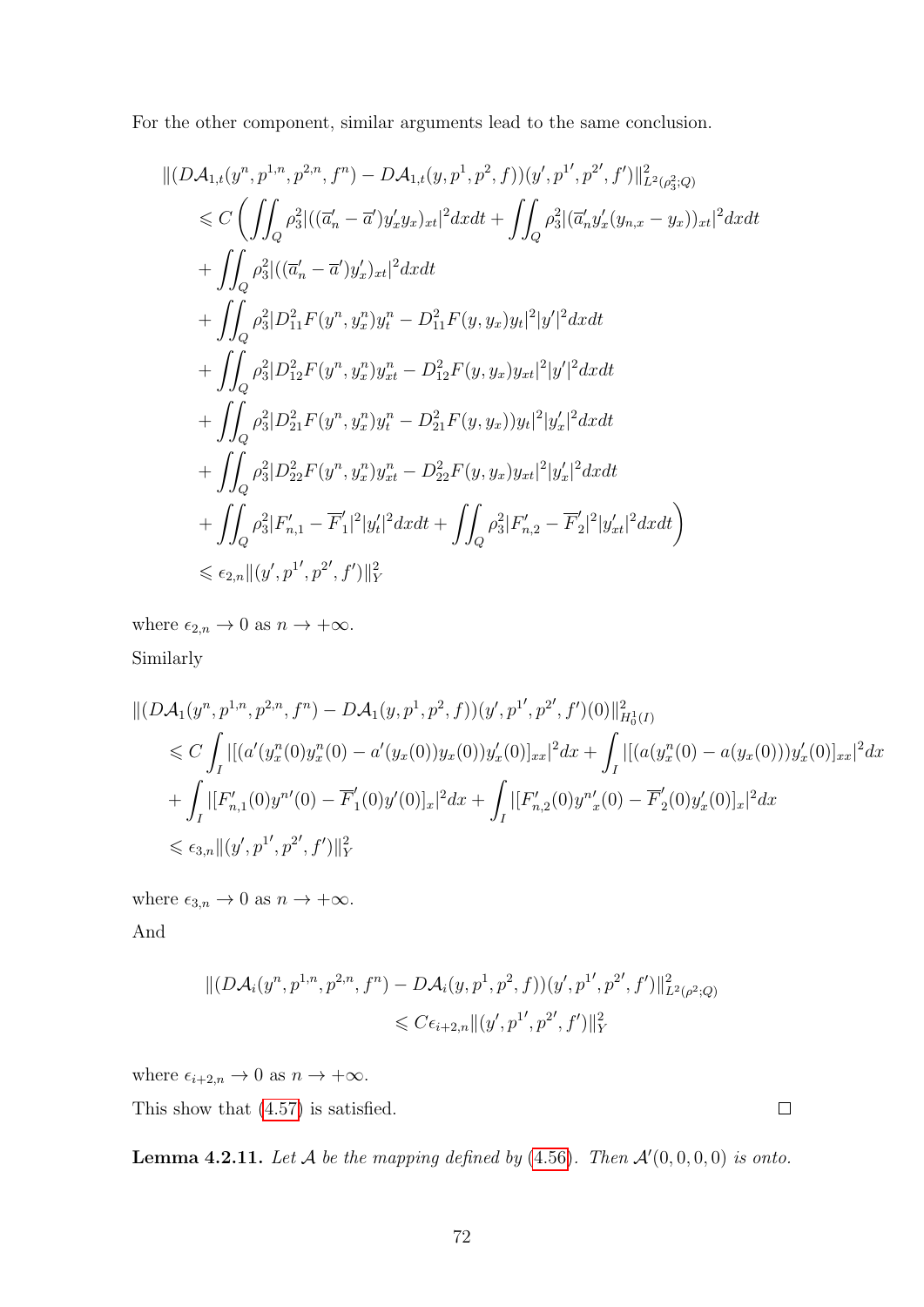*Proof.* Let us fix  $(G, G_1, G_2, y_0) \in Z$ . From Proposition [4](#page-60-0).2.5 we know that there exists  $(y, p<sup>1</sup>, p<sup>2</sup>, f)$  satisfying (4.[32\)](#page-60-1), (4.[33\)](#page-60-2) and [\(4](#page-52-0).5). Consequently,  $(y, p<sup>1</sup>, p<sup>2</sup>, f) \in Y$ and

$$
\mathcal{A}'(0,0,0,0)(y,p^1,p^2,f) = (y_t - a(0)y_{xx} + D_1F(0,0)y + D_1F(0,0)y_x - f1_{\mathcal{O}}+ \frac{1}{\mu_1}p^11_{\mathcal{O}_1} + \frac{1}{\mu_2}p^21_{\mathcal{O}_2},- p_t^1 - a(0)p_{xx}^1 + D_1F(0,0)p^1 - D_2F(0,0)p_x^1 - \alpha_1y1_{\mathcal{O}_{1,d}},- p_t^2 - a(0)p_{xx}^2 + D_1F(0,0)p^2 - D_2F(0,0)p_x^2 - \alpha_2y1_{\mathcal{O}_{2,d}},y(0)) = (G, G_1, G_2, y_0)
$$

This end the proof.

In accordance with Lemmas [4](#page-71-0).2.9, 4.2.[10](#page-73-0) and 4.2.[11,](#page-79-0) we can apply Theorem [1](#page-11-0).1.2 and deduce that, there exists  $\epsilon > 0$ , a mapping  $W : B_{\epsilon}(0) \subset Z \to Y$  such that

$$
W(w) \in B_r(0)
$$
 and  $\mathcal{A}(W(w)) = w$ ,  $\forall w \in B_{\epsilon}(0)$ 

Taking  $(0, -\alpha_1 y_{1,d} 1_{\mathcal{O}_{1,d}}, -\alpha_2 y_{2,d} 1_{\mathcal{O}_{2,d}}, y_0) \in B_{\epsilon}(0)$  and

$$
(y, p1, p2, f) = W(0, -\alpha_1 y_{1,d} 1_{\mathcal{O}_{1,d}}, -\alpha_2 y_{2,d} 1_{\mathcal{O}_{2,d}}, y_0) \in Y,
$$

we have

$$
\mathcal{A}((y, p^1, p^2, f)) = (0, -\alpha_1 y_{1,d} 1_{\mathcal{O}_{1,d}}, -\alpha_2 y_{2,d} 1_{\mathcal{O}_{2,d}}, y_0)
$$

thus, we prove that (4.[15\)](#page-55-0) is null locally controllable at time  $T > 0$ .

#### 4.3 Nash equilibrium for [\(4](#page-51-0).1)

Let  $f \in L^2(\mathcal{O} \times (0,T))$  be given and let  $(v^1, v^2)$  be the associated Nash quasiequilibrium. For any  $s \in \mathbb{R}$  and  $w^1, w^2 \in L^2(\mathcal{O}_1 \times (0,T))$ , we have

<span id="page-80-0"></span>
$$
\langle D_1 J_1(f; v^1 + sw^1, v^2), w^2 \rangle = \alpha_1 \iint_{\mathcal{O}_{1,d} \times (0,T)} (y^s - y_{1,d}) z^s dx dt + \mu_1 \iint_{\mathcal{O}_1 \times (0,T)} (v^1 + sw^1) w^2 dx dt
$$
 (4.58)

where

$$
\begin{cases}\n y_t^s - (a(y_x^s)y_x^s)_x + F(y^s, y_x^s) = f1_{\mathcal{O}} + (v^1 + sw^1)1_{\mathcal{O}_1} + v^2 1_{\mathcal{O}_1} \text{ in } Q, \\
 y^s(0, t) = y^s(L, t) = 0 \quad \text{in } (0, T), \\
 y^s(0) = y^0 \quad \text{in } I,\n\end{cases}
$$
\n(4.59)

 $\Box$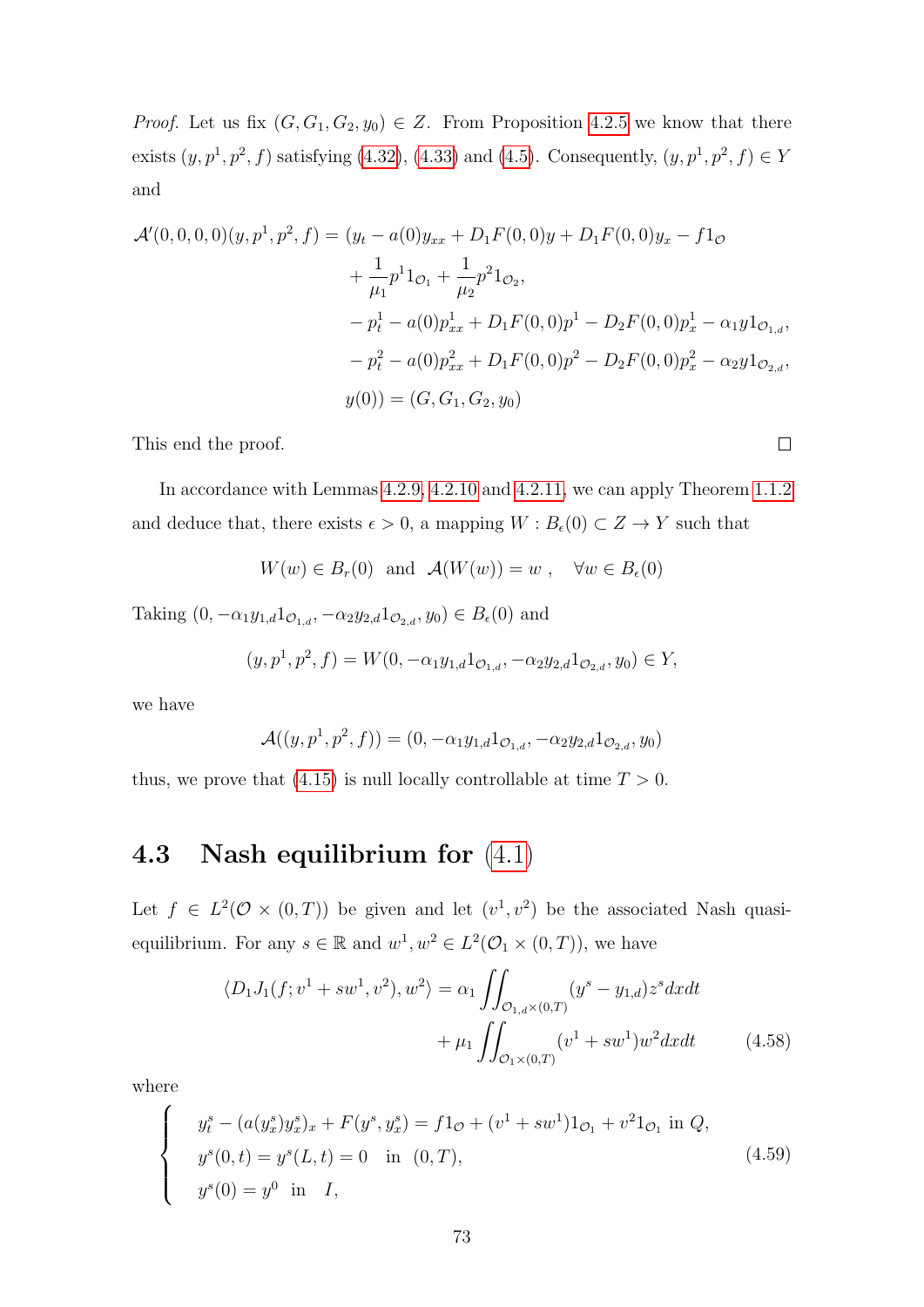<span id="page-81-1"></span> $z^s$  the derivative of the state  $y^s$  with respect to  $v^1$  in the direction  $w^2$ , i. e. the solution to

$$
\begin{cases}\n z_t^s - \left( (a'(y_x^s)y_x^s + a(y_x^s))z_x^s \right)_x + D_1 F(y^s, y_x^s) z^s + D_2 F(y^s, y_x^s) z_x^s = w^2 1_{\mathcal{O}_1} \text{ in } Q, \\
 z^s(0, t) = z^s(L, t) = 0 \quad \text{in } (0, T), \\
 z^s(0) = 0 \quad \text{in } I.\n\end{cases}
$$
\n(4.60)

with  $y = y^s|_{s=0}$  and  $z = z^s|_{s=0}$ , then

<span id="page-81-0"></span>
$$
\langle DJ_1(f;v^1,v^2),w^2\rangle = \alpha_1 \iint_{\mathcal{O}_{1,d}\times(0,T)} (y-y_{1,d})z \,dxdt + \mu_1 \iint_{\mathcal{O}_1\times(0,T)} v^1w^2dxdt
$$
\n(4.61)

From  $(4.58)$  $(4.58)$  and  $(4.61)$  $(4.61)$  we have

<span id="page-81-3"></span>
$$
\langle D_1 J_1(f; v^1 + sw^1, v^2) - D_1 J_1(f; v^1, v^2), w^2 \rangle = \alpha_1 \iint_{\mathcal{O}_{1,d} \times (0,T)} (y^s - y_{1,d}) z^s dx dt - \alpha_1 \iint_{\mathcal{O}_{1,d} \times (0,T)} (y - y_{1,d}) z dx dt + s\mu_1 \iint_{\mathcal{O}_1 \times (0,T)} w^1 w^2 dx dt. \tag{4.62}
$$

Let us introduce the adjoint of (4.[60\)](#page-81-1)

<span id="page-81-2"></span>
$$
\begin{cases}\n-\phi_t^s - ((a'(y_x^s)y_x^s + a(y_x^s))\phi_x^s)_x + D_1F(y^s, y_x^s)\phi^s - (D_2F(y^s, y_x^s)\phi^2)_x \\
= \alpha_1(y^s - y_{1,d})1_{\mathcal{O}_{1,d}} \text{ in } Q, \\
\phi^s(0, t) = \phi^s(L, t) = 0 \quad \text{in } (0, T), \\
\phi^s(T) = 0 \quad \text{in } I.\n\end{cases}
$$
\n(4.63)

Multiplying  $(4.60)_1$  $(4.60)_1$  $(4.60)_1$  by  $\phi^s$  in Q, integrating by parts and replacing  $(4.63)$  $(4.63)$ , we obtain

<span id="page-81-4"></span>
$$
\iint_{Q} (z_{t}^{s} - ((a'(y_{x}^{s})y_{x}^{s} + a(y_{x}^{s}))z_{x}^{s})_{x} + D_{1}F(y^{s}, y_{x}^{s})z^{s} + D_{2}F(y^{s}, y_{x}^{s})z_{x}^{s})\phi^{s}dxdt
$$
\n
$$
= \iint_{Q} w^{2}1_{\mathcal{O}_{1}}\phi^{s}dxdt
$$
\n
$$
\iint_{Q} (-\phi_{t}^{s} - ((a'(y_{x}^{s})y_{x}^{s} + a(y_{x}^{s}))\phi_{x}^{s})_{x} + D_{1}F(y^{s}, y_{x}^{s})\phi^{s} - (D_{2}F(y^{s}, y_{x}^{s})\phi^{2})_{x})z^{s}dxdt
$$
\n
$$
= \iint_{Q} w^{2}\phi^{s}1_{\mathcal{O}_{1}}dxdt
$$
\n
$$
\iint_{Q} \alpha_{1}(y^{s} - y_{1,d})z^{s}1_{\mathcal{O}_{1,d}}dxdt = \iint_{Q} w^{2}\phi^{s}1_{\mathcal{O}_{1}}dxdt
$$
\n(4.64)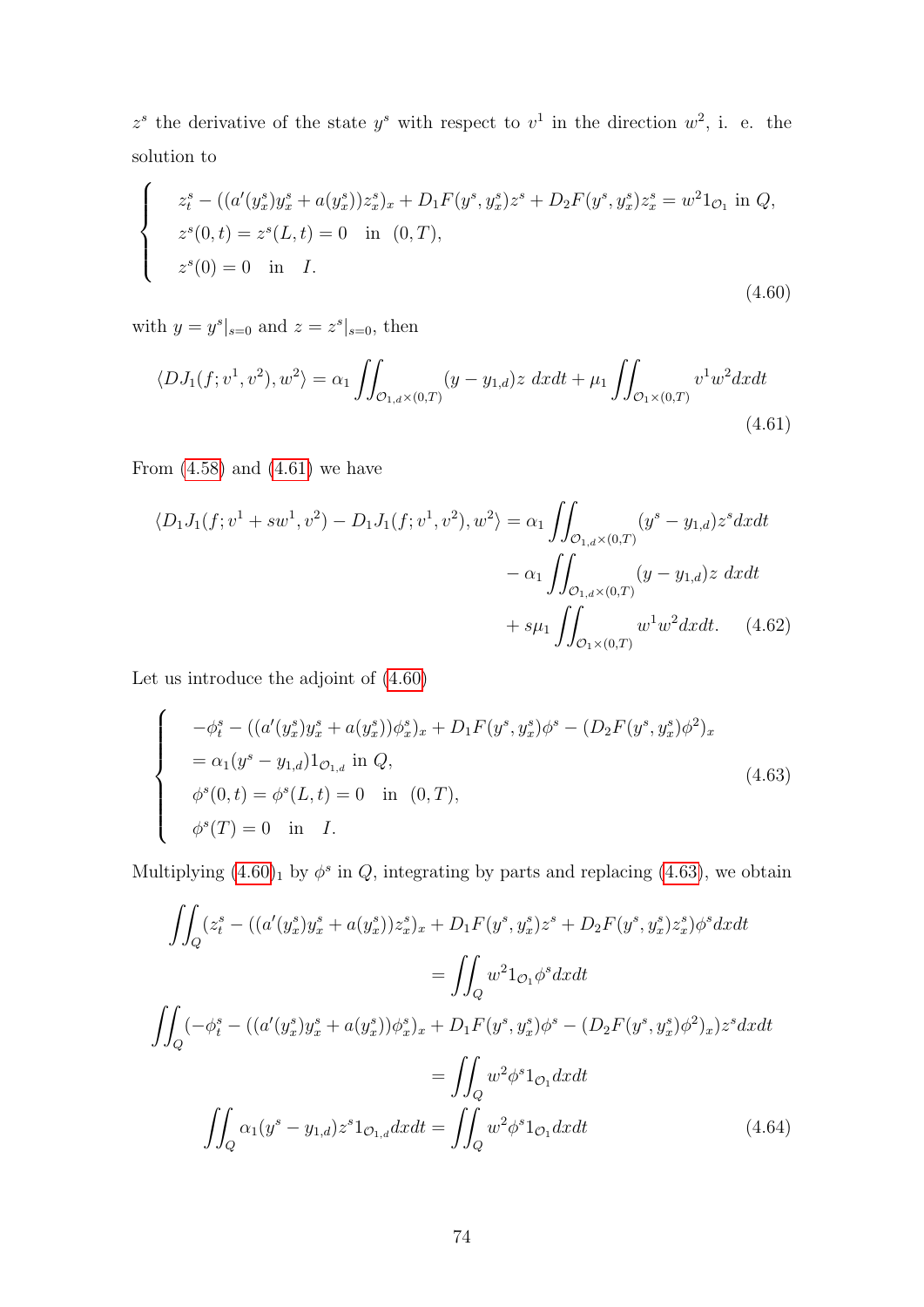From  $(4.62)$  $(4.62)$  and  $(4.64)$  $(4.64)$  , we have

<span id="page-82-0"></span>
$$
\langle D_1 J_1(f; v^1 + sw^1, v^2) - D_1 J_1(f; v^1, v^2), w^2 \rangle = \iint_{\mathcal{O}_1 \times (0,T)} (\phi^s - \phi) w^2 dx dt
$$
  
+  $s\mu_1 \iint_{\mathcal{O}_1 \times (0,T)} w^1 w^2 dx dt.$  (4.65)

Notice that

$$
-(\phi^s - \phi)_t - [(a'(y_x^s)y_x^s + a(y_x^s))(\phi_x^s - \phi_x)]_x
$$
  
\n
$$
- [((a'(y_x^s) - a'(y_x))y_x^s + a'(y_x)(y^s - y)_x + a(y_x^s) - a(y_x))\phi_x]_x
$$
  
\n
$$
+ [D_1F(y^s, y_x^s) - D_1F(y, y_x^s)]\phi^s + [D_1F(y, y_x^s) - D_1F(y, y_x)]\phi^s
$$
  
\n
$$
+ D_1F(y, y_x)(\phi^s - \phi) - ([D_2F(y^s, y_x^s) - D_2F(y, y_x^s)]\phi^s)_x
$$
  
\n
$$
- ([D_2F(y, y_x^s) - D_2F(y, y_x)]\phi^s)_x - (D_2F(y, y_x)[\phi^s - \phi])_x
$$
  
\n
$$
= \alpha_1(y^s - y)1_{\mathcal{O}_{1,d}},
$$

and

$$
(y^s - y)_t - [(a(y_x^s) - a(y_x))y_x^s + a(y_x)(y_x^s - y_x)]_x + [F(y^s, y_x^s) - F(y, y_x^s)]
$$
  
+ 
$$
[F(y, y_x^s) - F(y, y_x)] = sw^1 1_{\mathcal{O}_1}.
$$

Consequently, the limits

<span id="page-82-1"></span>
$$
\eta = \lim_{s \to 0} \frac{1}{s} (\phi^s - \phi)
$$
 and  $h = \lim_{s \to 0} \frac{1}{s} (y^s - y)$ 

exist and satisfy

$$
\begin{cases}\n-\eta_t - [(a'(y_x)y_x + a(y_x))\eta_x]_x - [(a''(y_x)y_xh_x + 2a'(y_x)h_x)\phi_x]_x \\
+ D_{11}^2 F(y, y_x)\phi h + D_{12}^2 F(y, y_x)\phi h_x + D_1 F(y, y_x)\eta \\
-(D_{21}^2 F(y, y_x)\phi h)_x - (D_{22}^2 F(y, y_x)\phi h_x)_x - (D_2 F(y, y_x)\eta)_x \\
= \alpha h 1_{\mathcal{O}_{1,d}} \text{ in } Q, \\
h_t - [(a'(y_x)y_x + a(y_x))h_x]_x + D_1 F(y, y_x)h + D_2 F(y, y_x)h_x = w^1 1_{\mathcal{O}_1} \text{ in } Q, \\
\eta(0, t) = \eta(L, t) = 0, \quad h(0, t) = h(L, t) = 0 \quad \text{in } (0, T), \\
\eta(T) = 0, \quad h(0) = 0 \quad \text{in } I.\n\end{cases}
$$
\n(4.66)

Thus, from (4.[65\)](#page-82-0) and (4.[66\)](#page-82-1), we deduce that

$$
\langle D_1^2 J_1(f; v^1, v^2), (w^1, w^2) \rangle = \iint_{\mathcal{O}_1 \times (0,T)} \eta w^2 dx dt + \mu_1 \iint_{\mathcal{O}_1 \times (0,T)} w^1 w^2 dx dt.
$$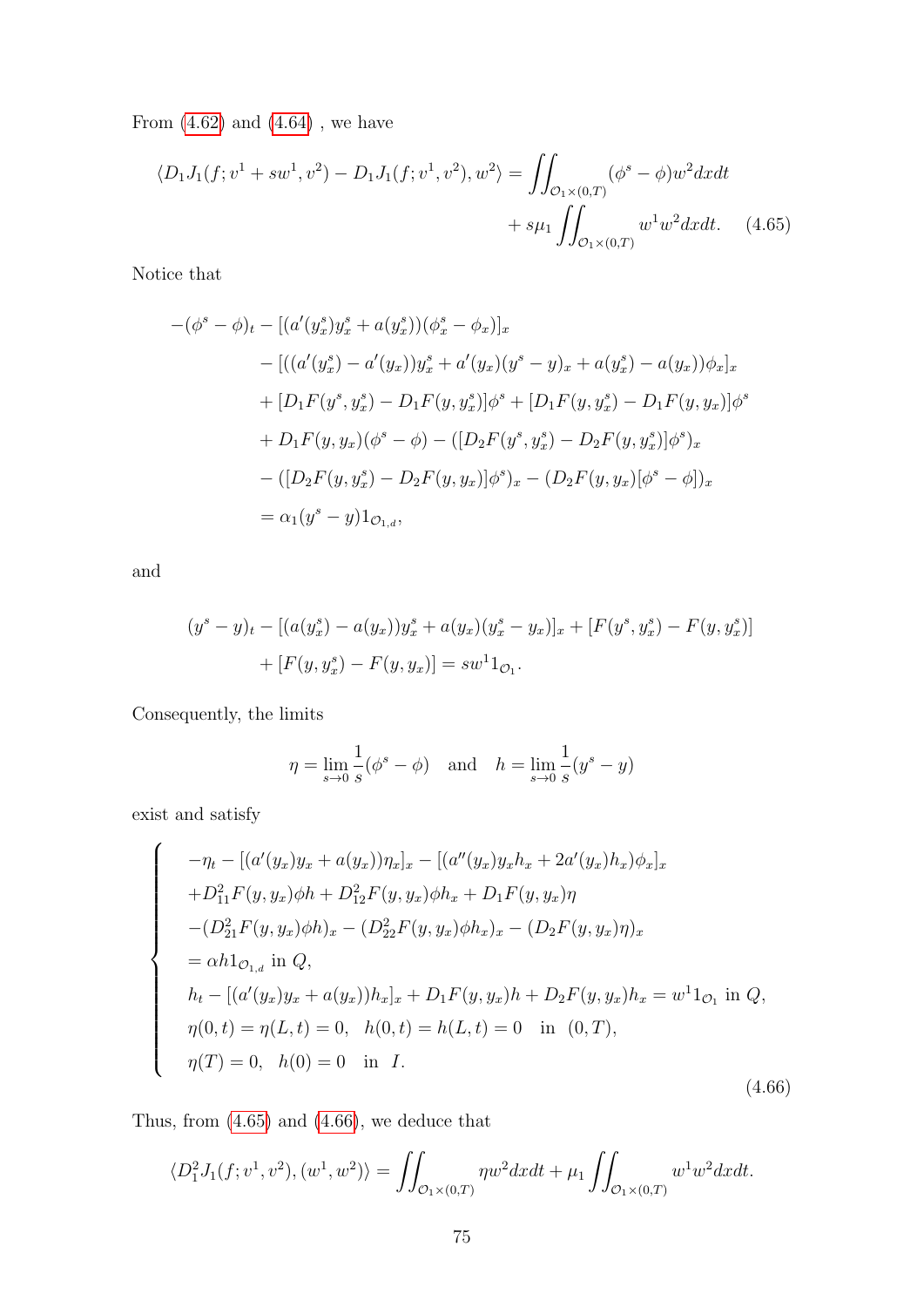In particular, for  $w^2 = w^1$ , one has

$$
\langle D_1^2 J_1(f; v^1, v^2), (w^1, w^1) \rangle = \iint_{\mathcal{O}_1 \times (0,T)} \eta w^1 dx dt + \mu_1 \iint_{\mathcal{O}_1 \times (0,T)} |w^1|^2 dx dt. \tag{4.67}
$$

Let us show that, for some C only depending on I,  $\mathcal{O}, \mathcal{O}_i, T, \mathcal{O}_{i,d}, \alpha_1$ , we have

<span id="page-83-3"></span><span id="page-83-2"></span>
$$
\left| \iint_{\mathcal{O}_1 \times (0,T)} \eta w^1 dx dt \right| \leq C \left( 1 + \|y_0\| + \|f\|_{L^2(\mathcal{O} \times (0,T))} \right) \|w^1\|_{L^2(\mathcal{O}_1 \times (0,T))}^2 \tag{4.68}
$$

We also get the following

$$
\iint_{\mathcal{O}_{1}\times(0,T)} \eta w^{1}dxdt
$$
\n
$$
= \iint_{Q} (h_{t} - [(a'(y_{x})y_{x} + a(y_{x}))h_{x}]_{x} + D_{1}F(y,y_{x})h + D_{2}F(y,y_{x})h_{x})\eta dxdt
$$
\n
$$
= \iint_{Q} h(-\eta_{t} - [(a'(y_{x})y_{x} + a(y_{x}))\eta_{x}]_{x} + D_{1}F(y,y_{x})\eta + (D_{2}F(y,y_{x})\eta)_{x}dxdt
$$
\n
$$
= \iint_{Q} h([(a''(y_{x})y_{x}h_{x} + 2a'(y_{x})h_{x})\phi_{x}]_{x} - D_{11}^{2}F(y,y_{x})\phi h - D_{12}^{2}F(y,y_{x})\phi h_{x}
$$
\n
$$
+ (D_{21}^{2}F(y,y_{x})\phi h)_{x} + (D_{22}^{2}F(y,y_{x})\phi h_{x})_{x} + \alpha h_{1}D_{1,d})dxdt
$$
\n
$$
= \iint_{Q} (a''(y_{x})|h_{x}|^{2}y_{x}\phi_{x} + 2a'(y_{x})|h_{x}|^{2}\phi_{x} - D_{11}^{2}F(y,y_{x})\phi|h|^{2} - D_{12}^{2}F(y,y_{x})\phi h_{x}h
$$
\n
$$
- D_{21}^{2}F(y,y_{x})\phi h h_{x} + D_{22}^{2}F(y,y_{x})\phi|h_{x}|^{2} + \alpha|h|^{2}D_{1,d})dxdt
$$
\n
$$
\leq C \left( \int_{0}^{T} ||h_{xx}(t)||^{2}||y_{x}(t)|| ||\phi_{x}(t)||dt + \int_{0}^{T} ||h_{xx}(t)|| ||h_{x}(t)|| ||\phi_{x}(t)||dt
$$
\n
$$
+ \int_{0}^{T} ||h_{x}(t)|| ||h(t)|| ||\phi_{x}(t)|| + \iint_{Q} |h|^{2}dxdt \right) \qquad (4.69)
$$

From (4.[63\)](#page-81-2) with  $s = 0$ , using energy estimates, we have

<span id="page-83-0"></span>
$$
\|\phi_{xx}\|_{L^2(Q)}^2 + \|\phi_x\|_{L^\infty(0,T;L^2(I))}^2 \leq C(\|y\|_{L^2(Q)}^2 + \|y_{1,d}\|_{L^2(\mathcal{O}_{1,d}\times(0,T))}^2)
$$
(4.70)

<span id="page-83-1"></span>
$$
||h_{xx}||_{L^{2}(Q)}^{2} + ||h_{x}||_{L^{\infty}(0,T;L^{2}(I))}^{2} \leq C||w^{1}||_{L^{2}(\mathcal{O}_{1}\times(0,T))}^{2}
$$
\n(4.71)

as  $(v^1, v^2)$  is the Nash quasi-equilibrium, then y have the following regularity

$$
||y||_{L^{2}(Q)}^{2} \leq C(\sup_{[0,T]}||y_{x}(t)||^{2} + ||y_{xx}||_{L^{2}(Q)}^{2}) \leq C(||f||_{L^{2}(\mathcal{O}\times(0,T))}^{2} + ||y_{0}||^{2} + \sum_{i=1}^{2} \frac{1}{\mu} ||\phi^{i}||_{L^{2}(\mathcal{O}_{i}\times(0,T))}^{2})
$$
\n
$$
(4.72)
$$

Using  $(4.69) - (4.72)$  $(4.69) - (4.72)$  $(4.69) - (4.72)$  $(4.69) - (4.72)$ , we have

$$
\left| \iint_{\mathcal{O}_1 \times (0,T)} \eta w^1 dx dt \right| \leq C \left( \| \phi_x \|_{L^{\infty}(0,T;L^2)} \| y_x \|_{L^{\infty}(0,T;L^2)} + \| \phi_x \|_{L^{\infty}(0,T;L^2)} + 1 \right)
$$

$$
\cdot \left( \| h_{xx} \|_{L^2} + \| h_{xx} \|_{L^2} \| h_x \|_{L^{\infty}(0,T;L^2)} \right)
$$

$$
\leq C \left( \| f \|_{L^2(\mathcal{O} \times (0,T))}^2 + \| y_0 \|^2 + \| f \|_{L^2(\mathcal{O} \times (0,T))} + \| y_0 \| + 1 \right) \| w^1 \|_{L^2(\mathcal{O}_1 \times (0,T))}^2
$$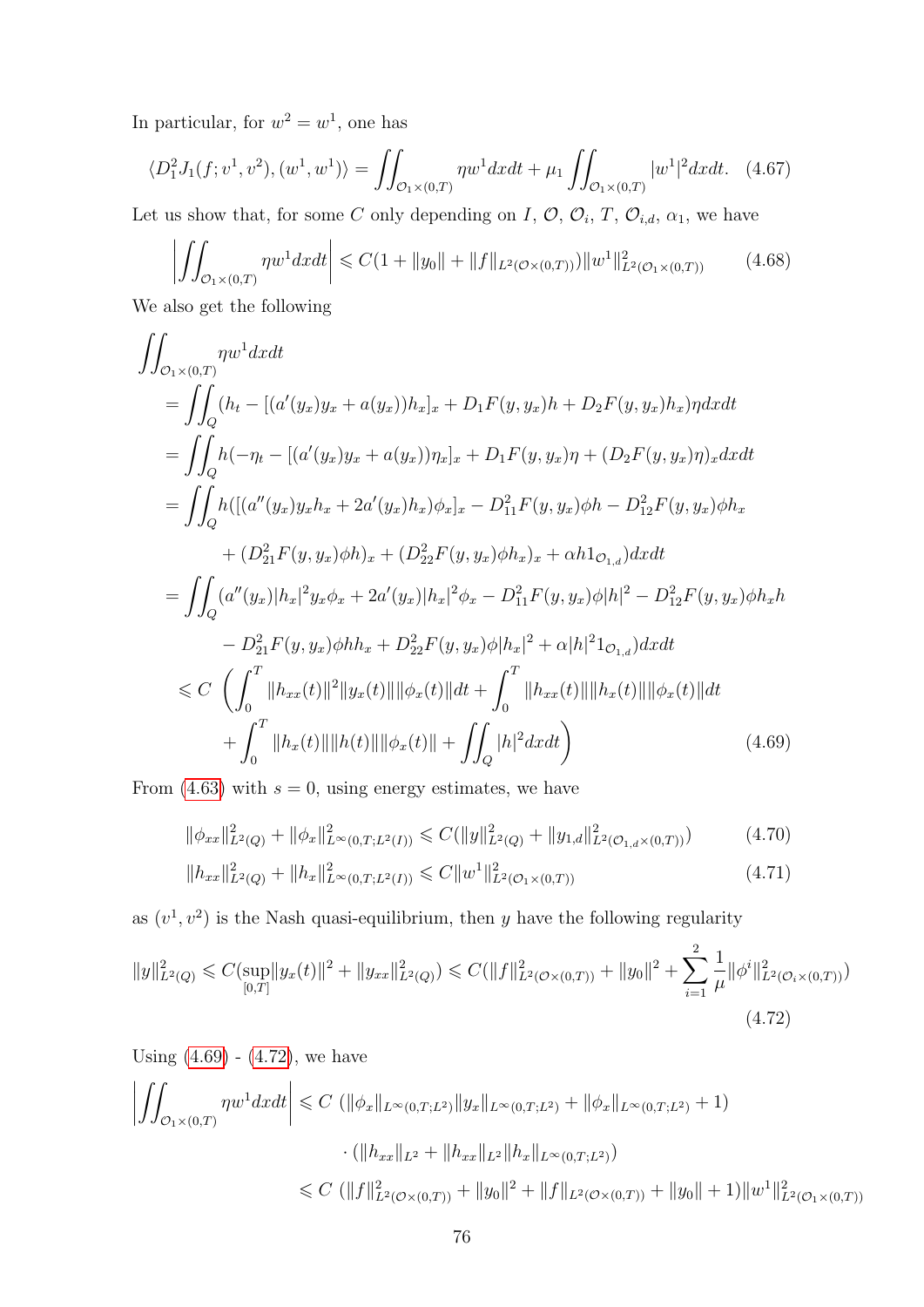This prove (4.[68\)](#page-83-2) in this case.

Taking into account (4.[67\)](#page-83-3) and (4.[68\)](#page-83-2), we see that

$$
\langle D_1^2 J_1(f; v^1, v^2), (w^1, w^1) \rangle \geqslant [\mu_1 - C(||f||_{L^2(\mathcal{O} \times (0,T))}, ||y_0||)] \iint_{\mathcal{O}_1 \times (0,T)} |w^1|^2 dx dt.
$$

Note that the previous constant C can be chosen independent of  $\mu_1$  and  $\mu_2$ . It is clear that, for sufficiently large  $\mu_1$  and  $\mu_2$ , the couple  $(v^1, v^2)$  is a Nash equilibrium in the sense of Definition [4](#page-52-1).1.1.

### 4.4 Additional Commentary

If let us fix an uncontrolled trajectory of [\(4.1\)](#page-51-0), that is, a sufficiently regular solution to the system

$$
\begin{cases}\n\overline{y}_t - (a(\overline{y}_x)\overline{y}_x)_x + F(\overline{y}, \overline{y}_x) = 0 \text{ in } Q, \\
\overline{y}(0, t) = \overline{y}(L, t) = 0 \text{ in } (0, T), \\
\overline{y}(0) = \overline{y}_0 \text{ in } I.\n\end{cases}
$$
\n(4.73)

we can prove the same results of the Theorem [4.1.3](#page-52-2) and Theorem [4.1.4](#page-53-0) with  $y(T) =$  $\overline{y}(T)$ , following the same steps than the previously result. But, necessarily, the uncontrolled trajectory will be near to the zero, because we will need initials data very smaller.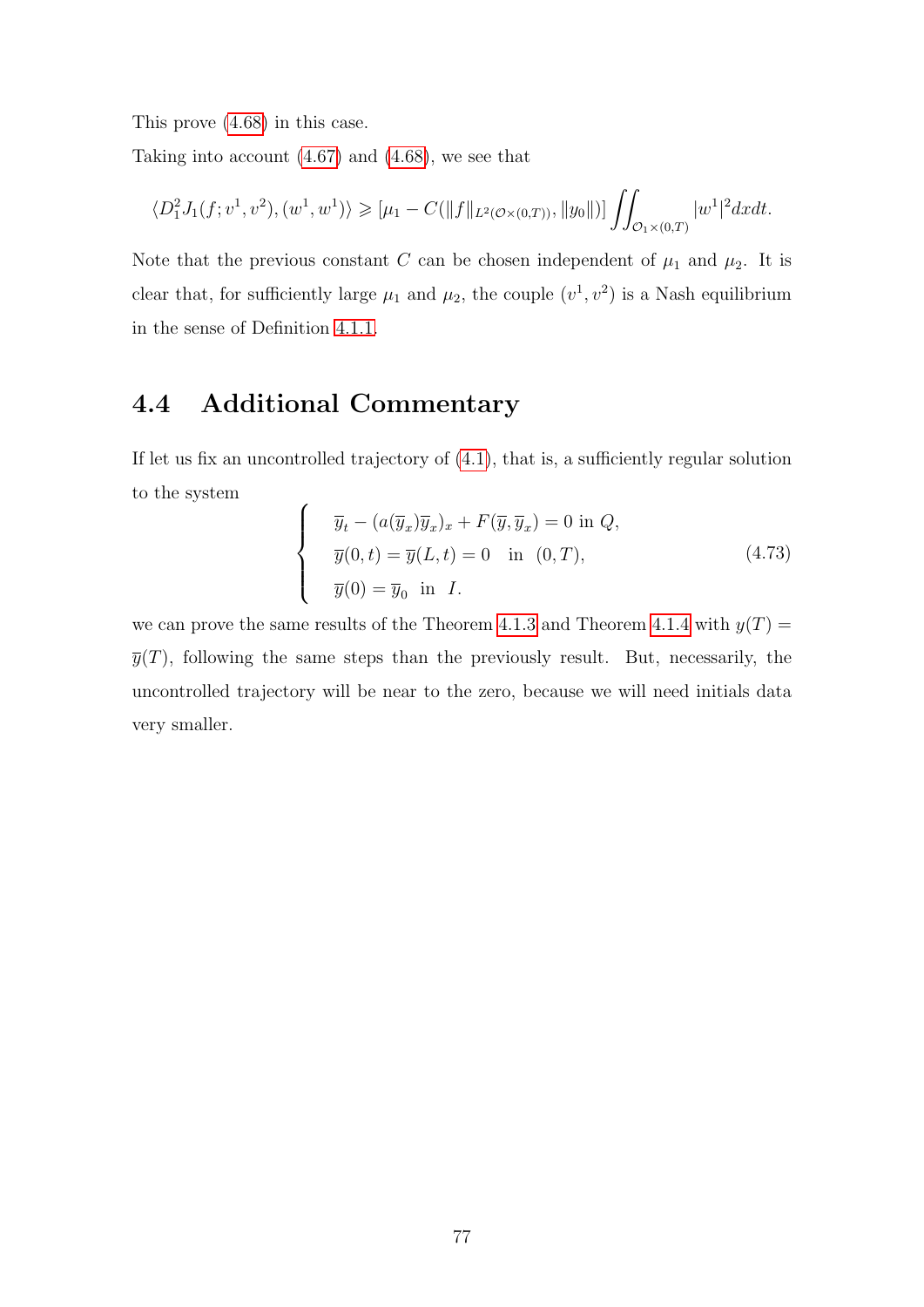## Chapter 5

# Exact Controllability for a Hyperbolic Equation with Non-Local Terms

#### 5.1 Introduction

Let us consider the system

<span id="page-85-0"></span>
$$
\begin{cases}\ny'' - a(\int_I ydx')y_{xx} = v1_\omega & \text{in } Q, \\
y(0, t) = y(L, t) = 0 & \text{in } (0, T), \\
y(x, 0) = y_0(x), \quad y'(x, 0) = y_1(x) & \text{in } I,\n\end{cases}
$$
\n(5.1)

where  $v$  is the control and  $y$  is the associated state. Let us assume that the real function  $a = a(r)$  is of class  $C<sup>1</sup>$ , possesses bounded derivative and satisfies

<span id="page-85-1"></span>
$$
0 < a_0 \leqslant a(r) \leqslant a_1, \quad \forall r \in \mathbb{R}.
$$

**Definition 5.1.1.** We say that  $(5.1)$  $(5.1)$  is locally exact-controllable at time  $T$  if there exists  $\epsilon > 0$  such that, for any  $(y_0, y_1), (z_0, z_1) \in (H_0^1(I) \cap H^2(I)) \times H_0^1(I)$  with

$$
\|(y_0,y_1)\|_{(H_0^1(I)\cap H^2(I))\times H_0^1(I)}+\|(z_0,z_1)\|_{(H_0^1(I)\cap H^2(I))\times H_0^1(I)}\leq \epsilon,
$$

there exist controls  $v \in L^2(0,T;H^1(\omega))$  such that the associated states y satisfy

$$
y(x,T) = z_0(x), y'(x,T) = z_1(x) \text{ in } I.
$$
 (5.2)

Our main result in this chapter is the following: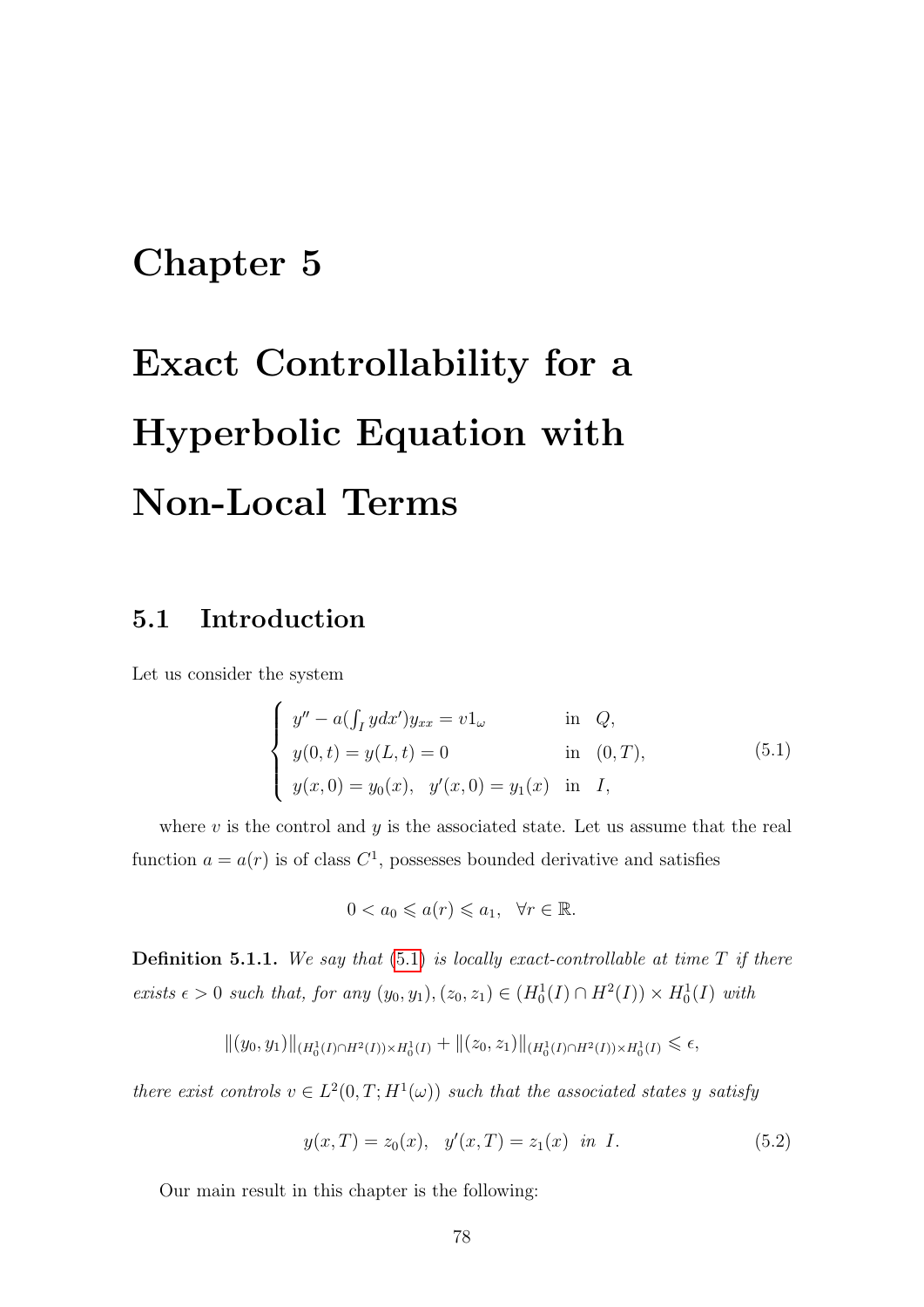<span id="page-86-1"></span>**Theorem 5.1.2.** Given  $T > 2\sqrt{a_1}$  max $\{l_1, L - l_2\}$ , under the previous assumptions on  $a(\cdot)$ , the non-linear system (5.[1\)](#page-85-0) is locally exact-controllable at time T.

We can also obtain results for the following system with boundary control

<span id="page-86-0"></span>
$$
\begin{cases}\ny'' - a(\int_I ydx')y_{xx} = 0 & \text{in } Q, \\
y(0, t) = v(t), y(L, t) = 0 & \text{in } (0, T), \\
y(x, 0) = y_0(x), y'(x, 0) = y_1(x) & \text{in } I,\n\end{cases}
$$
\n(5.3)

we have the following result

<span id="page-86-3"></span>**Theorem 5.1.3.** Given  $T > 2\sqrt{a_1}L$ , under the assumptions on  $a(\cdot)$ , then, for every  $(y_0, y_1), (z_0, z_1) \in H_0^1(I) \times L^2(I)$  small enough, there exist a control  $v \in C^1([0, T])$ such that the solution y of  $(5.3)$  satisfies  $(5.2)$ 

This theorem is a consequence of Theorem [5.1.2.](#page-86-1)

The proof of Theorem [5.1.2](#page-86-1) relies on an application of Schauder's Fixed Point Theorem. We will follow the ideas of [\[33\]](#page-99-0).

This chapter is organized as follows. In Section [5.2](#page-86-2) we will show the development of the fixed point method, this is, look for the suitable spaces for apply this technique and finally prove Theorem [5.1.2](#page-86-1) using suitable observability estimates for the hyperbolic equation. In Section [5.3](#page-92-0) we will prove observability estimates mentioned in the previous section. In Section [5.4](#page-95-0) we will deal the boundary control problem, this is, Theorem [5.1.3](#page-86-3) is proved as a consequence of Theorem [5.1.2.](#page-86-1)

#### <span id="page-86-2"></span>5.2 Description of the Fixed-Point Method

In this section we will describe the Fixed-Point technique that we will use in the proof of Theorem [5.1.2.](#page-86-1) We proceed in three steps. Step 1.

Let us fix the initial and final data  $\{y_0, y_1\}, \{z_0, z_1\} \in (H_0^1(I) \cap H^2(I)) \times H_0^1(I)$ . Given any  $\xi \in Z := \{w \in L^{\infty}(0,T; L^2(I)), w' \in L^{\infty}(0,T; L^2(I))\}$  we look for a control  $v = v(x, t; \xi) \in L^2(0, T; H^1(\omega))$  such that the solution  $y = y(x, t; \xi)$  of

<span id="page-86-4"></span>
$$
\begin{cases}\ny'' - \alpha(t; \xi) y_{xx} = v1_{\omega} & \text{in } Q, \\
y(0, t) = y(L, t) = 0 & \text{in } (0, T), \\
y(x, 0) = y_0(x), \quad y'(x, 0) = y_1(x) & \text{in } I,\n\end{cases}
$$
\n(5.4)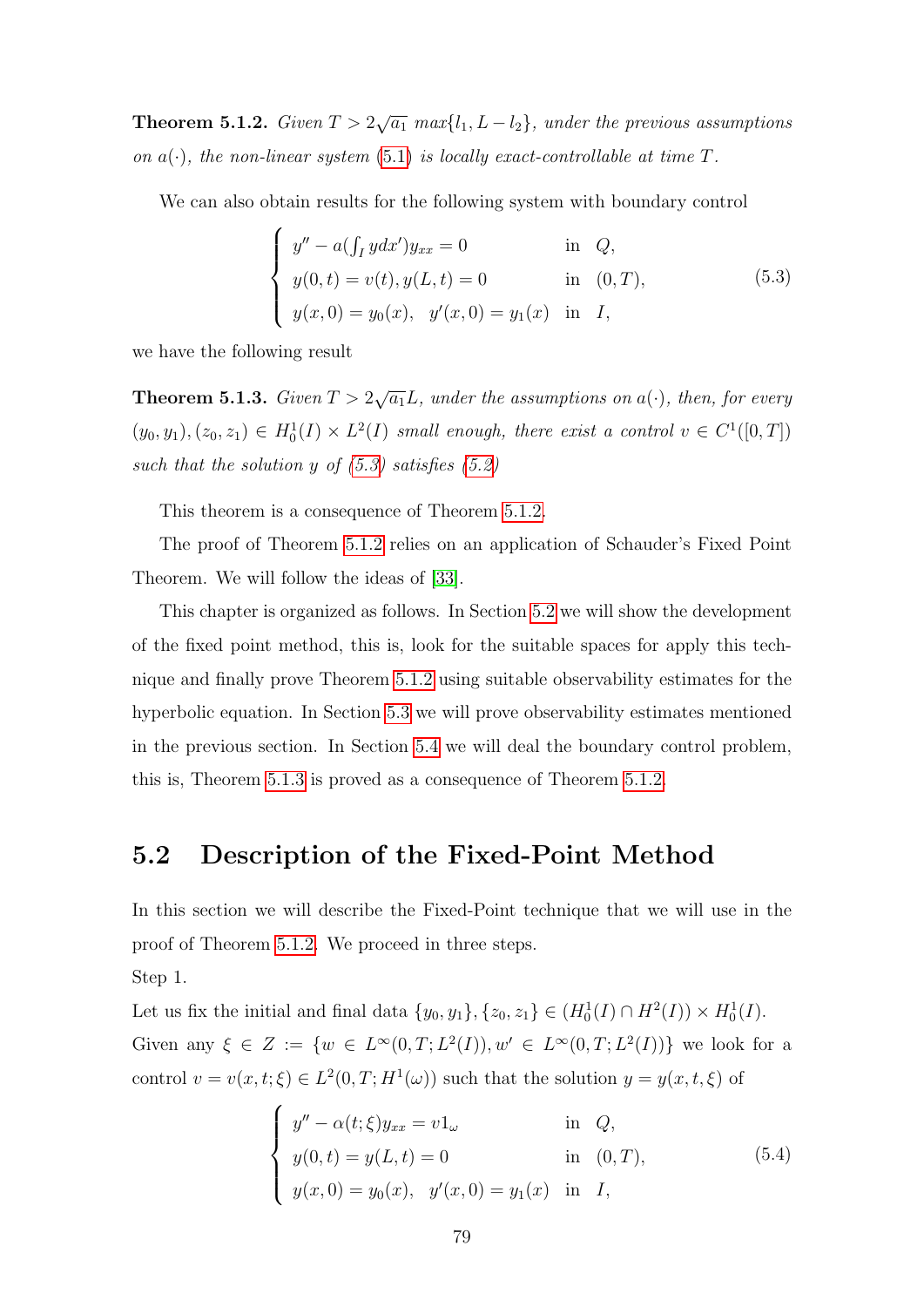satisfies  $(5.2)$ , where

$$
\alpha(t;\xi) := a(\int_I \xi(x',t)dx').
$$

We will use HUM (see [\[26\]](#page-98-0)).

First, we solve the problem

$$
\begin{cases}\nz'' - \alpha(t; \xi) z_{xx} = 0 & \text{in } Q, \\
z(0, t) = z(L, t) = 0 & \text{in } (0, T), \\
z(x, T) = z_0(x), \ z'(x, T) = z_1(x) & \text{in } I,\n\end{cases}
$$
\n(5.5)

this system has a unique solution  $z=z(x,t;\xi)$  such that

$$
z \in L^{\infty}(0,T; H^2(I) \cap H_0^1(I)), \ z' \in L^{\infty}(0,T; H_0^1(I)), \ z'' \in L^1(0,T; L^2(I)).
$$

Thus

<span id="page-87-1"></span>
$$
z \in C([0, T]; H_0^1(I)) \cap C^1([0, T]; L^2(I))
$$

and therefore

$$
z(x,0;\xi) := z_0^{\xi} \in H_0^1(I), \quad z'(x,0;\xi) := z_1^{\xi} \in L^2(I). \tag{5.6}
$$

Then, for any  $\{\phi_0, \phi_1\} \in H_0^1(I) \times L^2(I)$ , we solve

$$
\begin{cases}\n\phi'' - \alpha(t; \xi)\phi_{xx} = 0 & \text{in } Q, \\
\phi(0, t) = \phi(L, t) = 0 & \text{in } (0, T), \\
\phi(x, 0) = \phi_0(x), \quad \phi'(x, 0) = \phi_1(x) & \text{in } I.\n\end{cases}
$$
\n(5.7)

This system has a unique solution  $\phi = \phi(x, t; \xi) \in L^2(0, T; H_0^1(I)).$ Now let us consider

<span id="page-87-0"></span>
$$
\begin{cases}\n\eta'' - \alpha(t; \xi)\eta_{xx} = \phi 1_{\omega} & \text{in } Q, \\
\eta(0, t) = \eta(L, t) = 0 & \text{in } (0, T), \\
\eta(x, T) = 0, \quad \eta'(x, T) = 0 & \text{in } I,\n\end{cases}
$$
\n(5.8)

we have that

$$
\eta \in L^{\infty}(0,T; H_0^1(I)), \ \eta' \in L^{\infty}(0,T; L^2(I)), \ \eta'' \in L^2(0,T; H^{-1}(I)).
$$

Thus

$$
\eta \in C([0, T]; L^2(I)) \cap C^1([0, T]; H^{-1}(I))
$$

and therefore

$$
\eta(x,0;\xi) \in L^2(I), \ \ \eta'(x,0;\xi) \in H^{-1}(I).
$$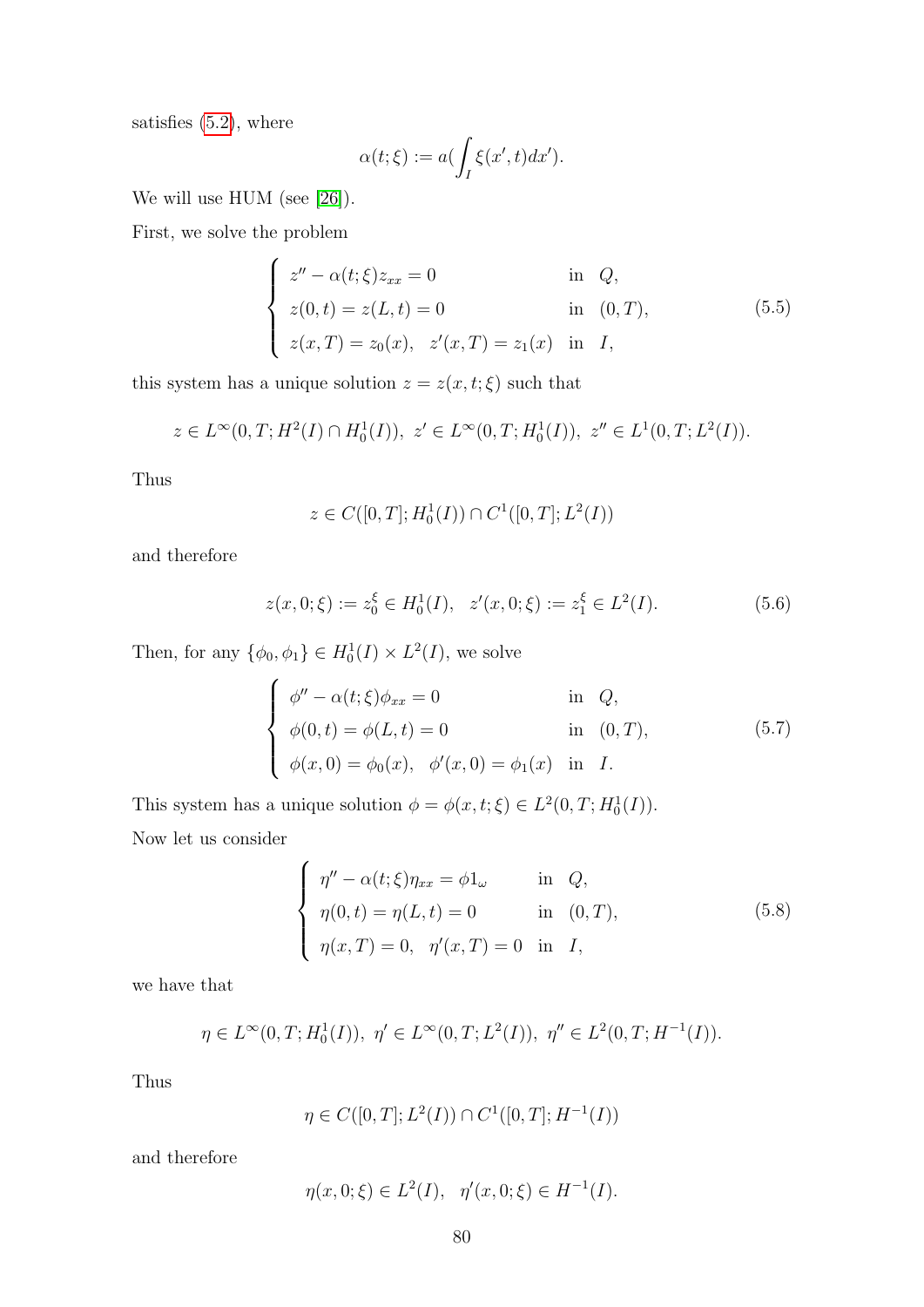Let us define the linear operator  $\Lambda_{\xi}: H_0^1(I) \times L^2(I) \to H^{-1}(I) \times L^2(I)$  by

$$
\Lambda_{\xi}(\phi_0, \phi_1) := (-\eta'(x, 0; \xi), \eta(x, 0; \xi)) \tag{5.9}
$$

we will prove the existence of some  $(\phi_0, \phi_1) \in H_0^1(I) \times L^2(I)$  such that

<span id="page-88-0"></span>
$$
\Lambda_{\xi}(\phi_0, \phi_1) = (-y_1 + z_1^{\xi}, y_0 - z_0^{\xi}). \tag{5.10}
$$

This conclude the step 1, indeed, if  $(\phi_0, \phi_1)$  is solution of [\(5.10\)](#page-88-0), then  $\eta$ , the corresponding solution of [\(5.8\)](#page-87-0) satisfies

$$
\eta'(x,0) = y_1(x) - z_1^{\xi}(x), \quad \eta(x,0) = y_0(x) - z_0^{\xi}(x)
$$

and if let us define  $y := \eta + z$ , we get

$$
\begin{cases}\ny'' - \alpha(t; \xi)y_{xx} = \phi 1_{\omega} & \text{in } Q, \\
y(0, t) = y(L, t) = 0 & \text{in } (0, T), \\
y(x, 0) = y_0(x), \quad y'(x, 0) = y_1(x) & \text{in } I, \\
y(x, T) = z_0(x), \quad y'(x, T) = z_1(x) & \text{in } I.\n\end{cases}
$$
\n(5.11)

In order to solve [\(5.10\)](#page-88-0) we observe that multiplying the equation [\(5.8\)](#page-87-0) by  $\phi$  and to integrate by parts, we obtain

$$
\int_0^T \int_I (\eta'' - \alpha(t;\xi)\eta_{xx})\phi dx dt = \int_0^T \int_\omega |\phi|^2 dx dt
$$

$$
\int_I \eta(x,0)\phi_1(x)dx - \int_I \eta'(x,0)\phi_0(x)dx = \int_0^T \int_\omega |\phi|^2 dx dt
$$

<span id="page-88-2"></span>Then

$$
\langle \Lambda_{\xi}(\phi_0, \phi_1), (\phi_0, \phi_1) \rangle_{\{H^{-1}(I) \times L^2(I), H_0^1(I) \times L^2(I)\}} = \iint_{\omega \times (0,T)} |\phi|^2 dx dt. \tag{5.12}
$$

Let us assume that

<span id="page-88-1"></span>
$$
\|(\phi_0, \phi_1)\|_{H_0^1(I) \times L^2(I)}^2 \leq C(\|\xi\|_Z) \iint_{\omega \times (0,T)} |\phi|^2 dx dt \tag{5.13}
$$

for every  $(\phi_0, \phi_1) \in H_0^1(I) \times L^2(I)$ .

Let us define the inner product

$$
(((\phi_0, \phi_1), (\tilde{\phi}_0, \tilde{\phi}_1)))_{H_0^1(I) \times L^2(I)} := \iint_{\omega \times (0,T)} \phi \tilde{\phi} \ dx dt
$$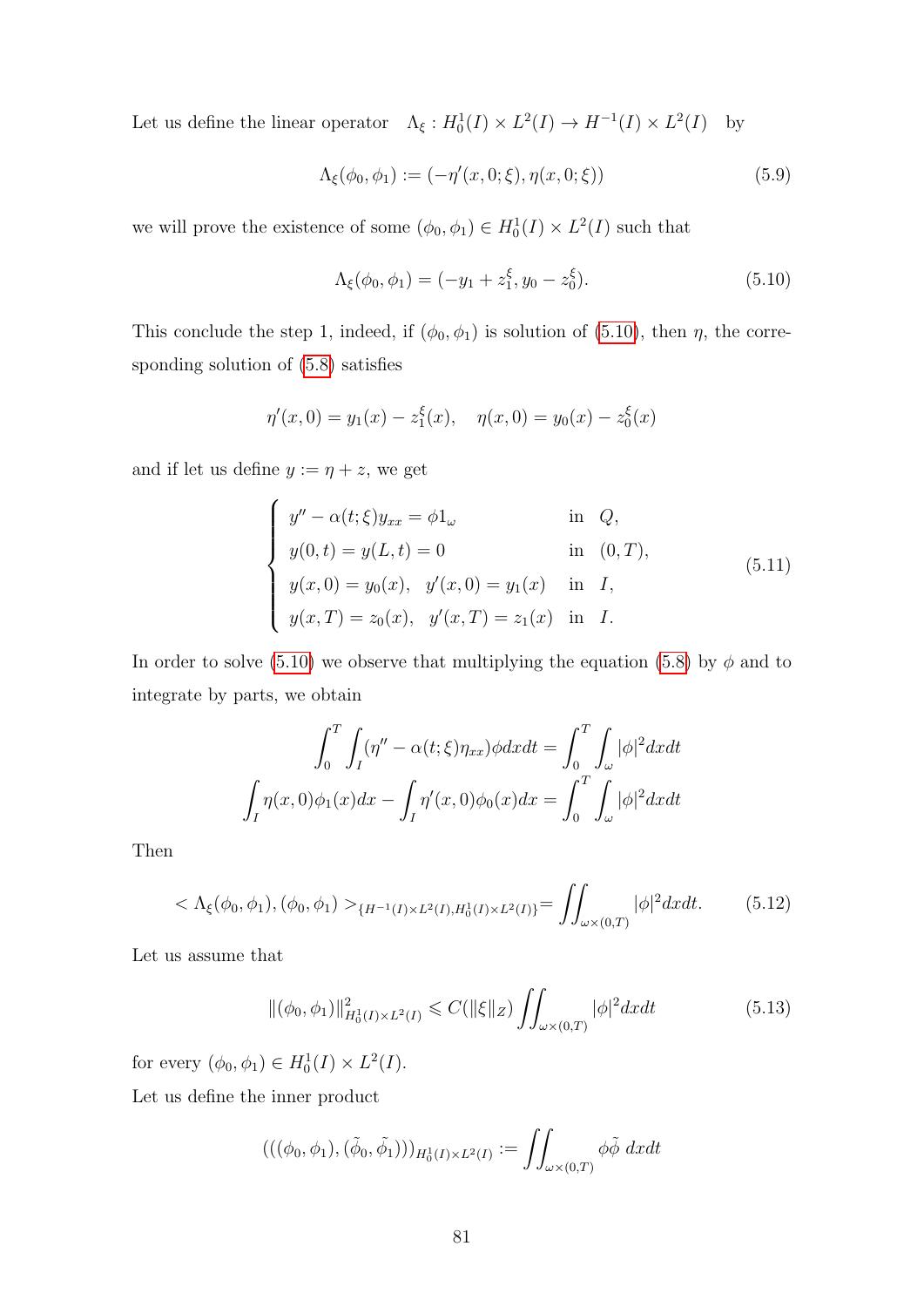for every  $(\phi_0, \phi_1), (\tilde{\phi}_0, \tilde{\phi}_1) \in H_0^1(I) \times L^2(I)$ . Then, using [\(5.13\)](#page-88-1) we have that

$$
\| \| (\phi_0, \phi_1) \|_{H^1_0(I) \times L^2(I)} := \left( \iint_{\omega \times (0,T)} |\phi|^2 dx dt \right)^{1/2}
$$

is a norm and by Cauchy-Schwartz, we get

$$
| < \Lambda_{\xi}(\phi_0, \phi_1), (\tilde{\phi_0}, \tilde{\phi_1}) > | \leq |||(\phi_0, \phi_1)|||||(\tilde{\phi}_0, \tilde{\phi}_1)|||.
$$

Thus  $\Lambda_{\xi}$  is linear and continuous.

Now, let  $B: (H_0^1(I) \times L^2(I)) \times (H_0^1(I) \times L^2(I)) \to \mathbb{R}$  with

$$
B((\phi_0, \phi_1), (\tilde{\phi}_0, \tilde{\phi}_1)) := < \Lambda_{\xi}(\phi_0, \phi_1), (\tilde{\phi}_0, \tilde{\phi}_1) > .
$$

We have that  $B(\cdot, \cdot)$  is a bilinear form, continuous and coercive (using [\(5.13\)](#page-88-1)). By Lax-Milgram theorem for every  $(\gamma_0, \gamma_1) \in H^{-1}(I) \times L^2(I)$ , exist a unique  $(\hat{\phi}_0, \hat{\phi}_1) \in$  $H_0^1(I) \times L^2(I)$  such that

$$
B((\hat{\phi}_0,\hat{\phi}_1),(\phi_0,\phi_1)):=< (\gamma_0,\gamma_1),(\phi_0,\phi_1)>
$$

then

$$
\Lambda_{\xi}(\hat{\phi}_0, \hat{\phi}_1) = (\gamma_0, \gamma_1).
$$

This is, the equation [\(5.10\)](#page-88-0) has a unique solution

$$
(\hat{\phi}_0, \hat{\phi}_1) \in H^1_0(I) \times L^2(I)
$$

and the function  $v(x, t; \xi) := \hat{\phi}(x, t; \xi)$  is the desired control such that the solution  $y$  of  $(5.4)$  satisfied  $(5.2)$ .

Step 2.

We have defined a unique control  $v(x, t; \xi) \in L^2(0,T; H_0^1(I))$  for system [\(5.4\)](#page-86-4) and [\(5.2\)](#page-85-1) for every  $\xi \in Z$ . The solution y of [\(5.4\)](#page-86-4) belong to

$$
W := \{ y \in L^{\infty}(0,T; H^2(I) \cap H_0^1(I)); y' \in L^{\infty}(0,T; H_0^1(I)), y'' \in L^1(0,T; L^2(I)) \}.
$$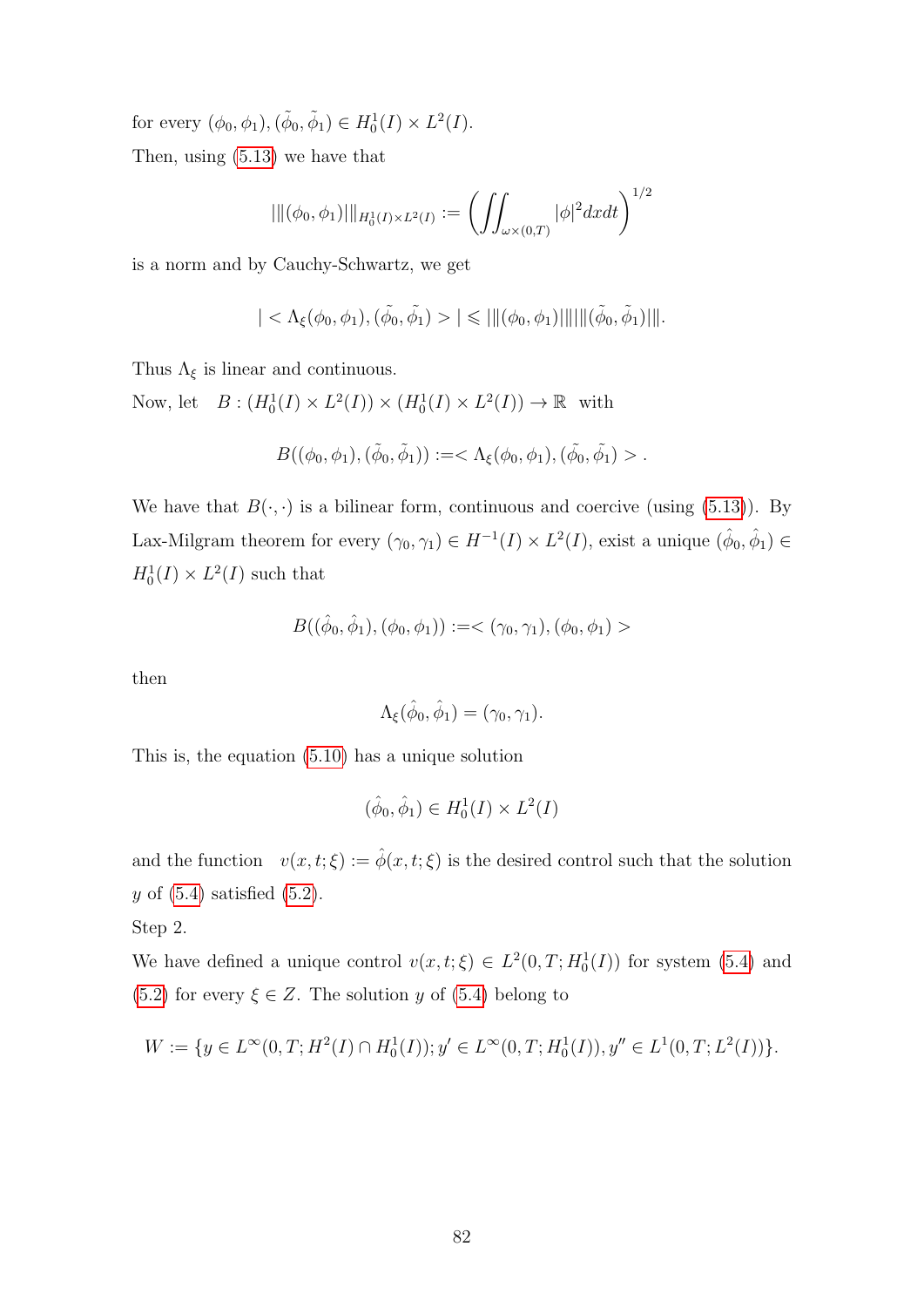Indeed, we have the estimates

$$
\int_{I} [y'' - \alpha(t;\xi)y_{xx}]y'dx = \int_{I} v1_{\omega}y'dx
$$
\n
$$
\frac{1}{2} \frac{d}{dt} |y'(t)|_{L^{2}(I)}^{2} + \frac{1}{2} \frac{d}{dt} \left( \alpha(t;\xi)|y_{x}(t)|_{L^{2}(I)}^{2} \right) = \int_{I} v1_{\omega}y'dx
$$
\n
$$
+ \frac{1}{2} \alpha' \left( \int_{I} \xi(x',t)dx' \right) \left( \int_{I} \xi'(x',t)dx' \right) |y_{x}(t)|_{L^{2}(I)}^{2}
$$
\n
$$
\frac{1}{2} \frac{d}{dt} |y'(t)|_{L^{2}(I)}^{2} + \frac{1}{2} \frac{d}{dt} \left( \alpha(t;\xi)|y_{x}(t)|_{L^{2}(I)}^{2} \right) \le \int_{I} |v1_{\omega}||y'|dx + \frac{M}{2} ||\xi||_{Z} |y_{x}(t)|_{L^{2}(I)}^{2}
$$
\n
$$
\frac{d}{dt} \left( |y'(t)|_{L^{2}(I)}^{2} + \alpha(t;\xi)|y_{x}(t)|_{L^{2}(I)}^{2} \right) \le 2 \int_{I} |v1_{\omega}||y'|dx + M ||\xi||_{Z} |y_{x}(t)|_{L^{2}(I)}^{2}
$$
\n
$$
\frac{d}{dt} \left( |y'(t)|_{L^{2}(I)}^{2} + \alpha(t;\xi)|y_{x}(t)|_{L^{2}(I)}^{2} \right) \le |v(t)|_{L^{2}(\omega)}^{2} + |y'(t)|_{L^{2}(I)}^{2} + M ||\xi||_{Z} |y_{x}(t)|_{L^{2}(I)}^{2}
$$

then

$$
\frac{d}{dt}\left(|y'(t)|_{L^2(I)}^2 + \alpha(t;\xi)|y_x(t)|_{L^2(I)}^2\right) \leq C_{\xi}(|y'(t)|_{L^2(I)}^2 + \alpha(t;\xi)|y_x(t)|_{L^2(I)}^2 + |v|_{L^2(\omega)}^2
$$

where  $C_{\xi} := \max\{1, M \|\xi\|_Z/a_0\}$ , by Gronwall's inequality

<span id="page-90-0"></span>
$$
|y'(t)|_{L^2(I)}^2 + a_0|y_x(t)|_{L^2(I)}^2 \leqslant \left(a_1|y_1|_{H_0^1(I)}^2 + |y_1|_{L^2(I)}^2 + \int_0^T |v(t)|_{L^2(\omega)}^2 dt\right) e^{C_{\xi}T}.
$$

This is

$$
||y'||_{L^{\infty}(0,T;L^{2}(I))}^{2} + ||y||_{L^{\infty}(0,T;H_{0}^{1}(I))}^{2} \leq (a_{1}|y_{0}|_{H_{0}^{1}(I)}^{2} + |y_{1}|_{L^{2}(I)}^{2} + \int_{0}^{T} |v(t)|_{L^{2}(\omega)}^{2}dt) e^{C_{\xi}T}
$$
\n(5.14)

$$
\int_{I} [y'' - \alpha(t;\xi)y_{xx}] (-y'_{xx}) dx = \int_{I} v1_{\omega}(-y'_{xx}) dx
$$
\n
$$
\frac{1}{2} \frac{d}{dt} |y'_{x}(t)|_{L^{2}(I)}^{2} + \frac{1}{2} \frac{d}{dt} \left( \alpha(t;\xi) |y_{xx}(t)|_{L^{2}(I)}^{2} \right) = \int_{I} v_{x}1_{\omega}y'_{x} dx
$$
\n
$$
+ \frac{1}{2} a' \left( \int_{I} \xi(x',t) dx' \right) \left( \int_{I} \xi'(x',t) dx' \right) |y_{xx}(t)|_{L^{2}(I)}^{2}
$$
\n
$$
\frac{1}{2} \frac{d}{dt} |y'_{x}(t)|_{L^{2}(I)}^{2} + \frac{1}{2} \frac{d}{dt} \left( \alpha(t;\xi) |y_{xx}(t)|_{L^{2}(I)}^{2} \right) \leq \int_{I} |v_{x}1_{\omega}| |y'_{x}| dx + \frac{M}{2} ||\xi||_{Z} |y_{xx}(t)|_{L^{2}(I)}^{2}
$$
\n
$$
\frac{d}{dt} \left( |y'_{x}(t)|_{L^{2}(I)}^{2} + \alpha(t;\xi) |y_{xx}(t)|_{L^{2}(I)}^{2} \right) \leq 2 \int_{I} |v_{x}1_{\omega}| |y'_{x}| dx + M ||\xi||_{Z} |y_{xx}(t)|_{L^{2}(I)}^{2}
$$
\n
$$
\frac{d}{dt} \left( |y'_{x}(t)|_{L^{2}(I)}^{2} + \alpha(t;\xi) |y_{xx}(t)|_{L^{2}(I)}^{2} \right) \leq |v_{x}(t)|_{L^{2}(\omega)}^{2} + |y'_{x}(t)|_{L^{2}(I)}^{2} + M ||\xi||_{Z} |y_{xx}(t)|_{L^{2}(I)}^{2}
$$

then

$$
\frac{d}{dt}\left(|y_x'(t)|^2_{L^2(I)} + \alpha(t;\xi)|y_{xx}(t)|^2_{L^2(I)}\right) \leq C_{\xi}(|y_x'(t)|^2_{L^2(I)} + \alpha(t;\xi)|y_{xx}(t)|^2_{L^2(I)}) + |v_x|^2_{L^2(\omega)}
$$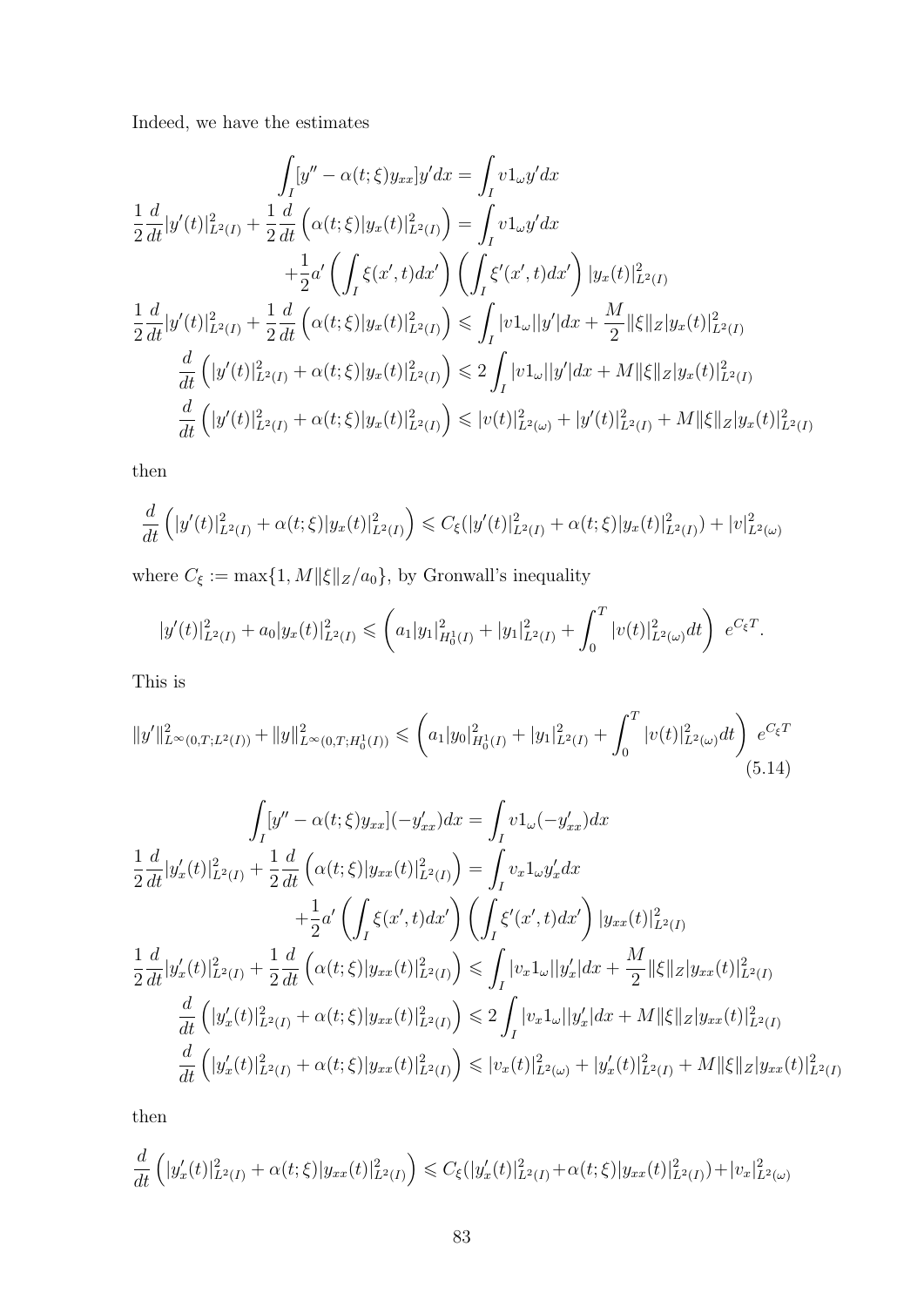by Gronwall's inequality

$$
|y_x'(t)|_{L^2(I)}^2 + a_0 |y_{xx}(t)|_{L^2(I)}^2 \leqslant \left(a_1 |y_0|_{H^2(I)}^2 + |y_1|_{H_0^1(I)}^2 + \int_0^T |v_x(t)|_{L^2(\omega)}^2 dt\right) e^{C_{\xi}T}.
$$

<span id="page-91-0"></span>This is

$$
||y'||_{L^{\infty}(0,T;H_0^1(I))}^2 + ||y||_{L^{\infty}(0,T;H^2(I))}^2 \leq (a_1|y_0|_{H^2(I)}^2 + |y_1|_{H_0^1(I)}^2 + \int_0^T |v_x(t)|_{L^2(\omega)}^2 dt) e^{C_{\xi}T}.
$$
\n(5.15)

Thus

$$
||y''||_{L^{1}(0,T;L^{2}(I))}^{2} \leq 2a_{1}^{2}||y_{xx}||_{L^{1}(0,T;L^{2}(I))}^{2} + 2||v1_{\omega}||_{L^{1}(0,T;L^{2}(I))}^{2}
$$
  

$$
\leq 2a_{1}^{2}\left(a_{1}|y_{0}|_{H^{2}(I)}^{2} + |y_{1}|_{H_{0}^{1}(I)}^{2} + \int_{0}^{T}|v_{x}(t)|_{L^{2}(\omega)}^{2}dt\right) e^{C_{\xi}T} + 2\int_{0}^{T}|v(t)|_{L^{2}(\omega)}^{2}dt.
$$

Then, from  $(5.14)$  and  $(5.15)$  we have

<span id="page-91-2"></span>
$$
||y||_{L^{\infty}(0,T;H^{2}(I)\cap H^{1}_{0}(I))}^{2} + ||y'||_{L^{\infty}(0,T;H^{1}_{0}(I))}^{2} + ||y''||_{L^{1}(0,T;L^{2}(I))}^{2}
$$
  
\n
$$
\leq C(a_{0},a_{1}) \left( |y_{0}|_{H^{2}(I)}^{2} + |y_{1}|_{H^{1}_{0}(I)}^{2} + \int_{0}^{T} |v(t)|_{L^{2}(\omega)}^{2}dt + \int_{0}^{T} |v_{x}(t)|_{L^{2}(\omega)}^{2}dt \right) e^{C_{\xi}T}
$$
  
\n
$$
+ 2 \int_{0}^{T} |v(t)|_{L^{2}(\omega)}^{2}dt.
$$
\n(5.16)

Therefore, we have constructed a nonlinear operator  $K: Z \to Z$  such that  $K(\xi) :=$  $y(x, t; \xi)$ , where y is the solution of [\(5.4\)](#page-86-4) and satisfies [\(5.2\)](#page-85-1) with the control function  $v(x, t; \xi) \in L^2(0, T; H_0^1(I))$  defined above.

Step 3.

We will look for estimates for the control. We know that  $v = \phi$  is solution of [\(5.7\)](#page-87-1), then

$$
\int_{I} \phi'' \phi' dx - \int_{I} a(\int_{I} \xi dx') \phi_{xx} \phi' dx = 0
$$
  

$$
\frac{d}{dt} |\phi'(t)|_{L^{2}(I)}^{2} + \frac{d}{dt} \left( a(\int_{I} \xi dx') |\phi_{x}(t)|_{L^{2}(I)}^{2} \right) = a' \left( \int_{I} \xi dx' \right) \left( \int_{I} \xi' dx' \right) |\phi_{x}(t)|_{L^{2}(I)}^{2}
$$
  

$$
\frac{d}{dt} \left( |\phi'(t)|_{L^{2}(I)}^{2} + a(\int_{I} \xi dx') |\phi_{x}(t)|_{L^{2}(I)}^{2} \right) \leq (M/a_{0}) ||\xi'||_{Z} a(\int_{I} \xi dx') |\phi_{x}(t)|_{L^{2}(I)}^{2}
$$

using Gronwall's inequality

$$
|\phi'(t)|_{L^2(I)}^2 + a_0 |\phi_x(t)|_{L^2(I)}^2 \leq (a_1 |\phi_0|_{H_0^1(I)}^2 + |\phi_1|_{L^2(I)}^2) e^{(2M/a_0)\|\xi\|_Z}
$$

<span id="page-91-1"></span>then

$$
|\phi_x(t)|_{L^2(\omega)}^2 \leq C(a_0, a_1)(|\phi_0|_{H_0^1(I)}^2 + |\phi_1|_{L^2(I)}^2) e^{(2M/a_0)\|\xi\|_Z}.
$$
 (5.17)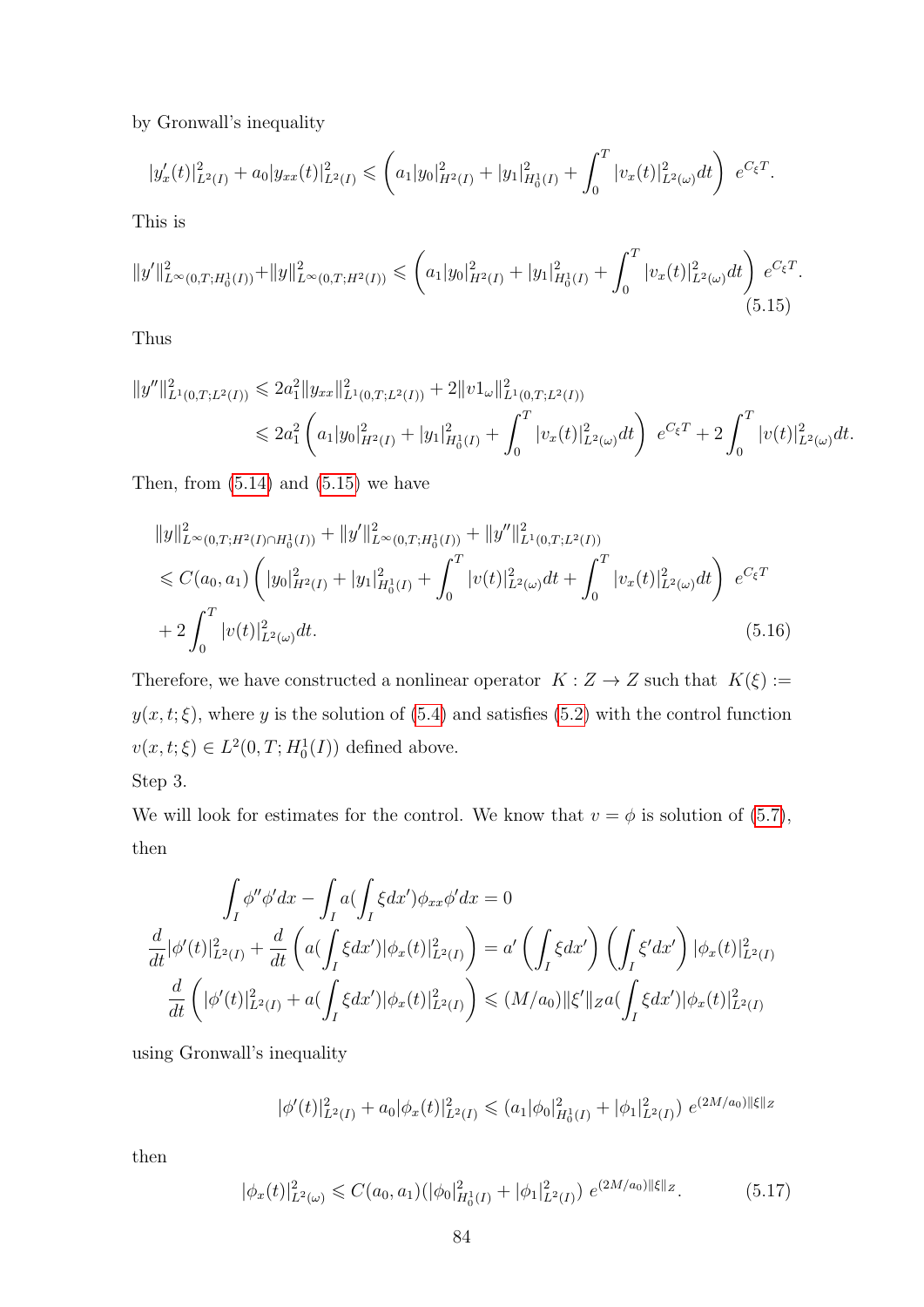Also, using [\(5.12\)](#page-88-2), we get

<span id="page-92-1"></span>
$$
\int_0^T |\phi(t)|^2_{L^2(\omega)} dt = \int_I y_0(x)\phi_1(x)dx - \int_I y_1(x)\phi_0(x)dx
$$
  
\$\leq C\_0(y\_0, y\_1, z\_0, z\_1)(\|(\phi\_0, \phi\_1)\| + \|(\phi(T), \phi'(T))\|)\$ (5.18)

where  $C_0(y_0, y_1, z_0, z_1) := max \{ ||(y_0, y_1)||_{L^2(I) \times H^{-1}(I)}, ||(z_0, z_1)||_{L^2(I) \times H^{-1}(I)} \}.$ Using the time-reversibility of the equation satisfied by  $\phi$  and the observability inequality, we deduce

$$
(\|(\phi_0, \phi_1)\| + \|(\phi(T), \phi'(T))\|)^2 \le 4C(\|\xi\|_Z) \int_0^T |\phi(t)|^2_{L^2(\omega)} dt.
$$
 (5.19)

Combining  $(5.18)$  and  $(5.19)$  we get

$$
\|(\phi_0, \phi_1)\| + \|(\phi(T), \phi'(T))\| \leq 4C_0(y_0, y_1, z_0, z_1)C(\|\xi\|_Z). \tag{5.20}
$$

Again, combining [\(5.18\)](#page-92-1) and [\(5.20\)](#page-92-3) we obtain

<span id="page-92-4"></span><span id="page-92-3"></span><span id="page-92-2"></span>
$$
\int_0^T |\phi(t)|^2_{L^2(\omega)} dt \leq C(y_0, y_1, z_0, z_1) C(||\xi||_Z). \tag{5.21}
$$

Finally from  $(5.17)$ ,  $(5.21)$  in  $(5.16)$  we conclude that

$$
||y||_{L^{\infty}(0,T;H^{2}(I)\cap H^{1}_{0}(I))}^{2} + ||y'||_{L^{\infty}(0,T;H^{1}_{0}(I))}^{2} + ||y''||_{L^{1}(0,T;L^{2}(I))}^{2} \leq C(a_{0},a_{1},y_{0},y_{1},z_{0},z_{1})C(||\xi||_{Z})
$$
\n(5.22)

from the above, we see that the operator  $K$  sends bounded sets of  $Z$  into bounded sets of W.

This fact, combined with the compactness of embedding (in view of the Simon's Compactness Theorem, see [\[30\]](#page-99-1))

$$
W\hookrightarrow Z
$$

allows us to prove both the continuity of  $K$  from  $Z$  to  $Z$  and the fact that  $K$  maps bounded sets of Z into relatively compact sets of itself, for initial and final data sufficiently small. Therefore the operator  $K$  is compact.

We can use Theorem [1.1.3](#page-11-1) to complete the proof.

#### <span id="page-92-0"></span>5.3 Observability Estimates for [\(5.7\)](#page-87-1)

The aim of this section is to prove the following observability result for system [\(5.7\)](#page-87-1).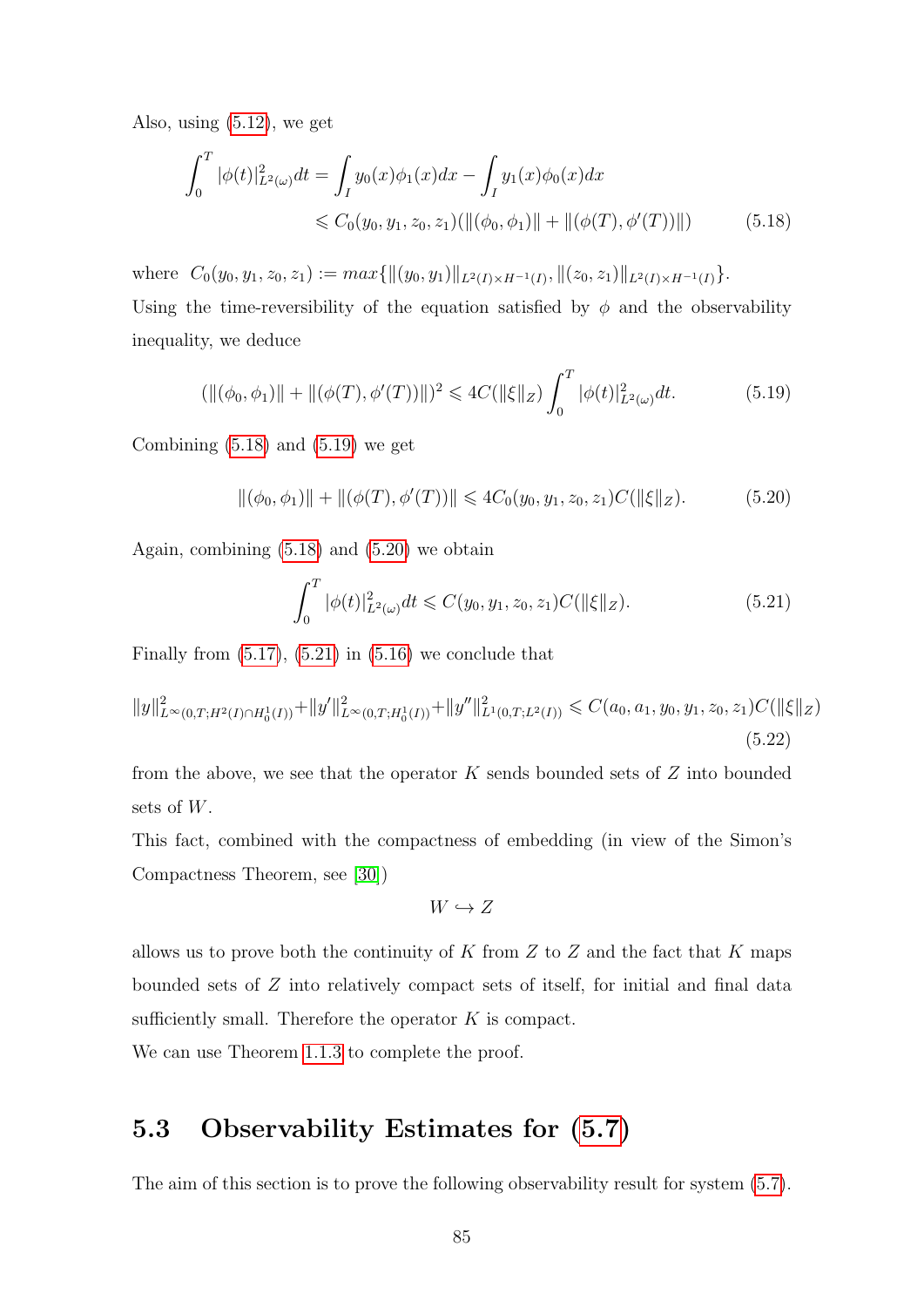**Theorem 5.3.1.** If  $T > 2\sqrt{a_1}$  max $\{l_1, L - l_2\}$ , there exist two positive constants  $A, B > 0$  such that

<span id="page-93-4"></span>
$$
\|\phi_0\|_{H_0^1(I)}^2 + \|\phi_1\|_{L^2(I)}^2 \le A \ e^{B\|\xi\|_Z} \iint_{\omega \times (0,T)} |\phi|^2 dx dt \tag{5.23}
$$

for every  $\phi$  solution of [\(5.7\)](#page-87-1) with initial data  $\{\phi_0, \phi_1\} \in H_0^1(I) \times L^2(I)$ .

*Proof.* We define  $\gamma(t) := \int_0^t$  $\boldsymbol{0}$ dr  $\sqrt{\alpha(r;\xi)}$ , then  $\gamma|_{[0,T]} : [0,T] \to [0,\gamma(T)]$  is bijective, whence

$$
\gamma^{-1}(t) := (\gamma|_{[0,T]})^{-1}(t) = \int_0^t \sqrt{\alpha((\gamma_{[0,T]})^{-1}(r);\xi)} dr.
$$

For any  $x_0 \in I = (0, L)$ , we denote

$$
\tau_1(x_0) := \{ (x, t) \in (0, x_0) \times (0, T); t \in (\gamma^{-1}(x_0 - x), \gamma^{-1}(\gamma(T) - (x_0 - x))) \},\
$$
  

$$
\tau_2(x_0) := \{ (x, t) \in (x_0, L) \times (0, T); t \in (\gamma^{-1}(x - x_0), \gamma^{-1}(\gamma(T) - (x - x_0))) \}
$$

and

$$
\tau(x_0) := \tau_1(x_0) \cup \tau_2(x_0).
$$

We observe that due to finite speed of propagation in system [\(5.7\)](#page-87-1) and the characteristic curves:  $\gamma(t) + x = cte$  and  $\gamma(t) - x = cte$  for  $\phi$ , we have

<span id="page-93-2"></span><span id="page-93-1"></span><span id="page-93-0"></span>
$$
\phi = \psi \quad \text{in} \quad \tau(x_0),\tag{5.24}
$$

where  $\psi = \psi(x, t; \xi)$  is the solution of

$$
\begin{cases}\n\psi_{xx} - \frac{1}{\alpha(t;\xi)} \psi'' = 0 & \text{in } (0,T) \times I, \\
\psi(x,0) = \psi(x,T) = 0 & \text{in } I, \\
\psi(x_0,t) = \phi(x_0,t), \quad \psi_x(x_0,t) = \phi_x(x_0,t) & \text{in } (0,T).\n\end{cases}
$$
\n(5.25)

System [\(5.25\)](#page-93-0) is hyperbolic equation where the roles of the time and space variables has been interchanged. It is an evolution equation with respect to  $x$ .

We can apply estimates of the energy for the system [\(5.25\)](#page-93-0) and we get

$$
\|\psi_x(x)\|_{L^2(0,T)}^2 + \frac{1}{a_1} \|\psi'(x)\|_{L^2(0,T)}^2 \leq \left(\frac{1}{a_0} \|\psi'(x_0)\|_{L^2(0,T)}^2 + \|\psi_x(x_0)\|_{L^2(0,T)}^2\right) e^{2M\|\xi\|_Z L/(a_0)^{3/2}}.
$$
\n
$$
(5.26)
$$

Combining  $(5.24)$  and  $(5.26)$  we get

<span id="page-93-3"></span>
$$
\iint_{\tau(x_0)} |\phi_x|^2 dx dt \leq C e^{2M \|\xi\|_Z L/(a_0)^{3/2}} (\|\phi'(x_0)\|_{L^2(0,T)}^2 + \|\phi_x(x_0)\|_{L^2(0,T)}^2). \tag{5.27}
$$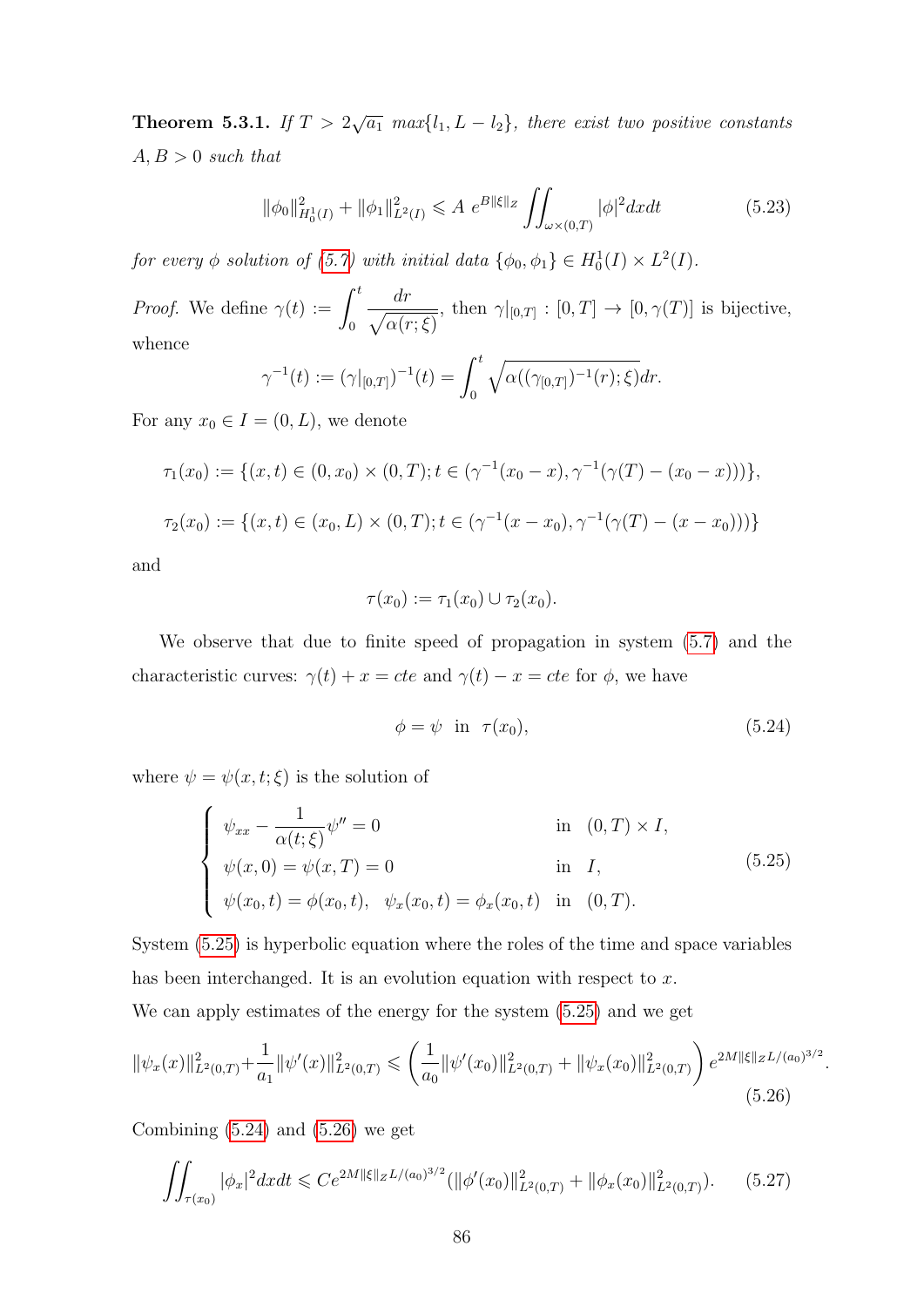Now, integrating [\(5.27\)](#page-93-3) with respect to those  $x_0 \in \omega$  for which the time T satisfies  $\gamma(T) > 2 \max\{x_0, L - x_0\}$  we get

$$
\iint_{I \times (t_1, t_2)} |\phi_x|^2 dx dt \leq C e^{2M \|\xi\|_Z L/(a_0)^{3/2}} \left( \iint_{\omega \times (0, T)} |\phi'|^2 dx dt + \iint_{\omega \times (0, T)} |\phi_x|^2 dx dt \right) \tag{5.28}
$$

where  $t_1 := \max\{\gamma^{-1}(l_1), \gamma^{-1}(L - l_2)\}\$  and  $t_2 := T - \max\{\gamma^{-1}(l_1), \gamma^{-1}(L - l_2)\}\$ . We know that  $\phi \in L^2(0,T;H^1(\omega)) = L^2(0,T;H^1(l_1,l_2))$ , then we deduce that  $\phi'' \in$  $L^2(0,T;H^{-1}(l_1,l_2))$  with

<span id="page-94-1"></span>
$$
\|\phi''\|_{L^2(0,T;H^{-1}(l_1,l_2))} \leqslant C \|\phi\|_{L^2(0,T;H^1(l_1,l_2))}.
$$

Then, by interpolation we obtain that  $\phi' \in L^2(0,T; L^2(l_1, l_2))$  with

<span id="page-94-3"></span><span id="page-94-0"></span>
$$
\|\phi'\|_{L^2(0,T;L^2(l_1,l_2))} \leqslant C \|\phi\|_{L^2(0,T;H^1(l_1,l_2))}.\tag{5.29}
$$

Combining  $(5.29)$  and  $(5.28)$  we get

$$
\iint_{I \times (t_1, t_2)} |\phi_x|^2 dx dt \leq C e^{2M ||\xi||_Z L / (a_0)^{3/2}} \left( \iint_{\omega \times (0, T)} |\phi|^2 dx dt + \iint_{\omega \times (0, T)} |\phi_x|^2 dx dt \right).
$$
\n(5.30)

Now, multiplying by  $r(t)\phi$  in the equation [\(5.7\)](#page-87-1) and integrating by parts in  $I\times(t_1, t_2)$ we get

$$
\int_{t_1}^{t_2} r(t) \|\phi'(t)\|_{L^2(I)}^2 = -\int_{t_1}^{t_2} r'(t) \int_I \phi(t) \phi'(t) dx dt + \left[ \int_I r(t) \phi(t) \phi'(t) dx \right]_{t_1}^{t_2} -\int_{t_1}^{t_2} \alpha(t; \xi) \|\phi_x(t)\|_{L^2(I)}^2 dt.
$$

Choosing  $r \in C^1([t_1, t_2])$  such that  $r(t_1) = r(t_2) = 0, r(t) = 1, \forall t \in [t'_1, t'_2]$  with  $t'_1 = t_1 +$  $t_2 - t_1$ 3 ,  $t'_2 = t_2$  $t_2 - t_1$ 3 ,  $|r'|^2$ r  $\in L^{\infty}(t_1, t_2)$ , we get  $\int_0^{t'_2}$  $\int_{t_1'}^{t_2'}\|\phi'(t)\|_{L^2(I)}^2dt\leqslant C(\|\xi\|_Z)\int_{t_1}^{t_2}$ 1  $t_1$  $\|\phi_x(t)\|_{L^2(I)}^2$  $(5.31)$ 

Combining  $(5.31)$  and  $(5.30)$  we get

<span id="page-94-4"></span>
$$
\int_{t_1'}^{t_2'} (\|\phi_x(t)\|_{L^2(I)} + \|\phi'(t)\|_{L^2(I)}^2) dt \leq C(\|\xi\|_Z) \left( \iint_{\omega \times (0,T)} (|\phi|^2 + |\phi_x|^2) dx dt \right). \tag{5.32}
$$

By the estimates the energy and the time-reversibility of system [\(5.7\)](#page-87-1) we have

$$
(t'_{2} - t'_{1})(\|\phi_{0}\|_{H_{0}^{1}(I)}^{2} + \|\phi_{1}\|_{L^{2}(I)}^{2}) \leq C e^{M\|\xi\|_{Z}t'_{2}/a_{0}} \int_{t'_{1}}^{t'_{2}} (\|\phi_{x}(t)\|_{L^{2}(I)} + \|\phi'(t)\|_{L^{2}(I)}^{2}) dt.
$$
\n(5.33)

<span id="page-94-5"></span><span id="page-94-2"></span> $\Box$ 

Combining  $(5.32)$  and  $(5.33)$  we obtain easily  $(5.23)$ .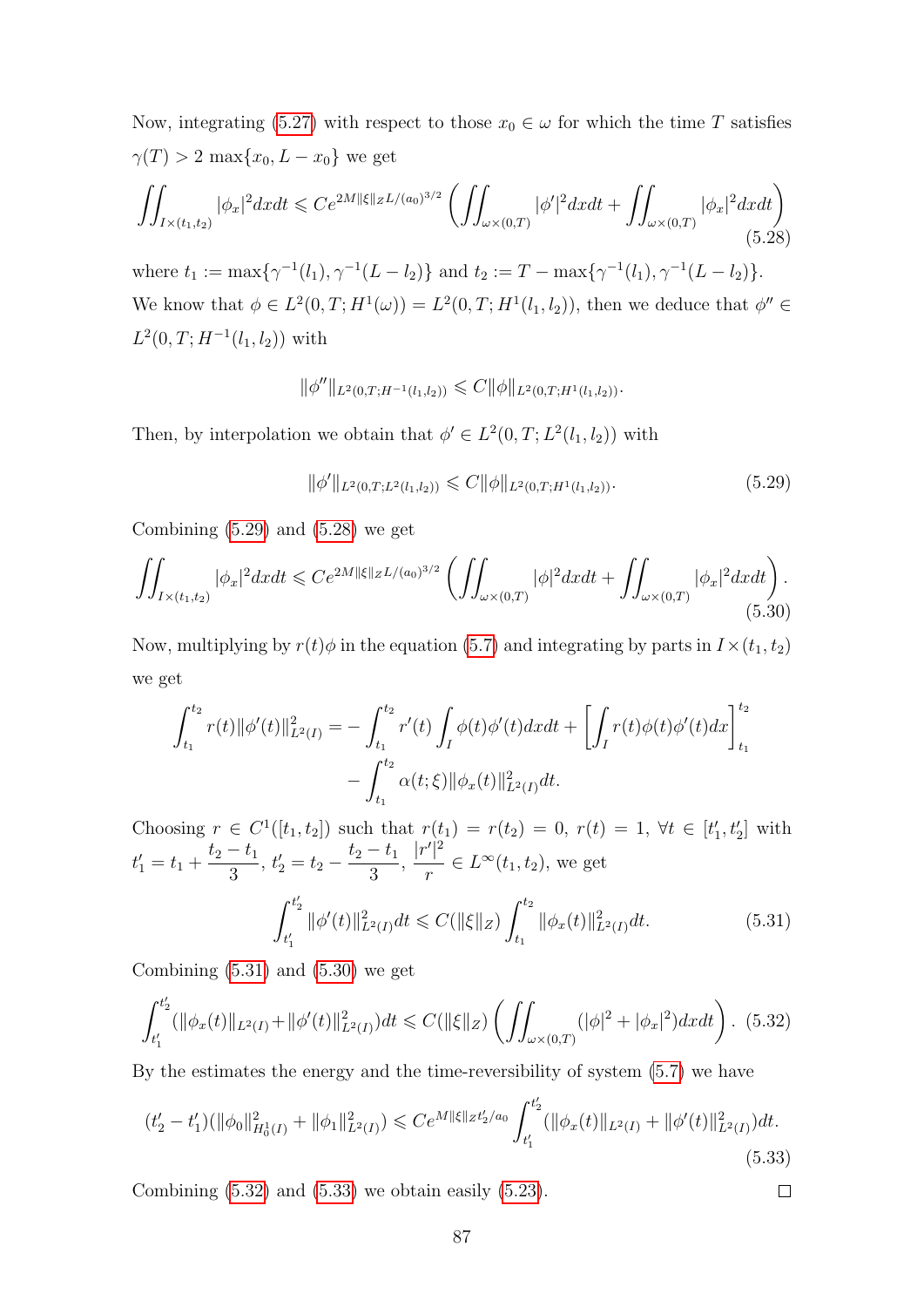#### <span id="page-95-0"></span>5.4 Boundary Control

Given any  $\epsilon > 0$  let us define the extended domain  $\tilde{I} := (-\epsilon, L)$  and  $\omega := (-\epsilon, 0)$ . Let us extend our initial and final data  $(y_0, y_1), (z_0, z_1) \in H_0^1(I) \times L^2(I)$  by zero outside of  $I$  to define

$$
\tilde{y}_i := \begin{cases} y_i & \text{in } I, \\ 0 & \text{in } (-\epsilon, 0) \end{cases}, \tilde{z}_i := \begin{cases} z_i & \text{in } I, \\ 0 & \text{in } (-\epsilon, 0) \end{cases}, i = 0, 1.
$$

Then

$$
(\tilde{y}_0, \tilde{y}_1), (\tilde{z}_0, \tilde{z}_1) \in H_0^1(\tilde{I}) \times L^2(\tilde{I}).
$$

Since  $T > 2\sqrt{a_1}L$ , analogously to the proof of Theorem [5.1.2,](#page-86-1) we deduce that there exists a control  $\tilde{v} \in L^2(0,T;H^1(\omega))$  such that the solution  $\tilde{y}$  of

$$
\begin{cases}\n\tilde{y}'' - a(\int_I \tilde{y} dx') \tilde{y}_{xx} = \tilde{v} 1_{\omega} & \text{in } \tilde{I} \times (0, T), \\
\tilde{y}(-\epsilon, t) = \tilde{y}(L, t) = 0 & \text{in } (0, T), \\
\tilde{y}(x, 0) = \tilde{y}_0(x), \quad \tilde{y}'(x, 0) = \tilde{y}_1(x) & \text{in } \tilde{I},\n\end{cases}
$$

satisfies

$$
\tilde{y}(T) = \tilde{z}_0, \quad \tilde{y}'(T) = \tilde{z}_1 \quad \text{in } \tilde{I}.
$$

Let be  $y = \tilde{y}|_{I\times(0,T)}$  and  $v(t) = \tilde{y}(0,t)$ . Then y satisfies clearly [\(5.3\)](#page-86-0) and [\(5.2\)](#page-85-1). Therefore the control v answers to the question and since  $\tilde{y} \in C([0,T]; H^2(\tilde{I}) \cap$  $H_0^1(\tilde{I})\cap C^1([0,T];H_0^1(\tilde{I})),$  we deduce that, in particular,  $v \in C^1([0,T]).$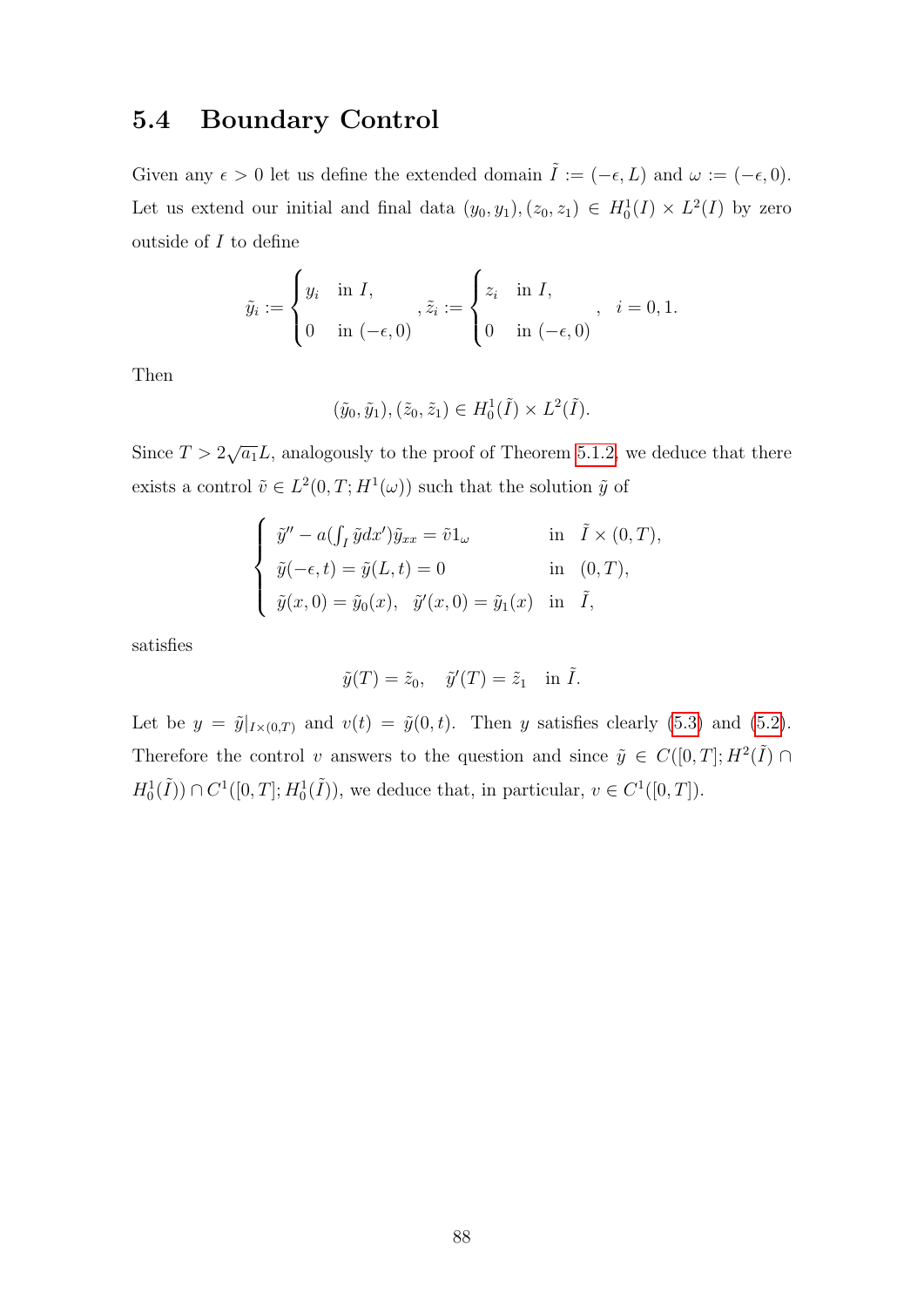## Bibliography

- [1] ALEKSEEV, V. M., TIKHOMIROV, V. M., AND FOMIN, S. V. Optimal Control. Contemporary Soviet Mathematics. Consultants Bureau, New York, 1987.
- [2] ARARUNA, F. D., FERNÁNDEZ-CARA, E., GUERRERO, S., AND SANTOS, M. C. New results on the stackelberg nash exact control of linear parabolic equations. System and Control Letters 104 (2017), 78–85.
- [3] ARARUNA, F. D., FERNÁNDEZ-CARA, E., AND SANTOS, M. C. Stackelbergnash exact controllability for linear and semilinear parabolic equations. ESAIM:COCV 21 (2015), 835–856.
- [4] CARREÑO, N. Local controllability of the N-dimensional boussinesq system with N-1 scalar controls in an arbitrary control domain. Mathematical Control and Related Fields (MCRF) 4 (2012), 361–382.
- [5] CARREÑO, N., AND GUERRERO, S. Local null controllability of the Ndimensional navier-stokes system with n-1 scalar controls in an arbitrary control domain. Journal of Mathematical Fluid Mechanics 1 (2013), 139– 153.
- [6] CHACÓN, T., AND LEWANDOWSKI, R. Mathematical and numerical foundations of turbulence models and applications. Birkhauser, 2012.
- [7] Chae, D., Imanuvilov, O. Y., and Kim, S. M. Exact controllability for semilinear parabolic equations with neumann boundary conditions. Journal of Dynamical and Control System 2 (1996), 449–483.
- [8] CLARK, H. R., FERNÁNDEZ-CARA, E., LÍMACO, J., AND MEDEIROS, L. A. Theoretical and numerical local null controllability for a parabolic system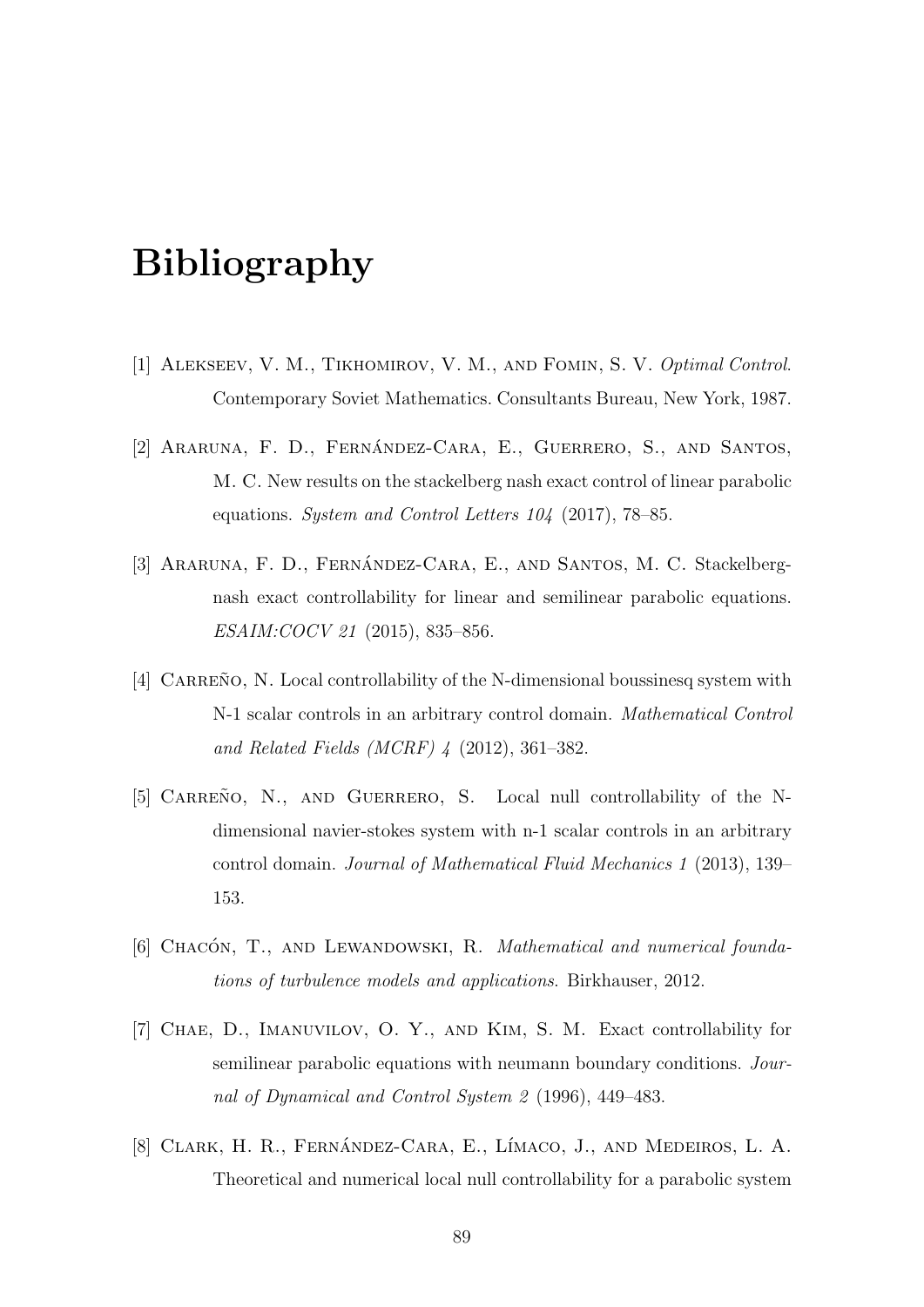with local and nonlocal nonlinearities. Applied Mathematics and Computation 223 (2013), 483–505.

- [9]  $DíAZ, J. I., AND LIONS, J. L. On the approximate controllability of Stackelberg-$ Nash strategies. Ocean Circulation and Pollution Control - A mathematical and Numerical Investigation, 2004.
- [10] Evans, L. C. Partial Differential Equations. American Mathematical Society, 2010.
- [11] Fabre, C., Puel, J. P., and Zuazua, E. Approximate controllability of the semilinear heat equation. Proc. Roy. Soc. Edinburgh Sect. 125 (1995).
- [12] FERNANDEZ-CARA, E., GUERRERO, S., IMANUVILOV, O. Y., AND PUEL, J. P. On the controllability of the n-dimensional navier-stokes and boussinesq systems with  $n-1$  scalar controls. C.R. Acad. Sci. Paris (2005), 275–280.
- [13] FERNÁNDEZ-CARA, E., GUERRERO, S., IMANUVILOV, O. Y., AND PUEL, J. P. Some controllability results for the n-dimensional navier-stokes and boussinesq systems with  $n - 1$  scalar controls. SIAM J. Control Optim. 45 (2006), 146–173.
- [14] FERNÁNDEZ-CARA, E., LÍMACO, J., AND DE MENEZES, S. B. Theoretical and numerical local null controllability of a ladyzhenskaya-smagorinsky model of turbulence. Journal of Mathematical Fluid Mechanics 17 (2015), 669–698.
- [15] FERNÁNDEZ-CARA, E., NINA-HUAMÁN, D., NUÑEZ-CHÁVEZ, M. R., AND VIEIRA, F. B. On the theoretical and numerical control of a onedimensional nonlinear parabolic partial differential equation. Journal of Optimization Theory and Applications 175 (2017), 652–682.
- [16] FERNANDEZ-CARA, E., AND ZUAZUA, E. Null and approximate controllability for weakly blowing up semilinear heat equations. Ann. Inst. Henri Poincaré, Analyse non linéaire  $17$  (2000), 583–616.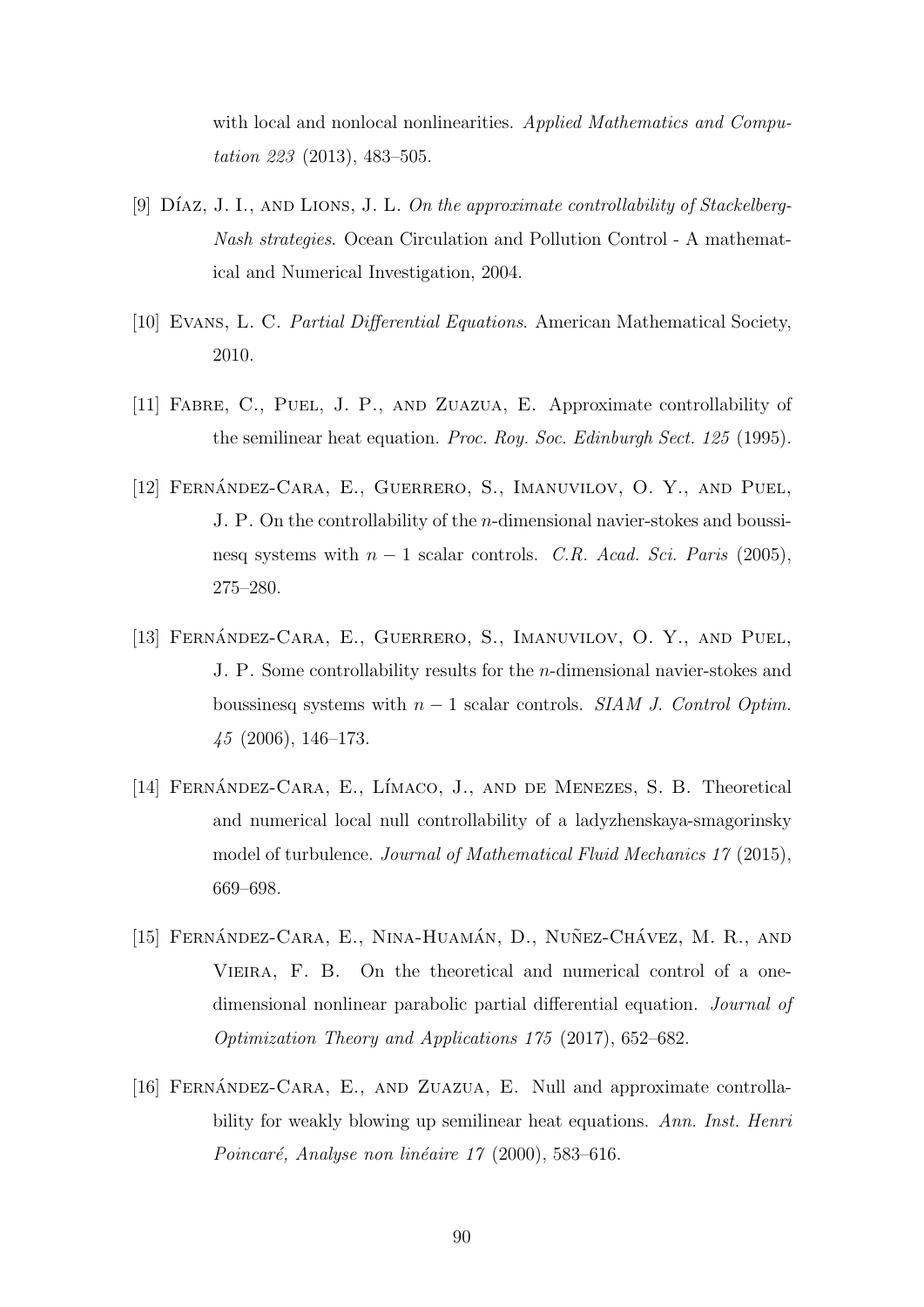- [17] Fursikov, A. V., and Imanuvilov, O. Y. On exact boundary zerocontrollability of two-dimensional navier-stokes equations. Acta Applicandae Mathematicae 37 (1994), 67–76.
- [18] Fursikov, A. V., and Imanuvilov, O. Y. Controllability of evolution equations. Lecture Notes, Seoul National University, Korea, 1996.
- [19] GUERRERO, S. Local exact controllability to the trajetories of the boussinesq system. Ann. I. H. Poincaré 23 (2006), 29–61.
- [20] Imanuvilov, O. Y. Boundary controllability of parabolic equations. Russian Acad. Sci. Sb. Math. 186 (1995), 109–132.
- [21] Ladyzhenskaya, O. A. The mathematical theory of viscous incompressible flow. Gordon and Breach Science Publishers, New York, London, 1963.
- [22] LAUNDER, B. E., AND SPALDING, D. B. Mathematical Model of Turbulence. Academic Press, London, New York, 1972.
- [23] LESIEUR, M. Turbulence in Fluids. Dordrecht, Kluwer Academic Publishers, 1997.
- $[24]$  LIONS, J. L. Quelques Méthodes de Résolutions des Problèmes aux Limites non Linéaires. Dunod Gauthier-Villars, Paris, 1969.
- [25] Lions, J. L. Optimal Control. Springer-Verlag Berlin Heidelberg, New York, 1971.
- <span id="page-98-0"></span> $[26]$  LIONS, J. L. Controlâbilité exacte perturbations et stabilisation de systèmes distribués. Recherches en Mathématiques appliquées, 1988.
- [27] LIU, X., AND ZHANG, X. SIAM Journal on Control and Optimization 50  $(4)$ (2012), 2046–2064.
- [28] NINA-HUAMÁN, D., LÍMACO, J., AND NUÑEZ-CHÁVEZ, M. R. Local null controllability of the n-dimensional ladyzhenskaya-smagorinsky with n-1 scalar controls. SEMA SIMAI Springer Series 17 (2018), 139–158.